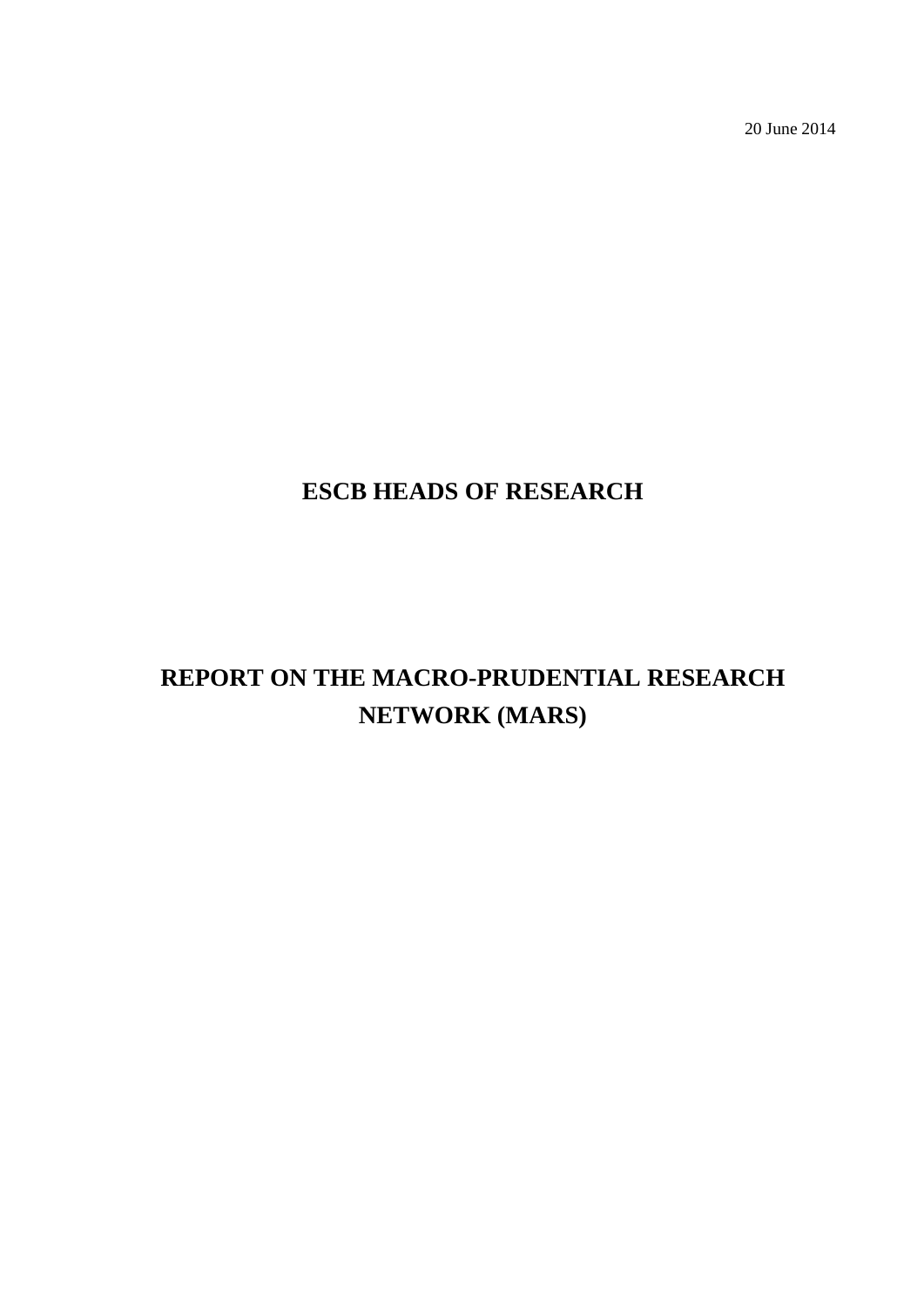# **Contents**

|       | <b>Executive summary</b>                                                                                                | 4              |
|-------|-------------------------------------------------------------------------------------------------------------------------|----------------|
|       | General output and organisation                                                                                         | $\overline{4}$ |
|       | Work stream 1: Macro-financial models linking financial stability and the performance of the<br>economy                 | 5              |
|       | Work stream 2: Early warning systems and systemic risk indicators                                                       | 8              |
|       | Work stream 3: Assessing contagion risks                                                                                | 10             |
|       | Overall assessment                                                                                                      | 12             |
| 1.    | <b>Introduction</b>                                                                                                     | 14             |
| 2.    | Macro-financial models linking financial stability and the performance of the<br>economy                                | 15             |
| 2.1   | Representation of widespread financial instability in aggregate models                                                  | 16             |
| 2.1.1 | Theoretical research                                                                                                    | 18             |
| 2.1.2 | Empirical research                                                                                                      | 21             |
| 2.2   | Transmission channels of financial instability in aggregate models, amplification and<br>feedback effects               | 24             |
| 2.2.1 | Theoretical research and calibrated macro models                                                                        | 24             |
| 2.2.2 | Empirical research                                                                                                      | 27             |
| 2.3   | The role of non-linearities                                                                                             | 30             |
| 2.4   | Descriptions of the leverage cycle                                                                                      | 32             |
| 2.5   | Causes and features of the recent financial crisis                                                                      | 37             |
| 2.6   | Identification of macro-prudential policies, monetary policy issues and the interaction<br>between the two              | 39             |
| 2.6.1 | Identification and assessment of macro-prudential regulatory policies                                                   | 39             |
|       | Box 1: A MACROECONOMIC MODEL FOR ASSESSING MACRO-PRUDENTIAL                                                             |                |
|       | <b>REGULATORY POLICIES</b>                                                                                              | 44             |
|       | 2.6.2 Interaction between macro-prudential and monetary policy                                                          | 46             |
| 3.    | Early warning systems and systemic risk indicators                                                                      | 49             |
| 3.1   | Financial stress and systemic risk indicators                                                                           | 50             |
| 3.2   | Early warning systems                                                                                                   | 54             |
| 3.2.1 | Key macro-prudential early warning indicators and models                                                                | 54             |
| 3.2.2 | Determinants of credit growth and identification of widespread financial imbalances<br>(including asset market bubbles) | 58             |
| 3.2.3 | The role of fiscal developments in financial instability                                                                | 60             |
| 3.2.4 | Aggregation of early warning indicators and models                                                                      | 61             |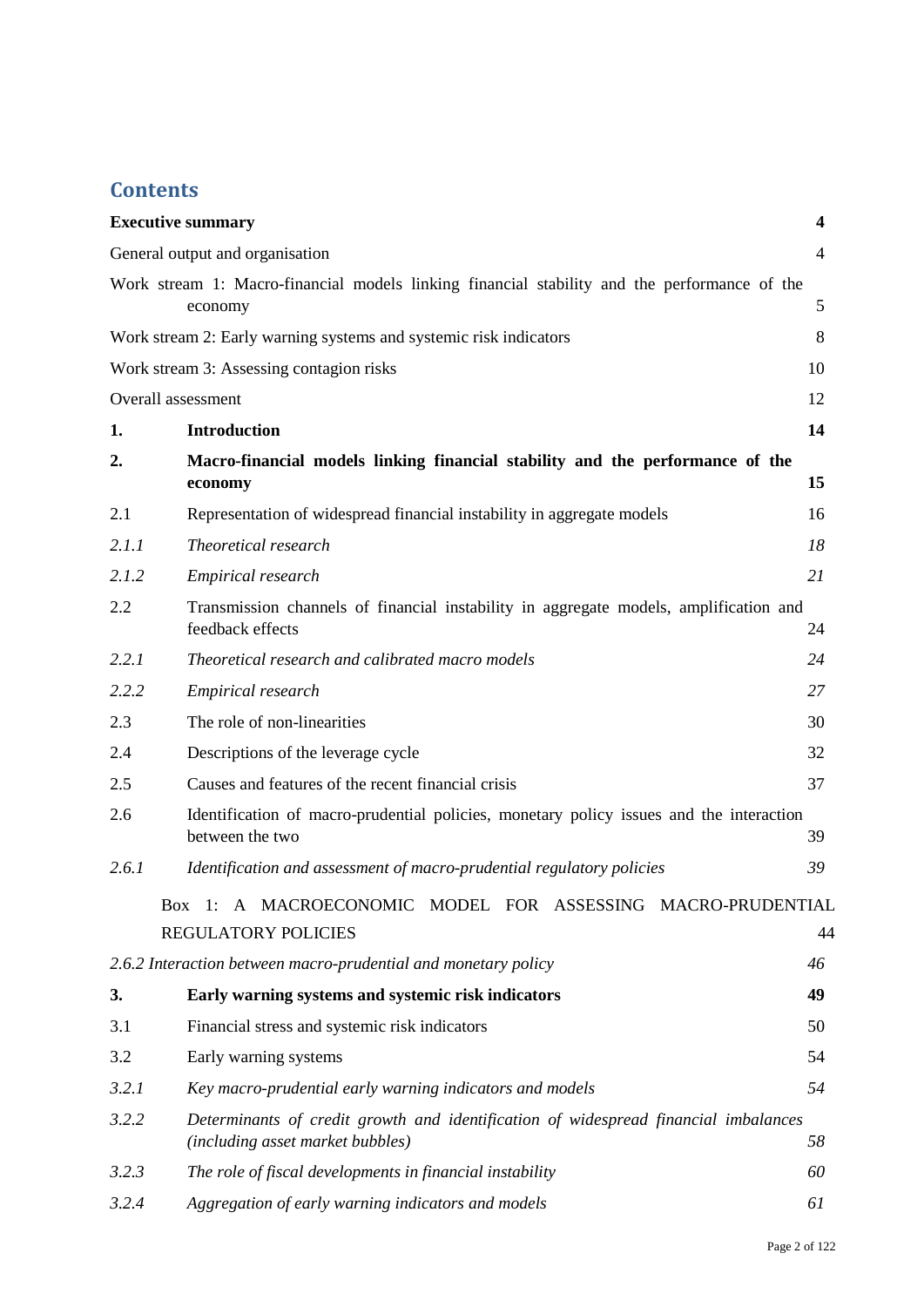| 3.2.5                             | A collective exercise in comparing early warning models             | 62  |
|-----------------------------------|---------------------------------------------------------------------|-----|
|                                   | Box 2: AN EU-WIDE DATABASE OF CRISES                                | 63  |
| 4.                                | <b>Assessing contagion risks</b>                                    | 66  |
| 4.1                               | Money market structures, interbank spillovers and contagion         | 67  |
| 4.1.1                             | Mapping the euro money markets and assessing fragmentation          | 67  |
| 4.1.3                             | Euro money market developments around the Lehman default            | 70  |
| 4.1.4                             | Assessing bank contagion and spillovers using financial market data | 70  |
| 4.1.5                             | Assessing bank contagion using interbank exposures                  | 72  |
| 4.1.6                             | Further potential of the TARGET2 data                               | 74  |
|                                   | Box 3: USING TARGET2 PAYMENT SYSTEM DATA FOR MACRO-PRUDENTIAL       |     |
|                                   | <b>ANALYSIS</b>                                                     | 74  |
| 4.2                               | Cross-sectoral spillovers using financial accounts                  | 76  |
| 4.3                               | Special initiative on sovereign contagion risk                      | 76  |
| <b>References</b>                 |                                                                     | 80  |
|                                   | Work stream 1                                                       | 80  |
| Internal references               |                                                                     | 80  |
| External references               |                                                                     | 84  |
| Work stream 2                     |                                                                     | 91  |
| Internal references               |                                                                     | 91  |
| External references               |                                                                     | 95  |
| Work stream 3                     |                                                                     | 98  |
|                                   | Internal references                                                 | 98  |
|                                   | External references                                                 | 101 |
| <b>Annex 1: MaRs contributors</b> |                                                                     | 104 |
| <b>Annex 2: MaRs conferences</b>  |                                                                     | 110 |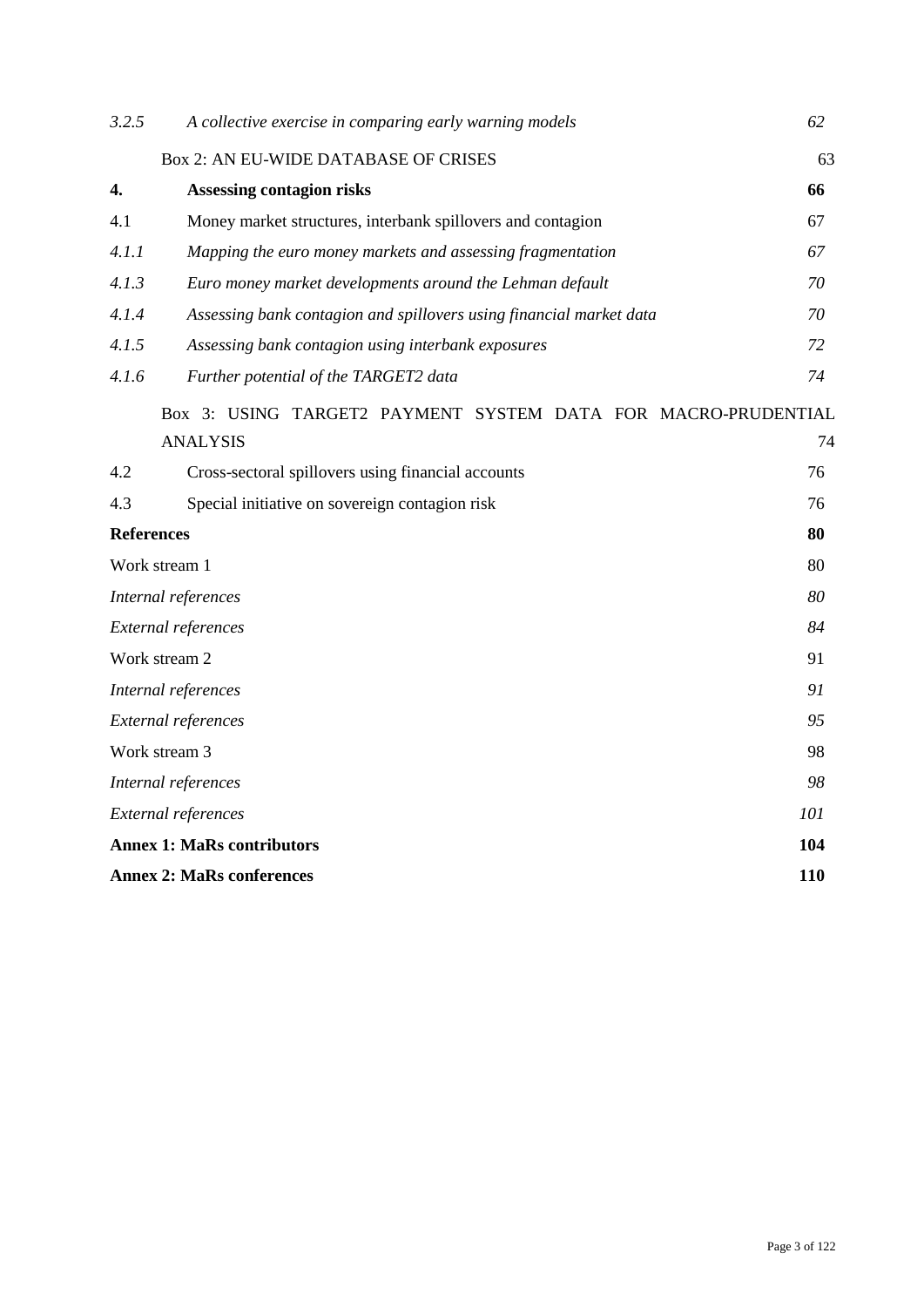### <span id="page-3-0"></span>**Executive summary**

In the spring of 2010 the General Council of the European Central Bank (ECB) approved the establishment of the Macro-prudential Research Network (MaRs), with the objective of developing core conceptual frameworks, models and/or tools that would provide research support, in order to improve macro-prudential supervision in the European Union (EU). That network has pursued three work streams:

- macro-financial models linking financial stability and the performance of the economy work stream 1 (WS1);
- early warning systems and systemic risk indicators work stream 2 (WS2);
- assessing contagion risks work stream 3 (WS3).

This report summarises the results of MaRs' research and the progress it has made on behalf of the European System of Central Banks (ESCB) in terms of the analytical underpinnings of macro-prudential policies. It provides an overview of the network's activities and output, reviews the findings of each of the three work streams (focusing in particular on answers to the research questions asked by the General Council when the network was established) and concludes with an overall assessment at the end of this summary.

### <span id="page-3-1"></span>**General output and organisation**

MaRs has produced 161 individual research papers so far (65 in WS1, 51 in WS2 and 45 in WS3). Of those papers, 72 have been published, have been accepted for publication or are forthcoming in the ECB Working Paper Series, with a "MaRs" stamp on the cover page. 50 papers have been published in academic journals, including a few top journals (such as the Journal of Financial Economics, the Economic Journal or the Journal of Monetary Economics). Many of the other papers are in the process of being published.

MaRs also pursued three joint cross-country projects involving many different EU central banks: one developing a macroeconomic model for assessing macro-prudential regulatory policies under WS1; another performing a comparative assessment of different early warning models based on a jointly developed database of financial crises in EU countries under WS2; and a third analysing euro interbank market structures for assessing contagion risks using a joint database from the TARGET2 payment system under WS3. In response to recent developments, WS3 also pursued a special initiative looking at research assessing sovereign contagion risks in Europe.

In addition to the internal meetings and workshops organised by the different work streams and their sub-teams, MaRs has held three public conferences at the ECB – the first in October 2011, the second in October 2012 and the third in June 2014. In each case, the best research from all three work streams was presented, along with external papers from academia and non-EU authorities addressing MaRs' research questions.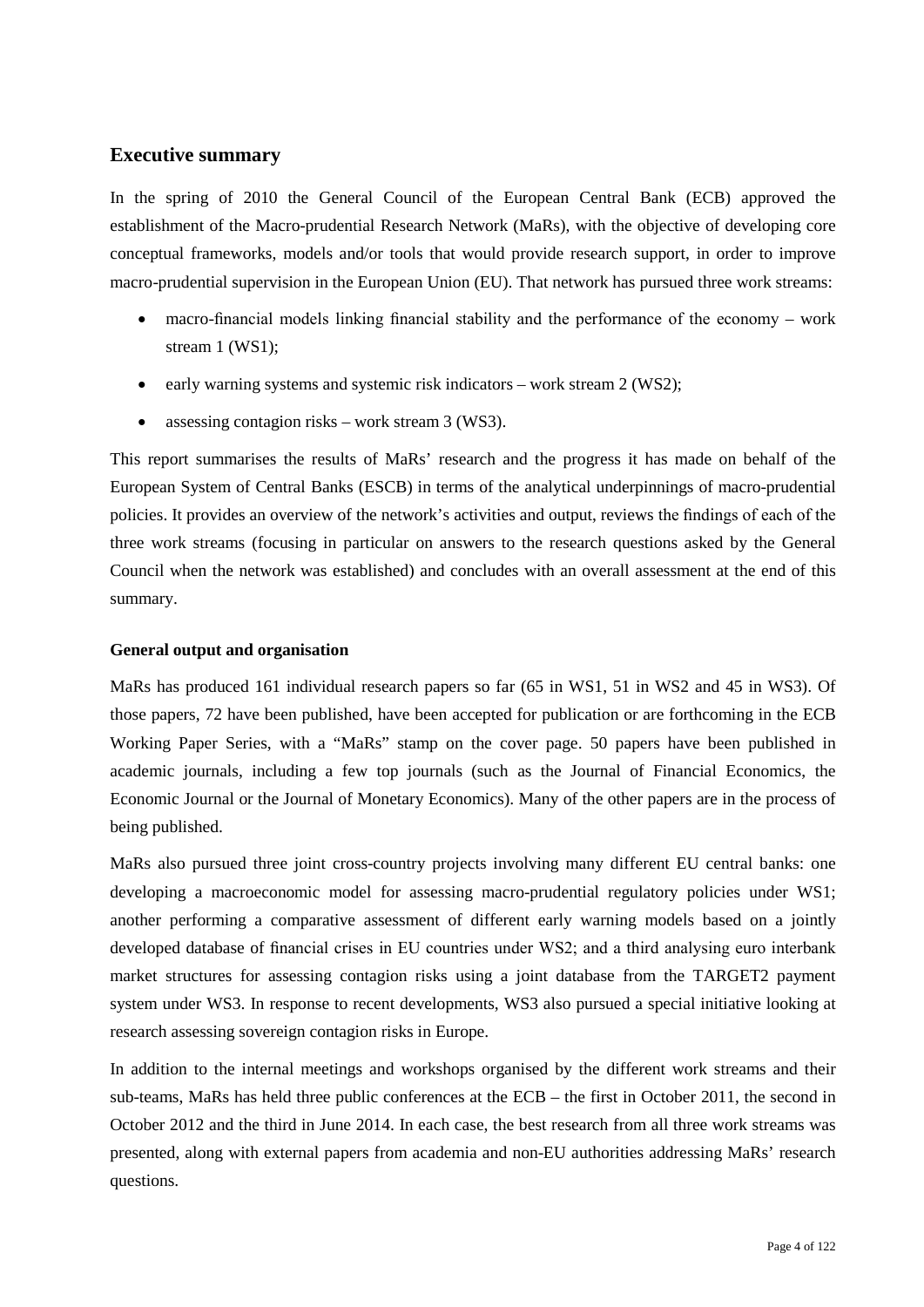MaRs has operated with a light management structure, in which representatives of the ECB, the euro area and non-euro area national central banks (NCBs) have participated, with an overall chairperson and two coordinators for each work stream. Professor Xavier Freixas (Universitat Pompeu Fabra, 2010-12), Professor Javier Suarez (CEMFI, Madrid, 2012-14) and Professor Hans Degryse (Katholieke Universiteit Leuven, 2012-14) have acted as academic advisers and consultants.

## <span id="page-4-0"></span>**Work stream 1: Macro-financial models linking financial stability and the performance of the economy**

This work stream was intended largely to provide relatively fundamental research. Ultimately, though, it has also built on this investment to prepare one or two important analytical tools that could be used for regular policy support (notably the development of a macroeconomic model designed for assessing macro-prudential regulatory policy instruments). Its main objectives were: to develop theoretical and empirical frameworks that integrate realistic characterisations of widespread financial instability into models of the aggregate economy; to allow analysis of transmission channels between financial instability and macroeconomic variables; to explain the recent crisis; and to assess policies addressing systemic risks. In pursuing these objectives, WS1 has also laid foundations both for general systemic risk research and for the specific analysis conducted under WS2.

WS1 has produced several new theoretical and empirical frameworks looking at *how widespread financial instability can be integrated into aggregate models*. These core conceptual models have directly addressed one of the main weaknesses of current economics laid bare by the crisis and gone significantly further than other recent academic literature, incorporating so-called financial frictions in otherwise standard macroeconomic models. Theoretical results highlight the fundamental importance of bank defaults, the design of bankruptcy rules, fire sales and drastic discontinuities or other non-linearities in characterising financial instability. Most papers focus on the endogenous build-up and unravelling of widespread imbalances, on aggregate shocks or on interaction between the two as relevant forms of systemic risk. On the asset side, imbalances are captured by the banking system's exposure to asset price bubbles and peer effects in maturity transformation; on the liability side, they are captured by banks assuming wholesale financing that contributes to the build-up of aggregate liquidity. Several of these features also correspond to the choice of indicators for the early warning models discussed in relation to WS2 below.

The research shows key *non-linearities in financial instability phenomena*, as well as the wider implications that emerge as a consequence of switches between multiple self-fulfilling equilibria, switches between parameter regimes and/or the effects of occasionally binding constraints (for example with regard to bank capital or household debt). One novel empirical approach applied to European data suggests that in times of severe systemic financial instability (captured by a new composite indicator described in more detail under WS2 below), regime changes make the macroeconomy behave fundamentally differently from its behaviour in tranquil times. As a consequence of the highly non-linear transition between regimes defined by different sets of estimated parameter and/or shock variances, the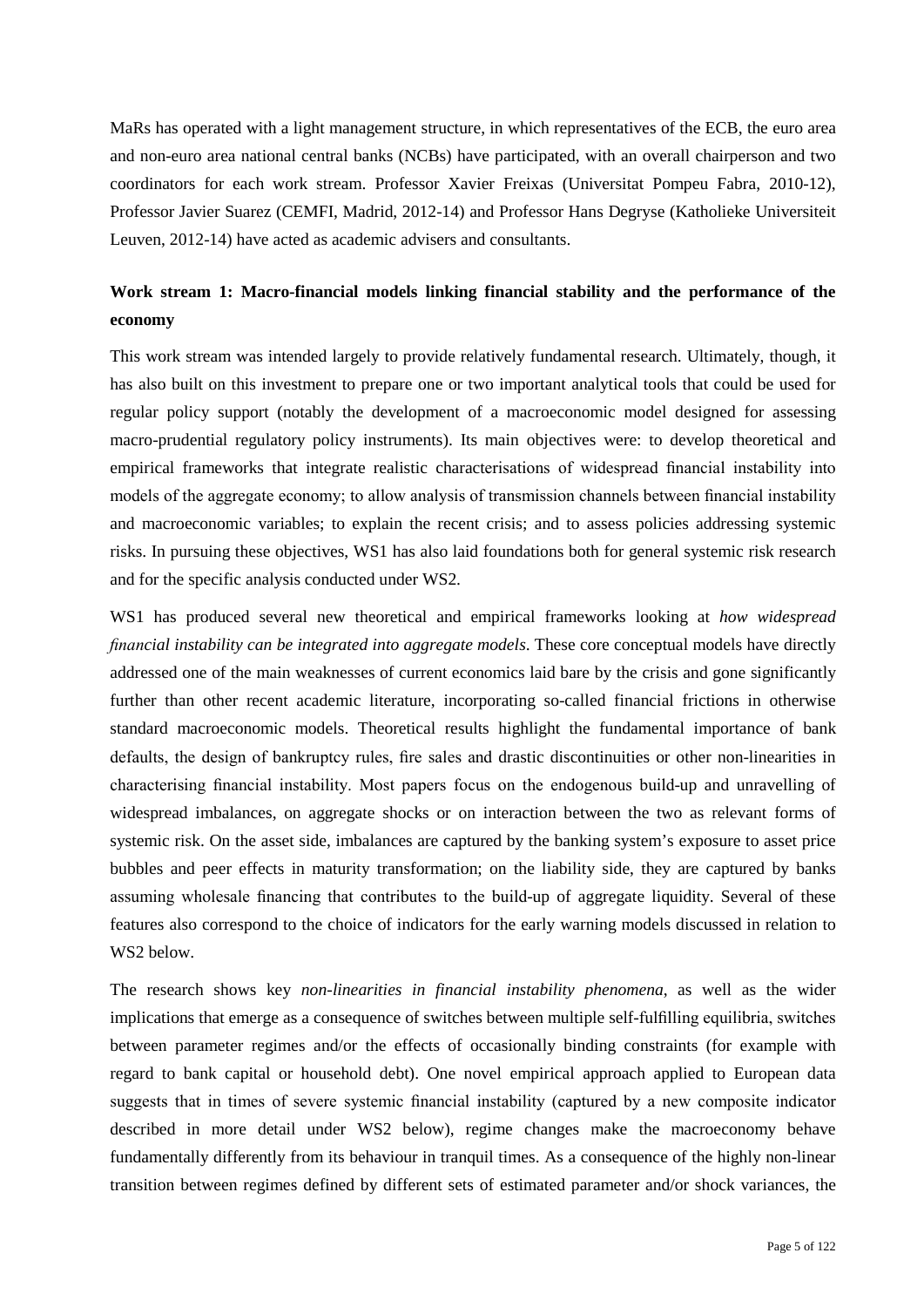impact of financial instability shocks on economic growth becomes much more pronounced. This provides one explanation of why the recession caused by the financial crisis has been so severely underestimated by most analyses and forecasts. This has started to be tested as an analytical tool for scenario analysis, nowcasting of systemic fragility, and even forecasting.

Theoretical and empirical MaRs research illustrates the *transmission of financial instability to the real economy* through constraints on credit supply, credit demand and the disruptive effect that the breakdown of risk-sharing has on households' consumption plans. Empirically identifying credit supply and demand effects and their relative importance remains, however, a challenge. Whereas several empirical MaRs papers find that asset price shocks contribute to business cycle fluctuations, a number of other MaRs papers suggest that recessions are significantly more severe if bank credit plays an important role in a crisis.

WS1 has also produced a wealth of research describing the *functioning of the leverage cycle*. For example, combining moral hazard between banks and their depositors with a costly state verification problem between entrepreneurs and banks in a dynamic stochastic general equilibrium (DSGE) model better captures the extent of macroeconomic fluctuations, because it allows firm and bank leverage to reinforce each other. Other DSGE research illustrates how shadow banking associated with securitisation or the presence of foreign currency loans amplifies the leverage cycle. Moreover, optimism about future house valuations may increase household leverage, demand for houses and real estate prices. If expectations are dashed, the result is over-borrowing, so households have to deleverage and the boom is followed by a bust. Similarly, research suggests that if a subset of agents deviates from rational expectations, the volatility and persistence in the dynamics of house prices, household debt and economic activity are magnified.

A growing number of theoretical MaRs papers have assessed the *effectiveness of various regulatory policy instruments used for macro-prudential purposes*. This would not have been possible without the major developments in integrating widespread financial instability into aggregate models referred to above. The instruments considered so far include loan-to-value (LTV) ratios, (general, sectoral and counter-cyclical) bank capital requirements, leverage caps, liquidity ratios, dynamic loan-loss provisions, limits on foreign currency lending or currency mismatches, and margin requirements on repos. Using primarily theoretical approaches, most of these instruments are found to be effective, at least to some extent, although occasionally unintended side effects occur. Ways of refining some instruments have also been considered. For example, some WS1 research has found that the stabilising effects of LTV ratios set in response to real-estate bubbles are more effective when the ratios are varied in a counter-cyclical manner over time. This is a complex insight from a practical policy perspective, because in many countries LTV ratios are determined not by financial supervisory authorities, but by bodies subject to the general political process. Moreover, combining house values and wage income in a generalised collateral limit is similarly effective, suggesting that LTV ratios and debt-to-income limits as regulatory instruments should not be considered in isolation from each other. One original and well-designed sequence of papers concludes that the multitude of market imperfections that contribute to systemic risk would have to be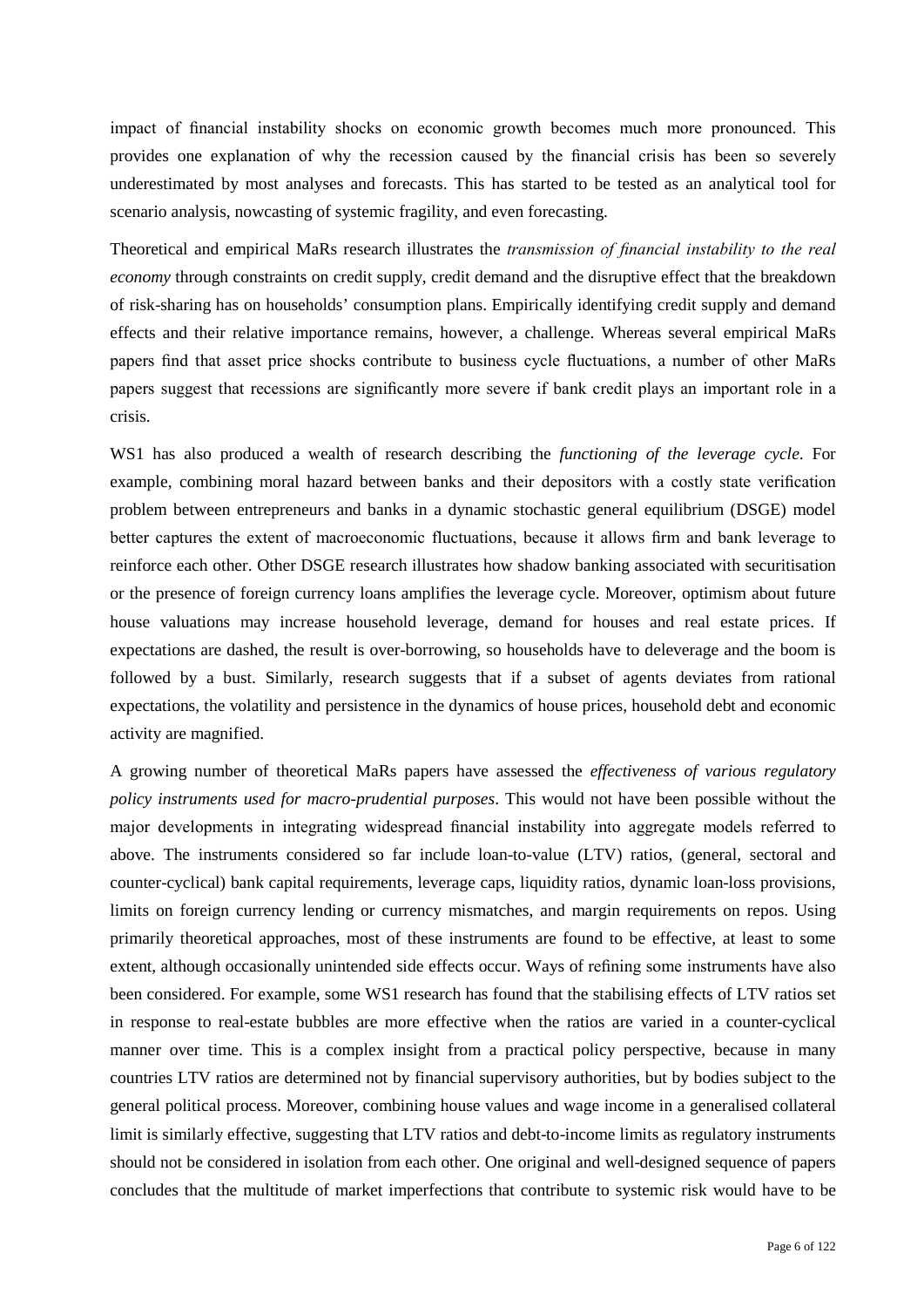countered with a multitude of regulatory instruments. For example, increasing capital requirements could induce banks to securitise loans and sell the asset-backed securities (ABSs) to shadow banks, which would fund those purchases with short-term repos backed by the ABSs. This regulatory arbitrage might have to be limited through margin requirements on repos, since otherwise the bank capital requirements would not reduce credit risk in the system, simply making it migrate to another type of financial institution that was vulnerable through short-term financing. In particular, controlling fire sale risk is critical to improving overall economic performance. However, not all strategies for controlling this risk are equally effective, and indiscriminate combinations of different regulations can easily become counterproductive.

As part of WS1, a large amount of effort has gone into the development of a macroeconomic reference model that can be used for the regular assessment of macro-prudential regulatory policies. Staff from several NCBs and the ECB have completed a core version of the model (calibrated to the euro area) as a joint cross-country project, focusing mainly on general capital requirements and counter-cyclical capital buffers (CCBs). It is being shared within the ESCB, so that NCBs can calibrate it to their respective countries.

The model combines several key features of widespread financial instability (such as excessive risk taking by banks), credit growth and its breakdown, and a type of indirect contagion effect across banks through funding costs (somewhat different from the direct interbank contagion addressed in WS3; see chapter 4 below). Aggregate shocks (for example to bank capital, investors' confidence in banks, house prices or productivity) and these features can lead to multiple defaults by heterogeneous banks (in line with the empirical systemic instability indicators displayed in the chapter on WS2 below), but also defaults by firms and households in equilibrium. This allows us to consider both the benefits (reduced likelihood of bank defaults and associated credit crunches) and the costs (reduced availability of credit) of financial regulation. Shocks and the transmission of financial instability are amplified in a variety of ways in the model. Particularly important in this regard is a non-linearity associated with the level of bank capital. When capital ratios are too low, negative aggregate shocks can lead to bank defaults, which set in motion adverse macro-financial feedback effects. When capital ratios are high (either because steady state capital ratios are high or because a CCB has been applied), even large shocks hardly destabilise banks and this amplification mechanism is entirely absent. Policy simulations for the model suggest that releasing the CCB following an adverse shock can be helpful in limiting the decline in credit, but only when this does not endanger bank solvency. If capital buffers are low to begin with, an attempt to maintain credit supply through a relaxation of capital requirements could become counterproductive because of its negative impact on bank funding costs.

While combining various features of the new generation of macro theories with financial instability, the model is still based on first principles, dynamic, stochastic and solved in general equilibrium (currently using up to second-order approximations). The plan is to extend the core version with a richer characterisation of liquidity features and nominal frictions, to assess liquidity regulations and the interaction between macro-prudential and monetary policy.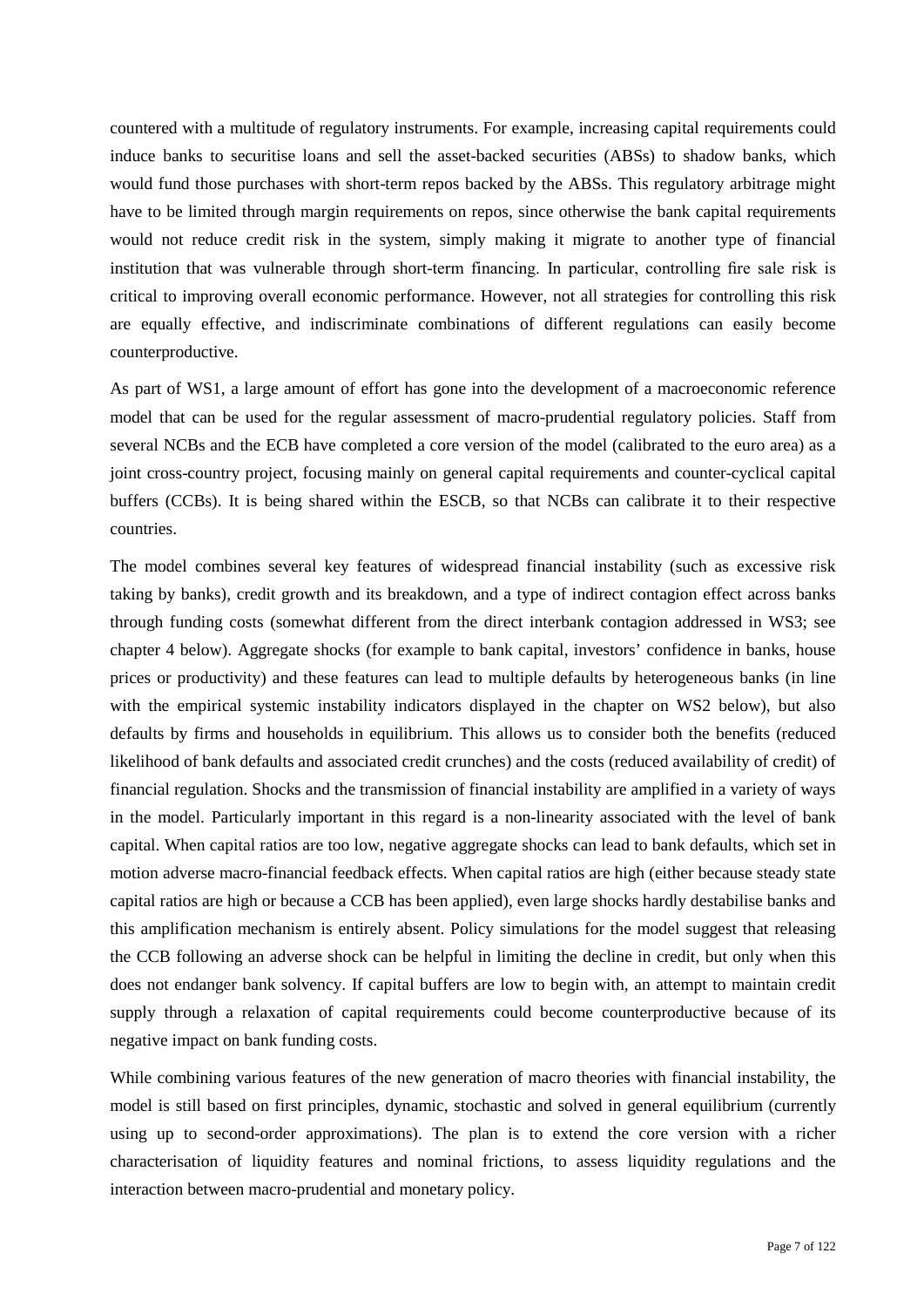Turning to multi-country settings, WS1 research also suggests that capital requirements and LTVs may have significant *cross-border implications*, be it through generally high levels of financial integration or the possibility of trading credit risk through securitised products in an otherwise fragmented context. This raises the issue of whether regulatory policies that lie outside the EU's common legal framework, such as LTVs or debt-to-income limits, should also be made subject to some coordination. Moreover, empirical evidence on national macro-prudential policies causing cross-border capital flows raises the issue of multilateral surveillance at the global level.

As regards the *interaction between monetary policy and macro-prudential policy* (captured by time-varying LTV ratios or capital ratios), an estimated DSGE approach finds that a combination of an independent macro-prudential policy leaning against credit bubbles and a monetary policy focusing on inflation is the best response to asset price or credit supply shocks in order to maintain price stability. Another theoretical project allowing for boom-bust cycles in housing and credit points out, however, that a welfare comparison of an extended interest rate rule and counter-cyclical LTV ratios leads to ambiguous results, as lenders and borrowers are affected in opposite ways.

### <span id="page-7-0"></span>**Work stream 2: Early warning systems and systemic risk indicators**

WS2 was designed to conduct relatively practical research which could be of more immediate use for macro-prudential oversight in the EU. The research questions were aimed at improving indicators of current systemic stress and identifying key early warning indicators for systemic financial instability and widespread imbalances, both for the EU as a whole and individual countries. Some of the analytical tools that have been developed already feed into regular macro-prudential surveillance and have featured in official publications.

Various *measures of the current level of systemic instability* have been proposed in WS2, ranging from the application of well-established methodologies (such as principal components) to developing European-focused databases and new indicators. In particular, a Composite Indicator of Systemic Stress (CISS) has been developed that captures the systemic dimension by being broad in covering instability in the main financial markets and intermediaries and by aggregating these components taking their dependence into account, with their weights linked to their relationship with the real economy. Distance-to-default indicators have also been proposed to measure the probability of multiple bank failures.

Given the historical experience that the build-up of widespread financial imbalances is often a key source of systemic financial crises (which is now also reflected in the new generation of macro models with financial instability developed in WS1), WS2 researchers have applied novel methodologies in selecting *early warning indicators*. Building on standard discrete-choice models (logit and probit), they have tackled issues such as model uncertainty (through Bayesian model averaging), optimal time lags for the early warning indicators (through panel vector autoregression models (VARs)), cross-country differences (through random-coefficient models) and non-linearities and threshold effects (through binary regression trees and random forest algorithms). They have also applied existing methods using European data, used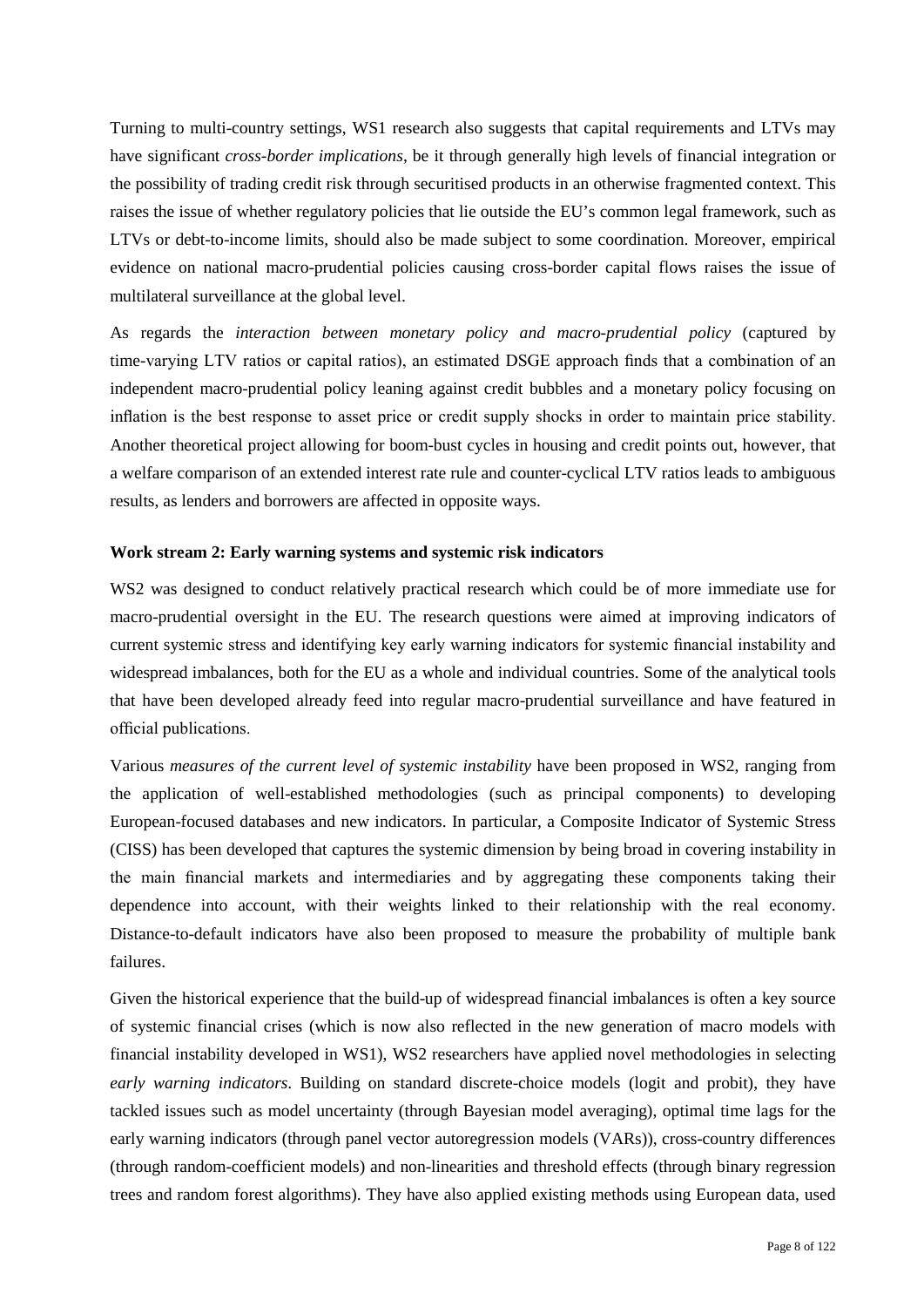new data sources and designed new visual representations of the results of tools (such as self-organising maps). Summarising the results of the multivariate analyses suggests that the key variables to monitor in early warning models are credit-to-GDP ratios (particularly deviations from trend values, termed "credit gaps"), measures of real estate price overvaluation such as house price gaps and house price-to-income ratios, credit growth, term and credit spreads, real equity price growth and other measures of asset price misalignment, as well as the current account-to-GDP ratio. One novel model-based early warning indicator of systemic stress is based on the decoupling of financial firms' credit risk conditions from the macroeconomic and financial variables that usually explain them. This indicator sends a warning signal when credit risk conditions are too benign.

Detecting imbalances in asset prices or credit developments is perhaps one of the most challenging areas of WS2 research. Empirical evidence warns against relying too much on simple statistical de-trending or filtering methods to detect imbalances. New developments to detect excessive credit and leverage include the construction of a structural life-cycle model and a regime switching model. In the area of equity bubbles, factors contributing to mispricing highlighted by WS2 researchers include market sentiment and the intensity of herding behaviour.

A collective cross-country project involving 27 EU central banks has produced a database of various types of crisis (banking, currency and sovereign debt crises) in EU countries, which has been made available to interested researchers on the ECB's website. In the second stage of the project, this database was used by a cross-country team of around 20 researchers from seven NCBs and the ECB in an exercise aimed at comparing different early warning models and assessing their performance in predicting those crises, using a uniform set of statistical evaluation criteria. The exercise included nine models using a wide variety of methodologies, including multivariate logit models, Bayesian model averaging and binary trees. Several models in this exercise found that, in addition to determinants that are well established in banking crisis literature (such as variables related to credit to the private sector), other factors – including "global variables" (depicting developments that are common to all EU countries, including global shocks) and banking sector variables (e.g. the level of banking sector capitalisation, consistent with theoretical and empirical results in WS1 and WS3 respectively, and profitability) – play a key role in providing early warnings about future banking crises. Moreover, the importance of accounting for spatial (across countries) and temporal (within each country over time) dependence in early warning models was highlighted by a number of approaches. In terms of the relative performance of different specifications, the results indicate that – in general – more traditional models such as multivariate logit models tend to somewhat reduce both Type I errors (i.e. a failure to issue warnings about future crises) and Type II errors (i.e. the issuing of false warnings about future crises) compared with univariate models. Some novel approaches, such as binary regression trees, strongly reduce Type II errors. Therefore, determining which model is "best" depends inter alia on policy-makers' relative aversion to making Type I and Type II errors. Against this background, it may be desirable to regularly apply a suite of early warning models, rather than trying to identify the single best performing model and using only that. This applies in particular in situations where policy-makers' preferences regarding Type I and II errors are not the same across jurisdictions, are not stable over time or are not entirely clear. Being transparent about the relative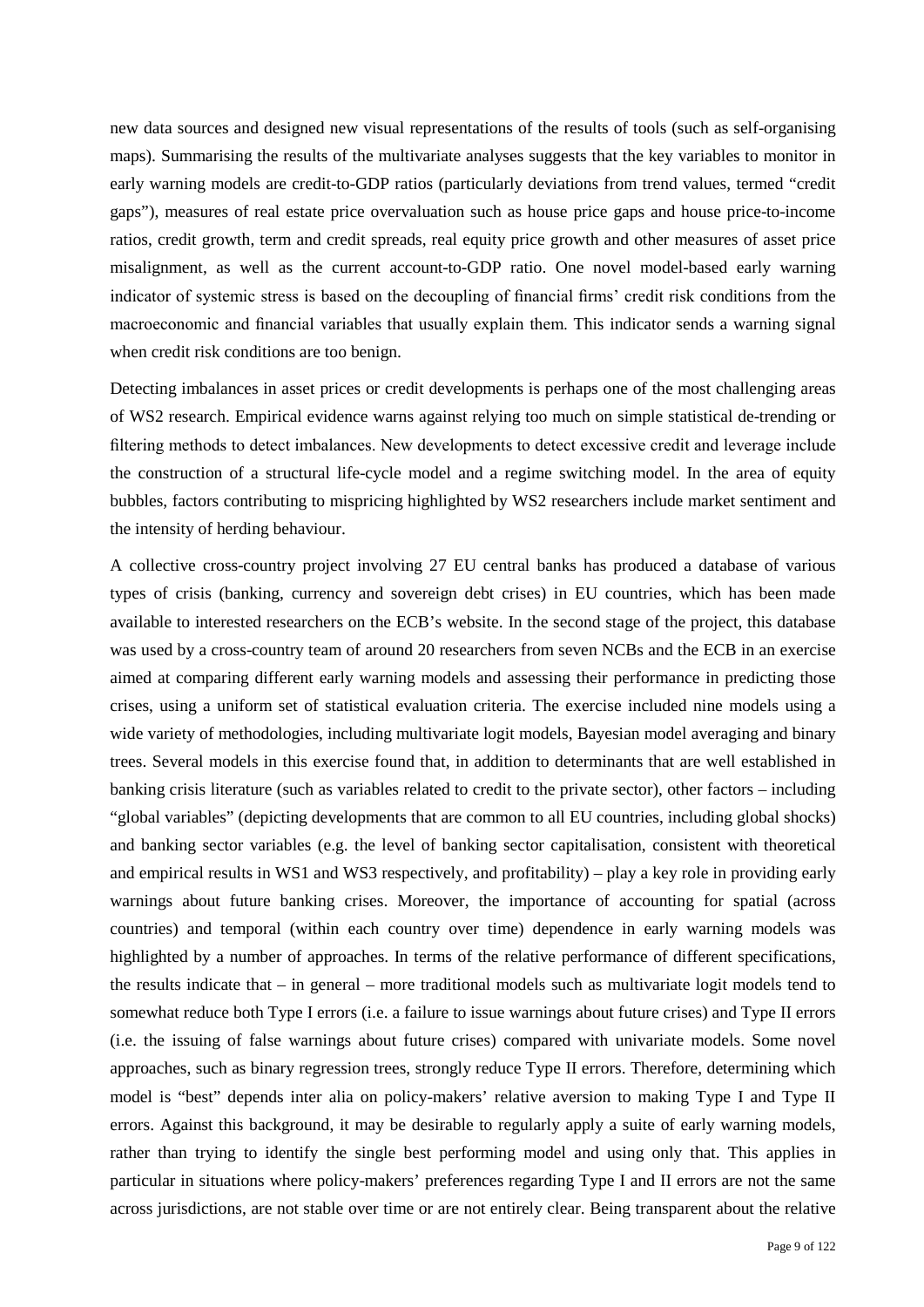strengths and weaknesses of the different models, as well as the assumptions regarding preferences that are used to derive specific thresholds, should allow policy-makers to make the best use of the information content of MaRs' early warning indicators and tools.

### <span id="page-9-0"></span>**Work stream 3: Assessing contagion risks**

The intended focus of this work stream was primarily to assess the scope for cross-border bank contagion across EU countries, complementing previous research on contagion risk within EU countries. Contagion can be said to exist when instability in a specific financial intermediary or market is transmitted to one or more other intermediaries or markets, notably when this transmission is not caused by common factors or fundamentals and/or is of particular strength ("extreme"). One specific research question was whether there may sometimes be feedback effects which amplify contagion. As the literature has highlighted the important role of interbank markets in transmitting financial instability, a large number of WS3 papers have focused on *money market interlinkages and structures* and what they imply for bank contagion risks.

Considerable effort went into a joint cross-country project in which 15 researchers and several payment system experts from many ESCB central banks exploited transaction-level data from the TARGET2 large-value payment system. Applying the so-called Furfine algorithm, they derived bilateral interbank exposures from euro unsecured interbank lending and the related intraday interest rates from the payment information available for all countries using TARGET2. These datasets have been used, inter alia, to apply network theory to the study of interbank linkages and to conduct event studies in order to better understand the behaviour of cross-border banks. This extensive datawork will form the basis for both a wealth of future euro money market research and practical surveillance tools for regular monitoring of the stability of the euro interbank market.

Thus far, four main results have emerged from MaRs' WS3 research using these datasets. First, developments in interbank lending since 2008 show a substantial reduction in cross-border activity following the bankruptcy of Lehman Brothers. The ECB's liquidity injections through three-year longer-term refinancing operations coincided with a significant further decline in overall interbank market activity, but also with some normalisation of markets: proxies of market fragmentation, which had reached peak levels towards the end of 2011, significantly declined after the liquidity interventions. Second, there is significant evidence of spillovers between average country-level interbank market rates, but their dynamics and intensity vary substantially over time and between stressed and non-stressed countries.

Third, networks of euro money market relationships can be identified, which show tiering. As also found by MaRs WS3 researchers using non-payment data, many banks do not lend to each other directly, instead using "money centre" banks. In some cases, long-term bank-to-bank relationships can alleviate the impact of turmoil, because they make the availability of short-term funding more reliable. In other cases, however, they may transmit adverse shocks. (An interesting analogy was found in WS1, where a study of retail lending relationships in Denmark suggested that firms relying on relationship banks which were weakened by the crisis were more likely to default.) All in all, the detailed picture provided by the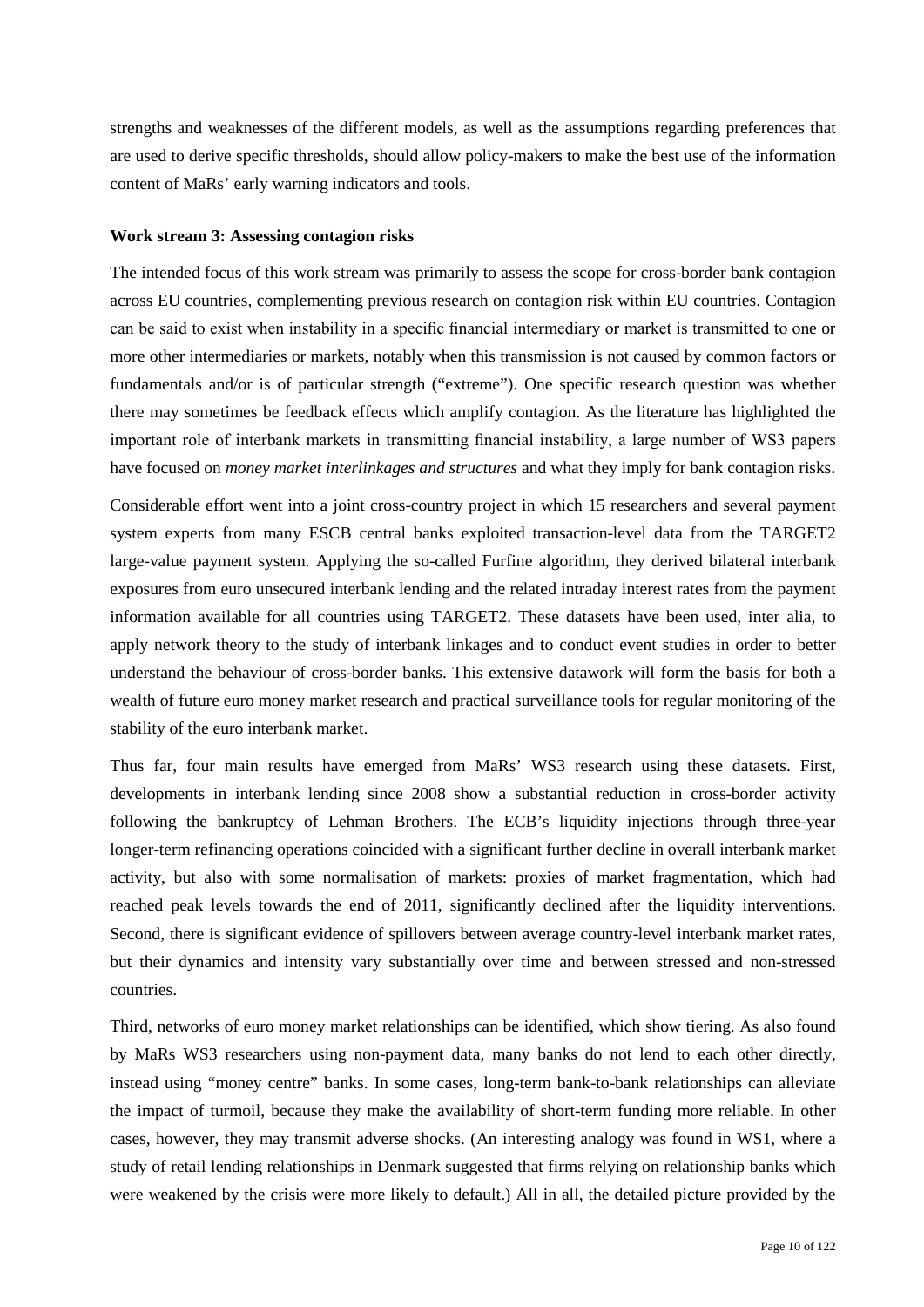TARGET2 data about the interbank network, tiering and relationships means that such data could profitably be used to improve indicators of interconnectedness for systemically important financial institutions (SIFIs), which are so important for macro-prudential policy. For instance, they could be used to determine capital surcharges for systemic importance.

Fourth, *bank contagion* can operate through channels other than the standard default cascades analysed in the literature using counterfactual simulations (where one failing bank causes losses for another bank that lent to it, so it also fails, and so on). For example, it can be transmitted and amplified through the balance sheet weaknesses of a borrowing bank (instead of its outright default), which weakens the balance sheet of the lending bank through market valuations, and so on. Alongside the TARGET2 data research, another WS3 project adopted a novel approach looking at how to complete the network of bilateral interbank exposures through stochastic simulations when precise data are not available. Importantly, it illustrates how fire sales of assets can amplify the extent of interbank contagion, which also turns out to be highly non-linear. Moreover, a project using credit register data suggested that owing to the presence of both unsecured and collateralised transactions, the distribution of losses from interbank exposures is strongly bi-modal (i.e. most losses are either very small or very large). This qualifies the usual assumption that loss given default averages around 40% and adds an element of fragility to the interbank system. Overall, the results confirm the findings in the literature to the effect that a simple mechanical approach to interbank linkages can give only a partial picture of contagion risks and, accordingly, that counterfactual simulations of outright bank defaults, without any additional behavioural and institutional considerations, usually find only limited contagion cascades.

A few more WS3 projects studied contagion phenomena using stock market data. One offered a global empirical study of spillovers in connection with regional banking fragility, defined as bank stocks in several countries in a given region simultaneously showing low returns. This fragility is generally reduced if banks in a given region hold more liquid assets, are better capitalised (in line with theoretical and empirical results found in WS1 and WS2 respectively) or are more competitive. In Europe, greater liquidity and capitalisation reduce the likelihood of certain countries' banking indices simultaneously showing low returns, but not the likelihood of many countries' banking indices showing low returns. Another paper developed a new methodology for disentangling short-term contagion phenomena from long-term market integration. Finally, WS3 research has made further progress in applying the network approach at the macro level, using harmonised financial accounts for euro area countries. For example, it has shown that the transmission of a credit shock is highly dependent on the specific empirical properties of the cross-country, cross-sector network.

Against the background of the crisis in Europe, WS3 also decided to add a special initiative on *sovereign contagion* research. The data used in the various projects include sovereign bond yield spreads, sovereign credit default swap (CDS) spreads and bank equity returns. The methodologies applied include dynamic factor models, multivariate frequency decompositions, co-integration analyses, forecasting error variance decompositions, dynamic copulas and an event study. Most papers (but not all) find evidence of contagion following the onset of the sovereign debt crisis in late 2009. One paper clarifies that bad news about a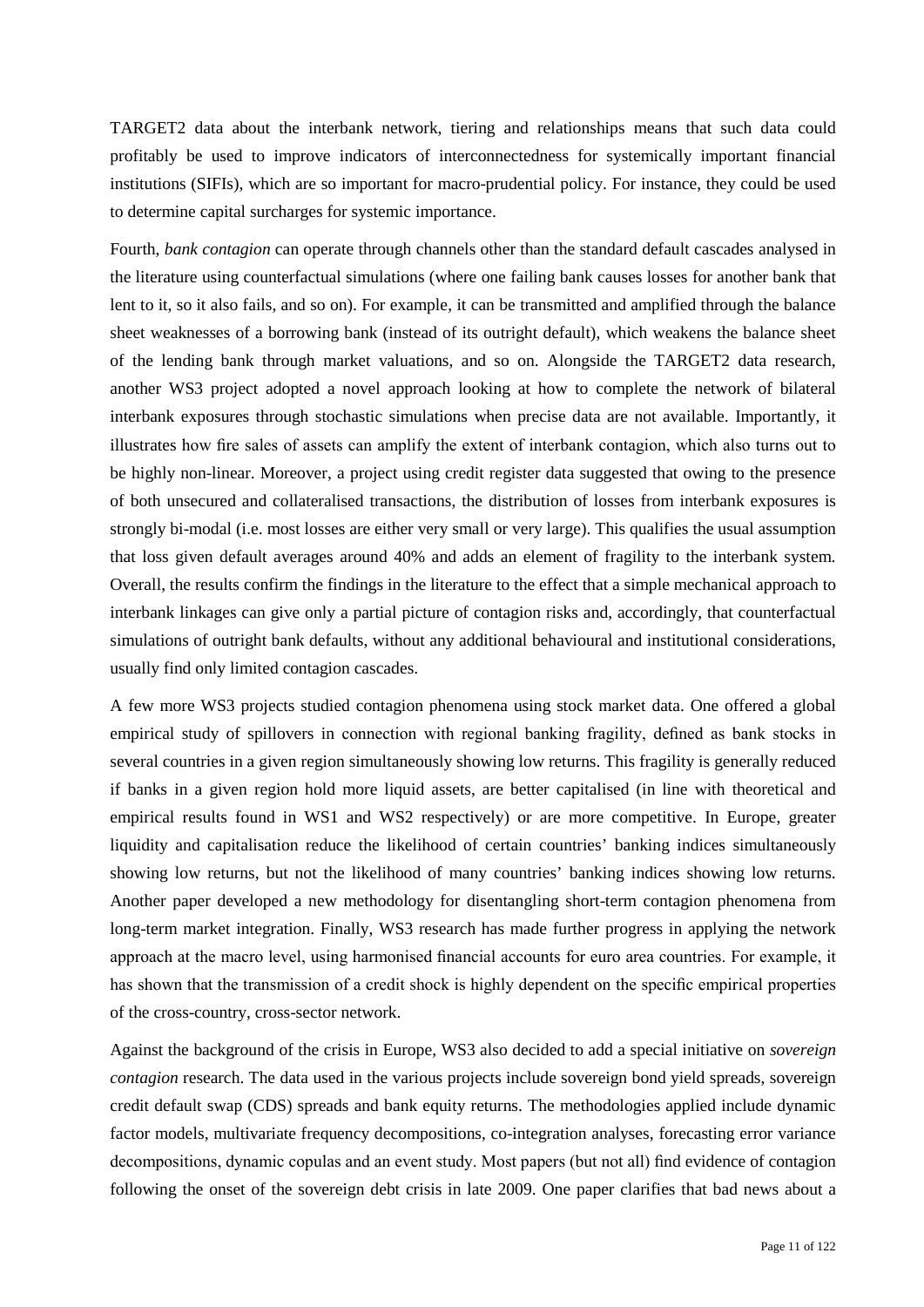country's economy may be confused with news about other countries showing a lack of commitment to supporting that country (a different trigger for contagion). Two dissenting papers argue that surges in co-movement in sovereign markets may be explained by the overall increase in volatility, and fundamental factors and risk aversion may be sufficient to explain sovereign yield increases.

### <span id="page-11-0"></span>**Overall assessment**

Macro-prudential regulation and supervision is still a relatively new policy area. Its conceptual and analytical underpinnings are certainly not as well developed as those of monetary policy. When the Macro-prudential Research Network was established, research supporting macro-prudential policies was, in many cases, arguably at a level comparable to monetary policy research in the 1950s or 1960s. While a central bank research network cannot change this on its own – and certainly not in just a few years – MaRs has made significant progress, as well as stimulating fresh thinking in the wider research community.

The work of MaRs researchers has, inter alia:

- helped, from an analytical perspective, to further clarify important concepts, such as systemic risk, widespread financial imbalances and macro-prudential regulation;
- developed several structural models incorporating financial instability in macroeconomics, representing core conceptual frameworks at the frontier of economic science, and illustrating how financial instability can be transmitted (often in non-linear ways) through the economy;
- proposed novel empirical approaches and assessed the robustness of existing approaches with a view to measuring widespread financial instability, identifying its origins, assessing its (often non-linear) interactions with the wider economy and warning about the risk of financial crises;
- started to assess a wide range of regulatory instruments proposed for macro-prudential policies;
- developed a number of analytical tools designed to support macro-prudential policy work (including models assessing regulatory instruments and the macroeconomic implications of financial crises, warning about contagion, financial imbalances or general crisis risks and adding features to stress tests) that are already in regular use or for which concrete plans for such regular use exist;
- put new (European) data sources to work in the area of macro-prudential analysis data that could be used in the future for regular policy support and the validation of analytical tools.

In so doing, it has provided a range of answers to most of the research questions asked by the General Council when the network was first launched. In particular, notable progress has been made where human or data resources have been pooled across the ESCB to benefit from the expertise in those various central banks. This has led, for example, to: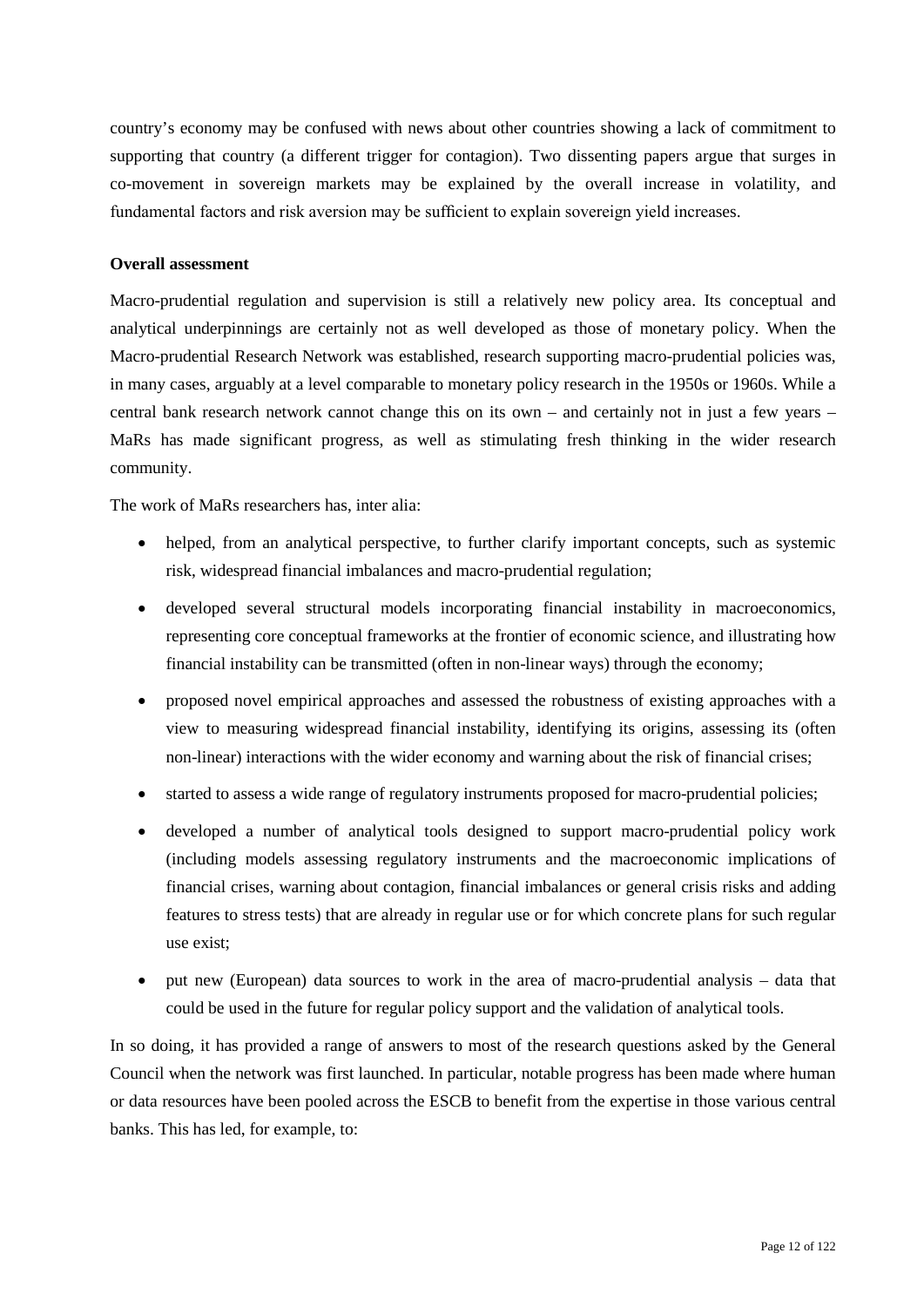- the development of a state-of-the-art macroeconomic model assessing the benefits, costs and transmission channels of different macro-prudential regulations, which is being shared within the ESCB;
- a comparative assessment of a suite of early warning models with the aid of a new database containing information on various crises across Europe;
- the operationalisation of a large amount of large-value payment data to derive interbank exposures, study the structure of money markets and assess cross-border contagion risks in Europe, which is already being used on a regular basis to monitor and interpret money market developments.

But there are also important areas that MaRs could not directly address. One is the use of research approaches that move definitively away from concepts based on rationality and equilibrium (such as "agent-based modelling"). In addition, MaRs did not have a mandate to generally review operational macro stress testing frameworks, but it made a few valuable research contributions regarding features of stress testing models. Instead, a core task was to develop macroeconomic models involving banks and financial instability, which have the potential – over time – to contribute to the development of more coherent macro stress testing frameworks, for example fully reflecting the two-sided interaction between the financial sector and the real economy. Moreover, MaRs was not designed to give conclusive advice on specific policy actions. While a lot more research is needed in the years ahead in order to support analytically the full development of the macro-prudential approach to financial supervision and regulation, MaRs has made enough progress to now bring this large coordinated research effort to a close. The ESCB has now achieved a solid basis in terms of macro-prudential research and an initial set of staff working on such issues. Necessary follow-up work can therefore be integrated into the regular work programmes of central banks' research departments or take place via smaller coordinated efforts at the European level.

At the same time, it remains true that many of the models and tools to support macro-prudential policies devised by MaRs, other policy authorities and academia need not only to be developed further, but also to be integrated much more widely into the standard toolkits of the economics and finance professions. In other words, the experience of the crisis suggests that additions to the existing economic frameworks may be needed, amounting to a new paradigm. Although a number of MaRs researchers have made valuable steps in this direction, alongside efforts by economists at other policy authorities, such as the Bank for International Settlements or the International Monetary Fund, overseas central banks and a number of university professors (also cited in this report), the establishment of a new paradigm usually takes place in academia more generally. The participating central banks would therefore appreciate it if, in particular, the new aggregate frameworks incorporating widespread financial instability, their use for the assessment of macro-prudential regulatory instruments and their further development could be taken up more widely in academic research and teaching.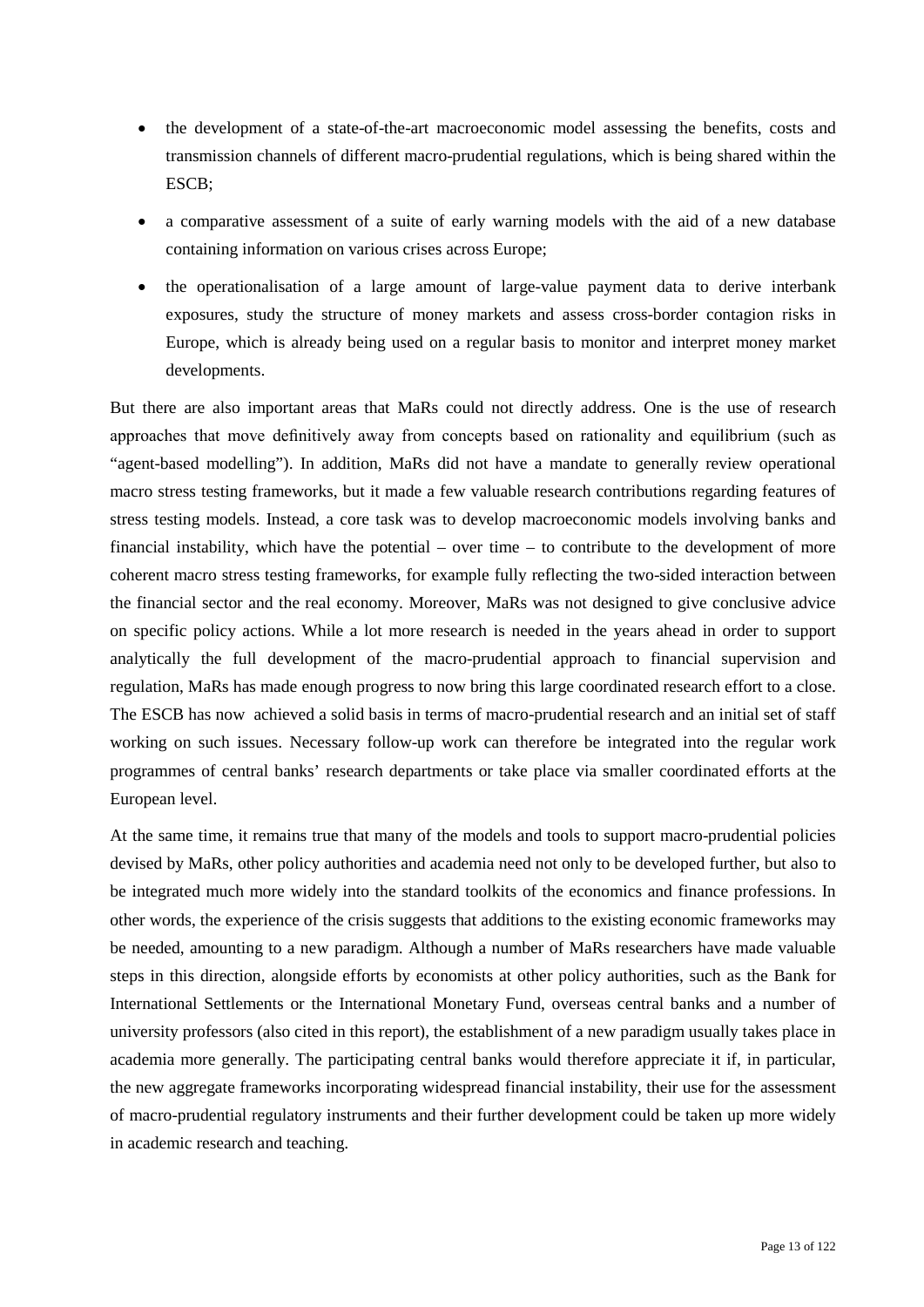### <span id="page-13-0"></span>**1. Introduction[1](#page-13-1)**

In March 2010 the General Council of the European Central Bank (ECB) approved the establishment of the Macro-prudential Research Network (MaRs). The objective of MaRs was to develop core conceptual frameworks, models and/or tools that would provide research support, in order to improve macro-prudential supervision in the European Union (EU). It pursued three work streams:

- macro-financial models linking financial stability and the performance of the economy work stream 1 (WS1);
- early warning systems and systemic risk indicators work stream 2 (WS2);
- assessing contagion risks work stream 3 (WS3).

MaRs has held three large public conferences at the ECB in Frankfurt – in October 2011, October 2012 and June 2014 – at which the best research from all three work streams has been presented, alongside external papers by academics and other authorities addressing MaRs' research questions.<sup>[2](#page-13-2)</sup> Some general information about the network and its mandate, organisational structure and working papers is also publicly available on the ECB's website.<sup>[3](#page-13-3)</sup>

The purpose of this report is to summarise the research findings and the progress achieved by MaRs. The report is structured as follows. The rest of this introduction briefly summarises the activities of the network as a whole. The following three chapters then summarise the results of the analyses carried out in each of MaRs' three work streams, focusing in particular on the research questions asked by the General Council when the network was established. There are also two annexes, which contain a list of all economists from the European System of Central Banks (ESCB) who have contributed to MaRs, as well as the programmes of the 2011, 2012 and 2014 conferences.

This report mainly covers papers produced under MaRs. While the text often relates them to the literature they directly build on or refers to other reports in related areas, it cannot provide a full survey of all relevant literature outside MaRs. Moreover, it should be borne in mind that not all papers are entirely

 <sup>1</sup> This report has been drafted by a team comprising Philipp Hartmann (team leader; ECB), Paolo Angelini (Banca d'Italia), Laurent Clerc (Banque de France), Carsten Detken, Fiorella De Fiore, Caterina Mendicino, Kalin Nikolov, Gerhard Rünstler, Willem Schudel (all ECB) and Kateřina Šmídková (Česká národní banka). It is based on input from a large number of MaRs contributors (see Annex 1) and has benefited from comments by ESCB heads of research, MaRs plenary members (see Annex 1), Hans Degryse (Katholieke Universiteit Leuven) and

<span id="page-13-1"></span><sup>&</sup>lt;sup>2</sup> The various programmes, papers, presentations and speeches are available on the ECB's website through the following links: [www.ecb.europa.eu/events/conferences/html/mar\\_net.en.html,](http://www.ecb.europa.eu/events/conferences/html/mar_net.en.html) [www.ecb.europa.eu/events/conferences/html/mar\\_net2.en.html](http://www.ecb.europa.eu/events/conferences/html/mar_net2.en.html)<br>www.ecb.europa.eu/events/conferences/html/140623 mars net.en.html. See also Annex 2 to this report.

<span id="page-13-2"></span><sup>&</sup>lt;sup>2</sup> The various programmes, papers, presentations and speeches are available on the ECB's website through the following links: www.ecb.europa.eu/events/conferences/html/mar net.en.html, links: [www.ecb.europa.eu/events/conferences/html/mar\\_net.en.html,](http://www.ecb.europa.eu/events/conferences/html/mar_net.en.html) [www.ecb.europa.eu/events/conferences/html/mar\\_net2.en.html](http://www.ecb.europa.eu/events/conferences/html/mar_net2.en.html) and and

[www.ecb.europa.eu/events/conferences/html/140623\\_mars\\_net.en.html.](http://www.ecb.europa.eu/events/conferences/html/140623_mars_net.en.html) See also Annex 2 to this report. [www.ecb.europa.eu/home/html/researcher\\_mars.en.html.](http://www.ecb.europa.eu/home/html/researcher_mars.en.html)

<span id="page-13-3"></span>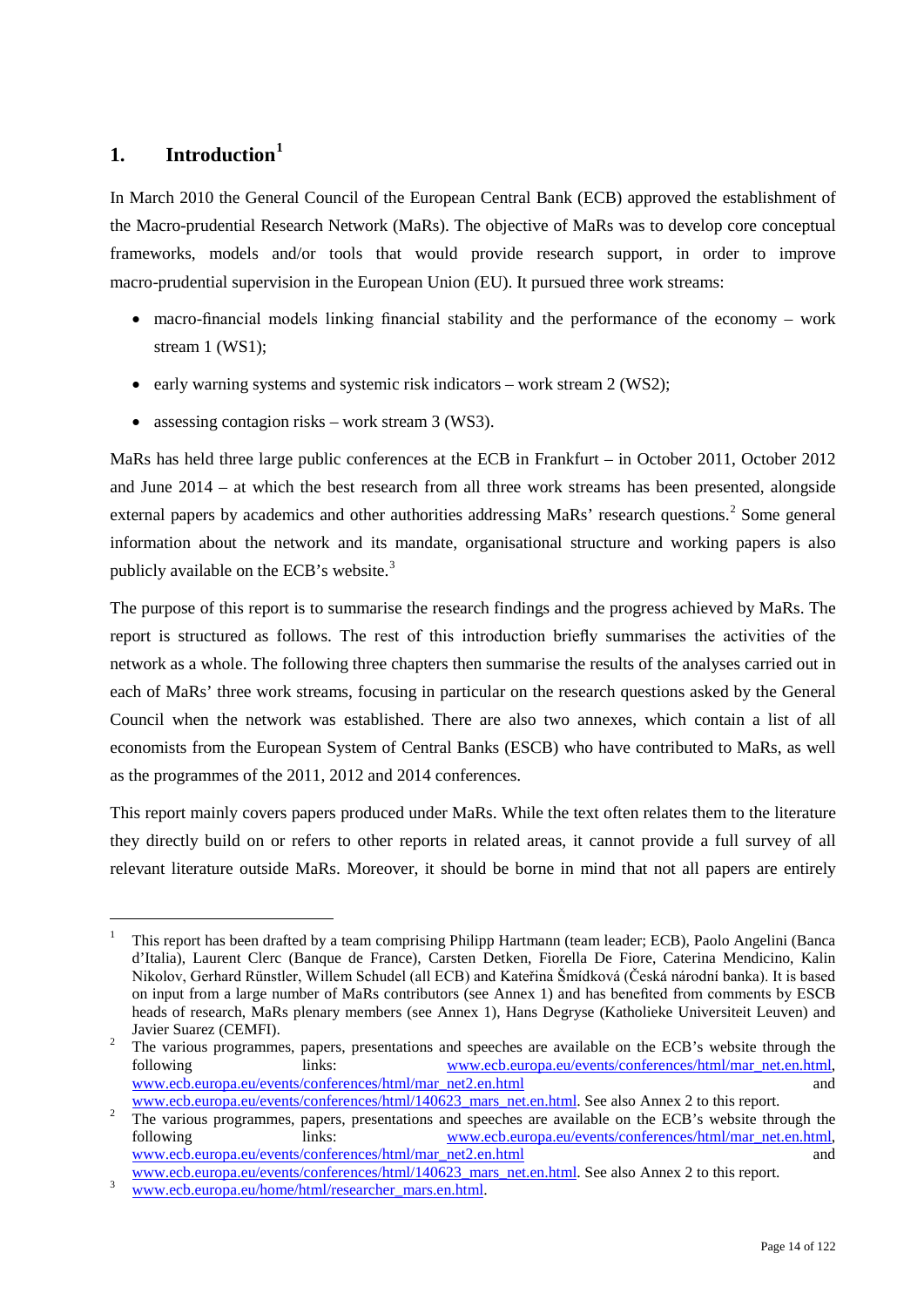complete at present. In particular, where projects have not yet even been published as working papers, some results could still change, so one should be cautious in drawing firm policy conclusions.

MaRs has a light management structure, with the chairman, Philipp Hartmann (ECB), aided by the network's secretaries (all from the ECB), Angela Maddaloni (2010-12), Kalin Nikolov (2012-13), Fiorella De Fiore (2012-14) and Gerhard Rünstler (2013-14), in cooperation with two coordinators for each of the three work streams: WS1 – Laurent Clerc (Banque de France) and Philipp Hartmann; WS2 – Carsten Detken (ECB) and Kateřina Šmídková (Česká národní banka); and WS3 – Paolo Angelini (Banca d'Italia, 2010-14), Cornelia Holthausen (ECB, 2011-12) and Simone Manganelli (ECB, 2013-14). Professor Xavier Freixas (Universitat Pompeu Fabra, 2010-12), Professor Javier Suarez (CEMFI, Madrid, 2012-14) and Professor Hans Degryse (Katholieke Universiteit Leuven, 2012-14) have acted as academic advisers and consultants. Given the differences in the nature, timing and context of the three work streams, each followed its own approach in carrying out research, while information was regularly exchanged among them.

MaRs has conducted three large joint cross-country projects and produced 161 individual papers. The joint cross-country projects, in which a large number of NCBs have participated, concern the development of a macroeconomic model for assessing macro-prudential policies as part of WS1, the establishment of a financial crisis database for the EU27 as part of WS2, and the analysis of euro interbank lending structures to assess contagion risks using data from the TARGET2 large-value payment system. WS2 also added a comparative performance assessment for a series of early warning models, while WS3 also included a special initiative looking at research assessing sovereign contagion risks in Europe. WS1 produced 65 individual papers, WS2 produced 51 papers and WS3 produced 45 papers. MaRs research papers are published both in the working paper series of the contributing NCBs and in the ECB Working Paper Series (with a "MaRs" stamp on the cover page and a brief description of MaRs inside). So far, 57 papers have been published as ECB working papers (26 from WS1, 20 from WS2 and 11 from WS3) and 15 papers have been accepted for publication and are forthcoming (six from WS1, 7 for WS2 and two from WS3). 50 papers have already been published (or accepted) in journals (21 from WS1, 18 from WS2 and 11 from WS3), including the Journal of Financial Economics, the Economic Journal, the Journal of Monetary Economics, the Journal of Money, Credit and Banking, and Economic Policy.

## <span id="page-14-0"></span>**2. Macro-financial models linking financial stability and the performance of the economy**

Much of the work in the work stream on macro-financial models linking financial stability and the performance of the economy constitutes relatively fundamental research. Consequently, it was expected that only a few projects in this work stream would lead to analytical policy tools for regular use – albeit one or two of those would be fairly important (notably the development of a macroeconomic model designed to assess macro-prudential regulatory policy instruments). Its main objectives are: to develop theoretical and empirical frameworks that integrate realistic characterisations of widespread financial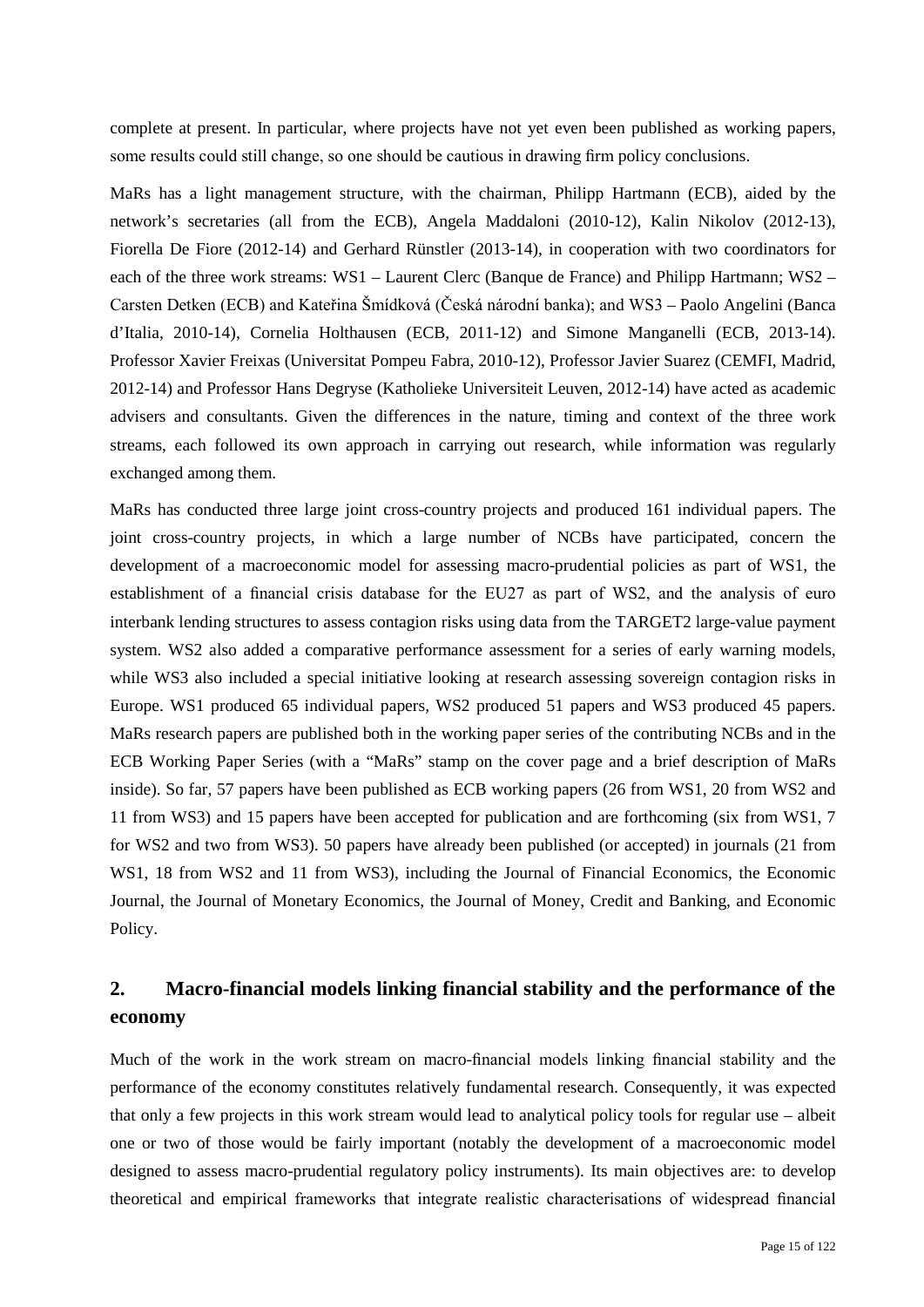instability into models of the aggregate economy; to allow analysis of transmission channels between financial instability and macroeconomic variables; to explain the recent crisis; and to assess policies addressing systemic risks. In pursuing these objectives, WS1 has also laid foundations both for general systemic risk research and for the analysis conducted under WS2.

The main research questions asked by the General Council in this regard are: (i) How can financial instability be represented in an aggregate economic model? (ii) How does widespread financial instability affect the real economy? (iii) What are the main transmission channels of financial instability at the aggregate level? (iv) What role is played by non-linearities, amplification and feedback effects? (v) What are the cumulative effects of the two-way interaction between financial instability and the performance of the economy at large, including the build-up and unravelling of financial imbalances? (vi) How can the leverage cycle be described theoretically and empirically? (vii) How can these models help to understand the causes and features of the recent financial crisis? (viii) How can models help to identify the appropriate macro-prudential policies to maintain systemic stability? Arguably, the first and last questions in particular point to significant gaps in current economics, as laid bare by the recent financial crisis. For the purpose of summarising the research work done, these questions are synthesised in six areas, which constitute the sections of this chapter.<sup>[4](#page-15-1)</sup>

Under the work programme for WS1, 65 individual research papers and the deliverables of the joint cross-country project on the model for assessing macro-prudential policy have been produced. 30 of these papers have been published or accepted for publication in the ECB Working Paper Series. Although they are at various stages of development, all 65 draft papers feed into the answers to MaRs' WS1 research questions.

### <span id="page-15-0"></span>**2.1 Representation of widespread financial instability in aggregate models**

The literature has identified three phenomena that can make financial instability widespread: contagion, the endogenous build-up and unravelling of widespread imbalances, and aggregate shocks (or combinations of these three).[5](#page-15-2) Systemic risk can be described as the risk that financial instability will become so widespread that it impairs the functioning of the financial system to such an extent that growth and welfare suffer materially.<sup>[6](#page-15-3)</sup> Typically, financial instability and its spread are characterised by elements

<span id="page-15-1"></span>There is other work produced both within and outside the ESCB which touches on some related issues. For example, an ECB occasional paper analyses the role of macro-financial linkages from an empirical perspective (Hubrich et al., 2013). The Basel Committee on Banking Supervision has recently published two working papers by the Transmission Channels sub-group of its Research Task Force (RTF) on "Models and tools for macroprudential analysis" (www.bis.org/publ/bcbs wp21.htm) and "The policy implications of transmission channels between the financial system and the real economy" [\(www.bis.org/publ/bcbs\\_wp20.htm\)](http://www.bis.org/publ/bcbs_wp20.htm). These two surveys of the literature are broader in scope than MaRs. In particular, a lot of emphasis is also given to

<span id="page-15-3"></span><span id="page-15-2"></span>

macro-financial linkages that are not related to financial instability, as well as micro-prudential considerations.<br>See, for example, the survey in ECB (2009).<br>This economic definition, taken from ECB (2009), is quite simi European Parliament in the regulation characterising the role of the European Systemic Risk Board (ESRB; Regulation No 1092/2010, Article 2(c)).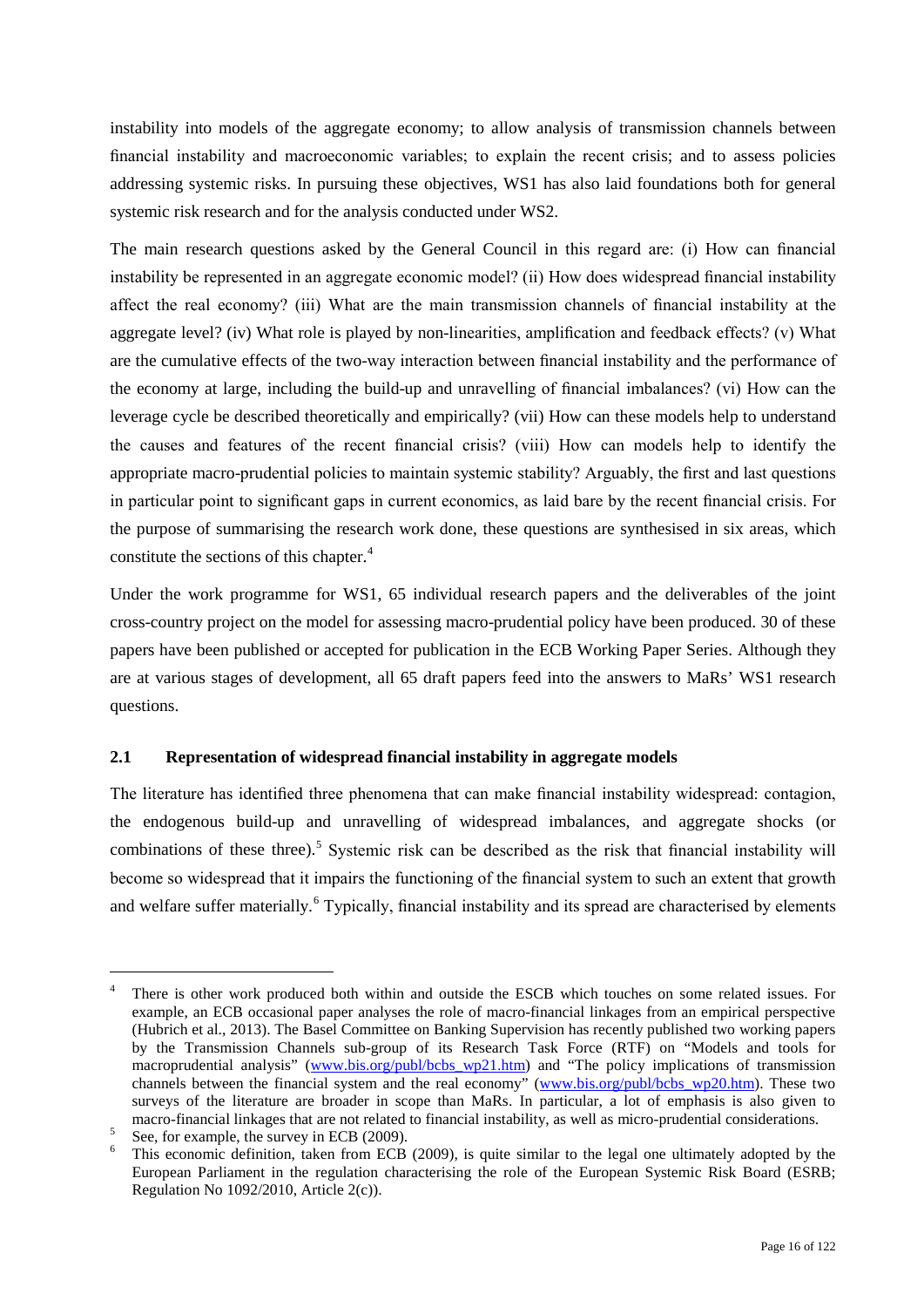such as amplification effects, non-linearities (a key one being defaults by financial intermediaries) and illiquidity.

Long before the present crisis, theoretical and empirical financial literature had already provided good descriptions of the nature and sources of (non-systemic) financial instability, particularly in terms of single bank runs and crashes in specific financial markets. The same applies to some key elements of systemic risk within the financial system, particularly bank and financial market contagion (mainly relating to MaRs WS3, which is covered in Chapter 4 below).<sup>[7](#page-16-0)</sup>

The aim of incorporating such phenomena in aggregate models is to support macro-prudential policies that seek to contain systemic risks. Models that do not have realistic characterisations of widespread ("systemic") financial instability might not provide a sound basis for macro-prudential policy advice, because they cannot capture the main rationale and objectives of such policies.<sup>[8](#page-16-1)</sup> Imagine, for example, a theory about price stability or monetary policy without a good representation of inflation. Models that do not incorporate such characterisations of systemic instability in an aggregate or macroeconomic model may not allow for a full welfare analysis and may miss important interactions between the financial sector and the real economy. Once realistic characterisations of widespread financial instability are incorporated in aggregate models, there is not only a sound broad basis for assessing systemic risks and macroprudential policies, but also a basis for studying the interaction between macro-prudential and monetary (or other) policies. The challenge, however, is that theories of monetary stability are much better developed in macroeconomics than theories of financial stability, partly because price stability is much easier to characterise than the more complex phenomenon of financial (in)stability. As a consequence, there are still only very few examples in the literature of attempts to work towards the above aim.<sup>[9](#page-16-2)</sup> From such a starting point, it was expected that progress would take time.

A preliminary step is to ascertain empirically that financial factors can be influential in a macroeconomic environment. The ongoing financial crisis could not have illustrated the relevance of financial factors for growth and welfare more strongly. Several MaRs papers use standard vector autoregression (VAR) or structural factor approaches to investigate whether and to what extent a variety of financial variables and shocks influence, for example, growth and inflation in different countries (Abildgren 2010, Alessi 2011, Fornari and Stracca 2012, Franta et al. 2014, Guarda and Jeanfils 2012, and Tamási and Világi 2011). The general – and unsurprising – conclusion is that financial factors do play an important role in the macroeconomy.

However, financial shocks and fluctuations do not necessarily constitute financial or even systemic instability as defined above. Is there a need to characterise widespread financial instability more

<span id="page-16-0"></span> <sup>7</sup> Although instrumental as a starting point for most MaRs research, this body of literature is much too voluminous to be covered in this report. De Bandt and Hartmann (2000) offer an extensive survey of the financial contagion literature and discuss how it relates to the main non-systemic financial instability research.

<span id="page-16-2"></span><span id="page-16-1"></span><sup>&</sup>lt;sup>8</sup> See also the work by WS2 on measuring systemic risk and financial stress in Section 3.1 of this report.<br><sup>9</sup> ECB (2010) discusses how far modern macroeconomics was from reaching this aim until recently. Recent work by IMF staff in this area includes Arregui et al. (2013).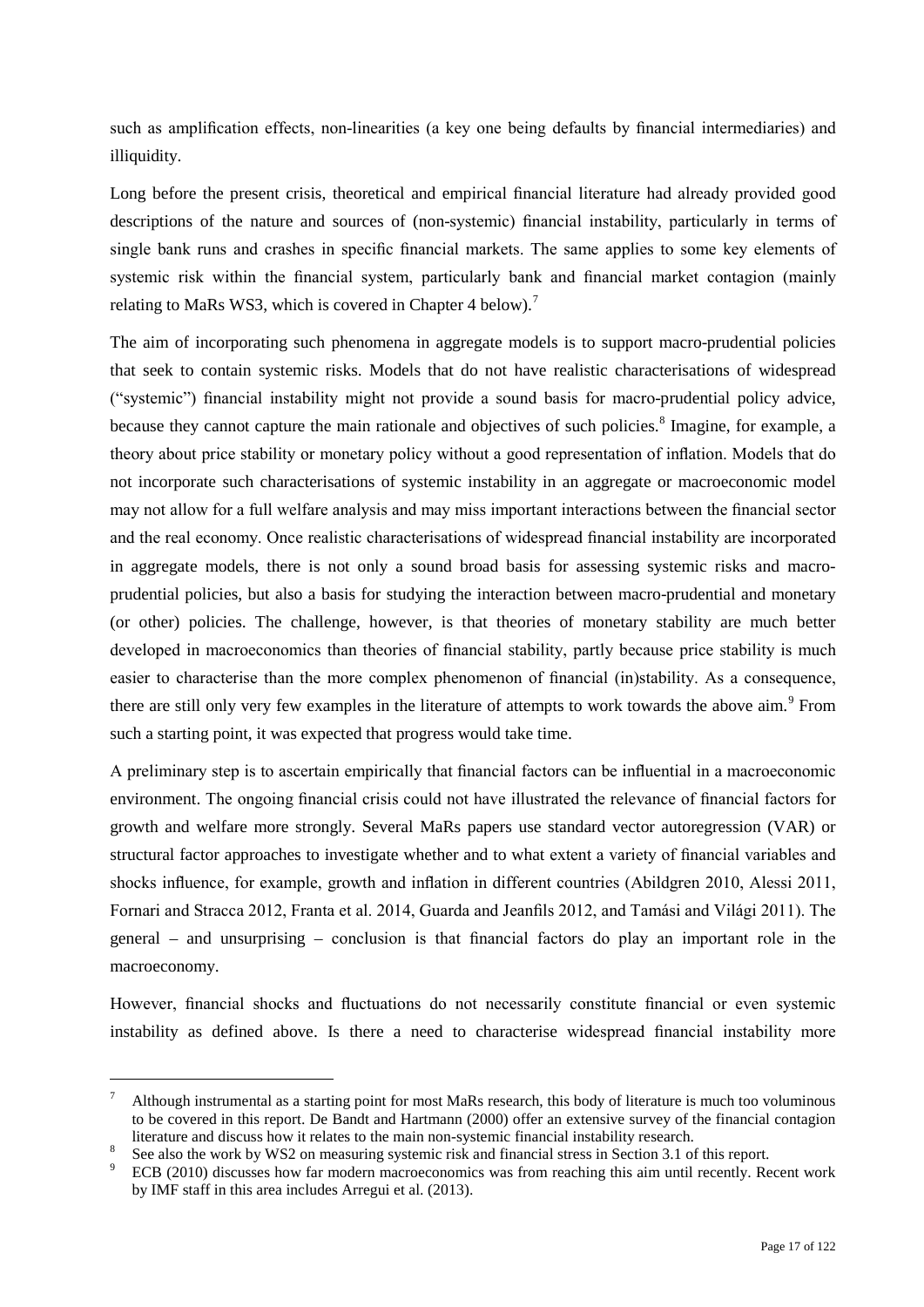precisely? One can see the answer to this point by comparing the very careful paper by Andreasen, Ferman and Zabcyk (2012) with the experience of banking crises. These authors introduce a representative bank into a standard dynamic stochastic general equilibrium (DSGE) model to describe the macroeconomic implications of maturity transformation – a key banking function – in tranquil times, i.e. without considering banking instability. An important result of this analysis is the strong "credit attenuation effect" that maturity transformation has on the macroeconomy. Output reacts much less to standard shocks, such as productivity or monetary policy shocks, when banks are performing maturity transformation than when they are not. Contrast this with experience from the financial crisis and other recent research, in which maturity transformation plays an important amplifying role in the macroeconomy. In other words, taking the additional step from financial factors or frictions to realistic characterisations of widespread financial instability may be fairly crucial. It may turn some results upside down: something that appears to be stabilising the macroeconomy when banking instability is not considered may have a destabilising effect once banking crises are explicitly considered.

#### <span id="page-17-0"></span>**2.1.1 Theoretical research**

Theoretical research in this field is very important, as we are still lacking aggregate theoretical models that provide a sound basis for analysing systemic risk, as defined above, and macro-prudential policy. In terms of preliminary steps to look for elements that could be used to improve on this situation, there are four strands of literature. First, the theoretical part of the extensive financial instability literature in finance referred to above offers many insights regarding the question of what to introduce into models of the aggregate economy. Second, there was some influential pre-crisis general equilibrium literature on asset prices deviating from fundamentals (Tirole 1985 and Weil 1987). Despite its elegance, this "rational bubbles" literature made little progress in enhancing the understanding of systemic risk, because its focus on over-investment in the real economy implied that bubbles would lead to a welfare-improving contraction in economic activity. Third, general equilibrium models with incomplete markets (Geanakoplos and Polemarchakis 1986) featured imperfectly functioning credit markets and could be extended to include defaults by agents (Dubey, Geanakoplos and Shubik 2005). Goodhart, Sunirand and Tsomocos (2005 and 2006) were probably the first to develop this approach to systemic risk analysis, notably by incorporating defaultable heterogeneous banks in such models. Fourth, the standard literature on macro models with credit frictions (Bernanke and Gertler 1989, Kiyotaki and Moore 1997, and Bernanke, Gertler and Gilchrist 1999) illustrated financial accelerators in regular business cycle fluctuations, but did not feature many key elements characterising financial instability.

<span id="page-17-1"></span>Broadly in parallel with MaRs, a few external academics have also made efforts to improve this rather unsatisfactory situation. For example, Bianchi and Mendoza (2010), Brunnermeier and Sannikov (forthcoming), Corbae and D'Erasmo (2012), Gertler and Kiyotaki (2012), He and Krishnamurthy (2012 and 2013), and Martinez-Miera and Suarez (2013) build macroeconomic models with more elaborate financial sectors in which non-linearities are represented. The last paper also incorporates bank defaults in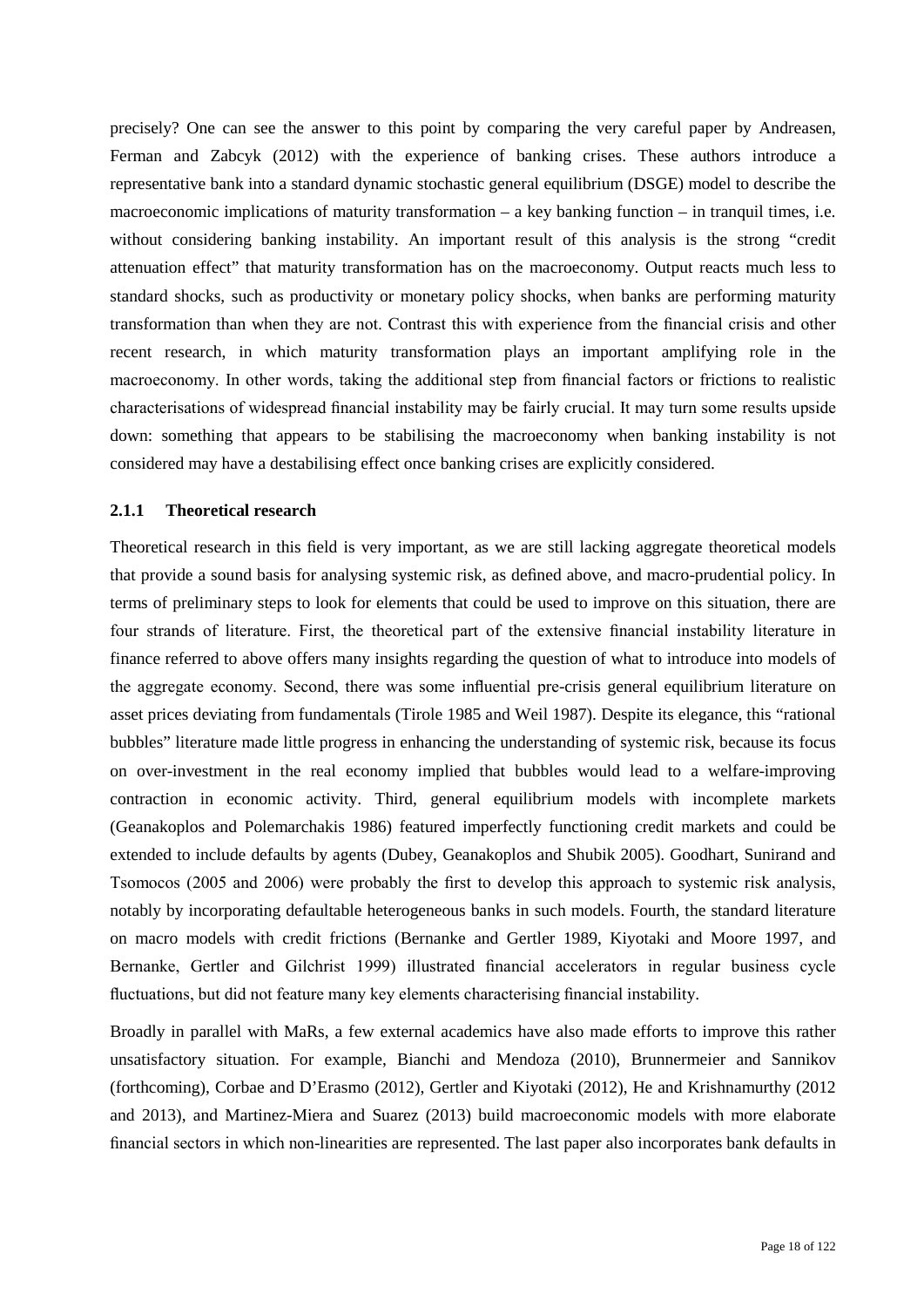equilibrium.<sup>[10](#page-17-1)</sup> The macro-bubbles literature has also moved forward, owing to the fact that, in an environment in which agents are credit-constrained, asset price misalignments can cause boom-bust cycles (Martin and Ventura 2012, and Farhi and Tirole 2012). The MaRs research summarised below focuses in particular on the build-up and unravelling of widespread imbalances or aggregate shocks, or combinations of the two. All of the theoretical papers prepared under MaRs in this area use general equilibrium approaches.

Eichberger, Rheinberger and Summer (2011) make a fundamental contribution to this field of research by studying default risk using a general equilibrium model of a two-period exchange economy, in which agents borrow from and lend to each other through bonds. This work builds on Dubey, Geanakoplos and Shubik (2005), but models financial default in a more realistic manner. This allows the authors to analyse systemic risk (a chain of defaults in their framework). Agents are subject to endowment shocks and construct bond portfolios so as to optimise their consumption plans. An agent defaults on its bonds when the shock is so large that the value of the agent's liabilities exceeds the value of its assets. Defaults may initiate chain reactions because a creditor in a defaulting asset has fewer resources to deliver on another asset where it is the debtor. These indirect effects can be as important as the direct effects. Bankruptcy contagion is the result of interlocking asset trades that link short positions in possibly long chains. A main point of the paper is the illustration of the endogenous and interconnected nature of default risk. Models and regulatory approaches that treat default risks exogenously may be subject to significant biases and lead to policy mistakes (see Section 2.6.1).

Boissay (2011) characterises widespread financial instability in a static general equilibrium model representing a number of features of the present crisis (see Section 2.5). The model has multiple equilibria. The crisis equilibrium is characterised by a drying-up of inter-agent lending, liquidity hoarding and deleveraging by financial agents, and a reduction in the financing of investment projects and consumption. In tranquil times, the equilibrium is self-fulfilling and has a liquid inter-agent ("interbank") market, high leverage and many risky agents receiving funds. The crisis equilibrium exists for certain parameter configurations, which describes a situation of systemic "fragility". It materialises when financial agents ("banks") lose confidence in other financial agents ("banks"), to whom they lend to put their money in profitable investment projects, rather than misusing the funds. A coordination failure (as in standard bank run models such as Diamond and Dybvig 1983, for example) emerges among financial agents, which leads to the switch from the good to the bad equilibrium. The reason is that lending agents cannot observe the skills/behaviours of the borrowing agents (asymmetric information). As a consequence, the economy can develop widespread endogenous imbalances in terms of high leverage and sizeable inter-agent markets, which are subject to the fragility described above.

Boissay extends the model further to cover two countries. In one country (the "emerging economy") the enforceability of financial contracts is weak, and in the other (the "industrialised country") it is strong.

<sup>&</sup>lt;sup>10</sup> For a brief survey of the new theoretical macro literature incorporating financial instability, see Hartmann, Hubrich and Kremer (2013).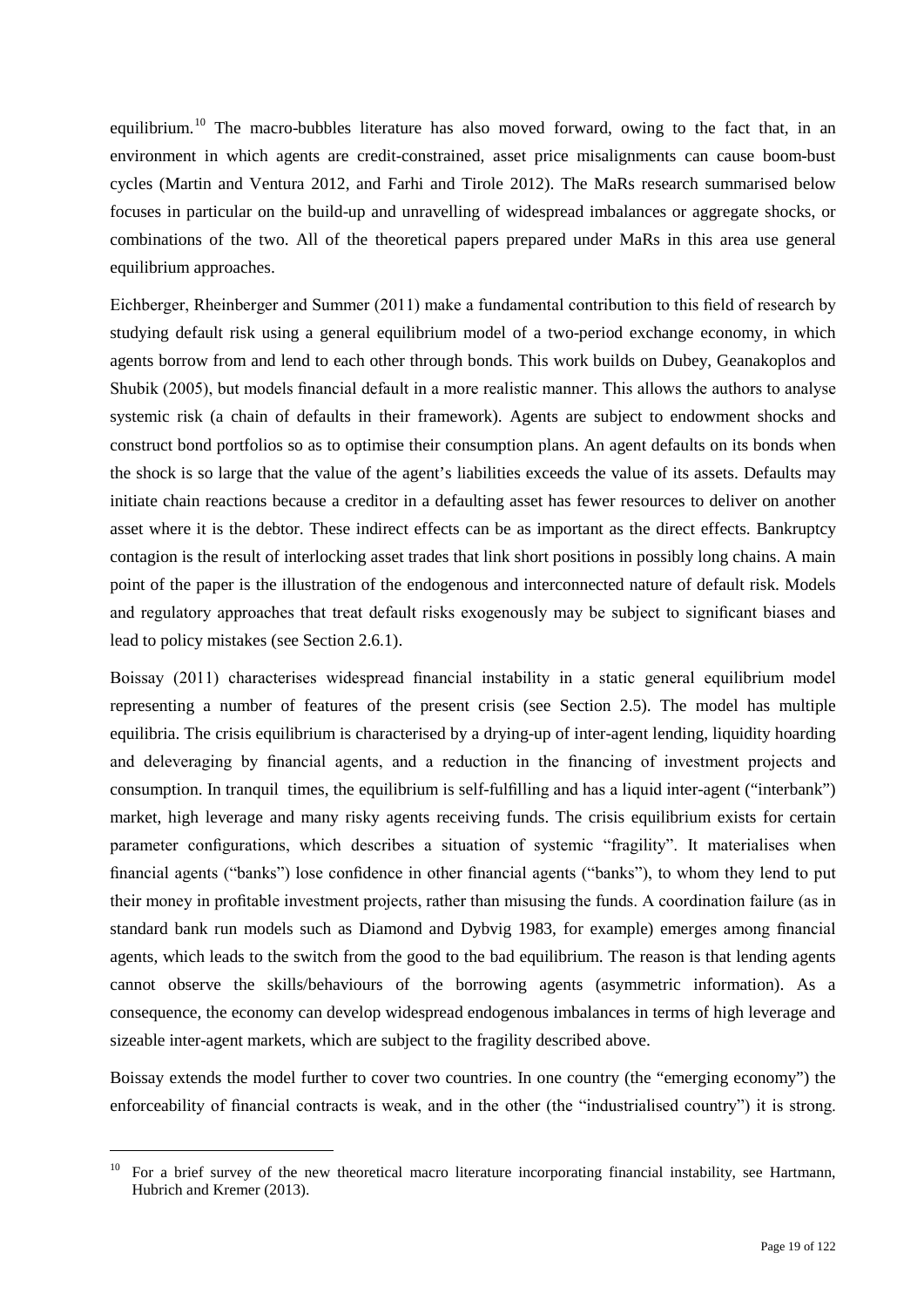The resulting capital flows from the emerging economy to the industrialised country create a "global imbalance". Again, there are multiple equilibria and there can be a switch to a crisis equilibrium, with global capital flows freezing and the industrialised country having to deleverage.

Boissay, Collard and Smets (2013) incorporate a representation of this asymmetric information mechanism between lenders and borrowers (which leads to fragility in the lenders' wholesale funding markets) in a textbook real business cycle model. With this dynamic characterisation, the model can generate an endogenous long boom, with growing imbalances that eventually unravel, causing a financial crisis. Calibrating the model to historical data, they are able to account for the dynamics of regular business cycles and crisis business cycles in industrial countries since the end of the 19th century and find that crises can break out at the top of the business cycle, in the midst of a credit boom, and that the rare business cycle downturns that are associated with the breakdown of a credit boom (in this model, driven by wholesale funding markets for lenders) are much more severe than regular recessions (Schularik and Taylor 2009, Claessens, Kose and Terrones 2012, and Abiad, Dell'Ariccia and Li 2010). Since the move to a crisis is no longer represented as a switch between different equilibria, as in Boissay (2011), crises become predictable. In fact, the model provides a measure of the probability of a crisis cycle emerging in the future that could be used as a theory-based early warning indicator.

Empirical early warning indicators and models for detecting aggregate credit imbalances constitute a central area of work for WS2, so they are discussed in Chapter 3 of this report. Some aspects of the empirical work by Bonfim and Kim (2013), which are discussed in greater depth in Section 2.5 below, are consistent with one of the premises of such theories  $-$  i.e. the notion that the build-up of widespread imbalances in the banking system can, inter alia, be driven by wholesale liquidity conditions. They find evidence that there are peer effects both in banks taking on funding liquidity risks and, to a somewhat lesser extent, in their liquidity creation through maturity transformation. Further supporting evidence is also provided by recent research on banking system vulnerabilities through the expansion of non-core liabilities (Hahm, Shin and Shin 2013).

Lambertini, Mendicino and Punzi (2010) and Gomes and Mendicino (2011) extend the housing model developed by Iacoviello and Neri (2010) to incorporate news shocks, as in Schmitt-Grohé and Uribe (2012). Housing boom-bust cycles emerge in a general equilibrium model by appealing to fluctuations in households' expectations of future macroeconomic developments. A boom can occur if households become optimistic about the future, leading to expectations of house price appreciation. Among other things, expectations about future productivity gains or low interest rates lead them to take on more debt and buy more houses. However, if future productivity or monetary policy shocks dash these positive expectations, households have to reverse their behaviour and deleverage, with potential consequences in terms of macroeconomic instability. Similarly, Derviz (2013b) explains equity boom-bust cycles through ex ante upwardly biased expectations about corporate prospects, which are not subsequently met.

Aoki and Nikolov (2012a) introduce financial intermediaries into a general equilibrium model of bubbles à la Martin and Ventura (2012). Banks take deposits and provide loans to firms, but can also invest in an asset which never pays dividends and hence has no fundamental value. Because firms and banks are credit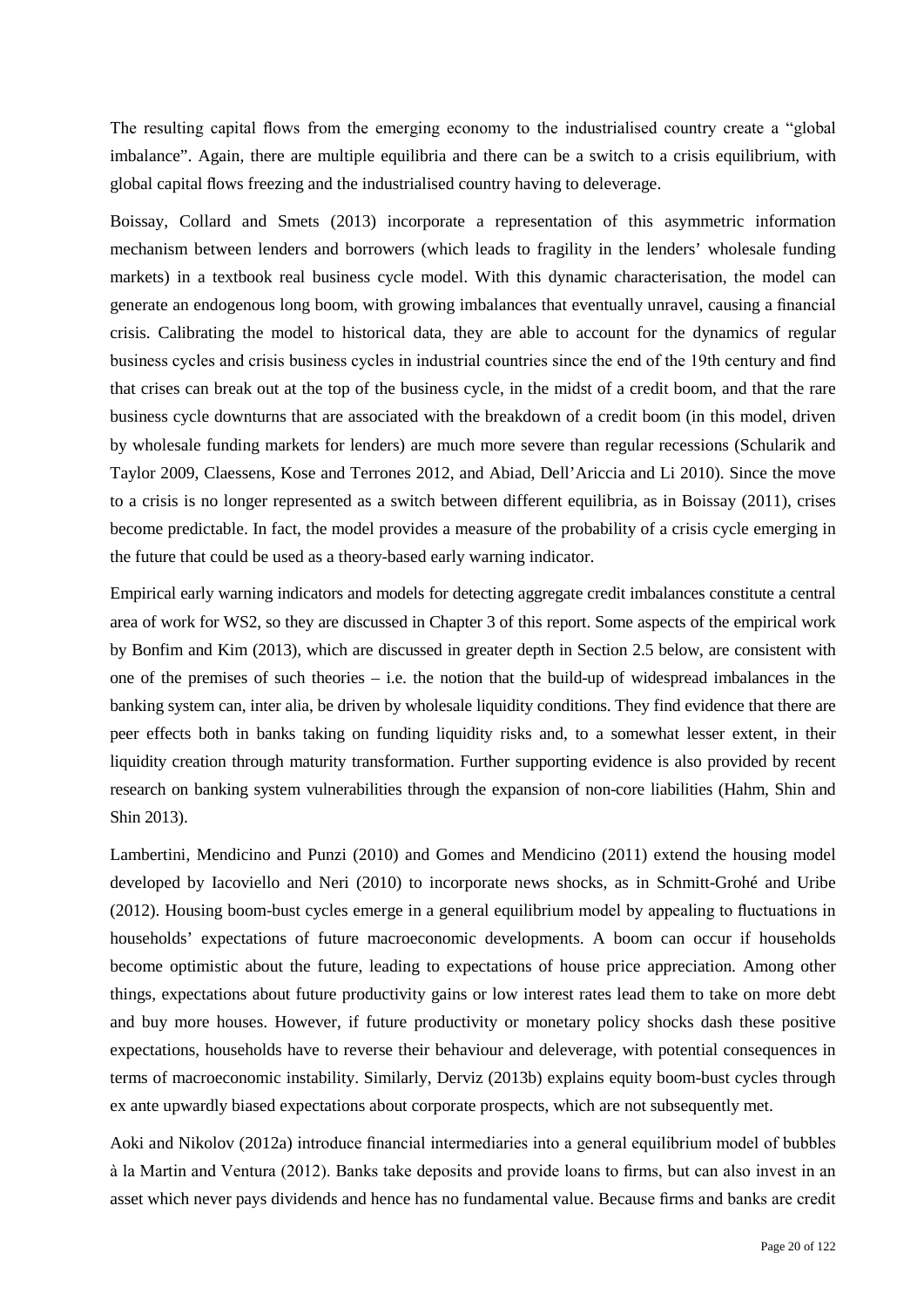constrained, this decreases interest rates, leading to a "search for yield", which can involve asset prices increasing above their fundamental value. During a "search for yield" episode, the "zero-dividend" asset can have a positive value ("bubble"), as investors hold it purely in the expectation that it will appreciate in price. There are multiple equilibria: one where the bubble asset has value and another where it does not, because investors do not have confidence in its future value. Financial instability is characterised by a switch from the first equilibrium to the second, which reduces the net worth of the banking system and causes a credit crunch and a deep recession. In the absence of government intervention, the bubble's collapse leads to large-scale losses for the banking system that deplete its capital base and limit its ability to supply credit to the real economy. Using the same model, Aoki and Nikolov (2012b) suggest that the emergence of a bubble is accompanied by a very large increase in the ratio of money and credit to GDP and that much of the credit is "wasted" on financing unproductive bubble holdings. This provides theoretical support to empirical studies which have found that aggregate credit (and perhaps also aggregate money) growth is a good leading indicator of future financial instability (see, inter alia, Chapter 3 of this report on WS2). De Walque, Pierrard and Rouabah (2010) make an important contribution by introducing banks and a representation of their default (building on Goodhart, Sunirand and Tsomocos 2005 and 2006) in a micro-founded DSGE model. There are two banks in the economy choosing their balance sheets endogenously, one being a net borrower and the other being a net lender in the interbank market. The bank default is not represented by the bank being liquidated. Instead, the defaulting bank continues, but faces a disutility and pays a bankruptcy cost in the next period. This cost increases the interbank rate and reduces interbank lending, ultimately affecting the real economy and amplifying cycles (see Section 2.2 below).

Derviz (2013a) studies an economy in which firms hold bank liabilities for diversification purposes. The benefit of these diversified asset holdings is a reduction in the firm's default frequency in normal times. However, the paper shows that such diversification increases financial fragility. Because bank liabilities themselves are backed by loans to the corporate sector, the economic structure ends up looking like a chain of leveraged claims. The value of bank bonds depends on the value of corporate debt and equity. These, in turn, depend on the value of corporate holdings of bank debt, and so on. Combining insights from the literature on financial stability risks associated with collateral (Dubey, Geanakoplos and Shubik 2005) and diversification (Ibragimov, Jaffee and Walden 2011), the paper demonstrates how long and inter-connected intermediation chains can amplify shocks and lead to financial crises.

### <span id="page-20-0"></span>**2.1.2 Empirical research**

The first key contribution by MaRs researchers to the question of how to integrate widespread financial instability into empirical macroeconomic models using European data was made by Hartmann et al. (2012). They incorporated the Composite Indicator of Systemic Stress, which was developed as part of WS2 as a measure of systemic financial instability, in a Bayesian Markov-switching vector autoregression (VAR) model (à la Sims and Zha 2006) of the euro area estimated using monthly data from 1987 to 2010. The other variables in the VAR were production growth, inflation, loan growth and the short-term interest rate. The CISS aggregates financial stress in the main financial markets and among the main types of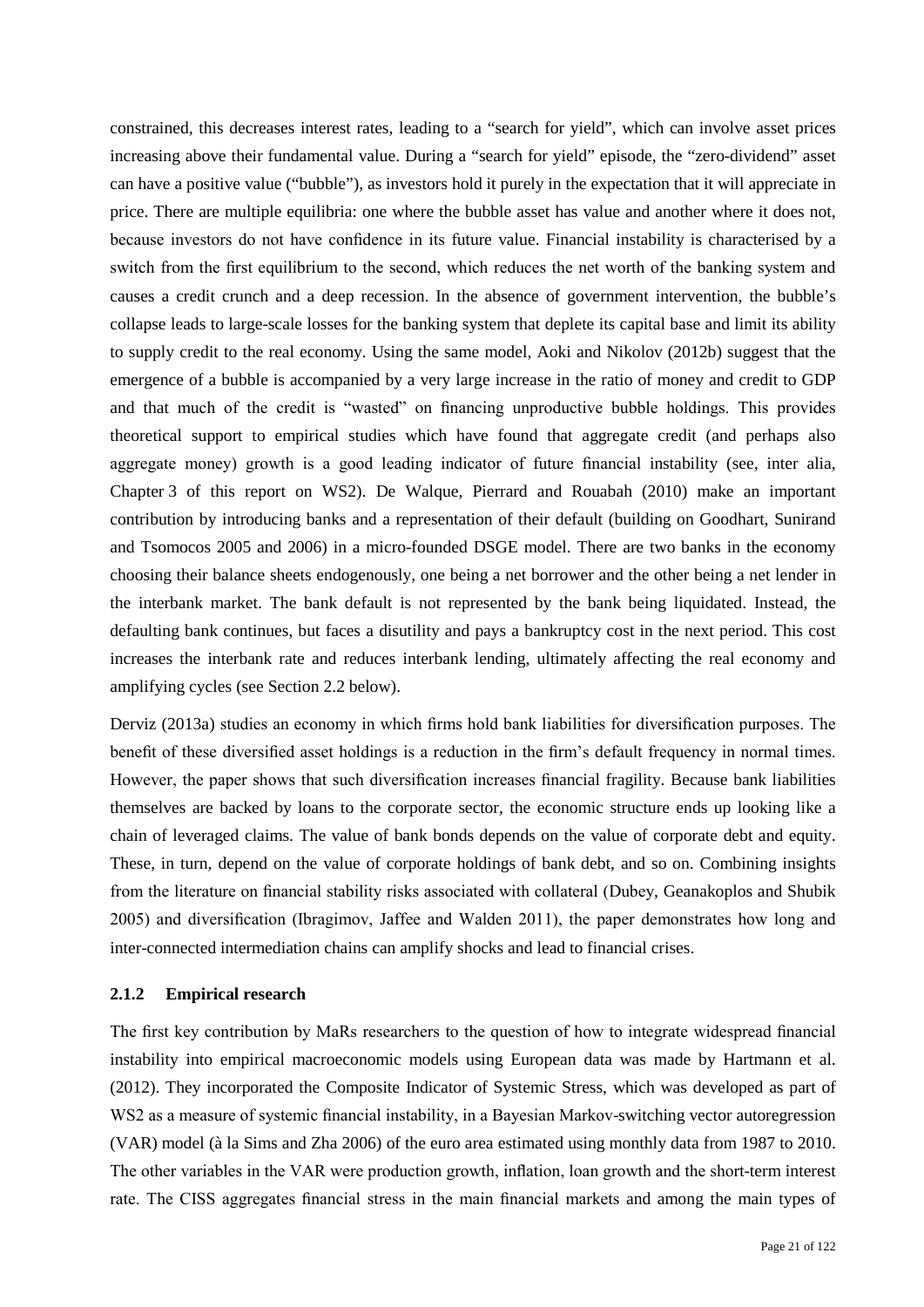financial intermediary, putting particular emphasis on the interdependence of these components of the financial system (see Section 3.1 in the chapter on WS2 and Holló, Kremer and Lo Duca 2012). This ensures its clear focus on systemic instability, which is well reflected in the fact that the CISS attained unprecedented levels close to its maximum for extended periods of time during the recent financial and sovereign debt crises. $^{11}$  $^{11}$  $^{11}$ 

The second way in which the Hartmann et al. approach captures widespread financial instability is by allowing the data to drive two types of regime change at the macroeconomic level. The parameters connecting the five variables in the VAR can switch (between two regimes), and the variances of the error terms – reflecting the size of shocks and the general uncertainty around economic relationships – can also switch (between three regimes). The authors find that the most dramatic regime changes (for both types) tend to coincide with the most severe financial crises, suggesting that the economy functions in a fundamentally different way in times of systemic instability relative to tranquil times (see also Section 2.3 on non-linearities). Interestingly, when more traditional and less systemic financial stability or volatility measures replace the CISS, less convincing estimates of regime changes and/or relationships between financial instability and the macroeconomy are found.

Guarda, Rouabah and Theal (2013) argue that macro-prudential stress tests could better capture widespread financial instability if the shocks that fed into the VARs used in these tests were allowed to have "fat tails". They incorporate a mixture vector autoregressive model – i.e. a VAR in which the errors are composed of a mixture of normal distributions and therefore have more frequent extreme realisations than under the standard normal distribution (based on the methodology developed by Fong et al. 2007) – into the stress testing framework used at the Banque centrale du Luxembourg. They find that bank capitalisation levels under a stressed scenario turn out to be significantly lower when tail events are accounted for than when using a regular VAR with normally distributed shocks. Four other empirical papers available in WS1 start from specific financial shocks in linear VAR or factor models. So, the extent to which they can capture widespread financial instability depends very much on the nature, severity and breadth of these shocks.<sup>[12](#page-21-1)</sup>

Abildgren (2010) estimates a quarterly VAR with nine endogenous variables for Denmark between 1948 and 2010. The main financial shock considered, and therefore the measure of widespread financial instability, is an exogenous one-standard deviation increase in banks' aggregate write-down ratio. This ratio – which the VAR literature on feedback effects between banking problems and the macroeconomy (e.g. Anari, Kolari and Mason 2005) does not seem to have considered yet – is defined as loan impairment charges as a percentage of loans and guarantees, but it is open to different interpretations. It could be interpreted as a measure of current weaknesses in the banking sector, or as a forward-looking indicator, because it reflects the banks' expected future losses. Historically, write-downs have been booked one to

<span id="page-21-0"></span><sup>&</sup>lt;sup>11</sup> A companion paper for US data uses a similar econometric methodology, but incorporates a more standard financial stress index (Hubrich and Tetlow 2010).<br><sup>12</sup> Surprisingly, when MaRs was first established, there was hardly any literature following this approach. For an

<span id="page-21-1"></span>overview of what existed at the time, see the ECB occasional paper referred to in footnote 4.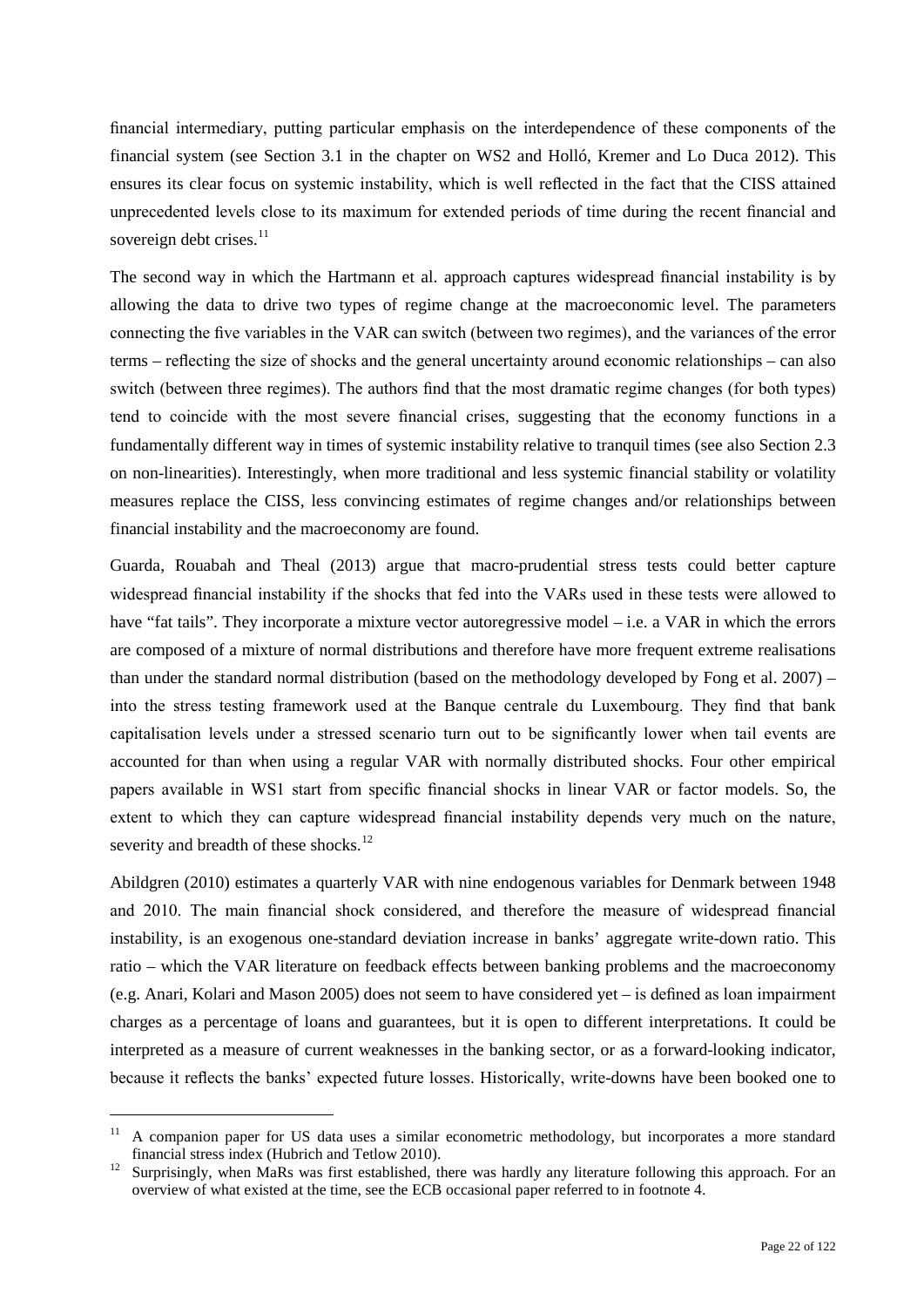two years before the losses are realised. The write-down ratio could also be interpreted as a measure of instability arising either from factors within the banking sector (for instance, a sudden reassessment of the credit quality of banks' loan portfolios or a sudden extraordinary increase in the banking sector's risk aversion) or from factors outside the banking sector (for instance, weakened confidence in the banking sector, which increases the saving behaviour of households and firms).

As part of growing empirical literature exploring financial factors in business cycles (see, for example, the overview by Hubrich et al. 2013), Guarda and Jeanfils (2012) augment the standard VAR with five financial variables (real stock prices, real house prices, the term spread, the loans-to-GDP ratio and the loans-to-deposit ratio) for 19 industrialised countries and quarterly data from 1980 to 2010. They find that the five financial shocks contribute up to a third of real fluctuations, with asset prices contributing most. Moreover, the combined contribution of the five financial shocks is usually higher for fluctuations in investment than fluctuations in consumption. Lastly, their contribution is larger during episodes of financial boom and bust.

Tamási and Világi (2011) estimate a quarterly Bayesian structural VAR with seven endogenous variables for Hungary between 1995 and 2009, building on the developing VAR literature identifying credit supply shocks – e.g. Helbling et al. (2010), Peersman (2011) or Meeks (2012). They try to capture credit supply shocks in two ways: (i) through a "risk assessment shock" described by a joint increase in the corporate default rate and the quantity of credit and (ii) through a "policy shock" described by an increase in the difference between corporate bond and money market rates ("credit spread").

Franta et al. (2014) discuss whether fan charts generated from Bayesian vector autoregression models can be useful for assessing the credibility of stress tests conducted to evaluate financial stability. The article explores a dataset for the Czech Republic and macroeconomic scenarios that are used by Česká národní banka in stress tests for the banking sector. Using the generated fan charts, the article proposes a method for evaluating whether the assumptions that are employed in the bank's stress tests regarding the macroeconomic outlook are sufficiently adverse and consistent with past cross-correlations observed in the data. The results show that Česká národní banka's stress tests are sufficiently conservative in this respect.

Fornari and Stracca (2012) estimate quarterly VARs with seven endogenous variables for 21 countries between 1985 and 2010, aggregating the impulse response functions using the stochastic pooling approach devised by Canova and Pappa (2007). A financial shock is identified (through sign restrictions) by postulating that a positive (negative) financial shock has a positive (negative) impact on the ratio between the share price of the financial sector and the composite stock market index. This intuition relies on the fact that the financial sector is at the heart of the financial intermediation process which is subject to disturbance and the fact that it is significantly more leveraged than the rest of the economy. A shock that is accompanied by rising leverage and less stringent credit constraints has a larger impact on the return on equity of those sectors that are most exposed to the external finance premium and therefore benefit more from favourable financing conditions (see also Section 2.4 on the "leverage cycle").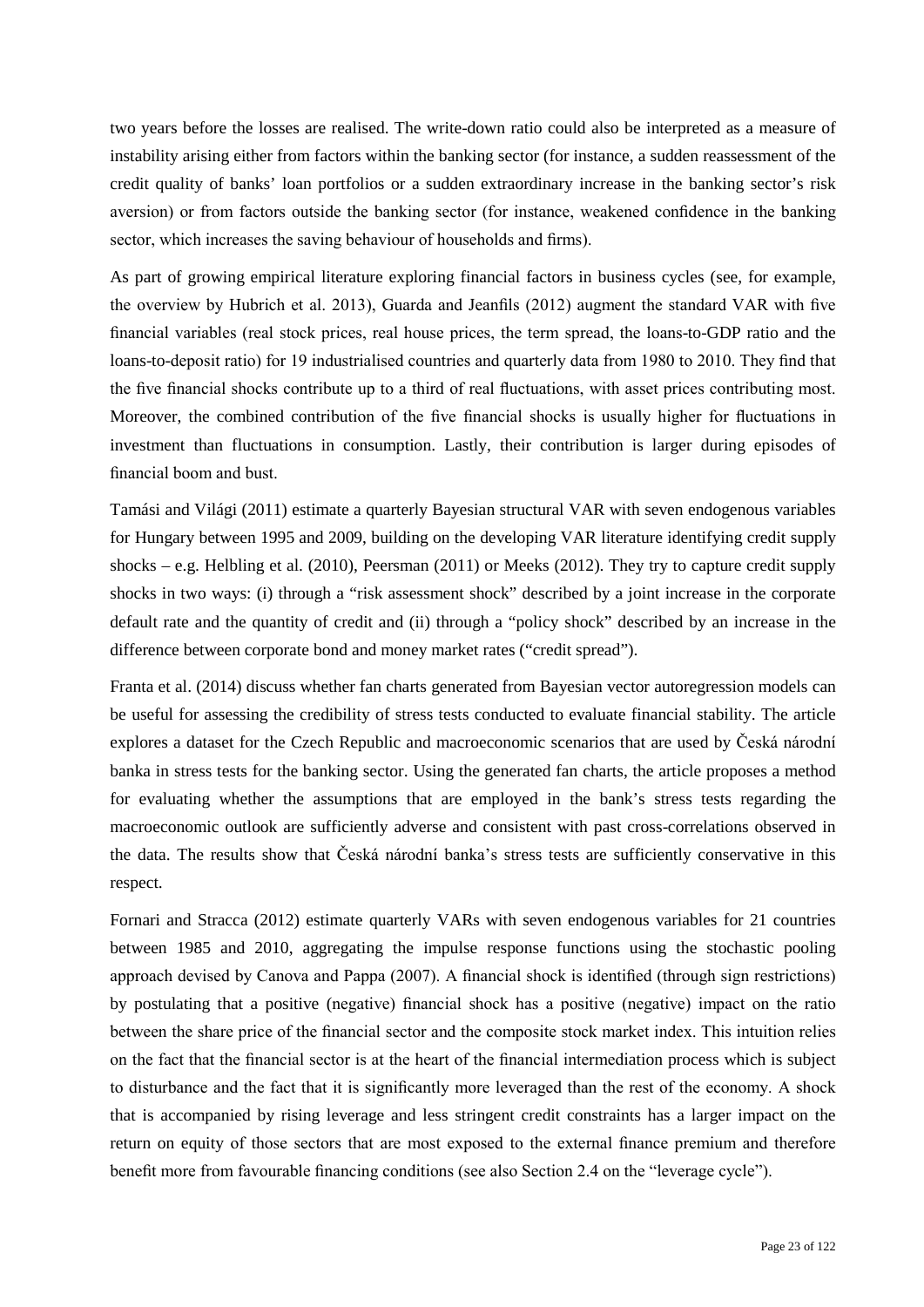Alessi (2011) estimates the structural factor model devised by Forni et al. (2009) for eight euro area countries and the euro area as a whole between 1980 and 2009. A large number of variables (more than 200) and parameter restrictions are used to identify three types of financial shock: one described as an "equity price bust" (associated, inter alia, with a year-on-year 10% decline in the equity market index), another as a "housing market decline" (associated, inter alia, with a year-on-year 10% decline in the housing price index) and the last as a "credit crunch" (associated, inter alia, with a 1% decline in credit).

Neagu, Costeiu and Tarța (2014) develop an analytical tool to assess whether a banking sector is able to withstand losses resulting from corporate defaults and macroeconomic factors. The aggregate model links the probability of the corporate sector defaulting, as estimated from micro data, with a macroeconomic module. The tool is applied to the Romanian banking sector.

### <span id="page-23-0"></span>**2.2 Transmission channels of financial instability in aggregate models, amplification and feedback effects**

The ultimate gauge for the assessment of financial instability is the effect on the wider economy, particularly the effect on growth and welfare. What research has to say about how an episode of financial instability is transmitted to the real economy is therefore important. One challenge is that some of the representations of financial instability in Section 2.1 above are more widespread (more "systemic") or more realistic than others. An attempt is made in this section to illustrate transmissions even in cases where the representation of financial instability is rather "mild". Since most MaRs research in this area is based on theoretical general equilibrium models and empirical VAR models, it generally captures the two-way interaction between the financial system and the real economy. This contrasts with standard stress testing approaches regularly used in financial stability assessments, where only the first-round effect of a macroeconomic shock scenario on banks is considered, but not the feedback from any emerging bank instability to the real economy.

### <span id="page-23-1"></span>**2.2.1 Theoretical research and calibrated macro models**

Most theories of financial transmission work through supply of and demand for loans. Traditional macro models with financial frictions (Bernanke, Gertler and Gilchrist 1999, and Kiyotaki and Moore 1997) rely on the link between the borrowing capacity of private sector agents and collateral asset values. In other words, they are models where constraints mainly affect households' and firms' capacity to borrow (loan demand). Post-crisis macro models mainly focus on credit supply disruptions, which arise from endogenous leverage constraints for banks (e.g. Gertler and Karadi 2011, and Gertler and Kiyotaki 2010).

Models that capture financial instability – in the form of bursting asset bubbles, liquidity hoarding, endogenous bank runs or sovereign risk – rather than financial imperfections have different implications for the transmission of shocks to the aggregate economy. In Aoki and Nikolov (2012a), the bursting of the asset bubble implies that bank losses reduce the banks' net worth. The leverage constraints on banks become binding and curtail credit supply. This, in turn, reduces the net worth of non-financial firms, which constrains their loan demand and further depresses bank margins and banks' ability to lend. As a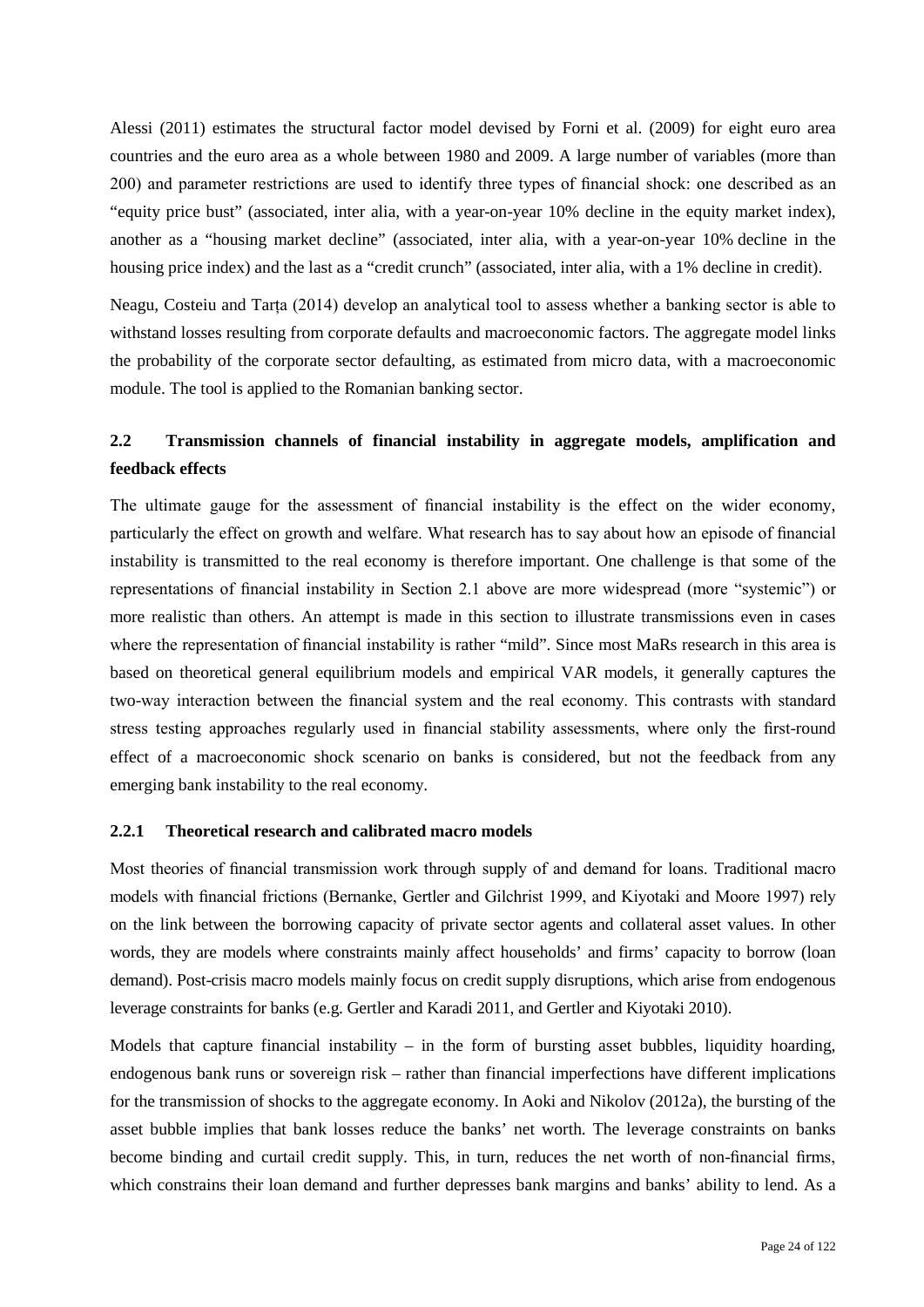consequence, the initial shock is significantly amplified. The interaction of loan supply and loan demand implies that bank capital, loan supply and output return to pre-crisis levels only slowly. Aoki and Nikolov (2013) extend this set-up in order to consider the effects of financial innovation on macroeconomic and financial stability. The emergence of shadow banking and greater use of bond financing lead to an expansion of firms' financing sources. However, this also reduces credit spreads and bank profits, encouraging intermediaries to increase their exposure to the bubble asset. When the bubble collapses, banks suffer larger losses and have to curtail lending more through the transmission channel outlined above, with larger implications for output.

Liquidity hoarding and deleveraging in the crisis equilibrium in Boissay's (2011) theory also have amplifying effects. Part of the savings collected by financial agents is no longer re-distributed through lending to the real sector. This lowers aggregate investment relative to the equilibrium in normal times. In Eichberger, Rheinberger and Summer's (2011) theory the breakdown of risk sharing produces welfare losses among consumers.

In contrast with Gertler and Kiyotaki (2012), who include a Diamond and Dybvig (1983) type of bank run in a DSGE model, Pusinskaite (2013) looks at how the effects of shocks on the real economy can be amplified using a DSGE model featuring bank runs that emerge as a unique equilibrium (as in the global games tradition; see Rochet and Vives 2004). Households are more concerned about bank default when bank leverage is high and the expected gross return on bank assets is low. So, the aggregate shocks that increase bank leverage or reduce the expected gross return on bank assets tend to increase the deposit withdrawal rate that banks face, as well as widening the spread between the expected rate of return on bank assets and deposit rates. As a result, firms' demand for credit falls, together with investment and output.

A related transmission mechanism arises in de Walque, Pierrard and Rouabah (2010). An adverse shock may lead a bank to "default", which is assumed to imply the payment of some bankruptcy cost in the next period. This increases the interbank rate, which translates into higher lending rates for firms and therefore reduced loans and investment. Some non-financial firms may also default as a consequence, which impairs banks and feeds back to the interbank market. Such interaction between the interbank market and the real economy leads to the amplification of macroeconomic cycles.

Excessive volatility in housing markets can also spread to the real economy. The above-mentioned theory expounded by Gomes and Mendicino (2011) works through house price expectations and the demand for housing. Optimistic expectations about future developments in certain sectors of the economy can trigger an upturn in housing demand and housing prices that starts a boom-bust cycle characterised by comovement in GDP, consumption, investment, hours worked and real wages. In particular, news of both productivity and monetary policy shocks can be a source of empirically plausible booms in house prices. However, only expectations of shocks related to the behaviour of nominal variables (such as the policy rate or the inflation rate) that are not met are likely to cause a subsequent macroeconomic recession.

Gelain, Lansing and Mendicino (2013) suggest that large swings in house prices and household debt – as observed in many industrialised countries over the last decade – can arise if agents do not fulfil the assumption of rational expectations. The incorporation of simple moving-average forecast rules for a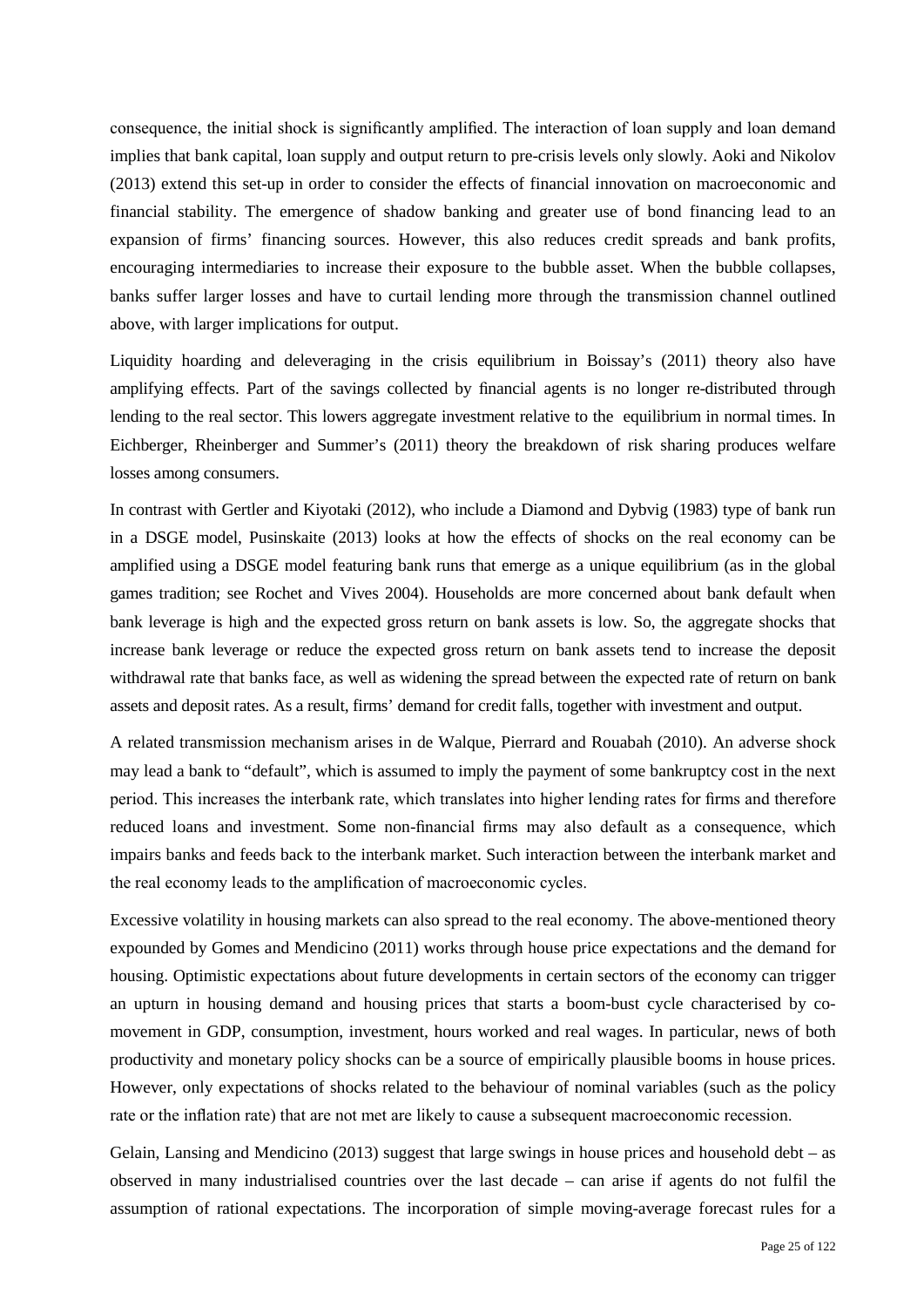subset of agents (adaptive expectations) into a standard model of housing, such as the one developed by Iacoviello (2005), is found to significantly magnify the volatility and persistence of house prices, household debt and real economic activity. This form of expectations is consistent with the observation that market forecasts of future house prices tend to overpredict subsequent actual house prices when those prices are falling.

Some different conclusions on the role of housing markets in propagating aggregate shocks are obtained for the Czech Republic in Brůha and Tonner (forthcoming). Incorporating a housing market á la Iacoviello and Neri (2010) in Česká národní banka's forecasting model (a dynamic stochastic general equilibrium model for a small open economy (see Andrle et al. 2009)), the authors find that the feedback between the housing market and the macroeconomy is weak. As a consequence, the amplification effects are very mild. The likely reasons are that the monetary policy rule in the Czech Republic does not explicitly contain house prices and the wealth effects stemming from home ownership are not significant.

Fiscal and financial instability affect each other and may provide further sources of amplification in the transmission of shocks to the real economy. Pierrard, Rouabah and Tabarraei (2013) examine the spillovers between sovereigns and banks in a dynamic general equilibrium model with a heterogeneous banking system, financial frictions in the banking sector and a financial accelerator mechanism à la Bernanke, Gertler and Gilchrist (1999).<sup>[13](#page-25-0)</sup> Financial frictions arise owing to the monopolistic position of deposit banks and the binding capital adequacy requirements for wholesale banks. Sovereign default risk affects financial intermediaries through two channels: capital losses and asset eligibility rules in capital requirements. First, through risk-weighted assets, bank losses impair the banks' capital position, increase interest rates on loans and bonds, and reduce those assets. Second, some of the banks' assets may cease to be eligible in the financial regulator's risk-weighted asset framework, in which case banks have to deleverage even more. Thus, the effect of capital adequacy is to amplify the impact of shocks on banks' balance sheets.

International spillover effects arise in the transmission of shocks, when economies are financially integrated. Dedola, Karadi and Lombardo (2013) develop a two-country-version of the model by Gertler and Karadi (2011), where the key financial friction is a moral hazard problem between banks and entrepreneurs that constitutes a constraint on banks' funding abilities. With perfect financial integration in the markets for banks' assets and liabilities, their balance sheet constraints are highly correlated across countries, giving rise to a high degree of financial and macroeconomic interdependence.

For small open economies, the exposure of domestic residents to foreign currency loans is a possible source of financial imbalances. Brzoza-Brzezina, Kolasa and Markarski (2013) build a two-country DSGE model that consists of a core and a peripheral country. Households have access to loans denominated in either domestic or foreign currency and are subject to a collateral constraint. One main finding is that the presence of foreign currency loans affects the transmission of shocks to the real

<span id="page-25-0"></span>Some related empirical research on sovereign contagion was also conducted under a special initiative as part of WS3 (see Section 4.3).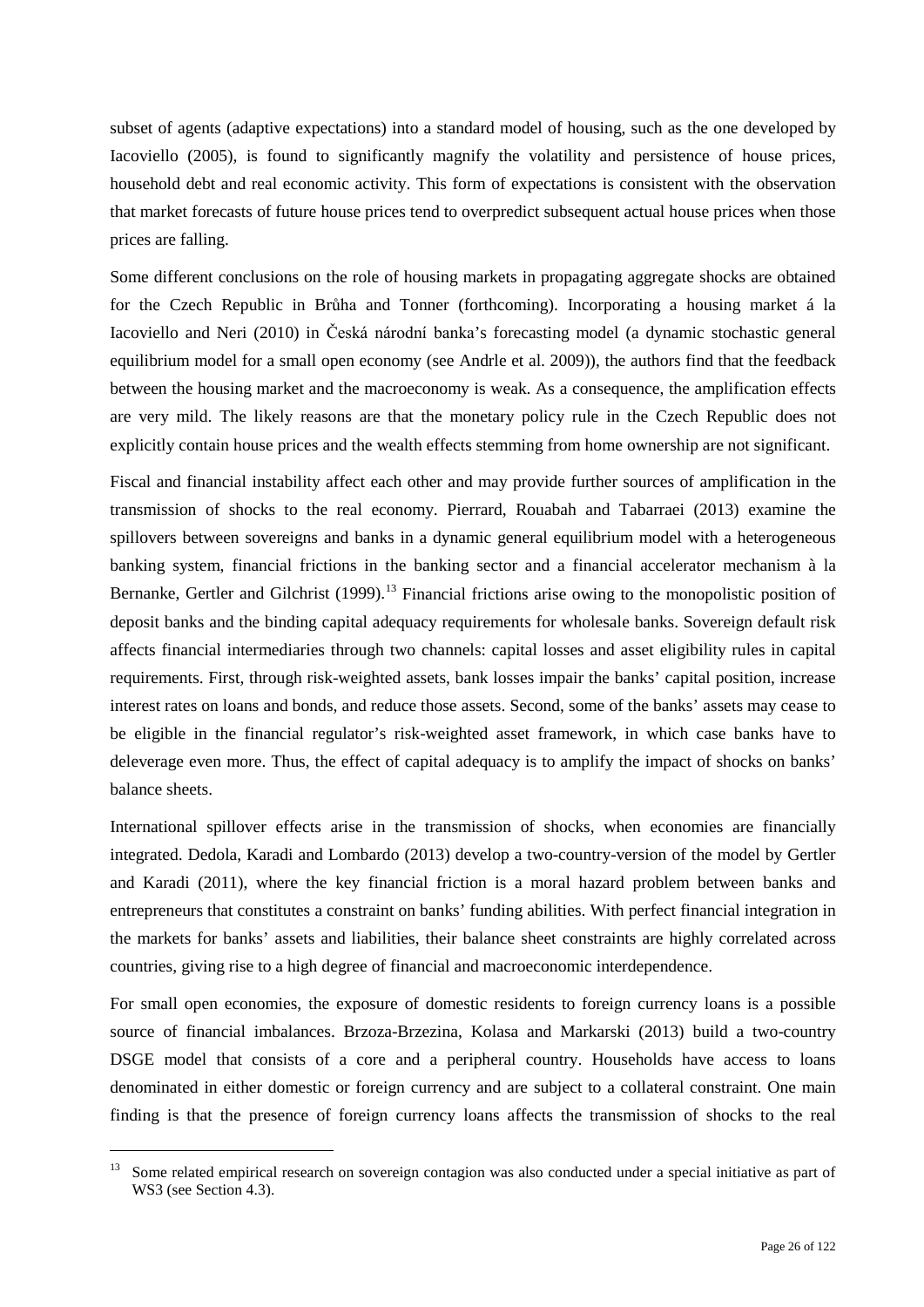economy and limits the effectiveness of monetary policy as a stabilising policy tool. Welfare analysis suggests that loans should predominantly be denominated in domestic currency.

### <span id="page-26-0"></span>**2.2.2 Empirical research**

The wide scope for interdependence between the included variables makes VAR analysis a flexible tool for capturing feedback effects (also between financial and real variables) and a variety of transmission channels. It is not possible to directly test theoretical hypotheses, but the ordering of the variables considered and potentially other identifying restrictions make certain theoretical hypotheses more plausible than others. In Hartmann et al. (2012), industrial production growth is ordered first and the CISS last and the focus is on how systemic financial instability affects overall economic activity, taking all real and financial feedback effects into account without imposing too many economic restrictions. In other words, the results should reflect both credit supply effects (where banks impaired by financial instability lend less) and credit demand effects (where firms and households invest and consume less owing to the heightened uncertainty or capital losses caused by financial instability, leading them to borrow less), without, however, disentangling their relative importance. A key result of this analysis is that a sizeable increase in widespread financial instability in relatively tranquil regimes has only a very limited effect on growth. In contrast, when parameters and variances have switched to an extreme regime of systemic fragility, the impulse response function of a CISS shock shows a large and protracted economic downturn in the euro area. This large increase in the financial-real linkage is driven, in particular, by the change in the model parameters – i.e. a deep structural change in the economy. Moreover, counterfactual exercises suggest that loan growth plays a material role in the transmission of systemic financial instability to the real economy.

In Abildgren (2010), the aggregate write-down ratio is ordered last and the effects that a shock to that ratio have on aggregate credit and GDP are likely to capture a bank lending channel. The results suggest that sizeable bank write-downs have a statistically significant and persistently negative effect on credit, house prices and GDP growth in Denmark. For example, the extraordinary increase in write-downs in Denmark in 2008 led to real GDP being around 3% lower in the first half of 2010 than in a baseline scenario without a financial crisis.

The two credit supply shocks in Tamási and Világi (2011) have different effects on the real economy. The "risk assessment shock" has a significant but short-lived effect on GDP growth, but not on the credit spread. In contrast, the "policy shock" leads to significant short-lived adjustments in both the quantity and the price of credit. This leads the authors to read the former as a loan allocation mechanism and the latter as a price allocation mechanism. Moreover, they find that in Hungary the interest rate channel of a monetary policy shock is more important than the credit channel. Finally, the authors show that credit supply shocks nevertheless contributed significantly to the decline seen in growth in Hungary as of early 2009, although at the same time unidentified shocks increased in importance.

Fornari and Stracca (2012) find that their financial shock (as defined in Section 2.1.2) has a significant influence on output, investment and the price level. These results are not driven by periods of credit boom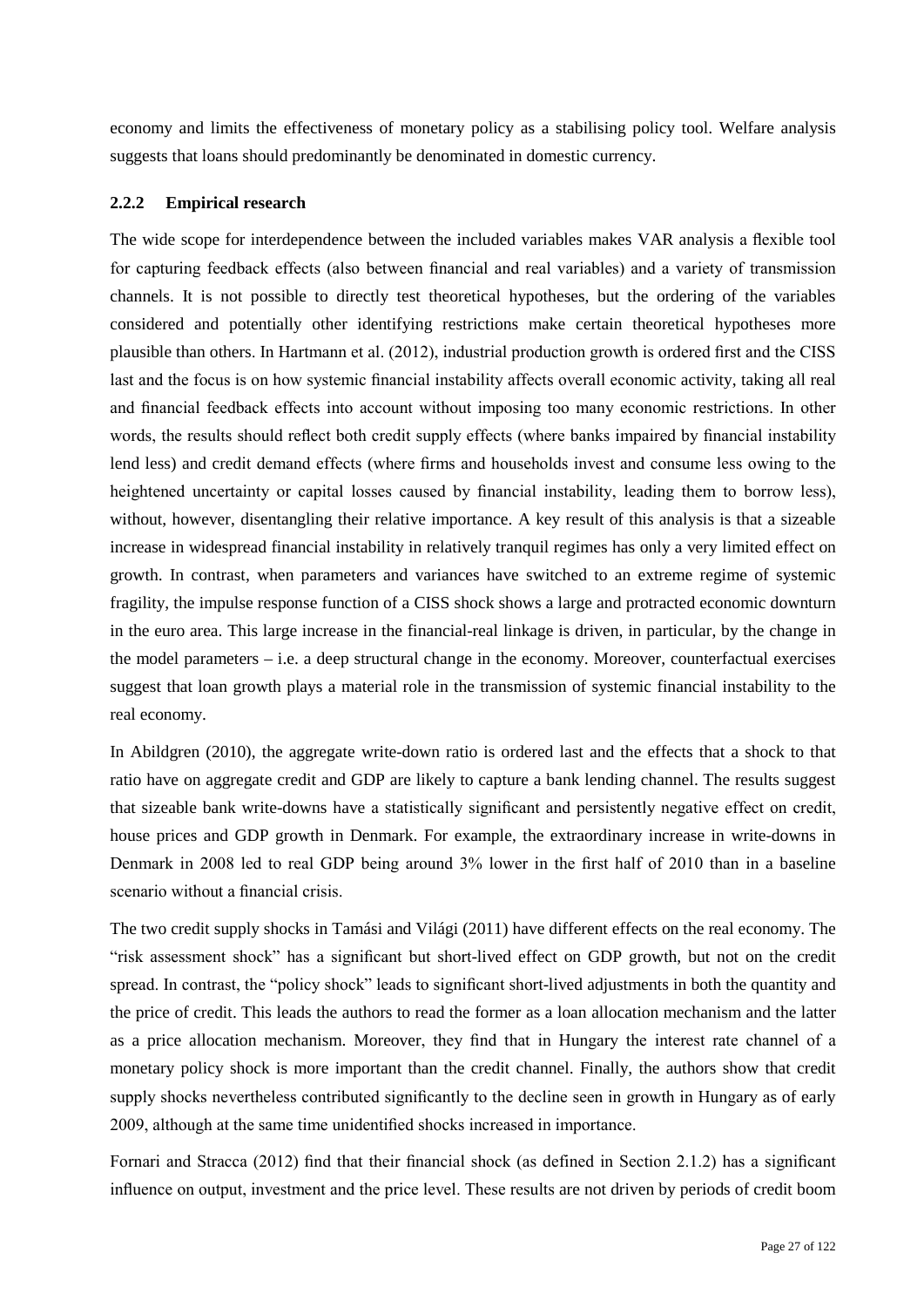and bust, including the 2007-09 financial crisis. Variance decomposition analysis suggests that at a horizon of 24 quarters the financial shock explains 18% of CPI variability, 13% of GDP and investment variability and 23% of variability in credit to the private sector. Therefore, the financial shock plays a significant role in explaining business cycle fluctuations. Surprisingly, the propagation of financial shocks is found not to depend on the financial and economic features of specific countries.

Similarly, Konečný and Babecká Kucharčuková (forthcoming) report positive feedback between the real and financial sectors. The authors estimate a standard monetary policy model for the Czech Republic using a Bayesian threshold VAR with the credit spread as a threshold variable. Methodologically, they extend the single-equation Bayesian threshold model used by Chen and Lee (1995) to devise a multiequation setting with block restrictions to account for external factors in a small open economy. The model also includes aggregate credit and non-performing loans (NPLs). They find that a positive shock to aggregate credit and a negative shock to NPLs increase industrial production, illustrating the pro-cyclical effects of financial variables.

Survey and expectation data may provide a useful tool for detecting financial imbalances in the housing market. Drawing on Leduc and Sill (2013) and Barsky and Sims (2012), Lambertini, Mendicino and Punzi (2013) incorporate these data in a VAR model that also includes standard macroeconomic variables. However, by contrast with previous papers, they also include housing market variables. The survey and expectations variables are found to be good predictors of house price developments and housing booms. Moreover, shocks to forward-looking survey variables which capture expectations of rising house prices account for a sizeable percentage of variation in economic activity.

The semi-structural factor analysis in Alessi (2011) identifies the transmission of three financial shocks, one to real equity price growth, one to house price growth, and one to credit growth. Negative shocks to real equity and house prices lead to pronounced and lasting responses in real GDP growth. Growth reverts to pre-shock levels only after five and two years respectively. In both cases, the response by inflation is negative, but in general small and insignificant. The response by output to a decline in credit growth is more short-lived in this model, dying out after about one year. Not surprisingly, M3 growth decreases on impact, by around the same amount as credit growth. Long-term and short-term nominal interest rates also decrease on impact, by 25 basis points, while the response by inflation is again small.

Moving away from VAR and factor analyses, Beck, Jakubik and Piloiu (2013) analyse the determinants of aggregate non-performing loans as an important aspect of the transmission of financial instability. Conducting dynamic panel estimations for 75 countries (much wider coverage than previous similar cross-country studies, such as Nkusu 2011) over the past decade, they find the most important determinants to be real GDP growth, lending interest rates, share prices (particularly in countries where the stock market is large) and exchange rates. In fact, after controlling for the state of the business cycle, unhedged foreign currency borrowing, which tends to be particularly pronounced in countries with pegged or managed exchange rates, turns out to be the most significant source of loan losses. Treating real GDP growth as endogenous, the methodology implicitly takes into account feedback effects from nonperforming loans to economic activity.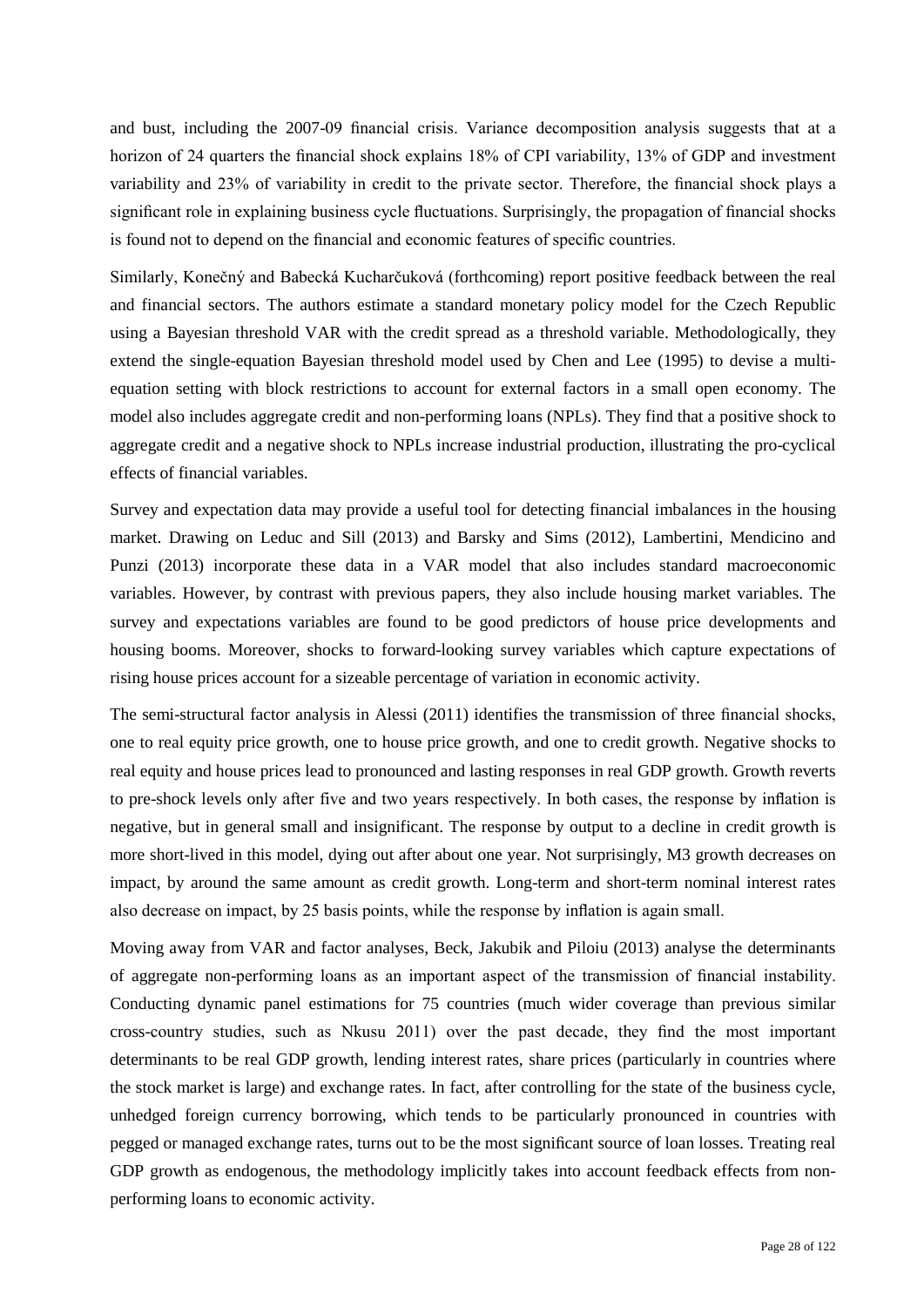Neagu and Mihai (2013) develop a liquidity tool to highlight the transmission channels from a capital outflow shock to the banking and real sectors. For example, the breadth of the liquidity shocks considered (across banking and real sectors) and the incorporation of features that are particularly relevant for emerging markets distinguish this from previous literature on liquidity stress testing frameworks, such as Van den End (2012) or Schmieder et al. (2012). The tool incorporates feedback from the banking sector to the real economy and a link from liquidity to solvency, and it is used for (i) testing the banking sector's capacity to withstand sudden stops in capital flows and gauging the consequences of liquidity stress for solvency ratios, (ii) quantifying the liquidity deficit that a central bank might have to accommodate (for both total and foreign exchange positions), (iii) assessing the impact that the sudden stop has on credit supply, and (iv) evaluating a number of policy options.

Hałaj (2013) presents an approach accounting for real-financial feedback in stress testing exercises. The approach features an optimising model for banks' asset portfolios à la Markowitz (1952), so that adverse macro-financial shocks lead to an endogenous balance sheet adjustment. More precisely, banks aim for a portfolio composition that maximises risk-adjusted returns while taking into account regulatory capital and liquidity constraints. This is distinct from "rule of thumb" bank asset adjustments – as seen in Alessandri et al. (2009), for example. The micro-founded perspective also allows consideration of potential trade-offs between bank capitalisation/soundness and banks' propensity to extend credit to the economy.

Building on the bank-firm relationship literature, Abildgren, Vølund Buchholst and Staghøj (2011) focus on asymmetries in the transmission of financial instability, using a unique micro dataset of 37,000 non-financial firms in Denmark over the last one and a half decades. Based on credit scoring techniques, they find that the health of a firm's bank influences the firm's probability of default (see Gibson 1995 for a related study about Japan using corporate investment). More precisely, weak firms – who cannot easily switch bank – with a relationship with a weak bank were more likely to default during the crisis of 2008-09 than firms with a similar balance sheet structure but a relationship with a sound bank.

Abildgren (2012) uses a structural vector autoregression model to study the real effects of credit supply shocks coming from the traditional commercial banking sector. Inspired by a related "financing mix" strategy developed by Kashyap, Stein and Wilcox (1993) for the United States, credit supply shocks are identified by examining the share of commercial bank lending in the total supply of credit to the non-financial sector in Denmark. A fall in the share that cannot be explained by developments in economic activity, interest rates, share prices, etc. is interpreted as a negative supply shock, while a rise in that share is interpreted as a positive supply shock. The Danish financial system is dominated by very safe mortgage banks, which have been made immune to financial instability by tight regulation. In contrast, commercial banks have specialised in riskier loans, so credit supply shocks are likely to originate from these financial institutions. The paper, however, finds that credit supply shocks coming from the commercial banking sector have not had large real effects in Denmark over the past 90 years. This result holds even during major banking crises. This might reflect government intervention and a tendency to migrate away from credit granted by commercial banks towards credit granted by mortgage banks in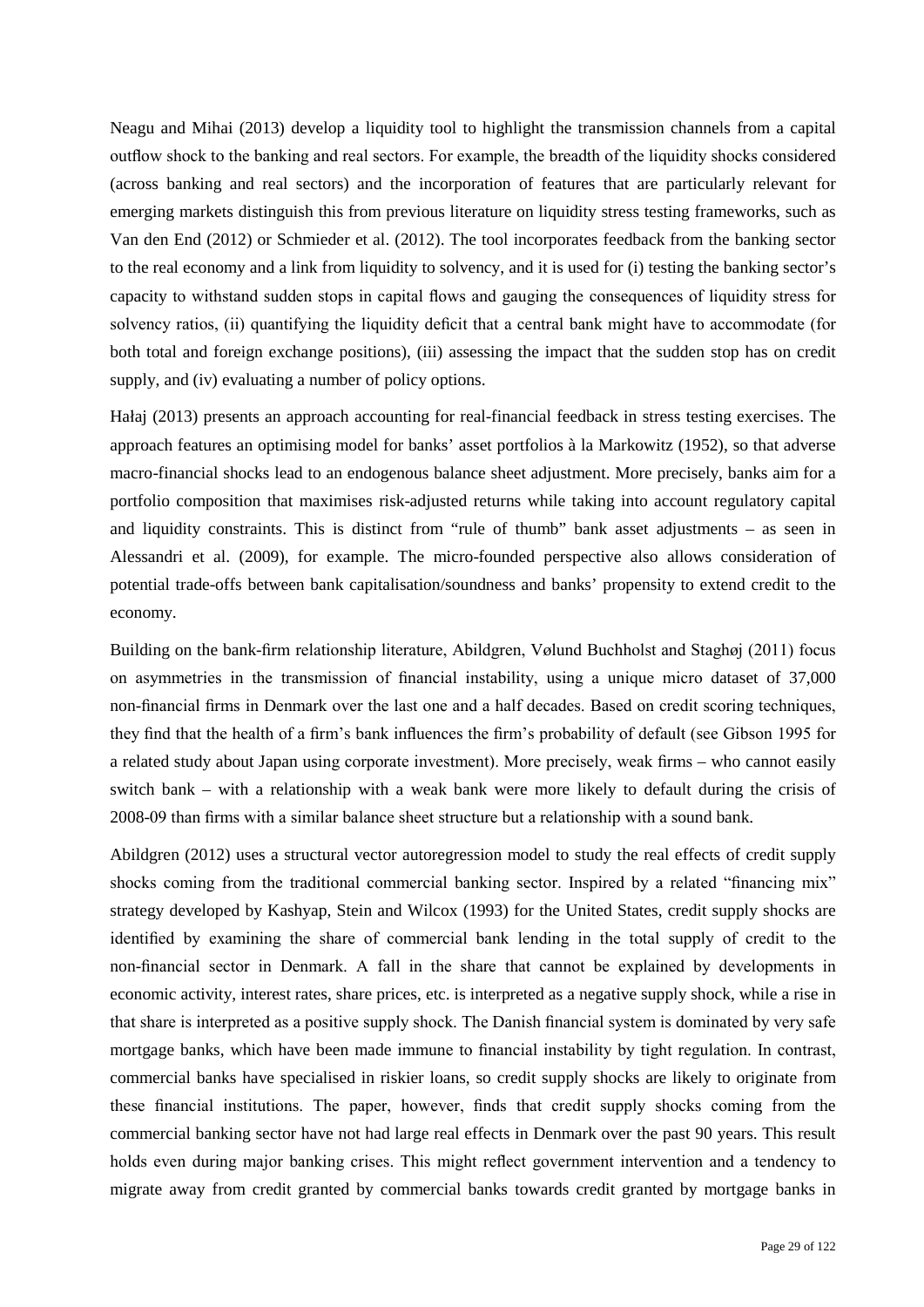times of financial crisis. However, it might also reflect the fact that the real effects of financial crises in Denmark have been driven more by their damaging impact on consumer and business confidence than by restrictions on credit supply.

Neagu, Costeiu, and Tarța (2014) investigate whether banks' lending decisions amplify negative feedback from the corporate sector, leading to increased vulnerabilities in the financial system. The model is tested for the Romanian case, using micro data. The findings highlight the fact that, before the crisis, companies with access to bank loans were able to deliver higher levels of performance (value added growth rates, return on equity, etc.) than firms constrained in their access to loans. On the other hand, firms for which the application for lending was accepted were found to entail higher levels of risk than the rejected firms. This supplements the literature on firms' access to finance (for example, Beck et al. 2006), adding a stability angle, and supports the idea that the economy could benefit from creditors pursuing a longer-term approach in their lending decisions.

The effect of foreign currency loans on the performance of the corporate sector is evaluated in Endrész, Gyöngyösi and Harasztosi (2012). Using a novel dataset on Hungarian non-financial firms, the authors identify firms with currency mismatches and analyse their performance during the crisis. They find that firms with foreign currency loans suffered larger falls in investment and were more likely to go bankrupt. Endrész and Harasztosi (2014) extend the analysis to cover the pre-crisis period, showing that the introduction of foreign currency loans contributed to an increase in investment in Hungary, in line with other pre-crisis literature on central and eastern Europe (for example, Rancière, Tornell and Vamvakidis 2010, or Brown, Ongena and Yesin 2011).

### <span id="page-29-0"></span>**2.3 The role of non-linearities**

Non-linearities are a central element of financial instability – particularly in the transition from stability to instability, and potentially also in the transmission of financial instability to the macroeconomy – but they are particularly difficult to capture in aggregate models. For example, standard DSGE models tend to be solved by linearising them around the steady state. Broadly in parallel with some outside efforts (see, for example, Brunnermeier and Sannikov 2014 and Bianchi and Mendoza 2010), a number of theoretical MaRs papers currently capture non-linearities, for example by appealing to multiple equilibria or by modelling occasionally binding borrowing constraints.

In both Boissay (2011) and Aoki and Nikolov (2012a), the switch from one equilibrium to the other implies a major discontinuity in most variables, both financial and macroeconomic. In both cases, it is the unravelling of a widespread imbalance. By virtue of the nature of multiple equilibria supported by self-fulfilling expectations, the cause of the switch is not modelled. Boissay, Collard and Smets (2013) introduce non-linearities through transitions between regimes – which are, however, not multiple equilibria – arising from coordination failures between agents. The regime change occurs endogenously when a credit boom leads to too many bad borrowers and the interbank market freezes as a result.

A second non-linearity in Aoki and Nikolov (2012a) arises from occasionally binding constraints, whose emergence depends on the behaviour of asset prices. In the absence of a bubble, the banks' leverage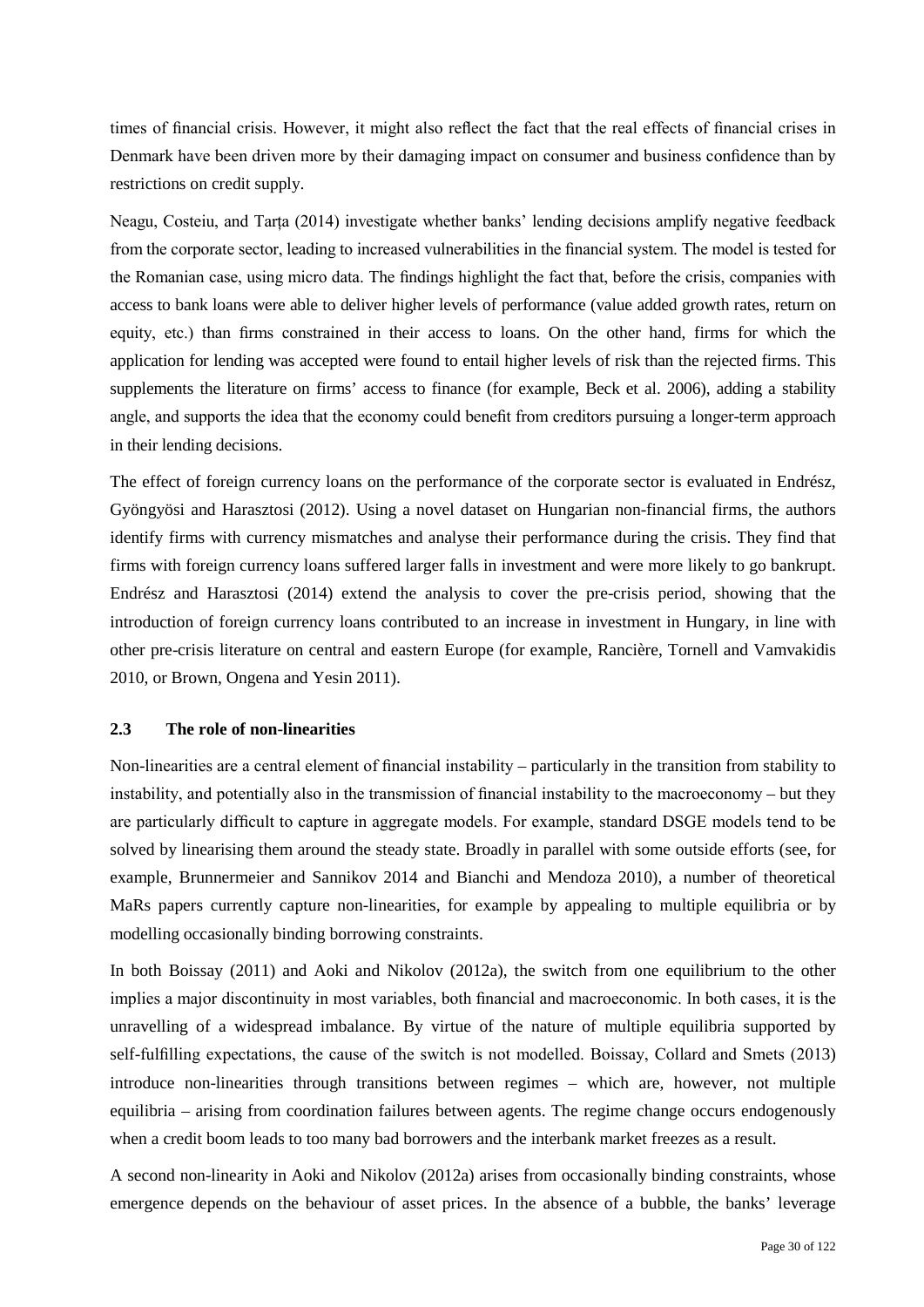constraint binds and capital is a limiting factor in loan supply – capital is scarce and banks earn large margins. But when, for example, banks face competition from other intermediaries that are not subject to this constraint, bank margins decrease and their incentive to invest in an asset with a bubble increases significantly. This, in turn, creates financial fragility.

In Dewachter and Wouters (2012), occasionally binding capital constraints for financial intermediaries – along the lines of He and Krishnamurthy (2012) – are incorporated in an otherwise standard DSGE model. Such constraints, when activated by adverse shocks that deplete the capital base of the intermediaries, disrupt the financial intermediation process and potentially lead to a crisis. In these situations, capital-constrained intermediaries experience a strong increase in the riskiness of their balance sheet position and are forced to adjust their asset and credit evaluation standards. The resulting asset price corrections and credit supply restrictions feed back to firms' and households' decisions, which in turn damage the macroeconomic environment further, increasing the probability of a vicious circle. While in He and Krishnamurthy (2012) the adverse effects that such a shock has on consumption are almost completely offset by investment, in this model, which also includes sticky prices and wages, the same shock also affects production, employment and aggregate demand. A notable implication of the non-linearity stemming from the occasionally binding constraint is that the covariance between financial variables (such as risk, volatility and asset prices) and real variables (such as investment and output) is stronger during economic downturns than during booms.

Mendicino (2012) builds on Kiyotaki and Moore (1997) to examine a non-linear model with collateral constraints. The non-linearity again arises from the presence of occasionally binding constraints. This leads to higher precautionary savings (lower leverage) as agents anticipate the costly consequences of binding credit constraints in recessions requiring asset fire sales. Nevertheless, Mendicino (2012) finds that the precautionary behaviour of borrowers does not prevent credit constraints from becoming binding in downturns. This, in turn, makes the economy's response to shocks asymmetric – i.e. negative shocks are propagated more strongly than positive ones.

Derviz (2013b) models real activity disruptions resulting from the bursting of financial bubbles, which can follow even a very small shift in economic sentiment. In particular, the model suggests a way in which a transition from classical relationship-based commercial banking (on the basis of the "know your customer" principle) to arm's length lending (which, taken to an extreme, can mean securitisation and the typical problems of the originate-and-distribute approach) can disrupt the equilibrium debt-equity financing mix, thereby wiping out real activity (implying a transition from purely financial turbulence to a recession). The model captures the potential diversion of funds by financial intermediaries and shows how this can translate into a crisis with adverse real effects: the wholesale banker, indifferent between delegating and not delegating lending decisions to an agent with superior knowledge, can channel depositors' money to a portfolio of arm's length loans, which may then break down as a consequence of a purely informational shock.

On the empirical side, Hartmann et al. (2012) suggest that, in practice, such non-linear adjustments are material. The switches between two parameter regimes and three variance regimes lead to large changes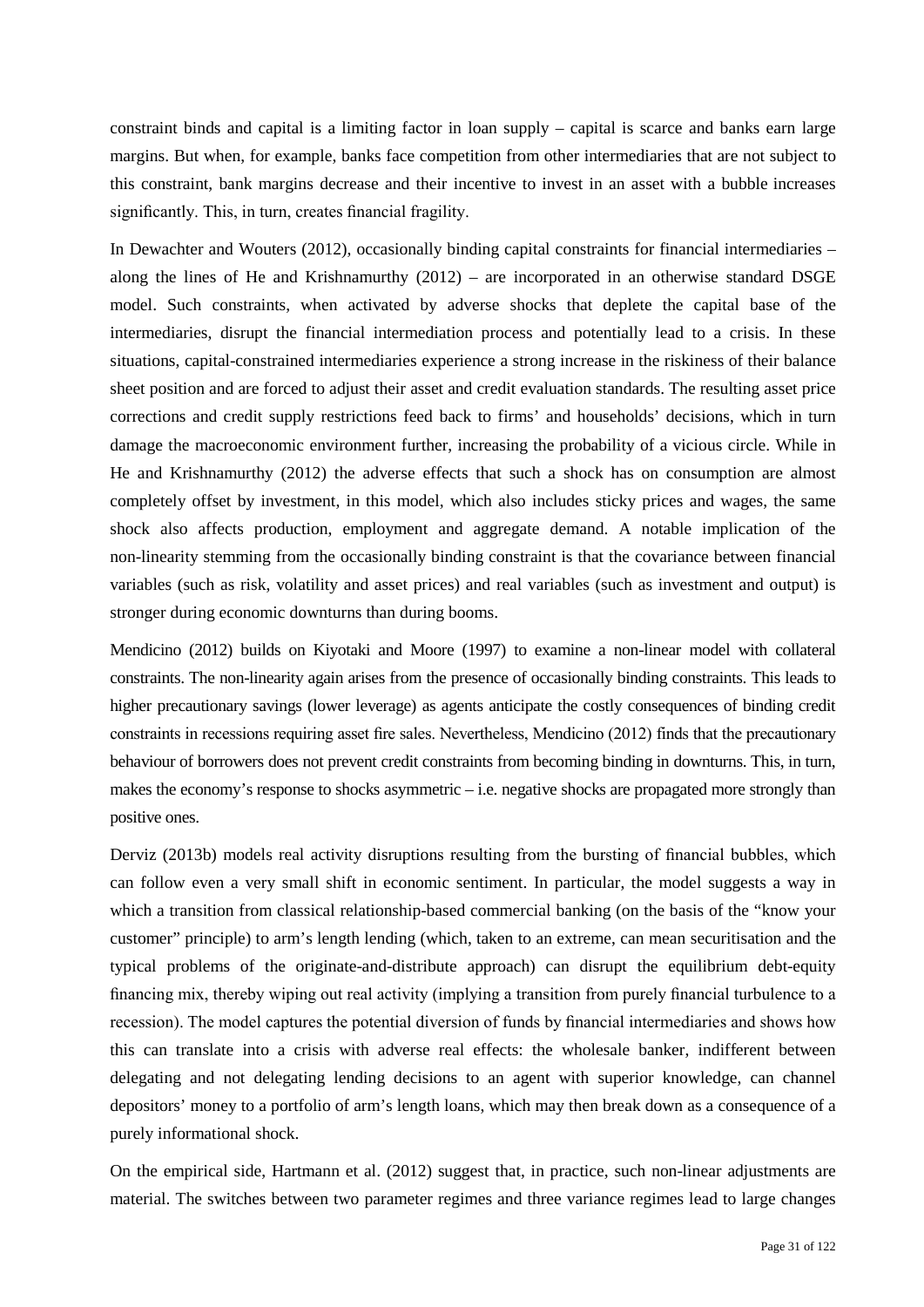in the growth implications of widespread financial instability. This could be due to shifts between multiple equilibria, but also other mechanisms. First, the non-linearities offer an explanation as to why traditional linear macroeconomic models underestimated so dramatically the real implications of the intensification of the financial crisis in September 2008 or the sovereign debt crisis which followed in May 2010 (see, for example, the description of forecast errors in Trichet 2011). Second, they can also contribute to explanations of why in the past some researchers using linear estimation methods struggled to find an important role for financial shocks in driving economic fluctuations. The effect of financial shocks on the real economy estimated by Hartmann et al. (2012) is large and long-lasting under infrequent systemic financial fragility regimes and small and short-lived in tranquil times.

Moreover, Konečný and Babecká Kucharčuková (2014) assess non-linear feedback between the real and financial sectors. Similar to the aforementioned paper, the authors use a Bayesian VAR with two separate regimes, which depend on the size of credit spreads. Whereas the magnitudes of these real effects do not differ very much for credit spreads above or below the threshold in the Czech economy, suggesting only limited non-linearities in the response of the Czech real economy to financial shocks, their timing does. However, the effects of real variables on credit or NPLs are different across credit spread regimes.

The mixture VAR model employed by Guarda, Rouabah and Theal (2013), discussed in Section 2.1.2, also has non-linearities which exacerbate counterparty credit risk in stress tests, thereby contributing to more dramatic erosion of bank capital under stressed scenarios in the model.

Using a Bayesian VAR, Franta et al. (2014) find that modelling non-linearities is very important for accurate forecasts. More specifically, the results demonstrate that ignoring the zero lower bound generates the least accurate forecasts for the Czech economy and that various approaches to tackling the lower bound improve forecasts.

### <span id="page-31-0"></span>**2.4 Descriptions of the leverage cycle**

While the fundamental role of debt dynamics in financial crises has a long history (Minsky 1977, Kindleberger 1978, and Schularick and Taylor 2009), the formal modelling of a leverage cycle seems to go back to Geanakoplos (2003 and 2009) and his address to the 8th World Congress of the Econometric Society in 2000. At some level, this describes the observation that leverage (broadly the ratio of debt to equity) shows large fluctuations over time and is a major determinant of asset prices and therefore amplifies fluctuations in credit and economic activity (through the use of assets as collateral and related risk management techniques, such as risk-sensitive margin requirements). Owing to the significant build-up of leverage in the run-up to the current crisis, the topic has received renewed interest, including in the academic literature. For example, Adrian and Shin (2010) show empirically that pro-cyclical leverage works strongly through broker-dealer balance sheets and their activities in repo markets. Gertler and Karadi (2011) and Gertler and Kiyotaki (2010) have constructed theoretical macro models in which bank leverage is a key determinant of aggregate credit supply. Accordingly, one of the research questions in WS1 concerns the description of the leverage cycle.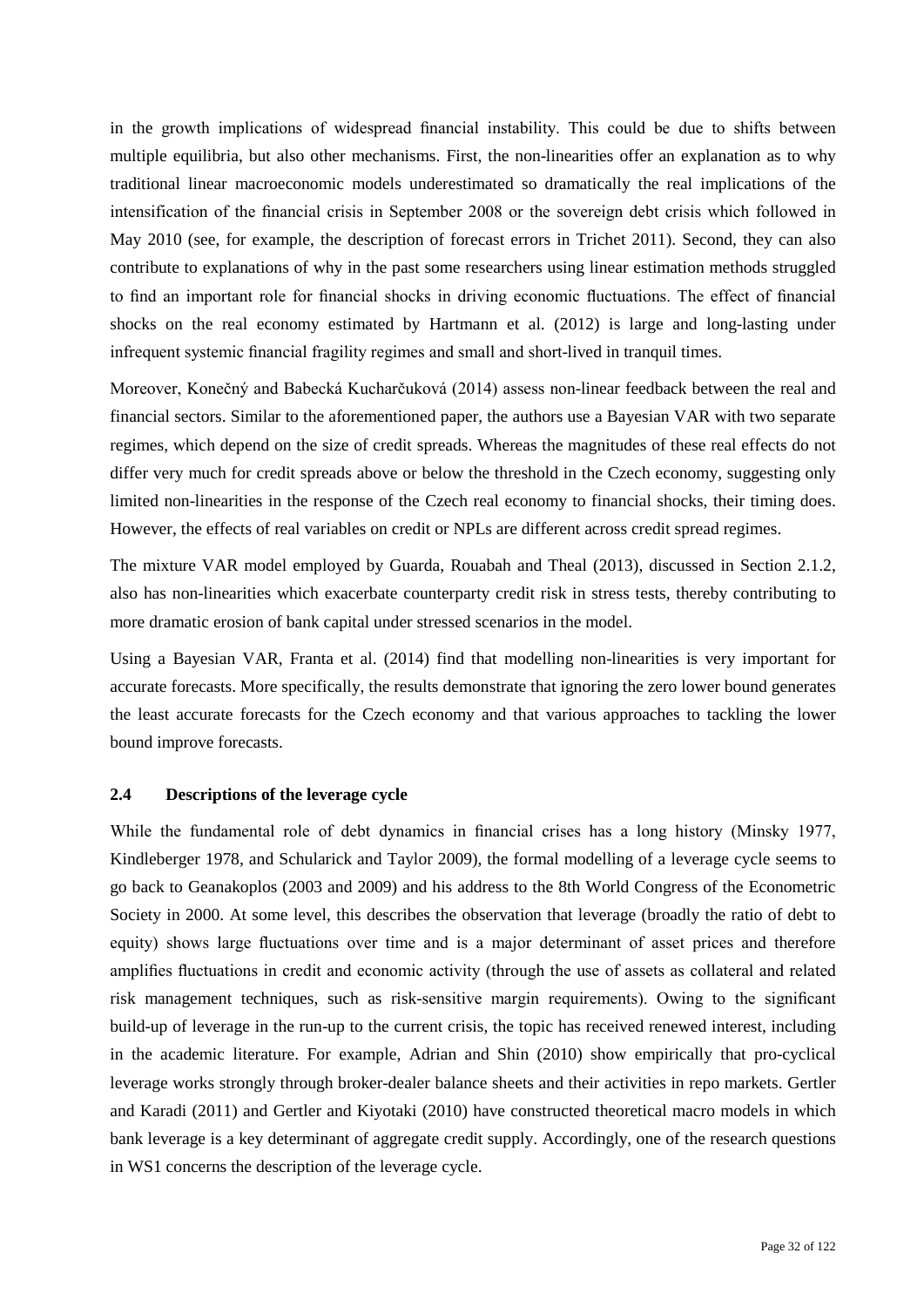The model in Rannenberg (2012) combines the leverage of both banks and borrowers (non-financial sector). Banks have a costly state verification problem vis-à-vis borrowing entrepreneurs (the agents accumulating the capital stock, as in Gertler and Karadi 2011) and a moral hazard problem in relation to their depositors (as in traditional financial accelerator models like Bernanke, Gertler and Gilchrist 1999). The leverage of both the lender (bank) and the borrowing entrepreneur affects the spread between the interest rate on loans and the risk free rate  $-$  i.e. the external finance premium  $-$  and this cost is transmitted to the price of capital goods and investment.

The bank's leverage constraint arises because, after collecting household deposits, a bank could divert a fraction of its assets and declare bankruptcy. Therefore, the bank will only be able to attract household deposits if its expected lifetime profitability is sufficiently high that it has no incentive to divert assets. Hence, an increase in the bank's leverage today, and thus also in the potential benefits of diverting assets, has to be matched by an increase in expected lifetime profitability, which means an increase in the expected profit margin on bank loans. Furthermore, a decline in expected future bank leverage relative to today's bank leverage also requires an increase in the expected profit margin. Low expected future loan demand relative to the bank's own funds lowers the bank's expected lifetime profitability and thus restricts today's loan supply. Thus, expected banking sector deleveraging increases today's external finance premium.

Both monetary tightening and an adverse productivity shock trigger banking sector deleveraging. The response of the external finance premium, and thus output and investment, to both monetary tightening and an adverse productivity shock is amplified relative to a conventional financial accelerator-type model where only the leverage of entrepreneurs drives the external finance premium. A negative shock to the net worth of entrepreneurs causes a deeper downturn than in a conventional financial accelerator model. The increase in entrepreneurial borrowing and leverage associated with the sudden loss of funds increases the external finance premium, as in a conventional financial accelerator model. The increase in entrepreneurial borrowing requires, in turn, an increase in bank leverage, which, in the presence of a leverage constraint in the banking sector, requires a further increase in the external finance premium, thereby causing a comparatively deeper downturn. As regards a negative shock to the net worth of banks, the bank leverage constraint also implies a deeper economic downturn than is the case in a standard accelerator model, again through increased bank leverage.

Boissay (2011) also sheds light on leverage cycles, in particular reversals in bank leverage through the collapse of wholesale funding markets. In this model, reversals in leverage follow coordination failures among lenders in wholesale markets. These may cause switches from an equilibrium in tranquil times, characterised by excessive liquidity in the interbank market and high leverage, to a crisis equilibrium, characterised by the drying up of liquidity and substantial deleveraging. In a later paper – Boissay, Collard and Smets (2013) – the leverage of the aggregate banking sector increases during the boom, before collapsing when the wholesale funding markets freeze, leading to a crisis with a credit crunch.

The paper by Nikolov (2012) focuses on modelling endogenous leverage, where borrowers can pledge not only tangible assets, but also their reputation for repayment. It extends Kiyotaki and Moore's (1997) credit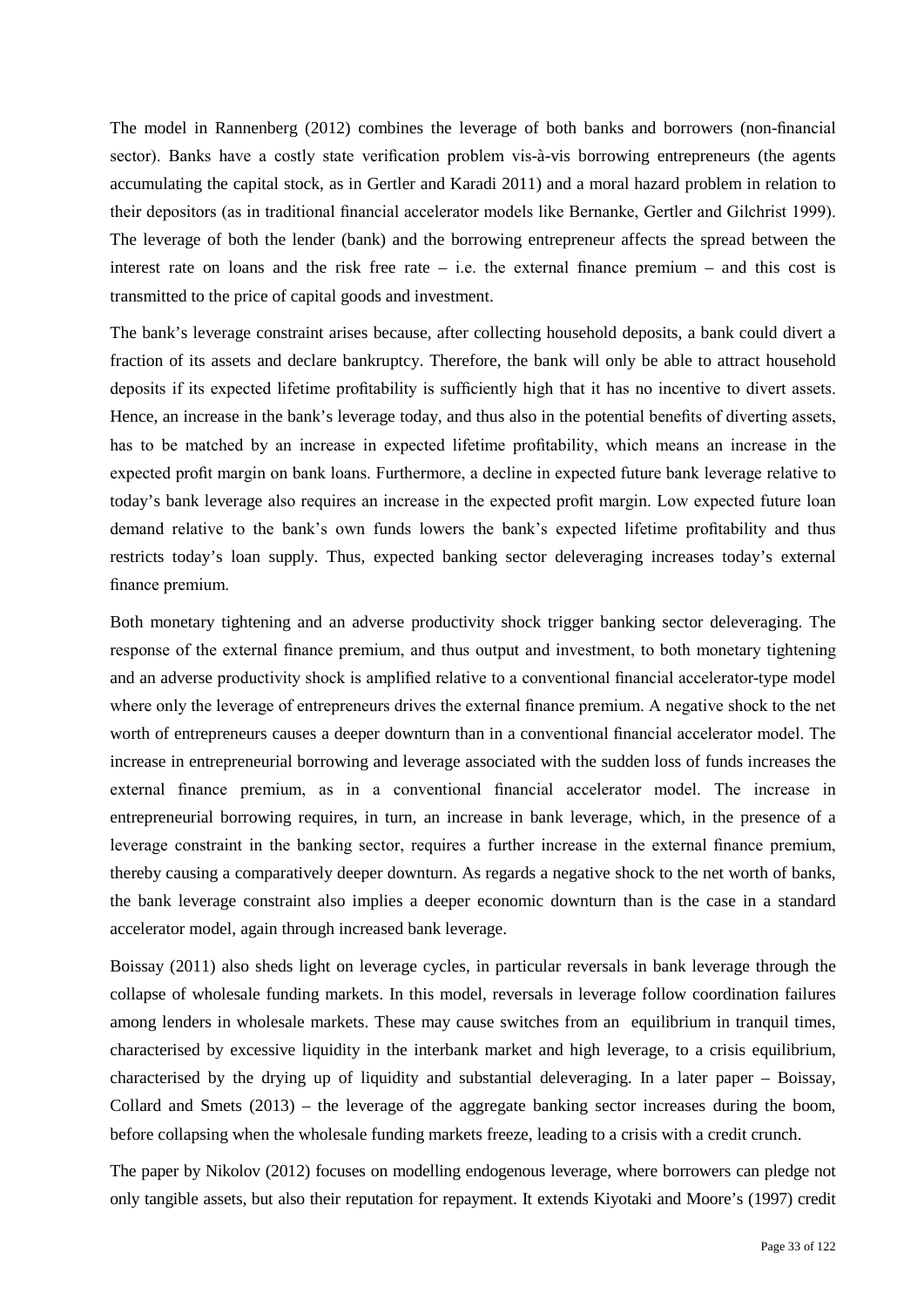cycle concepts with market exclusion as a punishment for default – as seen, for example, in Alvarez and Jermann (2000). When a borrower's reputation for repayment is valuable, leverage is high and down payment requirements for asset purchases are low. Such a situation occurs when agents are optimistic about future growth prospects and when uncertainty is low. Pessimism about the future or a rise in uncertainty work in the opposite direction, forcing borrowers to deleverage and amplifying the downturn in economic activity. The paper argues that the leverage cycle contributes substantially to macroeconomic and financial volatility.

Growth in leverage during the boom phase and a sharp contraction in the bust phase is also modelled in Aoki and Nikolov (2011). In this model, the expansion of leverage is due to asset prices exceeding their fundamental values. In the hands of banks, bubbles pose a significant threat to financial stability, since banks' net worth is damaged by a collapse in over-exuberant asset prices. A systemic banking crisis then occurs and the provision of credit suddenly contracts. Firms face high lending rates and reduce investment and employment as a result. The results of this analysis would suggest that limits on bank leverage could prevent excessive exposure to misaligned assets and help to mitigate the credit crunch accompanying the bust. Extending this framework, Aoki and Nikolov (2013) explore the importance of non-bank financing sources and shadow banking in stimulating banks' risk taking. They argue that the presence of shadow banking allows banks to expand hidden leverage and credit supply, depressing lending spreads. As a result, banks increase their holdings of risky bubble assets, which leads to more pronounced deleveraging in the event of a bust.

Meeks, Nelson and Alessandri (2012) build a detailed model of the financial system which focuses on the interaction between the traditional financial sector and the shadow banking sector. Shadow banks securitise loans, which expands the pool of available collateral assets, thereby reducing credit constraints.[14](#page-33-0) However, the growth of securitisation has two effects on the aggregate financial system. First, it increases leverage, making the system more vulnerable to a sudden decline in net worth. Second, securitisation makes the net worth of shadow banks a key determinant of the supply of collateral assets at the aggregate level. When shadow banks experience losses on their asset holdings, this reduces the amount of securitised assets they can supply, and this decline in available collateral forces economy-wide deleveraging. The authors suggest that this mechanism can generate substantial volatility in the real economy, in line with recent experiences. Gertler and Kiyotaki (2010) derive similar excess leverage and amplification of aggregate fluctuations from an imperfectly functioning interbank market in a DSGE model, but when they introduce a distinction between a regulated commercial bank branch and an unregulated investment bank branch, the consequences are immaterial because they assume unified ownership, so leverage is determined by a single joint financing constraint.

Bhattacharya et al. (2011) examine the effect of leverage, as a path-dependent process, on financial stability by linking learning to risk-taking behaviour. Banks are constrained in increasing their leverage

<span id="page-33-0"></span> <sup>14</sup> The paper by Goodhart, Kashyap, Tsomocos and Vardoulakis (2012), discussed in section 2.6 on policy analyses, includes a representation of shadow banking in a general equilibrium model with default.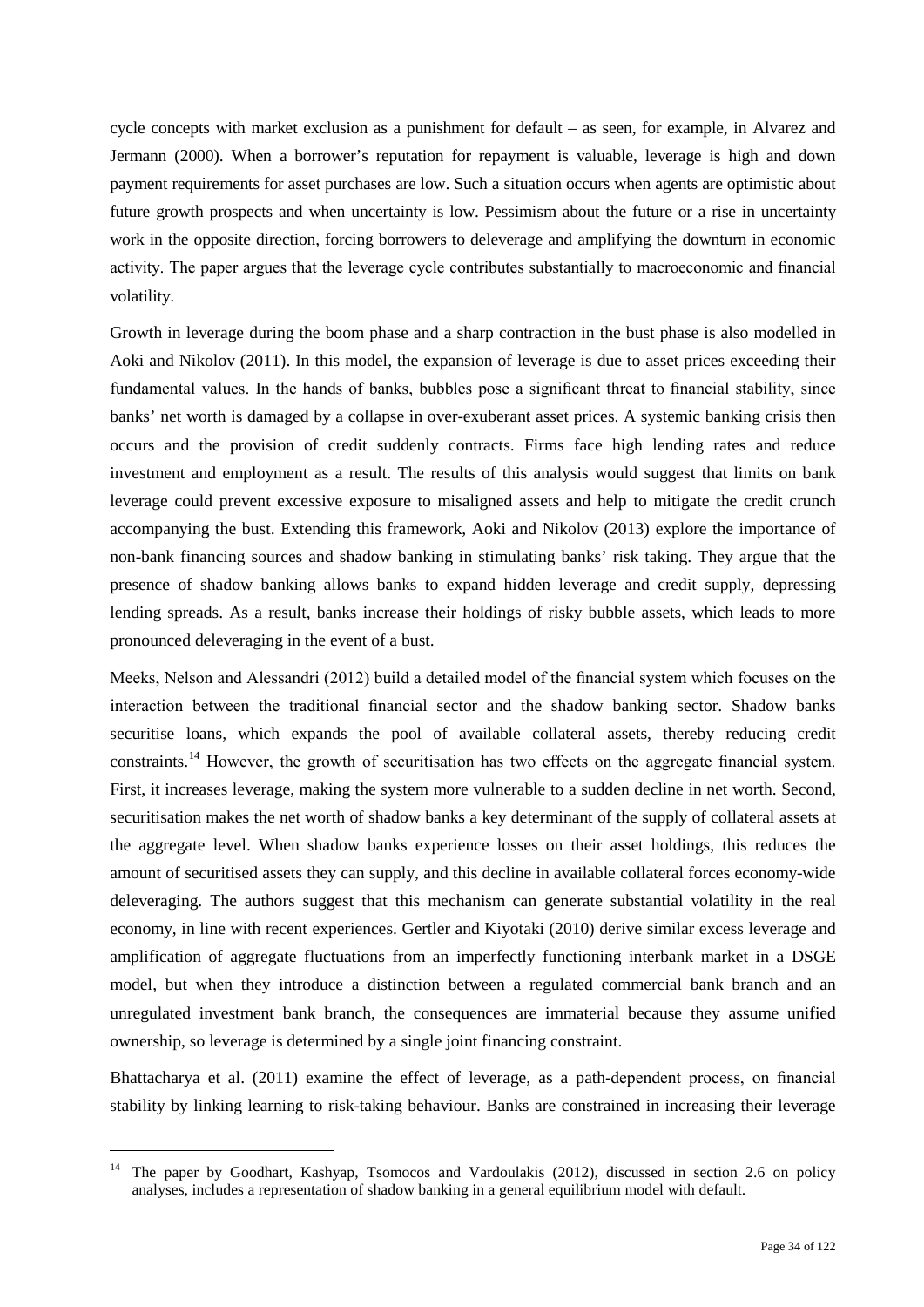and in taking on more risk by endogenously higher credit spreads, which creditors charge in anticipation of higher default rates. However, both banks and creditors become more optimistic about future profitability over a prolonged period of good realisations and low volatility. As a result, banks can secure lower borrowing rates, while, at the same time, continuing to increase their risk taking. This increases the risk to financial stability should a bad shock materialise. Thus, the model generates the volatility paradox (or paradox of financial instability) discussed in Borio and Drehmann (2009), Fostel and Geanakoplos (2012) and Brunnermeier and Sannikov (2014), which suggests that risk builds up during periods of tranquility and that volatility spikes follow – rather than precede – the realisation of adverse shocks. The model suggests that limits on the leverage ratio are not sufficient to mitigate the adverse consequences of the leverage cycle, given that banks can deleverage internally by reducing the weight of safer assets in their portfolio. Moreover, capital requirements in the spirit of Basel II cannot account for the pro-cyclicality in risk taking, given that risk weights are calculated on the basis of expected losses and are influenced by optimistic expectations. On the contrary, a requirement concerning relative volumes of riskier and safer assets in portfolios can reduce financial instability and improve welfare. This regulatory policy is close to the proposal made by Geanakoplos (2009), who suggests higher margin/haircut requirements on bank-generated asset holdings during good times.

Dufrénot et al. (2012) attempt to empirically test the prediction by leverage cycle theories that real economic activity should depend not only on realised shocks, but also on past optimising behaviour and risk taking by financial institutions. As a proxy for real economic activity, and in line with the results of Lown and Morgan (2006), they use the net tightening of credit standards obtained from the Federal Reserve's Senior Loan Officer Opinion Survey on credit conditions/bank lending practices. They implement a time-varying transition probability Markov-switching model, as developed by Filardo (1994), and construct a leading indicator based on the leverage of broker-dealers and commercial banks in the United States (which may also be useful for WS2). This leading indicator closely follows Adrian and Shin (2010), who show that broker-dealers are more aggressive than commercial banks in adjusting their leverage according to prevailing risk conditions. The indicator is found to carry significant information on the evolution of credit conditions. Moreover, credit standards' response to changes in the leading indicator differs across regimes. When credit standards are relatively relaxed, higher leverage and more risk taking signal a deterioration in future credit conditions, while they signal a recovery within an already tightening regime. Finally, the analysis also considers price-based measures, such as the VIX index, the TED spread (the difference between the interest rates on interbank loans and short-term US government debt) and the spread between the yields of Moody's BAA and AAA-rated corporate bonds, and it finds that these measures cannot act as leading indicators for credit conditions in the way that leverage cycle theories would predict. These conclusions are in line with Borio and Drehmann (2009), Borio and Lowe (2002), Demirgüç-Kunt and Detragiache (2005) and work by MaRs in the context of WS2 (see Chapter 3 of this report), who say that credit and asset prices which deviate from long-term trends are the best early warning indicators of banking distress, albeit Dufrénot et al. (2012) focus on the unregulated financial sector, rather than the economy as a whole.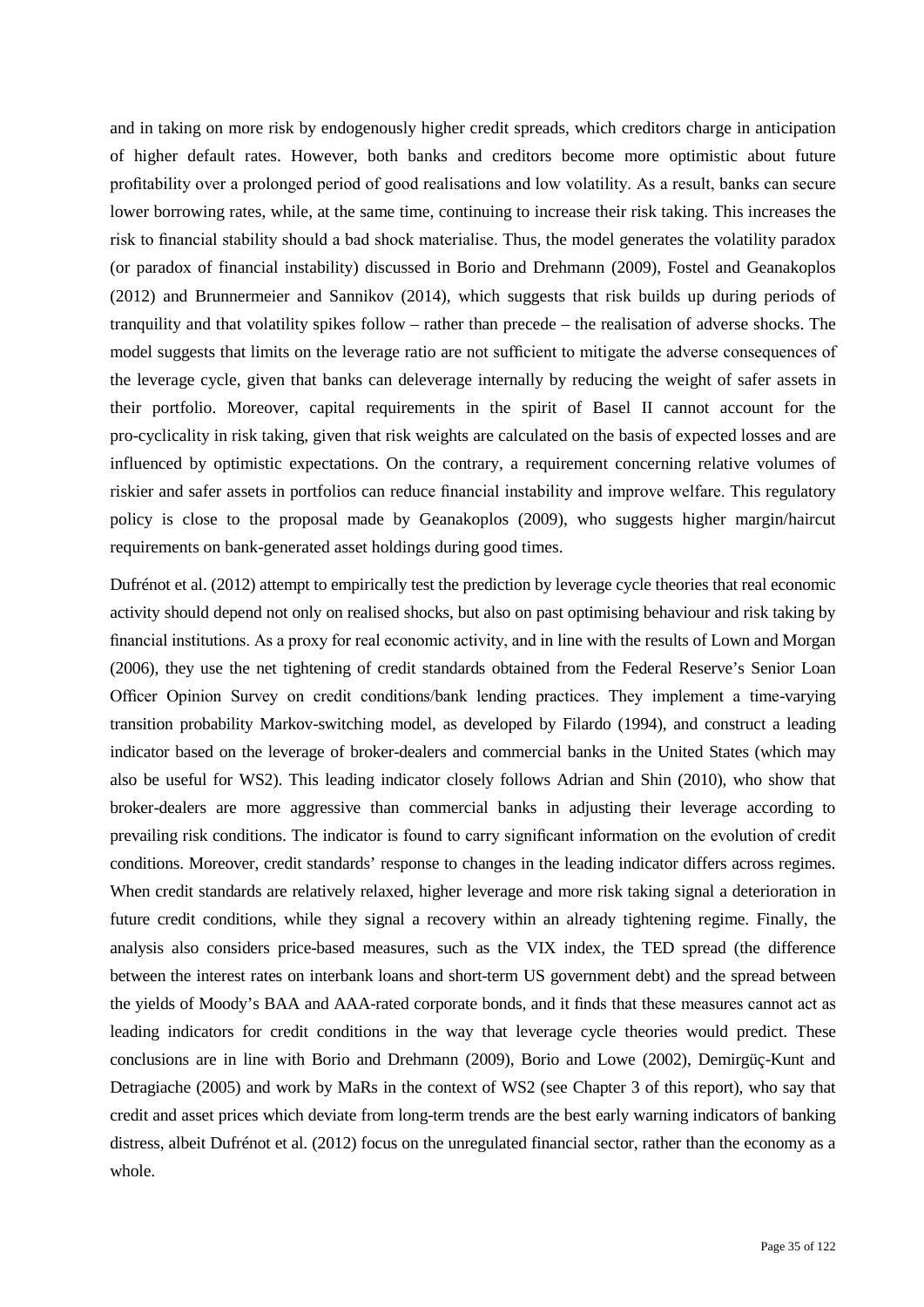Lambertini, Mendicino and Punzi (2013) provide a characterisation of the leverage cycle for households' indebtedness related to mortgage loans. In particular, since households borrow a fraction of the future expected value of their houses, their leverage increases during periods of optimism about the macroeconomy and future house prices. The demand for housing increases, and so do house prices. If expectations are not fulfilled, the bust that ensues goes hand in hand with a dramatic drop in both the quantity and the price of houses, thus reversing the leverage. Therefore, lower loan-to-value ratios reduce the severity of boom-bust cycles in household debt, consumption and GDP. These results highlight the importance of taking into account the effect that credit standards and financial regulation have on house price dynamics in the standard macroeconomic frameworks used for policy analysis.

Nuño and Thomas (2013) develop a DSGE framework in which financial intermediaries are subject to endogenous leverage constraints. Banks involve a moral hazard problem due to limited liability along the lines of the static model employed by Adrian and Shin (2011), which is different from the moral hazard in the DSGE model used by Gertler and Karadi (2011), where bankers can divert the funds entrusted to them by depositors. Higher uncertainty regarding asset returns, coupled with limited liability, makes it more attractive for banks to engage in inefficiently risky lending practices. In order to prevent them from doing so, institutional investors impose tighter constraints on banks' leverage. For given net worth, this deleveraging forces banks to reduce the size of their balance sheets, leading to a decline in funding for firms. This leads to a fall in capital investment by firms and a decline in aggregate output. The consequence is a positive co-movement between leverage, assets and GDP.

Other MaRs researchers have focused on empirical analysis of leverage during the business and credit cycles and the interaction with other macro-policies, primarily monetary policy. Maddaloni and Peydró (2012) focus on how leverage cycles can be affected by monetary policy conditions. Contributing to the very active recent literature on how monetary policy influences credit supply (e.g. Jiménez et al. 2012), they suggest that low monetary policy rates affect the lending conditions that banks apply to borrowers and thereby spur credit growth and increase borrowers' leverage. In countries where there are lower limits on loan-to-value ratios, though, this effect is significantly smaller. Low monetary policy rates, by relaxing bank balance sheet constraints and easing bank funding, also affect banks' leverage, which tends to increase in "good times". Stringent capital regulation policies can partly counteract this impact and prevent the (excessive) accumulation of risk by banks.

Mésonnier and Stevanovic (2012) study the consequences of new regulations which tighten bank capital requirements in a data-rich environment by using a combination of bank panel regressions and macroeconomic factor models. Bank leverage shocks are identified as innovations to the capital-to-assets ratio for a sample of large US banks, while controlling for the possible influence of other macroeconomic shocks. The results suggest a significant contractionary impact of an unexpected shock reducing the leverage of large banks. Moreover, the effects on output are clearly asymmetric: a deleveraging shock reduces investment and output, while a shock increasing leverage has little to no effect on real activity. This asymmetry, coupled with the use of microeconomic information, could partly explain why other studies – like Berrospide and Edge (2010) and Guarda and Jeanfils (2012) – find little or no evidence that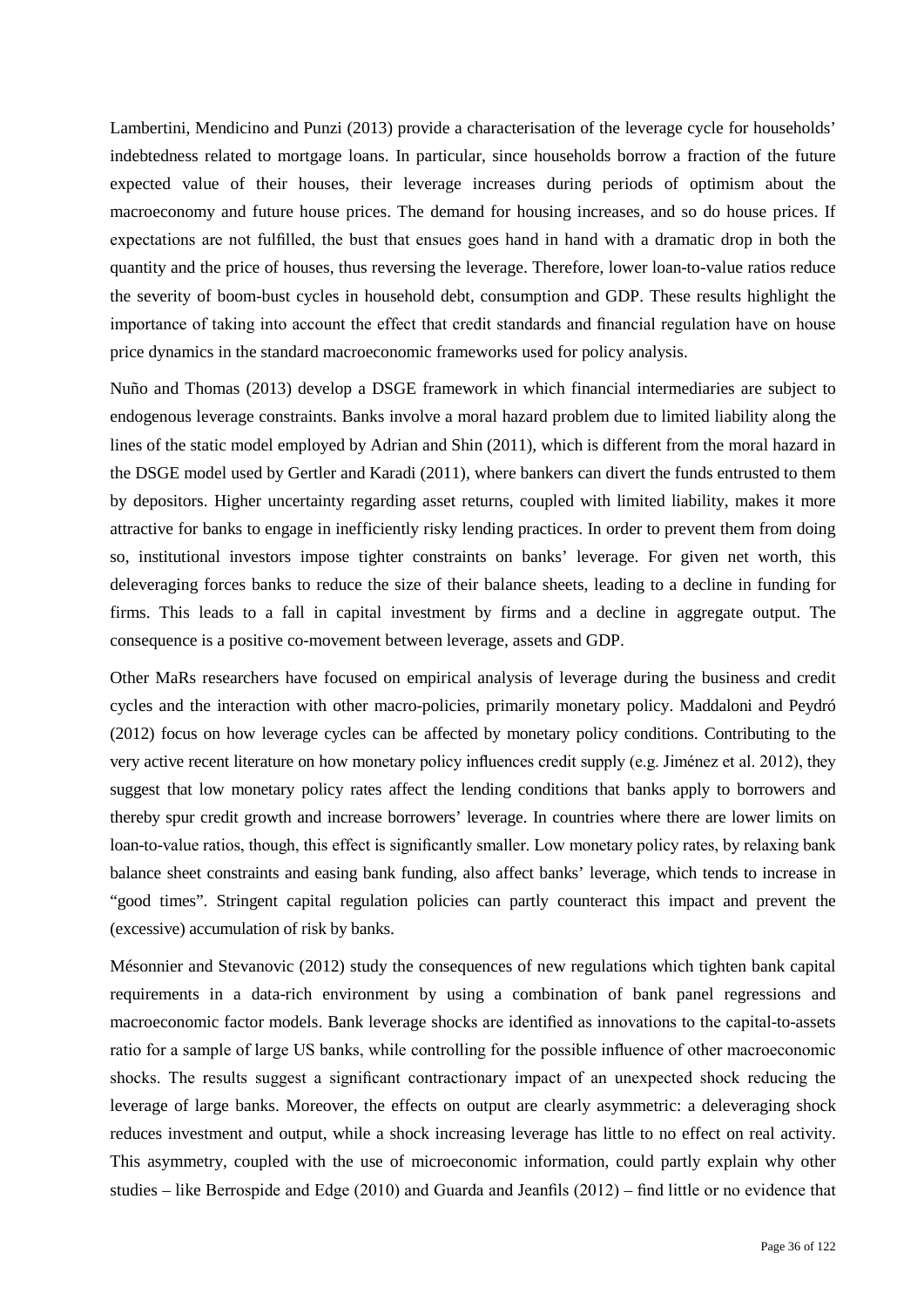shocks to bank leverage affect the real economy. Based on these observations, a switch to tighter capital regulations should preferably be gradual and operate through accumulated earnings in order to minimise the short-run negative consequences for the economy.

### **2.5 Causes and features of the recent financial crisis**

This section focuses on papers specifically devoted to explaining causes and describing features of the recent financial crisis. It is not intended to provide a complete history of the crisis.

A common aim of many of these contributions is to properly identify the channels through which financial shocks may affect the real economy. A key issue is understanding the role of credit conditions in the financial sector and the extent to which shocks are autonomous and different from credit demand or supply shocks, which can have their roots either within or outside the financial sector.

Both the Bayesian structural VAR model estimated by Tamási and Világi (2011) for the Hungarian economy and the structural factor model developed by Alessi (2011) tend to show that credit shocks have macroeconomic effects, but also that these shocks do not play a dominant role in explaining the 2008 recession or have long-lasting effects on the economy.

By contrast, Abildgren (2010), using long data series (1948-2010) for the Danish economy, finds evidence that an exogenous shock to the banking sector's write-down ratio has a significant and long-lasting negative impact on real GDP. This shock might be interpreted as a sudden reassessment of the credit quality of banks' loan portfolios or as an increase in the banking sector's risk aversion. Extending literature on the costs of financial crises (see, for example, Hoggarth, Reis and Saporta 2002), Abildgren et al. (2011) find that the recent financial boom-bust cycle in Denmark led to a net output loss of over 2% of GDP.[15](#page-36-0) In other words, the credit cycle in Denmark was associated with a lower average level of output than a hypothetical situation in which no financial shocks occurred.

Guarda and Jeanfils (2012) argue, in the context of their enhanced VAR with financial variables, that the collapse in asset prices since 2007 is an important cause of the recession in the euro area. Hartmann et al. (2012) find important regime changes that fundamentally changed the behaviour of the euro area economy at key points during the crisis.

Another important issue is the question of which factors contributed to the build-up of widespread financial imbalances in the run-up to the financial crisis. Bonfim and Kim (2013) consider the role of collective liquidity risk taking strategies – as described theoretically, for example, by Ratnovski (2009) – among European and North American banks between 2002 and 2009. Building on Leary and Roberts' (2014) multivariate estimation of peer effects and considering five different indicators capturing various aspects of liquidity risk, they find that funding liquidity risk taking by banks – as measured by the ratio of loans to customer deposits – spilled over, in particular, to funding liquidity risk taking by other banks. In

<span id="page-36-0"></span><sup>&</sup>lt;sup>15</sup> The net output loss offsets the output losses during the recession against the output gains during the boom. A positive net output loss indicates that the overall level of output declined as a result of the boom-bust episode.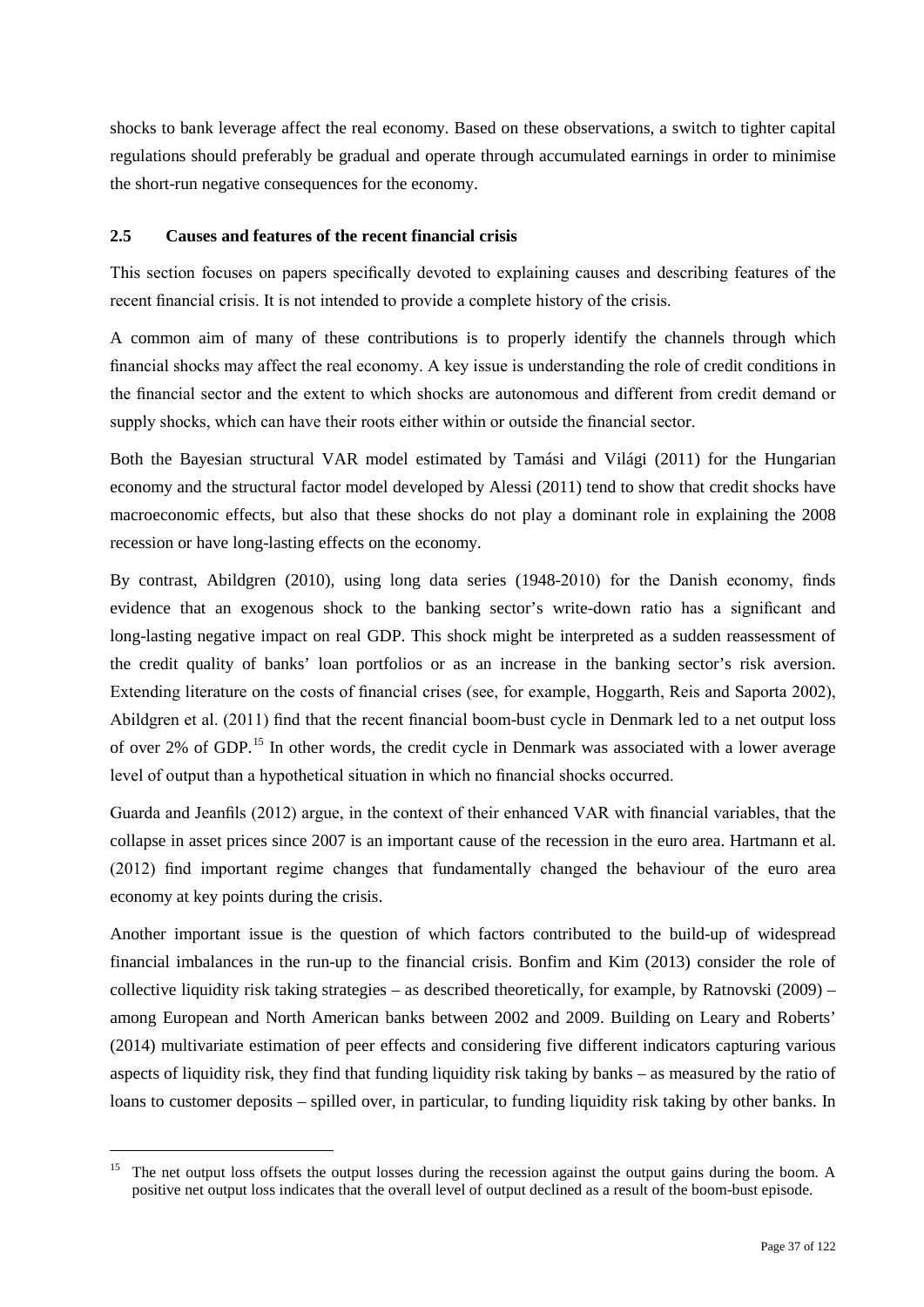addition, such peer effects are also quite robust for a proxy of the Berger-Bouwman (2009) measure of banks' liquidity creation and the ratio of liquid assets to the sum of customer deposits and short-term funding (which could be interpreted as a proxy for the Basel liquidity coverage ratio). Maddaloni and Peydró (2012) present evidence that the long period of low interest rates led to an increase in risk taking by banks, thereby contributing to the crisis.

As described in Section 2.1.1, WS1 has also produced several examples of theoretical macro-financial models that attempt to study financial instability in ways that are not only innovative, but also explain causes and features of the global financial crisis. Boissay (2011) and Boissay, Collard and Smets (2013) stress the causal relationship between financial imbalances and the fragility of the wholesale financial market. It is shown that the financial system is fragile when there is too much liquidity available relative to the quality of existing investment opportunities and real sector productivity. Boissay's (2011) model is consistent with the following features of the recent financial crisis: (i) the development of a highly leveraged market-based banking sector preceding the crisis, in which broker-dealers assumed greater importance in the supply of credit to the real economy; (ii) external imbalances characterised by a large and persistent current account deficit in the United States and large surpluses in Asian emerging market economies;<sup>[16](#page-37-0)</sup> (iii) domestic imbalances in that the financial deepening process in the run-up to the crisis was not accompanied by comparable changes in the real sector; and (iv) the materialisation of the crisis in the form of a sudden and wide-ranging freezing of liquidity in key financial markets, abrupt deleveraging in the market-based banking sector, and declines in international trade, productivity and aggregate output.

Aoki and Nikolov (2012a) directly model the effect that an asset bubble collapsing has on financial stability. This approach is motivated by the fact that the fall in US house prices is often cited as a key cause of the crisis. The authors argue, however, that the collapse of the housing bubble was not in itself the cause of the crisis. It was the banking system's exposure to the bubble – a key factor in their model – that made it the trigger for the global financial crisis. This is in contrast to the collapse of the dot-com bubble, which had little effect on the real economy because those assets were mainly held by ordinary unleveraged investors. The authors argue – through the lens of their theory – that two factors may have contributed to the build-up of banks' exposure to the housing bubble of 2003-07: (i) implicit government guarantees encouraged banks to hold risky assets; and (ii) growing financial sector competition reduced banks' profits from traditional activities and led to increased risk taking. Both factors contributed to the housing boom and the severity of the subsequent banking crisis and recession.

Angelopoulou, Balfoussia and Gibson (2012) construct traditional financial conditions indices (FCIs) for the euro area and selected individual countries on the basis of a wide range of price, quantity and survey data. Although FCIs were originally designed for monetary policy purposes, they can also be used to tell the story of the run-up to and unfolding of the financial crisis. Looking at the euro area as a whole, the results suggest that financial conditions became progressively looser between mid-2003 and the beginning

<span id="page-37-0"></span><sup>&</sup>lt;sup>16</sup> The pre-crisis capital flows from emerging market economies to industrial countries took the reverse direction compared to the capital flows preceding the emerging market crises of the 1980s and 1990s. The mechanism that can explain this feature was laid out in sub-section 2.1.1.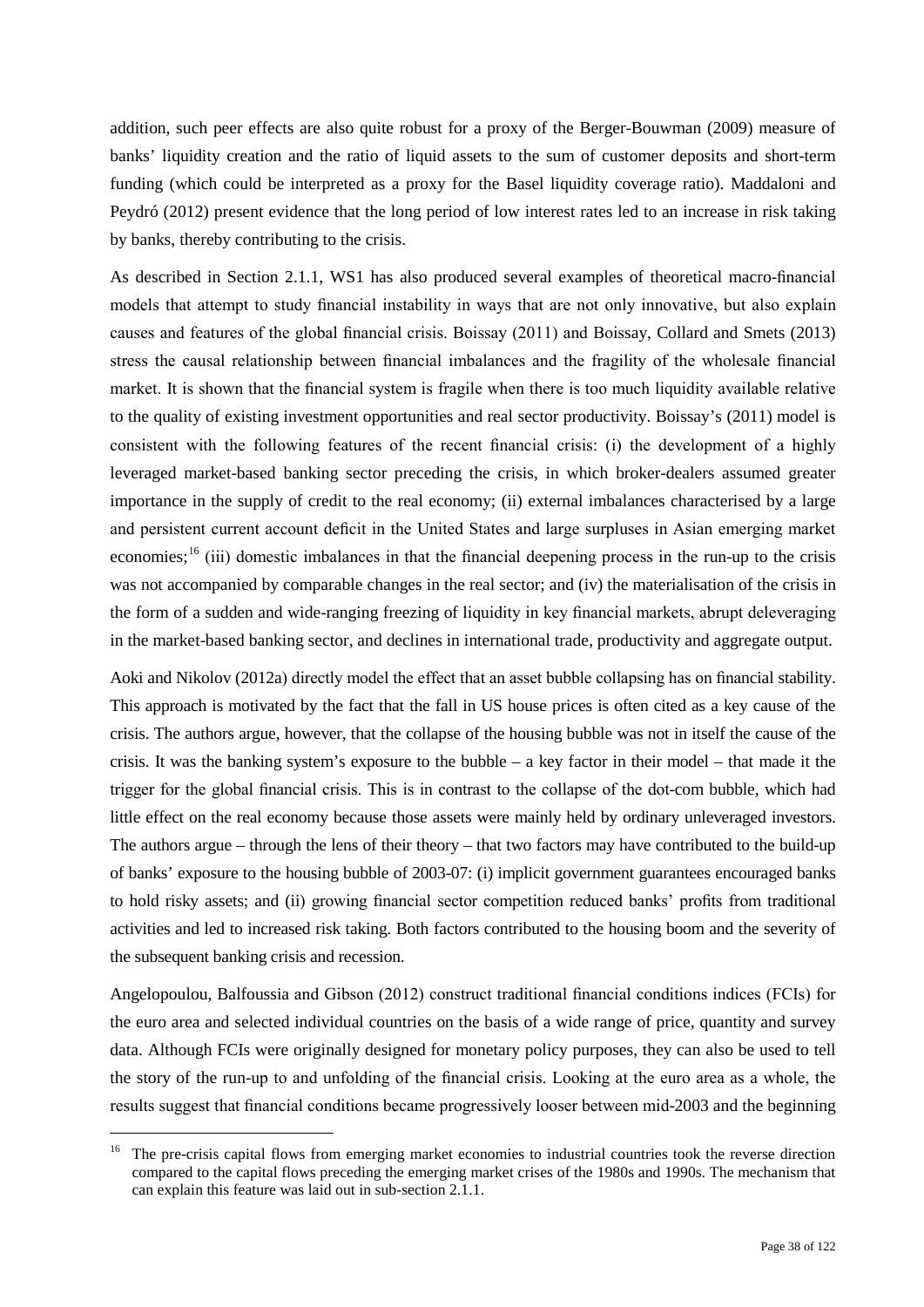of 2007, after which they tightened sharply. Aggressive monetary policy easing by the ECB turned the situation around, prompting a gradual loosening of financial conditions. Thereafter, the euro area sovereign debt crisis took its toll, causing financial conditions to tighten again. The results for selected euro area countries point to considerable heterogeneity across countries, with the southern part of Europe experiencing a stronger deterioration in financial conditions in the second half of 2011, something which is not evident in Germany, where financial conditions continued to improve. By the end of 2011, however, financial conditions still remained tighter than they had been before the failure of Lehman Brothers. Subsequent updating to mid-2013 suggests improving conditions in the euro area as a whole. Heterogeneity remains, however, with Germany, Ireland and Portugal largely recovering and standing at more normal levels. Greece and, to a greater extent, Spain, while showing improvement, still had relatively tight conditions in mid-2013.

# **2.6 Identification of macro-prudential policies, monetary policy issues and the interaction between the two**

### **2.6.1 Identification and assessment of macro-prudential regulatory policies**

Substantial efforts have been devoted in policy circles to clarifying the list of macro-prudential regulatory policy instruments, including in the context of reports by the Committee on the Global Financial System,<sup>[17](#page-38-0)</sup> the International Monetary Fund<sup>[18](#page-38-1)</sup> and the European Systemic Risk Board (ESRB).<sup>[19](#page-38-2)</sup> Research carried out in MaRs has increasingly focused on analysing such regulatory instruments, albeit a narrower set. The most comprehensive analysis is provided by Goodhart et al. (2012a), who build on the theoretical framework for general equilibrium models with default that was introduced in Section 2.1.1. The effectiveness of five different regulatory policy instruments (limits on loan-to-value ratios, capital requirements for banks, liquidity ratio requirements, dynamic loan loss provisioning and margin requirements on repurchase agreements used by shadow banks) is investigated in the context of a general equilibrium model. This model is itself innovative, as it introduces a shadow banking system which allows for the analysis of regulatory arbitrage. The model also features heterogeneous agents and default in equilibrium. The policy instruments are aimed at combating externalities related to defaults, credit crunches and asset fire sales. The tools may be useful if they can limit amplification mechanisms, but they may also create other distortions.

The main results are as follows. First, all of the regulatory instruments apart from liquidity requirements result in a reduction in mortgage availability, which reduces the welfare of more prosperous households. Liquidity requirements are very different from other regulations, as they tend to increase poorer households' access to credit, thereby increasing their welfare. Second, dynamic provisioning, like liquidity requirements, can effectively lean against the wind. However, liquidity requirements may be

<span id="page-38-1"></span><span id="page-38-0"></span><sup>&</sup>lt;sup>17</sup> See, for instance, Committee on the Global Financial System (2010).<br><sup>18</sup> See, for instance, IMF (2013).

<span id="page-38-2"></span> $19$  See ESRB (2014a and b).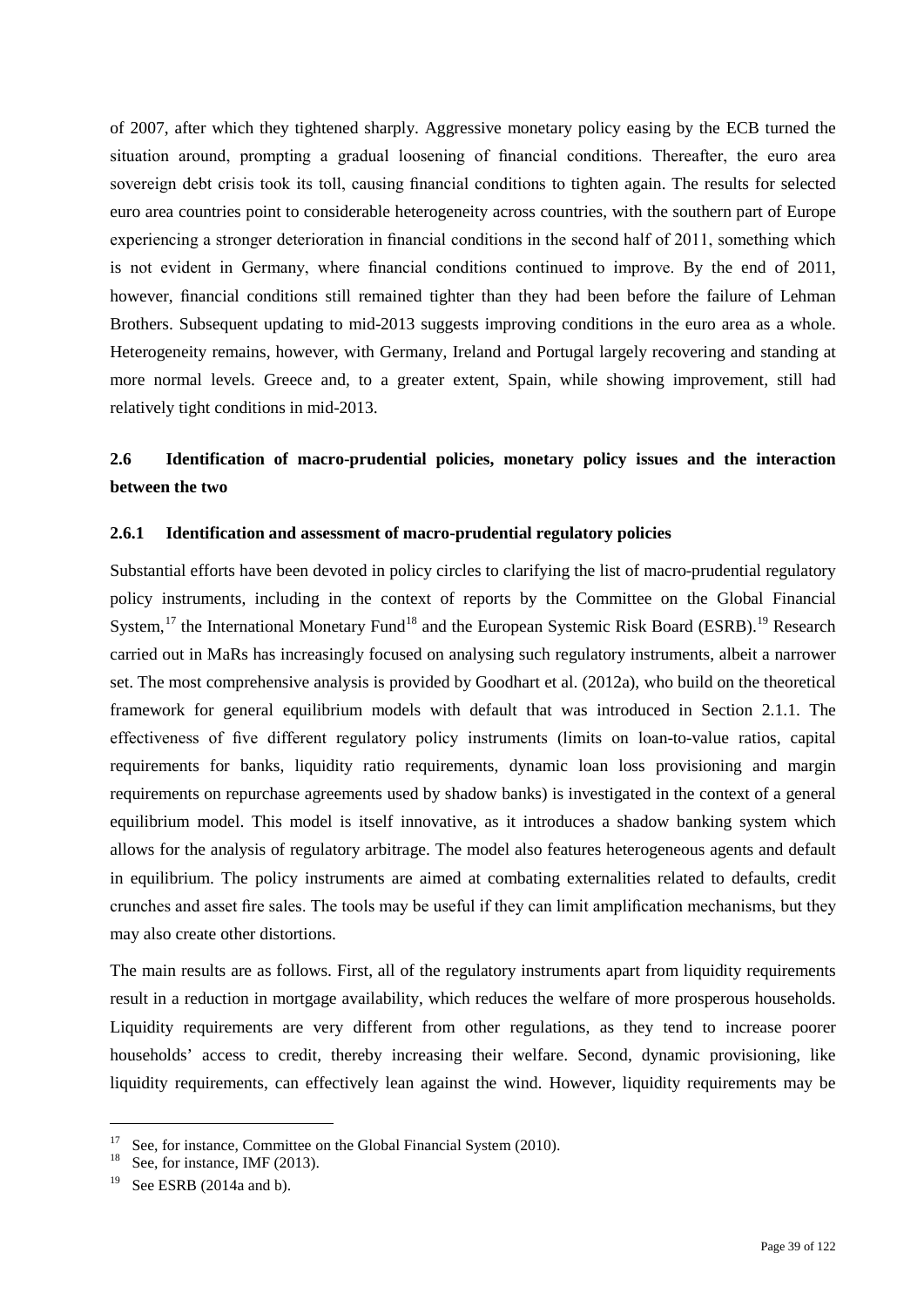pro-cyclical if the liquidity ratio is binding during the boom, as it may create massive fire sales during the bust. Finally, no single regulatory instrument is effective in offsetting the many distortions arising from a default. Instead, the authors suggest that the multiple sources of inefficiency require the application of multiple policy instruments.

This issue is investigated further in a companion paper (Goodhart et al. 2012b), in which the authors focus on combining regulatory instruments to study their joint effects when they are deployed simultaneously. The main finding is that controlling fire sale risk is critical to improving overall economic performance, but not all strategies are equally effective in controlling this risk. The best regulatory combination in the model includes higher (time-invariant) minimum capital requirements, together with larger counter-cyclical capital buffers and margin requirements (to contain incentives for regulatory arbitrage) during an asset price boom. Another key finding is that indiscriminate combinations of regulatory instruments can easily reduce welfare. Further research is therefore needed to better understand the complex channels through which regulatory instruments interact.

A series of MaRs papers have looked at one single macro-prudential instrument: the loan-to-value (LTV) ratio. This choice stems mainly from the fact that housing tends to play a big role in amplification and frequently serves as collateral in financial transactions. In most contributions, an LTV ratio is an efficient tool for dampening housing amplification and the magnitude of the financial cycle. However, in the context of an extended version of Kiyotaki and Moore (1997), Mendicino (2012) casts some doubt on the effectiveness of static versions of the LTV ratio. She presents a model in which collateral requirements affect the sensitivity of output to both productivity and credit market shocks. Tighter collateral requirements mean that output is more sensitive to changes in aggregate productivity, but shocks originating in the credit market have less effect. The result is that the dampening effect on the transmission of some shocks and the amplifying effect on others make discretionary lower LTV caps ineffective as a macro-prudential stabilisation tool. Instead, it is the implementation of time-varying LTV ratios, set up in a counter-cyclical manner, which leads to welfare improvements.

People often discuss whether LTVs or debt-to-income limits (DTIs) are better macro-prudential policy instruments, or whether they need to be combined. Gelain, Lansing and Mendicino (2013) discuss this in the context of their DSGE model with housing and backward-looking expectations, which was summarised in Section 2.2.1. They find that if policy imposes a collateral constraint on borrowing households that includes both a term for the housing value and a term for wage income, this generalised constraint acts like a time-varying counter-cyclical LTV, because unlike the value of housing, wage income does not go up with property bubbles. In line with Mendicino (2012), this makes the generalised debt limit more effective in dampening excessive macroeconomic volatility than a static LTV. Moreover, it is also more effective at smoothing general macroeconomic volatility than an interest rate rule enhanced by house price or credit growth, because such a monetary policy would have the unintended side effect of increasing inflation volatility. So, the paper can be interpreted as providing further arguments in favour of considering LTV and DTI-type regulations together, rather than in isolation.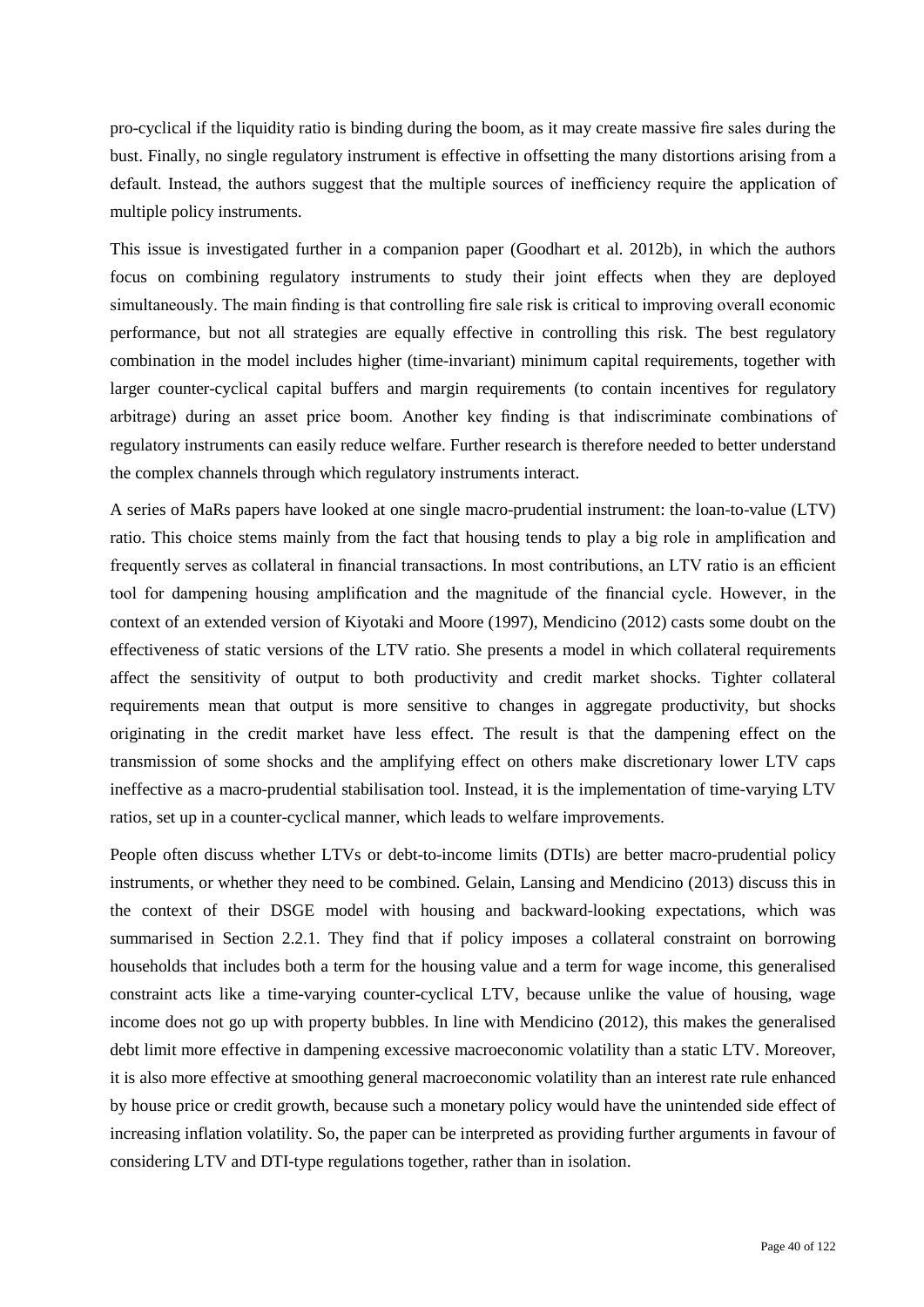Recent research efforts have also been devoted to the study of counter-cyclical capital buffers (see, for instance, Repullo and Suarez 2013 for a comprehensive literature review). Jokivuolle, Kiema and Vesala (forthcoming) provide a new rationale for them, which is based on De Meza and Webb's (1987) overinvestment theory when there is asymmetric information between entrepreneurs and banks. They suggest that risk-sensitive capital requirements that are based on the observable risk properties of investment projects (like those in the internal ratings-based approach in Basel II and III) can be used to reduce adverse selection and implement the optimal allocation. This is possible because risk-sensitive capital requirements, unlike risk-insensitive requirements, provide a sufficient number of instruments to influence the relative prices of high-risk and low-risk loans and hence their allocation. In good times, when the probability of investment projects succeeding is relatively high, but also a relatively large percentage of high-risk projects tend to be financed because banks cannot distinguish well between good and bad entrepreneurs, capital should be high to counter the relatively large effect of market failure from asymmetric information. In bad times, when the probability of success is low – which is typical for recessions – the optimal risk-sensitive capital requirements should be lower than in good times, because fewer high-risk projects are financed, so the effect of market failure from asymmetric information is smaller.

Academic researchers have pointed out that macro-prudential regulations should also work against the externalities that the instability of individual large and complex financial institutions can exert on the financial system. Brunnermeier et al. (2009), for example, proposed that additional capital requirements should discourage banks from assuming such systemic positions. Shin (2010) and Perotti and Suarez (2011) suggest imposing taxes or levies on banks' non-core liabilities or short-term funding respectively. In fact, the Basel III framework now includes a capital surcharge for systemic financial institutions, although this is justified less ambitiously as an additional capital buffer, rather than as a means of directly reducing sources of systemic risk. Skořepa and Seidler (forthcoming) provide a critical assessment of the Basel approach from the perspective of domestic systemic financial institutions in the Czech Republic. The authors suggest, for example, that some indicators of systemic importance could differ from those applied to global systemic institutions, that the relative importance of the banking sector in the wider economy should be better taken into account, and that the usefulness of calculating indicators at the sub-consolidated level is not clear when domestic banks control large non-financial undertakings.

Although not all of them have focused fully on policy analysis, a couple of MaRs papers offer interesting insights into the use of micro-prudential instruments for macro-prudential purposes and the related trade-offs. De Walque, Pierrard and Rouabah (2010), for instance, find in the context of their DSGE model that imposing a minimum capital ratio without risk weights (something similar to the leverage cap or ratio considered in Agur and Demertzis 2012) reduces the long-run level of output, but improves the resilience of the economy to shocks. By contrast, introducing a risk-sensitive capital requirement increases business cycle fluctuations. Jokivuolle and Kiema (2014) incorporate a leverage ratio in the model devised by Repullo and Suarez (2004) in order to discuss the overall risk effects of one of the motivations for the Basel Committee to introduce such a ratio, namely putting a floor on potential mistakes in the risk assessments used to determine internal ratings-based capital requirements. Increasing a leverage ratio has, in principle, two effects: (i) increasing the safety of banks for which it is binding, and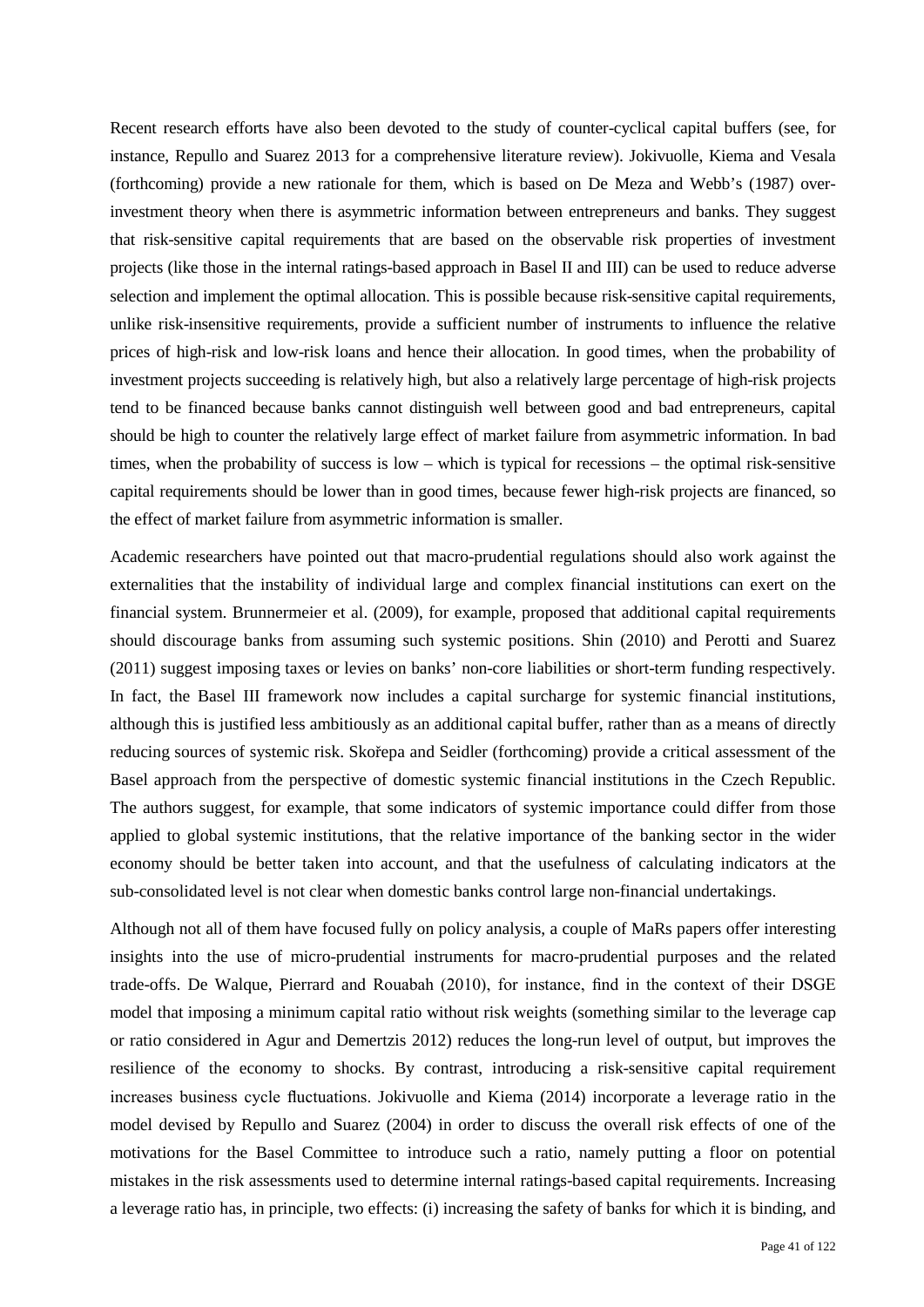(ii) reallocating loans from banks for which it is binding to those ones where it is not, up to the point where the ratings-based requirements start to become binding, thereby increasing the latter banks' credit risk. The authors argue that the stabilising effect is likely to dominate if the ratio is increased from a relatively low level. Moreover, they present a calibration of the model in which the leverage ratio requirement can be increased above the level decided by the Basel Committee without increasing the banks' average capital costs. Colliard (forthcoming) presents a theoretical model in which, inter alia, banks can strategically decide whether to misreport internal ratings-based risk assessments or not, rather than assuming random mistakes in risk assessments. He argues that a leverage ratio may not be the optimal regulatory solution to such a moral hazard problem in risk model selection. In his model, a mechanism penalising banks that report overly high losses ex post relative to their ex ante risk assessments may be preferable.

Horváth, Seidler and Weill (2014) argue that there may be a trade-off between strong capital positions and banks' role as liquidity providers. Using a comprehensive dataset for Czech banks between 2000 and 2010, they find two-sided Granger causality between bank capital and bank liquidity creation. In line with Farhi and Tirole (2012b), Bonfim and Kim (2013) argue that their evidence on peer effects in liquidity risk management suggests that liquidity regulation should adopt more of a macro-prudential perspective. Boissay (2011) considers the impact of the liquidity coverage ratio (LCR) in the context of a two-country framework. On one hand, such an instrument reduces funding liquidity risk and ensures that banks are able to roll over their short-term debt; on the other hand, it may divert banks from financing the real sector and hinder entrepreneurs' investments. Overall, the model suggests that there is an interval for the LCR above which financial crises are ruled out, while market efficiency is preserved.

The papers discussed above implicitly assume that the macro-prudential authority has sufficient leeway in using its own policy instruments or is entrusted with sufficient legal powers to impose changes to the instruments that are at the disposal of micro-prudential regulators. However, policies aimed at stabilising the system do not necessarily need to be consistent or associated with a decline in individual risks or vice versa (e.g. Crockett 2000, or Morris and Shin 2008). This issue, often called the "fallacy of composition", is crucial for the practical implementation of macro-prudential policies, but has not been specifically addressed in any of the MaRs papers.

MaRs papers have also stressed the need for other macro-prudential policy measures in addition to capital and liquidity requirements and LTV ratios, which are the most frequently discussed. Based on their results concerning the determinants of non-performing loans reported in Section 2.2.2, Beck, Jakubik and Piloiu (2013) suggest that limiting foreign currency borrowing may be important and policies discouraging currency mismatches (for example, via different reserve requirements for foreign currency-denominated loans) could help to insulate bank asset quality from exchange rate depreciations.

Finally, some researchers have started to analyse macro-prudential policies in a cross-country context. Under the extremely high level of financial integration assumed in the two-country model used by Dedola, Karadi and Lombardo (2013), domestic regulatory policies would cause very large cross-border spillovers. For example, increases in regulatory capital would limit credit supply both at home and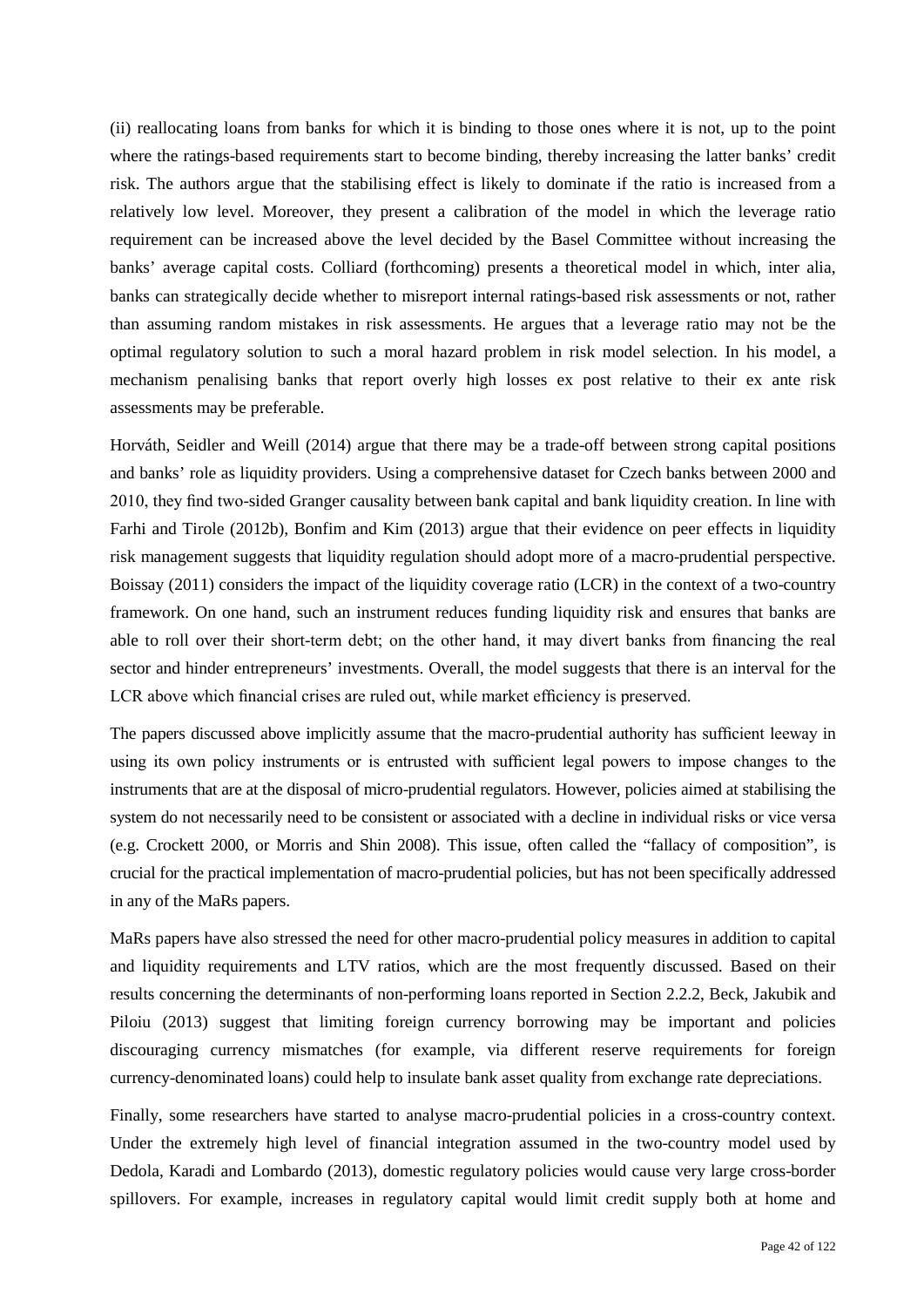abroad, and the emerging free-rider problem could create a case for international coordination. Żochowski (2014) develops a simplified two-country version of Goodhart et al.'s (2013) general equilibrium model with default in order to study the cross-border implications of changes in LTV ratios affecting credit demand where (i) mortgage and capital markets are fragmented, (ii) securitisation markets are present and (iii) the banks in the two countries have different attitudes towards risk. A key point is that, despite the limited financial integration, the possibility of buying foreign mortgage-backed securities (MBSs) may give rise to sizeable international "leakages" of unilateral LTV policies. More precisely, if a domestic regulatory authority responds to domestic mortgage credit growth with a lower LTV, domestic banks have an incentive to take on more credit risk by buying foreign MBSs, where credit demand is not constrained, thereby stimulating securitisation activities in foreign banks and potentially creating a distorted allocation of risk. For example, in Europe such arguments could lead to calls for the coordination of macro-prudential policy instruments that, under the present regulatory framework, lie exclusively in the hands of national authorities (such as LTVs or DTIs). MaRs research also provides empirical evidence of the presence of cross-border regulatory spillovers. Ongena, Popov and Udell (2013) present the first empirical evidence that restrictive but inefficient regulations at home lead multinational banks to lower lending standards in foreign markets. In fact, such cross-country effects may not simply lead to calls for coordination; they could even prepare the ground for federal regulatory and supervisory authorities, such as the Single Supervisory Mechanism (SSM) or the ESRB in Europe. Beirne and Friedrich (2014) adopt a global multilateral perspective, studying macro-prudential policies in 139 countries between 1999 and 2009 to identify their effects on national and international capital flows. In particular, there is evidence that a macro-prudential policy affecting a particular asset class within an individual country leads, inter alia, to cross-border bank flows out of the country. This effect is more pronounced the lower the domestic asset's return and the higher the level of economic integration with the recipient country. Capital-based policies tend to lead to greater international spillovers for countries with a large percentage of foreign currency loans. Accordingly, macro-prudential policies tend to be more effective in constraining domestic credit or maturity imbalances in economies with limited foreign currency lending or high returns on assets. The authors add, however, that cross-border spillovers tend only to be economically significant for a limited number of countries. Nevertheless, the implications of these results for the international coordination of macro-prudential policies are in line with the conclusions of the International Monetary Fund (see, for example, IMF 2011).

However, not all papers written within the network call for the coordination of policies or the establishment of supranational supervisory bodies. For example, Derviz and Seidler (2012) analyse incentives for fair cooperation in relation to the delegation of macro-prudential policies to a supranational body. This analysis is carried out in the context of a signalling game between the national and the supranational supervisors involving imperfect information. (In contrast to the theory of incentive-compatible mechanisms of inter-governmental cooperation (Dasgupta, Hammond and Maskin 1979) seen in other areas (e.g. taxes and environmental protection), the only preference misalignment is a derivative of disparate information sets.) The paper suggests that, even in the absence of clearly conflicting goals, the non-transferable nature of some regulatory information creates incentives to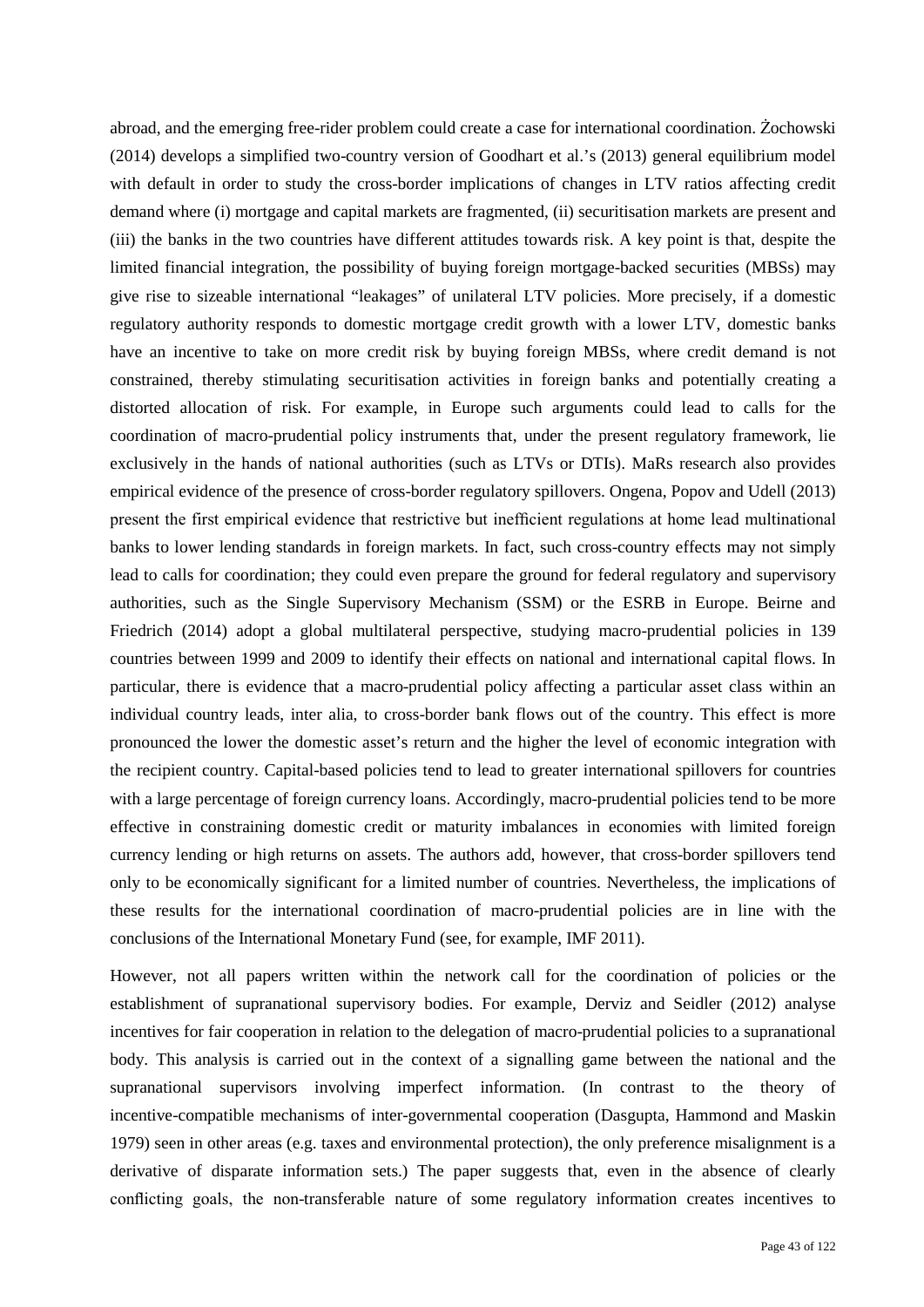misreport. Drawing on work by Quint and Rabanal (2013), Brzoza-Brzezina, Kolasa and Markarski (2013) develop a two-country core-periphery DSGE model with housing and a banking sector to study the effects of national and area-wide regulatory policies on output stabilisation in a currency union experiencing asymmetric shocks. Since the area-wide policy instrument is assumed to react to the average output of the two countries, it is relatively ineffective in stabilising the asymmetrically shocked output in both countries relative to national policy instruments focusing on national output stabilisation. Moreover, the authors argue that, in their model, a counter-cyclical LTV ratio is more effective in stabilising output than a counter-cyclical capital adequacy ratio for banks.

# **Box 1: A MACROECONOMIC MODEL FOR ASSESSING MACRO-PRUDENTIAL REGULATORY POLICIES**

A central element of work stream 1 was a joint cross-country project developing a reference model for assessing macro-prudential policies. The team doing this work ultimately spanned four NCBs, the ECB and a MaRs consultant.<sup>[20](#page-43-0)</sup> The aim of this project was to develop an analytical framework for the positive and normative analysis of macro-prudential regulation. To do this, the team integrated a number of important channels of financial instability (most importantly, explicit treatment of the default of heterogeneous banks) into an otherwise standard macroeconomic model. It is described as a "3D model" – on account of the unique fact that all three sectors considered (banks, households and firms) exhibit positive equilibrium default rates – and is shared across the European System of Central Banks.

The model itself is centred around financial intermediation based on banks. The latter receive equity capital from bank equity holders, take savings in the form of deposits and provide mortgage loans to households and corporate loans to firms. Excessive bank risk taking arises in the model as an unintended side effect of public safety nets. While these may be needed for consumer protection and safeguards against runs on short-term liabilities, they also remove the incentives that demandable debt imposes on bank managers. This leads to a build-up of credit imbalances (in the form of excessive credit) and elevated rates of borrower and bank defaults, especially following large negative shocks.

The core model focuses on various forms of capital requirement. Being calibrated to the euro area, it provides insight about the role of capital requirements, the trade-offs involved in determining their optimal level and the effectiveness of countercyclical adjustments. Specifically, it allows a comprehensive analysis of the benefits and costs and long and short-term effects of macro-prudential policies regarding the level of capital requirements and their potential adjustments both in the time dimension (counter-cyclical buffers or counter-cyclical adjustments) and in the cross-sectional dimension (sectoral capital buffers or sectoral risk weights). $^{21}$  $^{21}$  $^{21}$ 

The long-term impact of higher capital ratios

<span id="page-43-1"></span><span id="page-43-0"></span><sup>&</sup>lt;sup>20</sup> The main findings are presented in the paper by Laurent Clerc (Banque de France), Alexis Derviz (Česká národní banka), Caterina Mendicino (Banco de Portugal), Stéphane Moyen (Deutsche Bundesbank), Kalin Nikolov (ECB), Livio Stracca (ECB), Javier Suarez (MaRs consultant, CEMFI) and Alexandros Vardoulakis (Banque de France and ECB, 2013).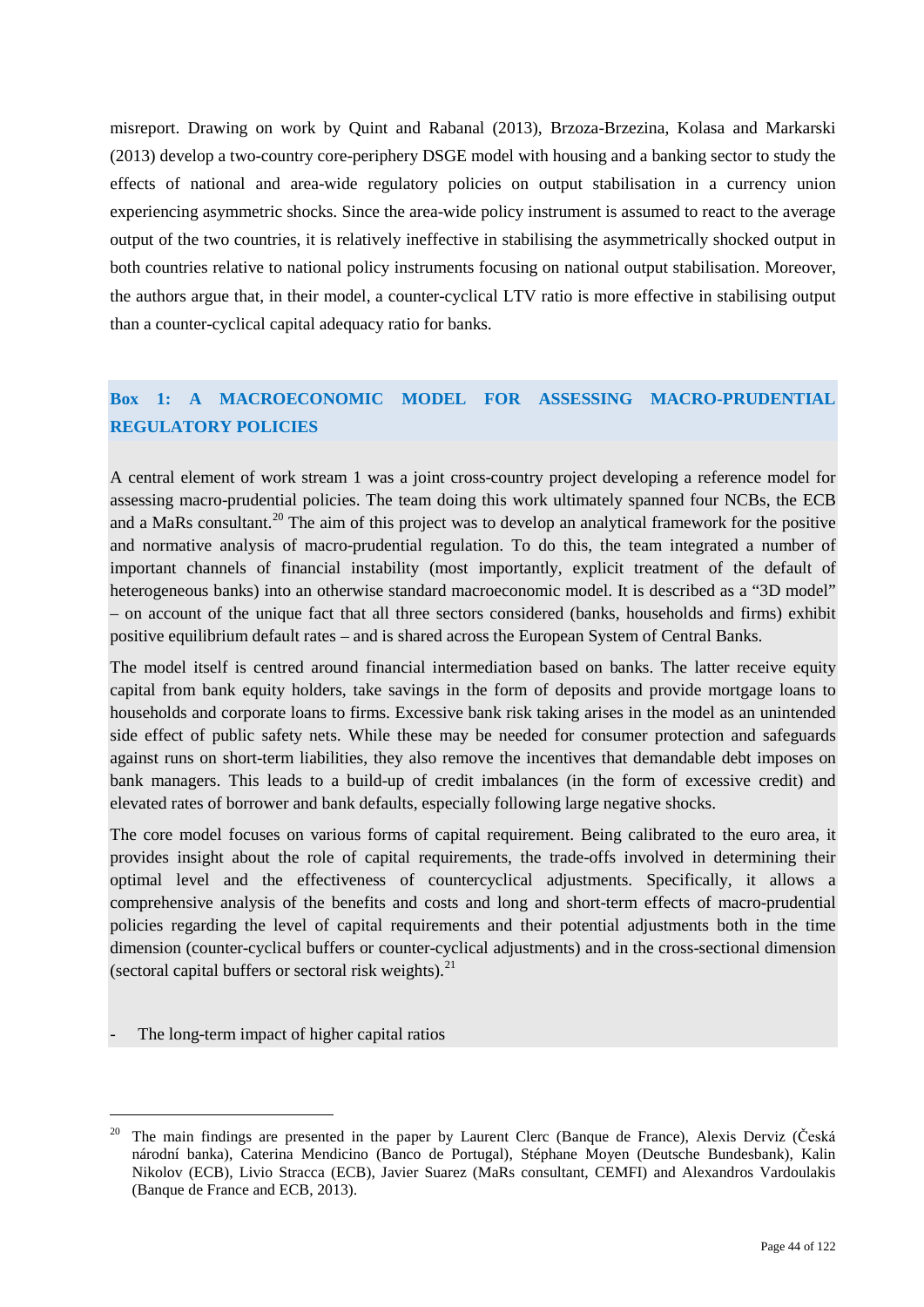Capital regulation can be used as a welfare improving response to excessive risk taking by banks and the economic fragility that this creates. When capital ratios are low, increasing them helps to correct banks' tendency to take on too much risk. This reduces bank and borrower defaults, which is beneficial since defaults are assumed to carry real resource costs in the 3D framework. Banks' equity funding in the model is limited by the wealth endogenously accumulated by the bankers who own and manage the banks. So, capital requirements force banks to make greater use of bankers' limited wealth, which may have a contractionary impact on credit provision and economic activity. In fact, once bank defaults are at a low level, further tightening of capital ratios only reduces credit supply, without doing much to diminish the (already low) degree of financial fragility. There is therefore an optimal level of capital requirements, which reflects a trade-off between the benefits and costs of regulation.

## The impact of higher capital ratios on shock amplification

The 3D model places banks' net worth and funding costs at the heart of the mechanism which amplifies the impact that exogenous shocks have on real economic activity. The amplification mechanism relies on the dynamics of three interconnected net worth channels (involving the wealth of households, entrepreneurs and bankers, which plays an important role in their borrowing decisions) and a risk premium that makes the cost of banks' deposit funding increase with the perceived risk of bank failure (capturing the existence of short-term bank liabilities that are not fully covered by the existence of the safety net). Large aggregate shocks cause some household and business borrowers to fail, and this depletes bank capital. Since the availability of bank capital is an important determinant of credit supply, this leads to a reduction in the availability of loans, bringing about further weakness in economic activity and a further rise in loan delinquencies. This is the bank loss amplification channel for financial instability.

If bank losses are significant and begin to cause bank failures, this reduces credit supply both directly and via its impact on banks' funding costs. When the banking system is fragile and bank defaults are running at high levels, investors require a higher risk premium in order to hold banks' (unprotected) short-term liabilities. Banks pass on the increased costs to their borrowers, exerting a contractionary effect on lending and economic activity.

The bank loss and bank funding amplification channels interact strongly. Lower bank net worth pushes up default rates and increases banks' funding costs. This interaction strongly amplifies the decline in credit supply following large negative shocks.

Capital requirements are beneficial by reducing the vulnerability of the financial system to large exogenous shocks. When banks are strongly capitalised, they barely contribute to the amplification of the aggregate shocks suffered by the economy. When they are weakly capitalised, they amplify shocks via the bank loss and bank funding channels described above.

### The impact of counter-cyclical capital ratio adjustments

The model can also be used to assess whether adjusting capital requirements in response to shocks contains amplification mechanisms and thereby improves welfare. The case of an adverse shock and the release of a capital buffer is examined. It turns out that lowering capital in such circumstances improves

<sup>&</sup>lt;sup>21</sup> Work has also started to extend the core model to include additional key features and policy instruments, such as liquidity risk and regulation, securitisation and nominal frictions, in order to examine the interaction between macro-prudential and monetary policy (see also Section 2.6.2).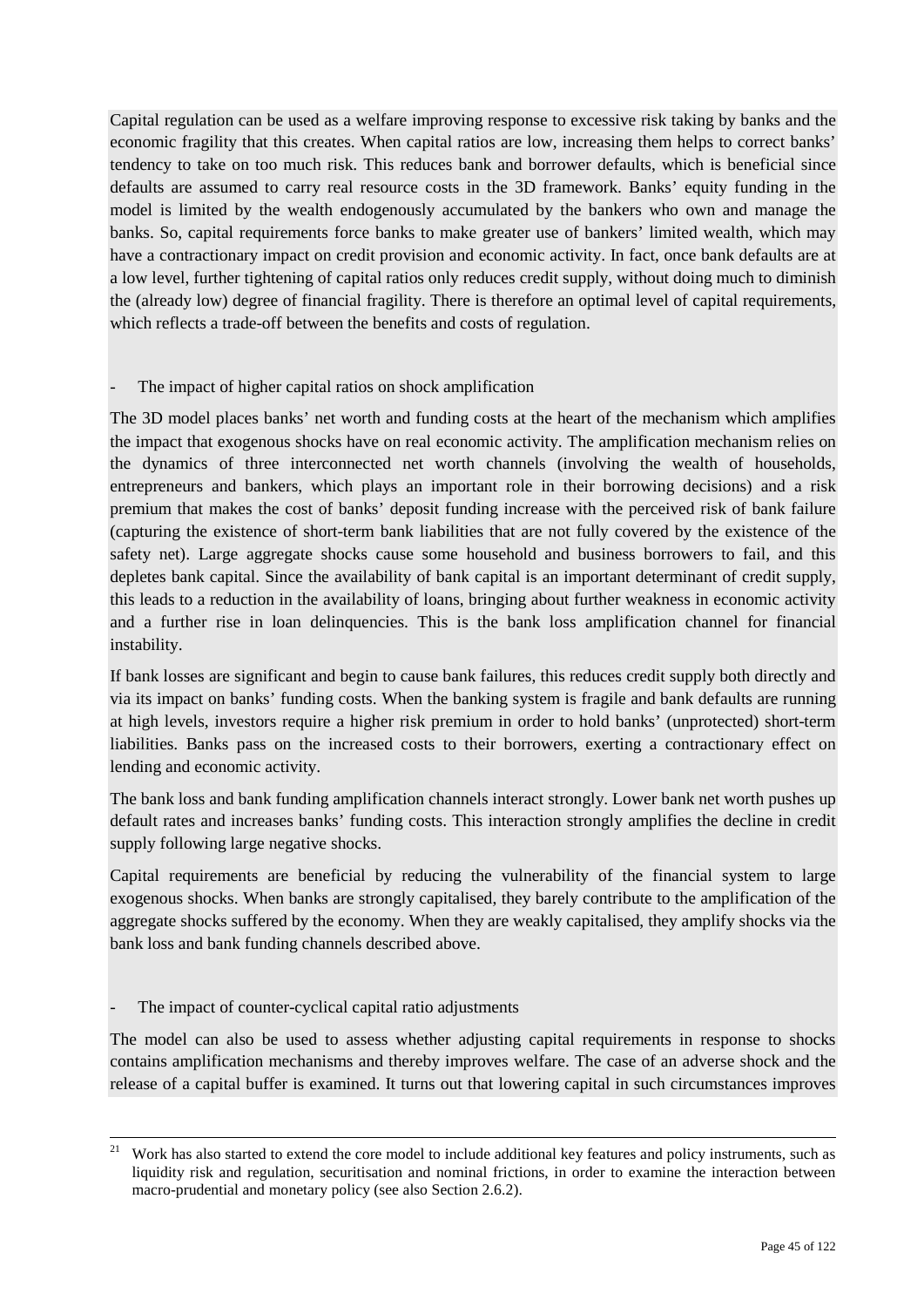welfare, if the *average* capital ratio is relatively high to begin with. This is because releasing the buffer helps to contain the decline in lending owing to the adverse shock.

If, however, average capital requirements are ex ante relatively low, their further relaxation in response to a negative shock can be harmful. At first sight, a counter-cyclical reduction in the requirements should allow banks to expand credit. But if the fragility of now under-capitalised banks deteriorates severely enough, an increase in banks' funding costs may offset the intended expansion of credit, having a detrimental net impact on GDP.

## The 3D model as a potential tool supporting macro-prudential policy

The preceding analysis has usefully been conducted with a rigorous micro-founded structural model capturing the benefits and costs of financial regulation in terms of lower costs of financial instability versus some foregone financing. This is a key feature of the 3D model approach that allows an explicit welfare analysis of capital (and potentially broader classes of macro-prudential) regulations. Previous studies, such as BIS (2010) and Miles et al. (2013), also attempted to assess benefits and costs of regulation, but not within a consistent, micro-founded modelling framework.

## **2.6.2 Interaction between macro-prudential and monetary policy**

By their very nature, macro-prudential policies are likely to interact with two other sets of policies. First, given their macro perspective and their attempts to address pro-cyclicality in the financial system, macro-prudential policies may interact with other stabilisation policies, such as monetary and fiscal policies. Second, given the nature of the instruments at their disposal, macro-prudential policies are likely to interact with micro-prudential policies.<sup>[22](#page-45-0)</sup> In both cases, such interactions may give rise to conflicts between objectives and contradictory policy recommendations or measures. Identifying the circumstances under which such conflicts occur is of primary importance to policy-makers and one of the goals of the research conducted in WS1.

Starting with Jan Tinbergen's (1952) seminal assignment problem, there is now a vast quantity of academic and policy literature on the optimal number of policy instruments and their relationships (e.g. Poole 1970, Woodford 2003, and Benigno and Woodford 2012). But this pre-crisis analysis did not include financial instability, let alone macro-prudential policy.

WS1 has produced several papers addressing the first kind of interaction, focusing on the interaction between macro-prudential and monetary policy. In most of these contributions, macro-prudential policy consists of fixing LTV ratios to limit excess credit growth or pro-cyclical credit developments. However, in one paper (Agur and Demertzis 2011), the macro-prudential regulator's tool is a leverage cap.

The key policy question which is common to these contributions is whether monetary policy should "lean against the wind" or instead focus on price stability in the strict sense, leaving the objective of dampening financial cycles in the upturn to supervisory authorities. Before the crisis, the standard academic answer to this question was not to lean against the wind with monetary policy (see, for example, Bernanke and

<span id="page-45-0"></span><sup>&</sup>lt;sup>22</sup> Macro-prudential policies are also likely to interact with other policies, including social policies supporting home ownership.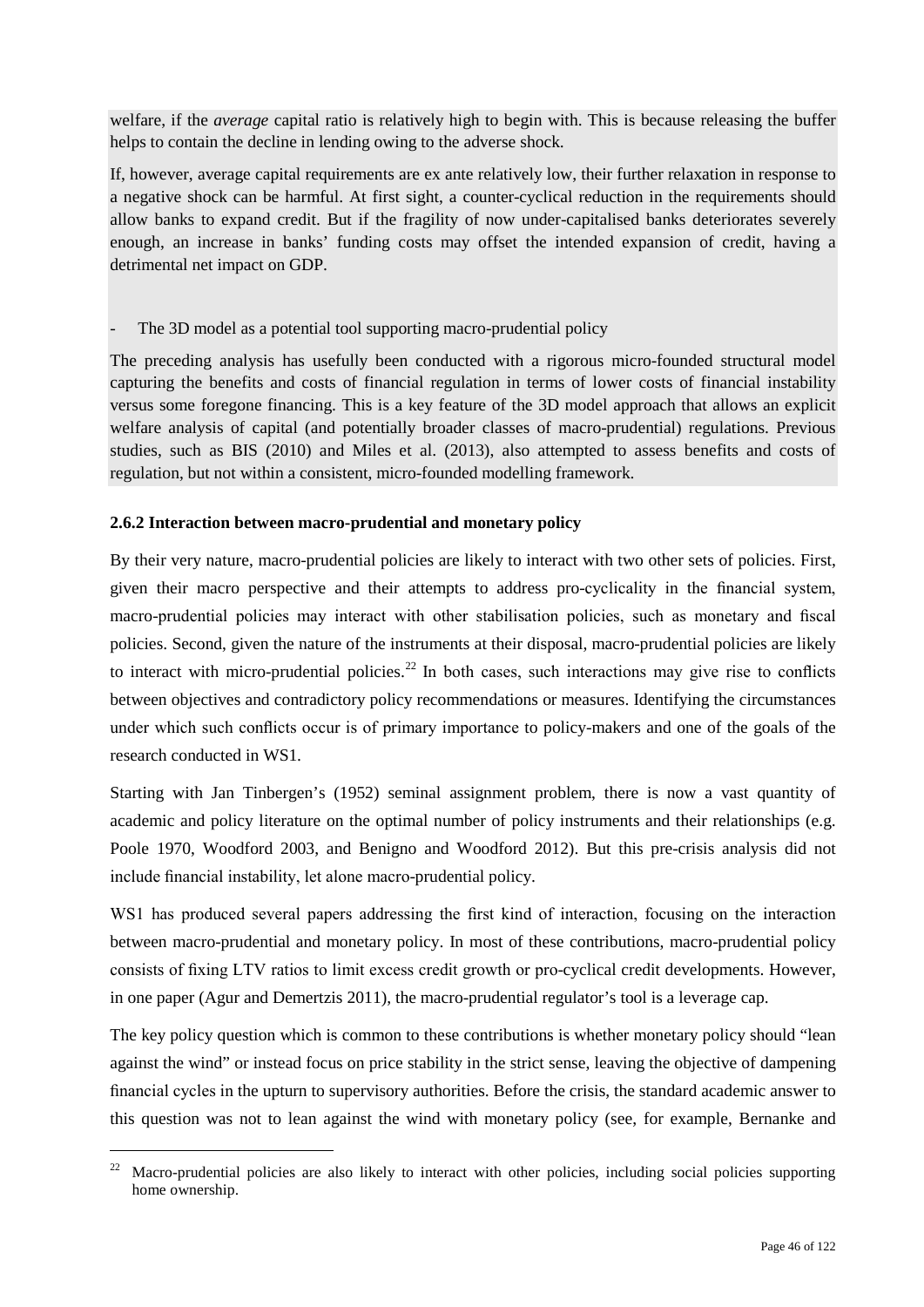Gertler 2001). According to this "doctrine", monetary policy would rather "mop up" the consequences after a bubble had burst, if a serious economic downturn made that necessary. Monetary policy would counter credit booms only if they led to higher inflation. This view would imply a certain asymmetry of monetary policy over the financial cycle. Borio and Lowe (2002), Issing (2003), and Borio and White (2004), however, put forward dissenting arguments long before the financial crisis, arguing, for example, that this asymmetry would make the emergence of bubbles more likely.

One important advance made in MaRs research is to take explicit account of regulatory policy as a second option for "leaning against the wind". Interestingly, three contributions build on the model of the housing market developed by Iacoviello and Neri (2010), which is a DSGE model incorporating heterogeneous agents and financial frictions. In addition, these three papers share similar goals, seeking to assess alternative policies in terms of their effectiveness in mitigating both boom-bust cycles and macroeconomic volatility and their impact on welfare. While both Angelini, Neri and Panetta (forthcoming) and Beau, Clerc and Mojon (2012) use an ad hoc loss function to measure the effectiveness of alternative policies, Lambertini, Mendicino and Punzi (2013) explicitly derive the welfare function and compare alternative policy rules in terms of a consumption-equivalent measure.

Angelini, Neri and Panetta (2014) study the interaction between monetary policy and a time-varying capital requirement policy in two different cases: cooperative and non-cooperative. In the first case, both policies are jointly and optimally chosen by the same policy-maker with two instruments (the interest rate and the capital requirement). In the second, policies are implemented by two independent authorities. The central bank aims to stabilise the variance of inflation, output and the interest rate, taking the macro-prudential authorities' policy rule as given. The macro-prudential authority, in turn, stabilises the loan-to-output ratio and sets a capital requirement, taking the central banks' rule as given. In normal times – that is to say, when the business cycle is driven mainly by supply shocks – the authors find that macro-prudential policy generates only modest benefits for macroeconomic stability over a standard monetary policy rule. There may even be configurations under which the lack of cooperation between the two authorities leads to conflicting policies producing excess instrument volatility. By contrast, the benefits of introducing macro-prudential policy tend to be sizeable when financial or housing shocks are the main drivers of the economic cycle.

In a two-period general equilibrium model in which production is financed by a mixture of bank credit and equity, Derviz (2013b) finds that capital (defined similarly to Angelini, Neri and Panetta 2014) and monetary policies often produce very similar outcomes in terms of purely conventional macroeconomic indicators. The argument is that both affect the same fundamentals. In this setting, banks prefer capital restrictions to monetary tightening in response to credit excesses, because the former have less impact on their profits.

Beau, Clerc and Mojon (2012) go beyond previous contributions by investigating empirically the circumstances under which monetary and macro-prudential policies have a compounding, neutral or conflicting impact on price stability. For this purpose, a DSGE model, very close to the one used by Angelini, Neri and Panetta (2014), is estimated for the euro area over the period 1985-2010. Four policy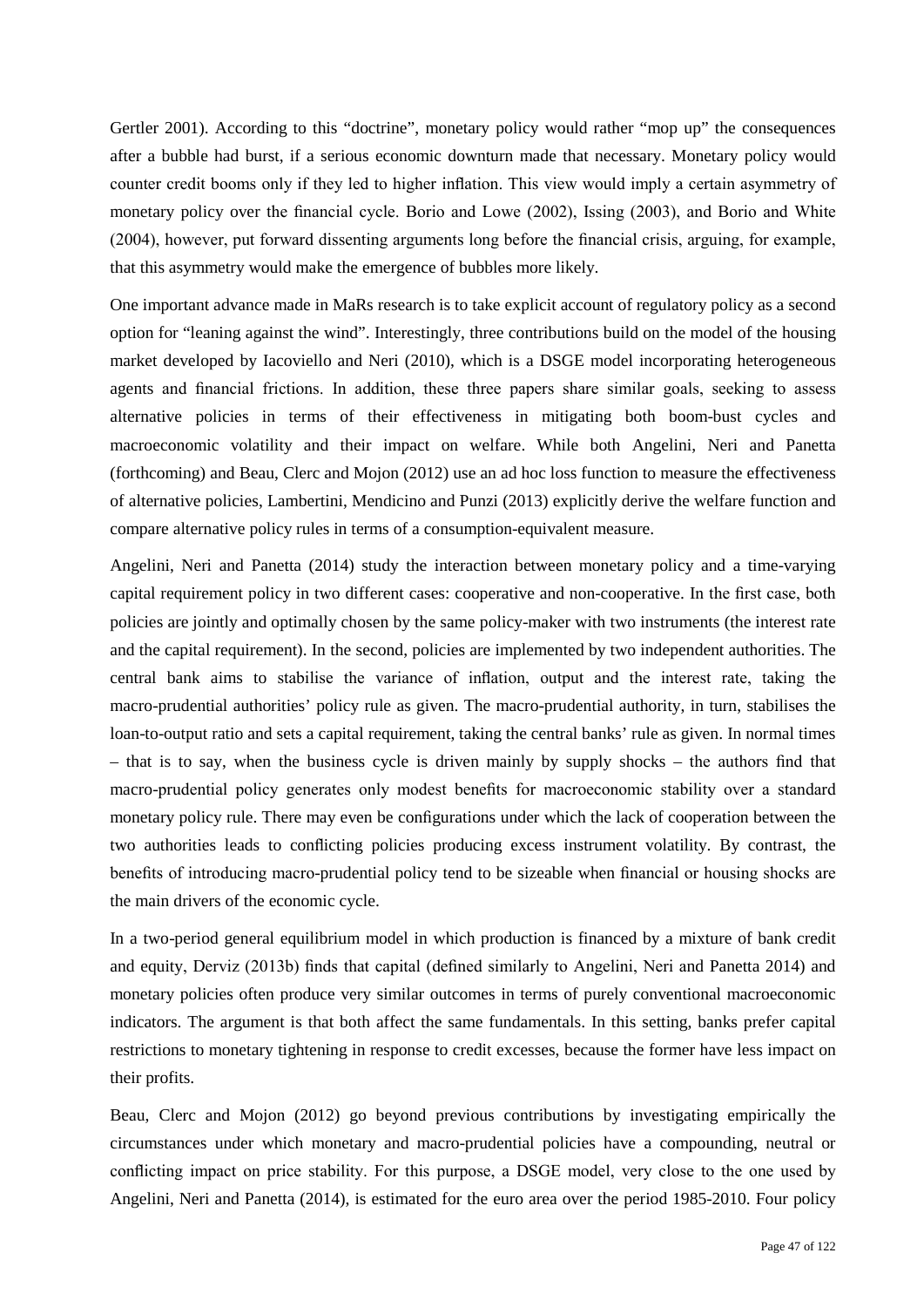regimes are assessed, depending on two elements: the monetary objective (i.e. whether or not the interest rate rule factors in financial stability considerations) and the existence or not of an authority responsible for maintaining financial stability which can lean against credit developments without affecting short-term interest rates. The analysis developed in the paper delivers two important results: first, the policy regime is not relevant to the dynamics of inflation for the shocks that are typically the primary drivers of inflation; and second, following asset price or credit supply shocks, an independent macro-prudential policy which leans against credit growth and a monetary policy focused on price stability is the best combination for price stability.

Building upon the same framework, but extending it to incorporate expectations-driven cycles, Lambertini, Mendicino and Punzi (2013) carry out similar exercises to evaluate policies, but under a richer stochastic structure, since they allow for booms and busts in house prices and credit. The paper confirms that a Taylor-type rule is not optimal and that an interest rate rule that also responds to financial variables is welfare improving. The authors compare the effectiveness of counter-cyclical LTV ratios – management of the leverage of the household sector – with more traditional policies, such as interest rate rules that respond to financial variables. As in Beau, Clerc and Mojon (2012), the authors find that counter-cyclical LTV rules leaning against credit growth do not increase inflation volatility and are more effective in maintaining a stable provision of financial intermediation than interest rate rules responding to financial variables. However, they also highlight the following trade-off based on welfare criteria. Borrowers prefer LTV rules, since they benefit from the more stable supply of credit implied by active macro-prudential policy. In particular, such policy reduces the volatility of debt, but increases its average level, thereby allowing higher levels of consumption by borrowers. By contrast, lenders are better off under an interest rate rule that responds directly to credit growth and more effectively stabilises consumption – i.e. reduces its volatility and thereby uncertainty.

Agur and Demertzis (2012) use a different set-up to study the interaction between monetary and regulatory policies. They have a two-period model in which banks choose how much leverage to take on and which type of project ("excessively risky" or "good") to invest in. Macro-prudential policy is implemented through a leverage cap, in line with the leverage ratio recently introduced in Basel III. This policy instrument gives rise to the following trade-off for the regulator. Forcing banks to deleverage can help reduce their incentives to take on excessive risk. Since bank finance is the only source of funding in this economy, however, limiting leverage also implies downsizing firms. Besides, monetary policy affects banks' behaviour through different channels: on one hand, by directly or indirectly (through risk premia) influencing the cost of debt funding, an increase in the policy rate reduces excessive risk taking; on the other hand, monetary tightening not only affects banks' optimal debt choice, leading to fewer banks taking on excessive risk, but also pushes more banks into inactivity. The paper implies three messages for policy-makers aiming to prevent excessive risk taking in the banking sector: (i) low interest rates should be used for short periods only, in order to avoid excessive risk taking; (ii) greater correlation between banks' returns increases the impact that monetary policy has on welfare; and (iii) an interest rate hike is most effective at preventing the build-up of bank risk when the level of debt among banks is still relatively low.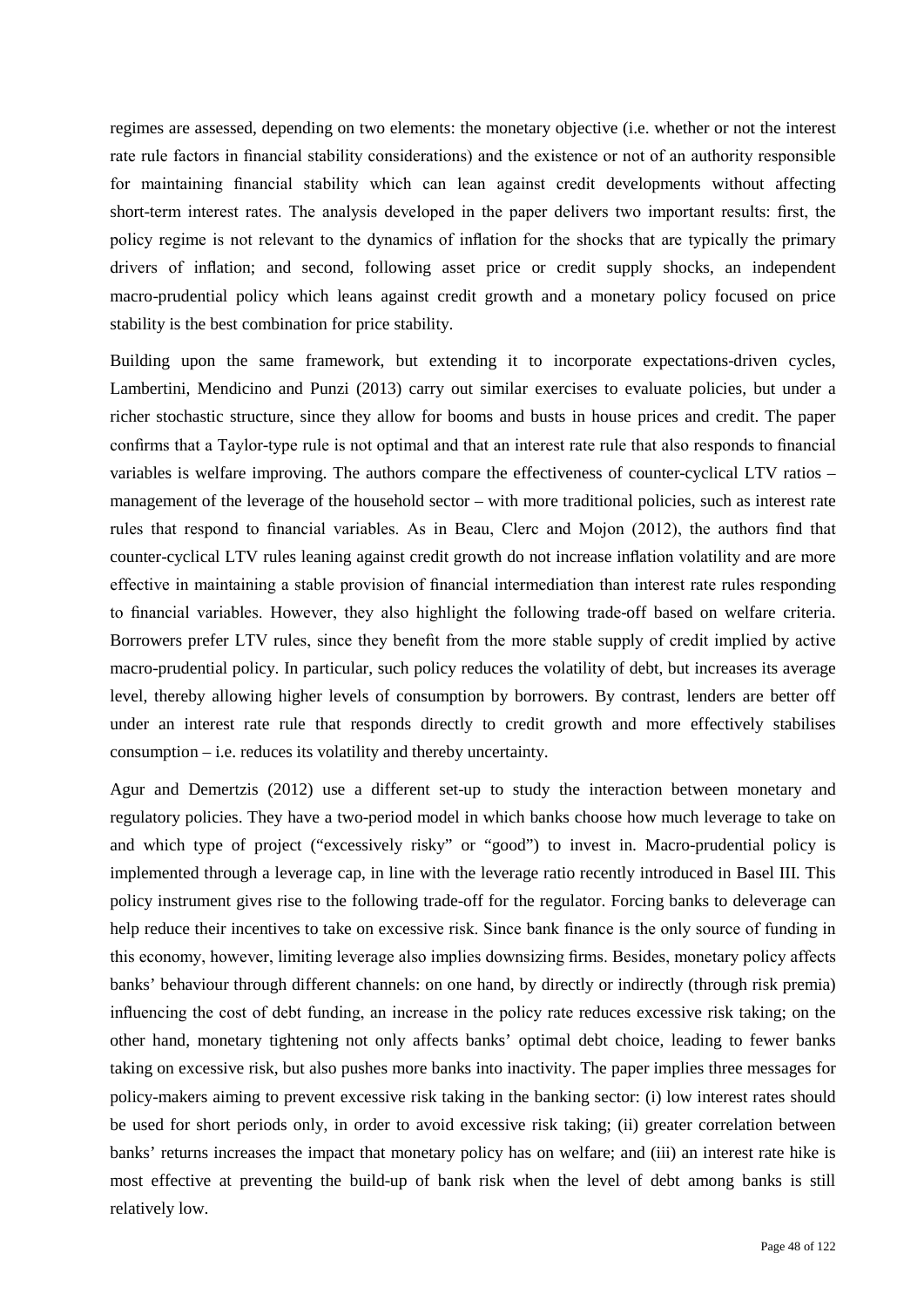Maddaloni and Peydró (2012) present evidence of a strong link between a low interest rate policy and banks' risk taking in the euro area, with implications for the joint conduct of monetary and macro-prudential policies. When the control of inflation requires an extended period of loose monetary policy, macro-prudential policy may have to be tightened in order to prevent the build-up of imbalances.

## **3. Early warning systems and systemic risk indicators**

The work stream on early warning systems and systemic risk indicators (WS2) comprises relatively practical research, which could be used – and, to some extent, already is being used – to strengthen the analytical toolkit for macro-prudential oversight in the EU. The following research questions are asked for this MaRs work stream: (i) What are the key macro-prudential early warning indicators for groups of countries with relatively similar financial structures in the European Union? (ii) How can the different indicators be aggregated at the EU level? (iii) What are the best early indicators of widespread imbalances, asset price bubbles, credit booms and over-indebtedness, distinguishing in particular between credit and valuation developments that are driven by (fundamentally justified) factors in the real economy and developments that involve systemic risks? (iv) What are the best indicators of current systemic stress or instability?

Before the current crisis, many of these questions were already the subject of active research, on which WS2 has built. Some of the developments involved in answering them may provide useful input for WS1 research – for example, measures of widespread financial instability (e.g. CISS) that could be incorporated in empirical macroeconomic models. One important contribution made by WS2 research is its focus on EU-relevant data, which tends to be neglected in much of the academic literature.

There are 51 individual research papers available from this work stream. Moreover, a joint cross-country project establishing a database of financial crises in EU countries has also been completed. 27 papers have been published or accepted for publication in the ECB Working Paper Series with a "MaRs" stamp on the cover page. 18 papers have been published in academic journals or are forthcoming.

<span id="page-48-1"></span><span id="page-48-0"></span>WS2 projects build on the extensive existing literature on early warning models. Key papers published prior to the 2008-09 crisis – such as Kaminsky, Lizondo and Reinhart (1998) and Kaminsky and Reinhart (1999) – strove to develop models that could warn of currency and banking crises in emerging economies. WS2 projects, such as Alessi and Detken (forthcoming), Babecký et al. (2012) and Behn et al. (2013), as well as other papers such as Frankel and Saravelos (2010), revise early warning methodologies in order to improve their capacity to predict financial crises in developed economies. They also test whether these revised methodologies convey useful information for policy-makers who may want to act on their warnings. Several WS2 projects propose new methodologies, such as self-organising maps (Sarlin and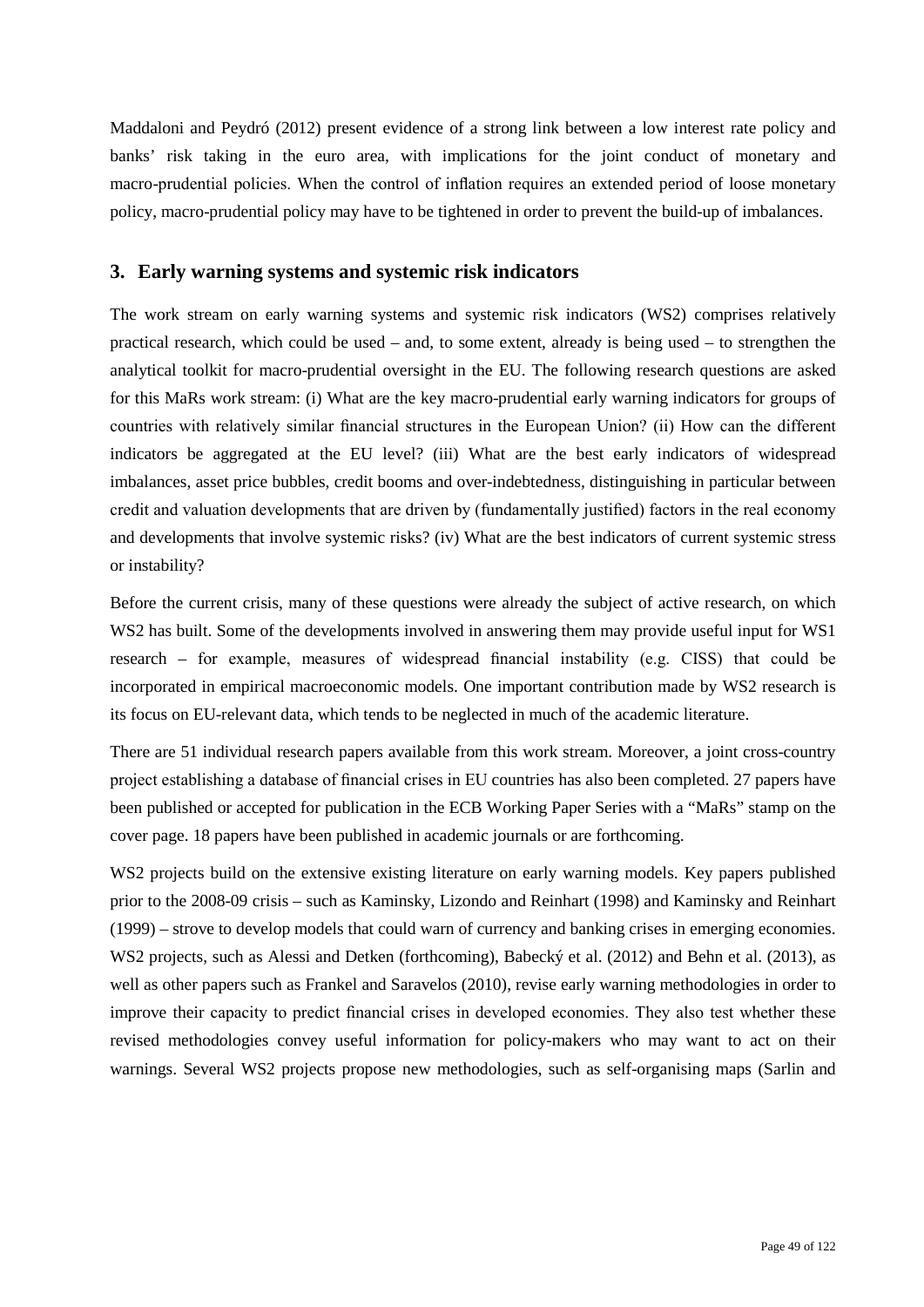Peltonen 2013),<sup>[23](#page-48-0)</sup> Bayesian model averaging (Babecký et al. 2012 and 2013),<sup>[24](#page-48-1)</sup> binary decision trees and their extension in terms of the Random Forest (Alessi and Detken forthcoming, and Joy et al. forthcoming),  $^{25}$  $^{25}$  $^{25}$  and the log-periodic power law (Kurz-Kim 2012a), or provide empirical results for European countries which have not previously been consistently researched (Behn et al. 2013).

Many WS2 projects aim to extend the analytical toolkit available for macro-prudential oversight beyond inspecting data and risks for specific countries or markets. Some projects try to create composite indicators (Holló et al. 2012, and Louzis and Vouldis 2012) and work more with EU-wide datasets, including the EU-wide survey of bank, sovereign debt and currency crises (Babecký et al. 2012). In the area of systemic risk measurement, WS2 research helps to estimate joint default probabilities for financial intermediaries, taking into account the non-Gaussian nature of defaults ( Lucas et al. 2011). With regard to measuring imbalances, WS2 work confirms the usefulness of monitoring excessive credit developments (Alessi and Detken forthcoming, Andersen et al. 2012, and Babecký et al. 2012), but cautions against applying simple de-trending methods to dynamic economies (Kelly et al. 2011, and Geršl and Seidler 2011). A novel way of calculating excessive credit developments based on a simple structural life-cycle model has also been proposed (Rubaszek and Serwa 2012, and Serwa 2013a).

This chapter first discusses how WS2 projects measure financial stress and systemic risk (thereby starting with Question (iv)), also with a view to the potential use of such measures for forecasting or policy simulation purposes (Section 3.1). It then goes through various components of early warning systems, such as key early warning indicators, determinants of financial imbalances (Question (iii)), fiscal aspects of early warning systems (Question (i)) and aggregation issues (Question 2). The chapter concludes with the results of a collective exercise comparing early warning models (Section 3.2.5).

### **3.1 Financial stress and systemic risk indicators**

Besides their intrinsic usefulness in indicating the scope of systemic stress, financial stress indicators can be used for several other purposes, such as indicating the scope of financial/systemic stress, becoming a target variable in policy rules or stress test models or entering early warning models as a variable to be predicted.

Stress indicators can be classified as: (i) partial or composite; (ii) discrete (binary) or continuous; (iii) based on high or low frequency; (iv) aggregate or sector-specific; (v) country-specific or EU-wide; and

<span id="page-49-0"></span><sup>&</sup>lt;sup>23</sup> A self-organising map is an artificial neural network that produces a two-dimensional representation of a high-dimensional data space. When applied to macro-prudential purposes, the Self-Organizing Financial Stability Map (SOFSM) allows the disentangling of the individual sources impacting on systemic risks. The SOFSM can be used to monitor macro-financial vulnerabilities by locating a country in the financial stability cycle: be it in the pre-crisis, crisis, post-crisis or tranquil state.

<sup>&</sup>lt;sup>24</sup> Bayesian model averaging is a variable selection method used in model specification. It takes into account model<br>uncertainty by going through all the combinations of models that can arise within a given set of variabl

<span id="page-49-1"></span><sup>&</sup>lt;sup>25</sup> A decision tree, in particular a binary classification tree, is a partitioning algorithm which recursively identifies the indicators and the respective thresholds which are best able to split a sample into the relevant classes, for instance vulnerable and non-vulnerable periods. For early warning purposes, one can see whether the model predicts a future financial crisis simply by going down the classification tree according to the current values of the relevant indicators.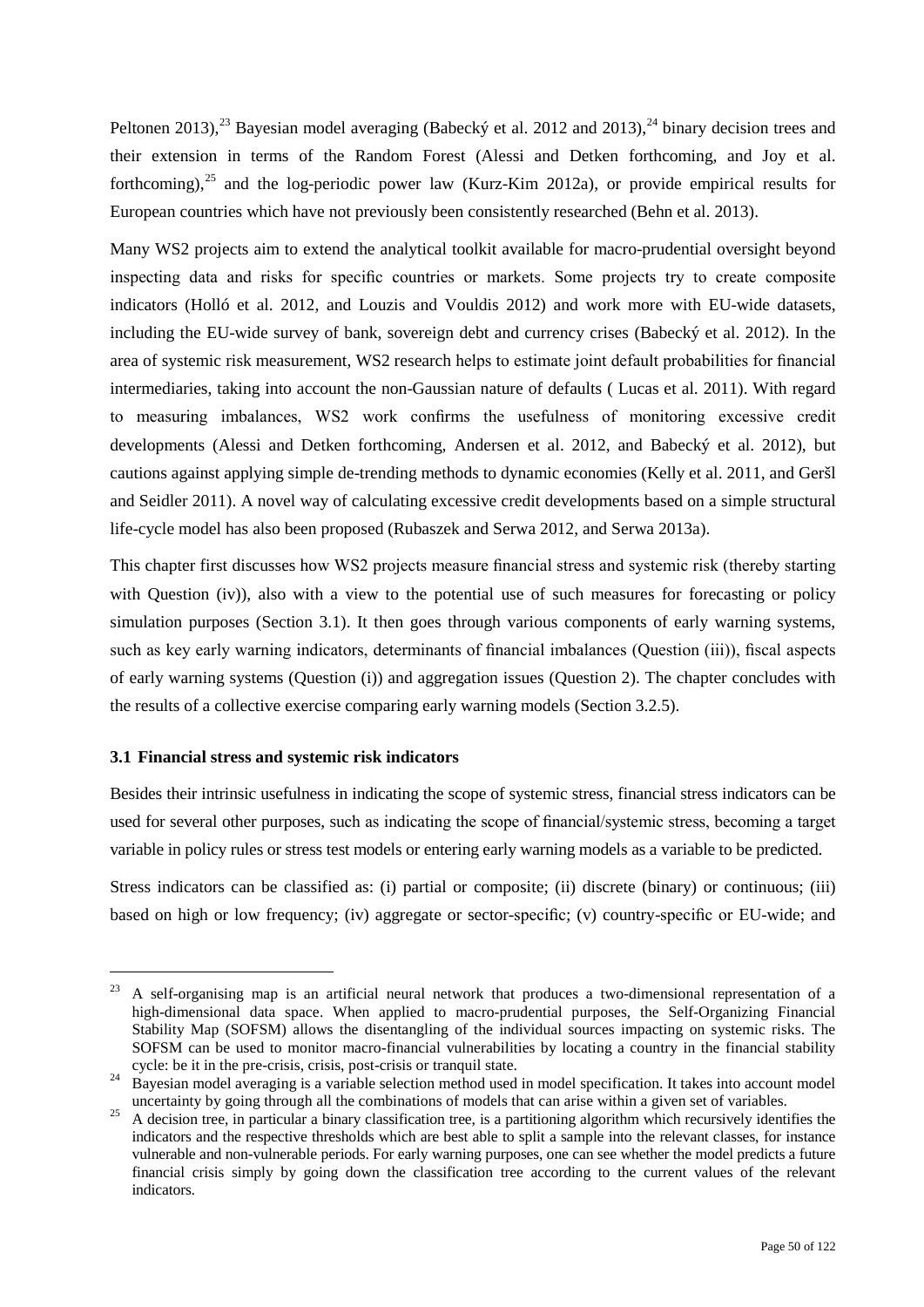(vi) representing current or impact-focused indicators.<sup>[26](#page-49-1)</sup> The potential strengths and weaknesses of these different variations are briefly discussed below.

By contrast with single or partial indicators, composite indicators are often assumed to be relatively robust. Having said this, the creation of a composite indicator requires judgment with regard to the selection of the weights assigned to each variable included in the indicator. For example, Altunbas et al. (2011 and 2012) work with a bank distress variable, which they define as post-crisis recourse to central bank financing. Cardarelli et al. (2009) develop a composite continuous index which consists of three components describing bank-related stress, securities-related stress and exchange rate stress.[27](#page-50-0) Holló et al. (2012) develop a continuous Composite Indicator of Systemic Stress (CISS) for the euro area, which applies portfolio theory to the aggregation of individual stress indicators (covering both financial markets and intermediaries) in the composite index (see also Section 2.1.2 on WS1).<sup>[28](#page-50-1)</sup> Other examples of composite indicators developed by WS2 include Angelopoulou et al. (2014), Babecký et al. (2012), Islami and Kurz-Kim (2013), Lo Duca and Peltonen (2013), Louzis and Vouldis (2012), Guarda et al. (2013), Sarlin and Peltonen (2013), and Āriņš et al. (2012). Conversely, Afonso et al. (2011a) present a partial index reflecting a particular focus on the role of ratings. Other partial and sector-specific indices include Brave and Butters (2011), and Fiori et al. (2012).

Turning to distributional properties, discrete (and particularly binary) indicators of stress are generally easier to define than continuous indicators, as periods of significant stress tend to be clearly identifiable. Moreover, this method of variable construction means that researchers do not have to select a particular variable to operationalise the degree of financial stress. Still, discrete indicators tend to be more arbitrary and, by construction, exhibit less variance than continuous indicators. Examples of a discrete approach include the discrete financial stress index for the United Kingdom developed by Andersen et al. (2012) and the EU-wide dataset developed by WS2 (and published in Babecký et al. 2012) featuring country-specific discrete

<span id="page-50-0"></span><sup>&</sup>lt;sup>26</sup> Some indicators measure current stress. Stress can also be measured in terms of the subsequent impact on the real economy (also called stress or crisis incidence) to take into account only those financial stress episodes that turn out to be costly in terms of GDP (i.e. impact-focused indicators). There are also indicators measuring current fragility in the system, which could materialise in the future as financial stress or instability, in which

<span id="page-50-1"></span>case the indicator is in fact a predictive measure of financial stress.<br><sup>27</sup> The index is the sum of the normalised values for all the sub-components: (i) bank-related stress – beta of banking sector showing the banking sector's perception of risk relative to other sectors in the economy, the TED spread (difference between the short-term interbank interest rate and the treasury bills rate) and the inverted term structure; (ii) securities-related stress – corporate bond spread, stock market returns and stock-market volatility; (iii) exchange rate stress – exchange rate volatility.

<span id="page-50-2"></span>Specifically, the level of stress in the financial system as a whole is computed by aggregating stress in five main segments of a financial system (listed at the start of Section 2.1.2, where the economic background to the CISS is explained in the context of its use in a macroeconomic model) – comprising a total of 15 individual market-specific stress indicators, three per segment – on the basis of a time-varying measure of the dependence between them. Thus, the CISS places more weight on situations in which stress prevails in several market segments at the same time, capturing the idea that financial stress is more systemic and hence more hazardous for the real economy if instability spreads more widely across the financial system. In addition, the weights assigned to each sub-index are calibrated in proportion to their relationship with economic activity. This captures the idea that the severity of systemic instability also needs to be gauged by its impact on growth.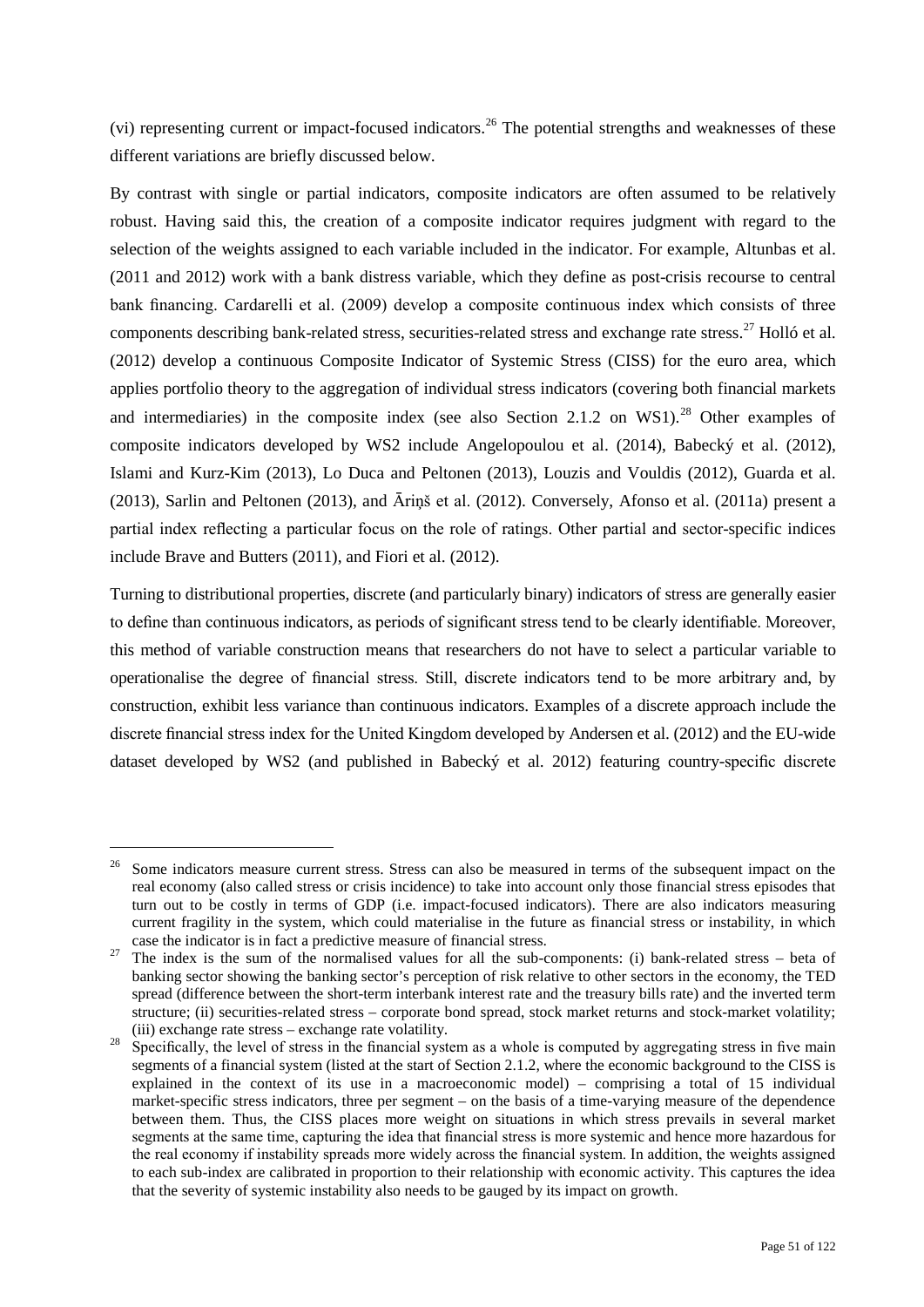indicators for banking, currency and sovereign debt crises.<sup>[29](#page-50-2)</sup> Discussion of continuous indices can be found, for example, in Babecký et al. (2013), Fornari and Lemke (2010), Lo Duca and Peltonen (2013), and Guarda et al. (2013).

Indicators that are measured at higher frequencies (i.e. at least on a quarterly basis) provide more observations and thus contain more variance, but are at the same time more difficult to obtain, as many relevant variables are only available at lower frequencies. Moreover, some variables are available over a useful time span only for a limited number of countries (Afonso et al. 2011 and Cardarelli et al. 2009), complicating the construction of EU-wide indicators.<sup>[30](#page-51-0)</sup>

On a different note, several papers construct impact-focused indicators, because the impact of systemic events on the real economy can be measured by looking at variables such as GDP or employment. For example, the composite continuous financial stress indices developed by Louzis and Vouldis (2012) for Greece, by Āriņš et al. (2012) for Latvia and by Guarda et al. (2012) for Luxembourg might be difficult to replicate for all EU Member States owing to their country-specific data sources. However, Afonso et al. (2012) offer a high-frequency index for their event study analysis of 24 EU countries, while the continuous impact index in Babecký et al. (2013) was easy to compute for all EU Member States.

Several alternatives to financial stress indices have been put forward. Szalai (2011) works with macroeconomic risk indicators for central and eastern European countries to measure stress in the economy. Saldías (2013b) computes several distance-to-default indicators based on information from balance sheets, equity and options markets. Jokivuolle et al. (forthcoming) find that proprietary overnight loan rate data might provide useful short-term information for gauging banks' risks.

A different strand of literature is concerned with the quantification of individual financial institutions' contributions to systemic risk. It builds heavily on long-running research measuring bank contagion risks, as referred to at the start of Chapter 4 on WS3. Several more recent papers are considered to be particularly relevant for some of the work in WS2. Adrian and Brunnermeier (2011) propose the CoVaR measure of bilateral spillovers, which aims to capture the correlation between the large negative stock market returns of pairs of financial institutions.<sup>[31](#page-51-1)</sup> Castro and Ferrari (2014) develop tests of significance and dominance for CoVaR and find that, according to this statistical criterion, only a few financial institutions can be classified as systemically important. Acharya et al. (2010) demonstrate that the capital shortfall of an institution in a systemic crisis is a function of the institution's excess leverage and its marginal expected shortfall (MES), which is its expected stock market loss on moderately bad days.

-

<sup>&</sup>lt;sup>29</sup> Although the zero-one coding is indeed easier than assessing the scope of each crisis, the subsequent study by Babecký et al. (2012) has indicated differences relative to coding done by previous academic studies. Future studies using such data should therefore be subject to robustness checks looking at whether results are sensitive to the specific coding of crises.

<span id="page-51-0"></span><sup>30</sup> Real estate prices (both residential and, in particular, commercial) are notable example of variables for which it is notoriously hard to find long time series for many EU countries which can easily be compared across countries. 31 A multivariate measure of negative tail dependence among larger numbers of banks applying extreme value

<span id="page-51-1"></span>theory to stock return data has been proposed by Hartmann, Straetmans and de Vries (2006).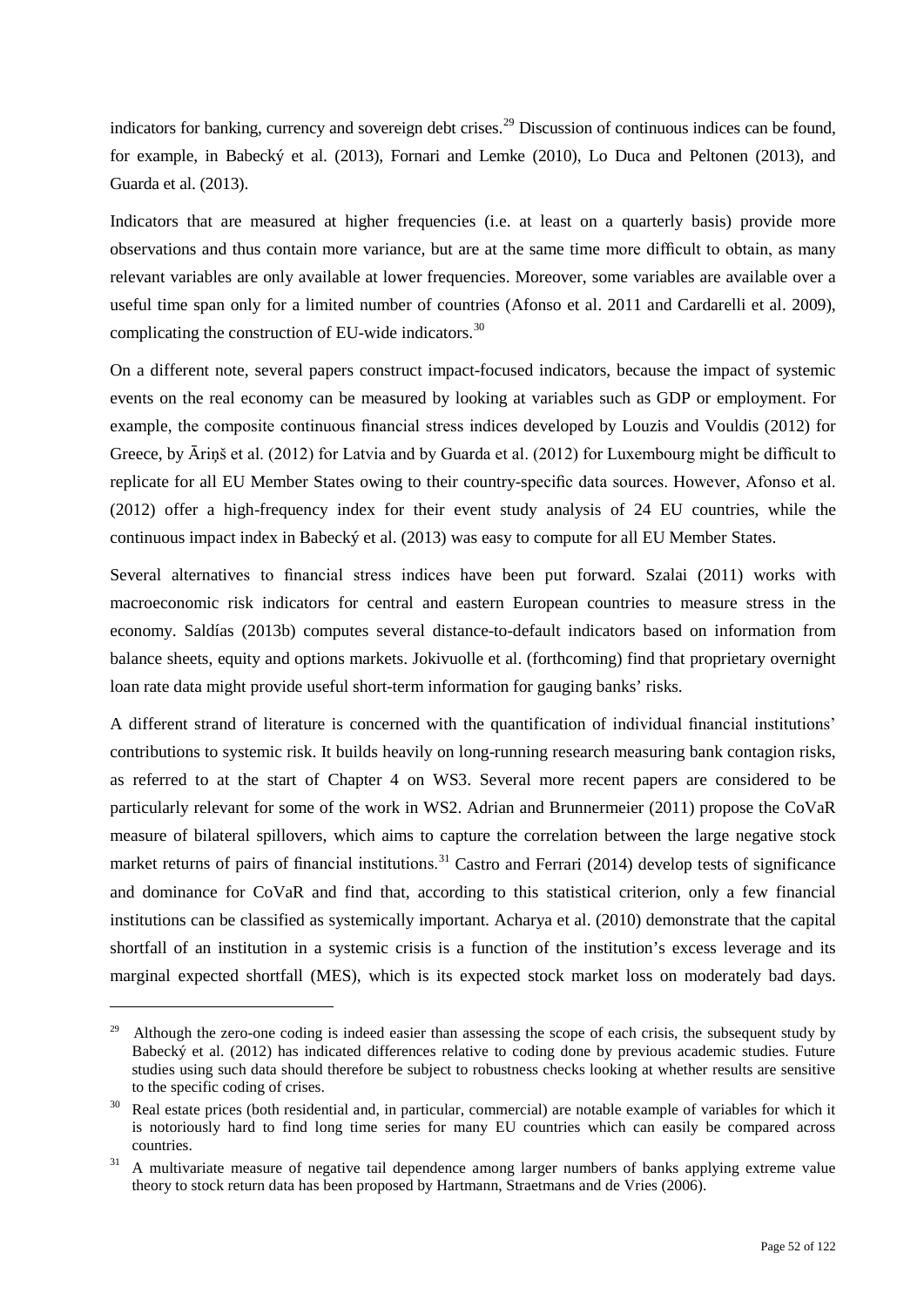Danielsson et al. (2011) also evaluate the performance of MES indicators. Adrian and Brunnermeier (2011) propose examining how an individual institution affects the system, while Acharya et al. (2010) focus more on how a systemic crisis affects individual institutions. Brownlees and Engle (2011) propose a refined estimator of MES. They rely on time series techniques to arrive at short-term forecasts of MES and on simulations to predict MES over a six-month horizon. Idier et al. (2013) find that MES is correlated with standard balance sheet indicators of banks' financial soundness (like the tier-one solvency ratio), but is not better at predicting equity losses ahead of a crisis. Finally, Hautsch et al. (2011) seek to capture tail dependence between financial returns, but explicitly capture interdependence between banks using a network approach.

That last approach is applied by Betz et al. (2013), who enhance their early warning model with a measure of cross-sectional systemic risk. Schwaab et al. (2011) also explicitly aim to identify systemic risk by investigating the probability of joint failures in the financial system. A dynamic factor framework based on state-space methods is used to derive the likelihood of simultaneous failures from macro-financial and credit-risk variables. Saldías (2013b) develops a method of monitoring systemic risk in the European banking system by constructing forward-looking distance-to-default series that capture interdependence and the joint risk of distress in systemically important banks. Based on a contingent claims approach, Saldías (2013a) examines how distress is transferred within and between financial and corporate sectors in the euro area. Finally, Bisias et al. (2012) present a methodological comparison of a small selection of systemic risk measures.

In conclusion, WS2 projects have developed a rich collection of measures of financial stress, all of which can help macro-prudential policy-makers to develop a comprehensive picture of potential risks emerging in the financial system. They will serve as a good basis for methodological comparisons in future research – for example, along the lines of the study by Bisias et al. (2012).

At the same time, the wide variety of approaches makes it a daunting task to derive any firm conclusions as to which indicators are the best. In the end, the "best" selection of indicators depends to a considerable extent on the aims and preferences of the policy-maker. Having said this, it is still possible to extract some common threads from the material discussed here. When it comes to achieving a broad perspective regarding the current level of financial stress, WS2 studies indicate that using continuous, composite indicators and using higher-frequency data is likely to be the most desirable approach, as these types of indicator enable policy-makers to identify potential adverse developments quickly. However, the same studies also highlight the need for further developments in terms of data collection across EU countries and over time, as several of these indicators are currently available only for a relatively small number of countries and years. For this reason, policy-makers may find it useful to supplement their monitoring with regular analysis of lower-frequency data on individual indicators that are available for more countries and longer time horizons, so as to obtain a more comprehensive picture of emerging systemic risks. Furthermore, considering binary stress data could help to identify potentially very costly tail events alongside the regular monitoring of continuous indicators. Finally, WS2 studies have demonstrated the importance of being able to compare stress levels across countries.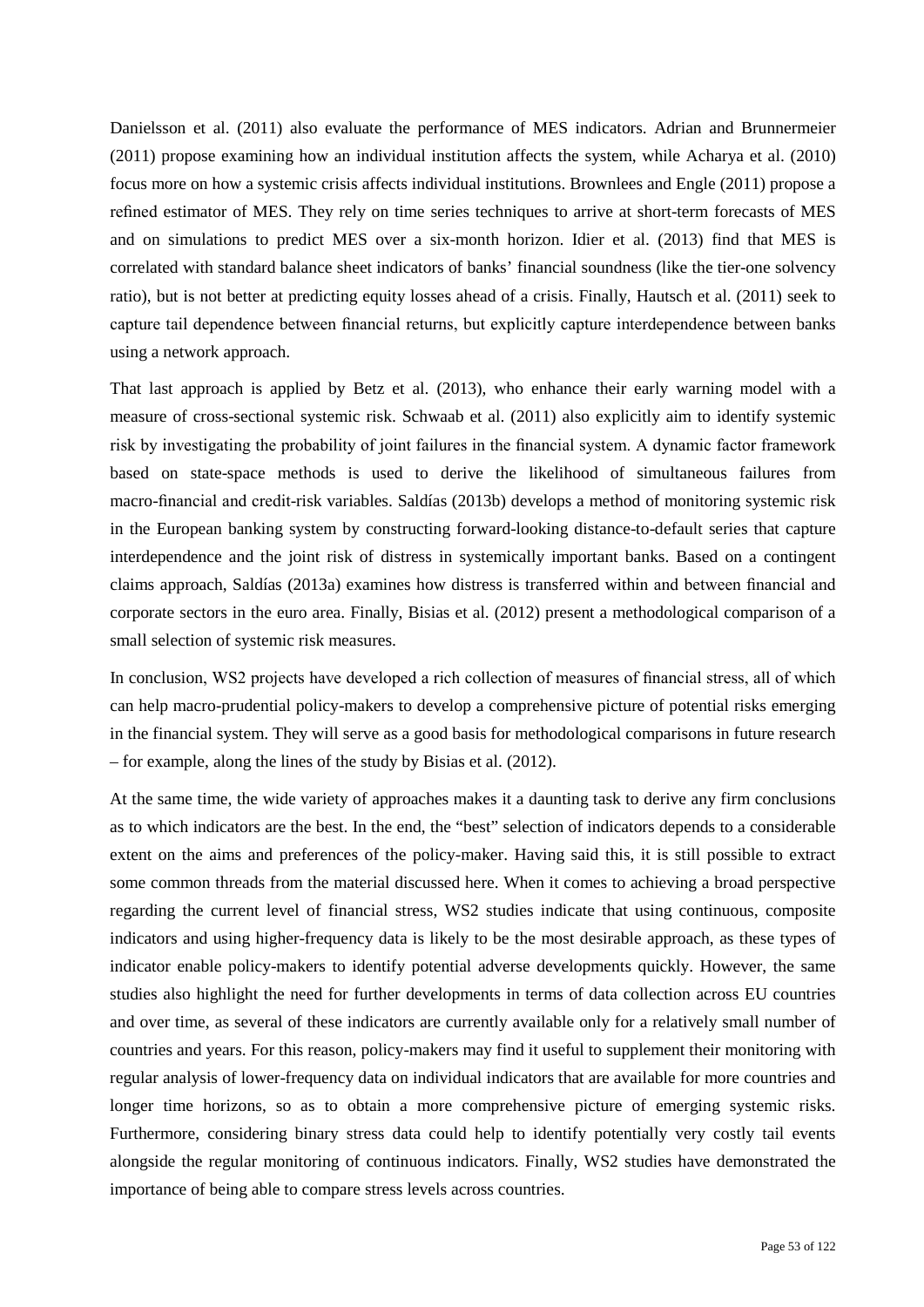Therefore, WS2 recommends initially adopting a comprehensive approach as regards operationalising systemic stress indicators for use in the macro-prudential toolkit. In so doing, WS2 is acting in line with the suggestions made by the IMF (2011) and the BIS (Borio and Drehmann 2009).

## **3.2 Early warning systems**

The early warning systems currently in place in many central banks have typically been developed using a bottom-up approach, in which single indicators or models have been added over time. The toolkits allowing policy-makers to identify financial instability and emerging imbalances at an early stage have gradually been expanded, incorporating various single early warning indicators and more complex multivariate early warning models. Those early warning systems are used to send signals as soon as one or more measures of financial stress or systemic risk (as described in the previous section) are likely to reach critical values in the future. Furthermore, these systems also detect potential imbalances that can endanger financial stability in the future, such as excessive credit growth or asset price bubbles. Thus, current early warning systems are multi-dimensional. They warn against several types of costly event relating to different time horizons (using current, pre-emptive and impact-focused indices), and they employ extensive datasets to assess when such signals should be issued. As such, early warning systems operate with various left-hand-side variables (which are not necessarily correlated), time lags and right-hand-side variables.

The main contribution made by WS2 research has been to extend this macro-prudential toolkit in the following two ways: first, WS2 research has enriched the early warning system literature by suggesting alternative measures of financial stress, systemic risk and imbalances, sometimes creating new datasets in order to do so;<sup>[32](#page-53-0)</sup> and second, it has improved early warning systems by proposing new methodologies and using new data sources to predict the selected left-hand-side variables.

## **3.2.1 Key macro-prudential early warning indicators and models**

Past research has contributed to the development of early warning systems in several ways – for example, by selecting early warning indicators for analysis (either as single early warning indicators or as indicators inside multivariate early warning models), by identifying time lags between left-hand-side and right-hand-side variables, by providing useful graphical communication tools and by testing the predictive power of various parts of the system.<sup>[33](#page-53-1)</sup>

Starting with the identification of single indicators, the selection of variables has, in most cases, usually followed the early work on signalling models carried out in papers such as Kaminsky et al. (1998). The univariate signalling approach essentially maps the historical time series for a single indicator on past crises

<span id="page-53-0"></span> <sup>32</sup> A prominent example of this is the above-mentioned database developed by the ESCB on sovereign debt, currency and banking crises in the EU (see Babecký et al. 2012). This dataset is available to all interested researchers on the ECB's

<span id="page-53-1"></span>website[: www.ecb.europa.eu/pub/pdf/scpwps/ecbwp1485-annexes.zip.](http://www.ecb.europa.eu/pub/pdf/scpwps/ecbwp1485-annexes.zip)<br>Such tests constitute an important aspect of research, as previously published studies reported excessive noise-to-signal ratios (Berg and Pattillo 1998), negatively affecting credibility.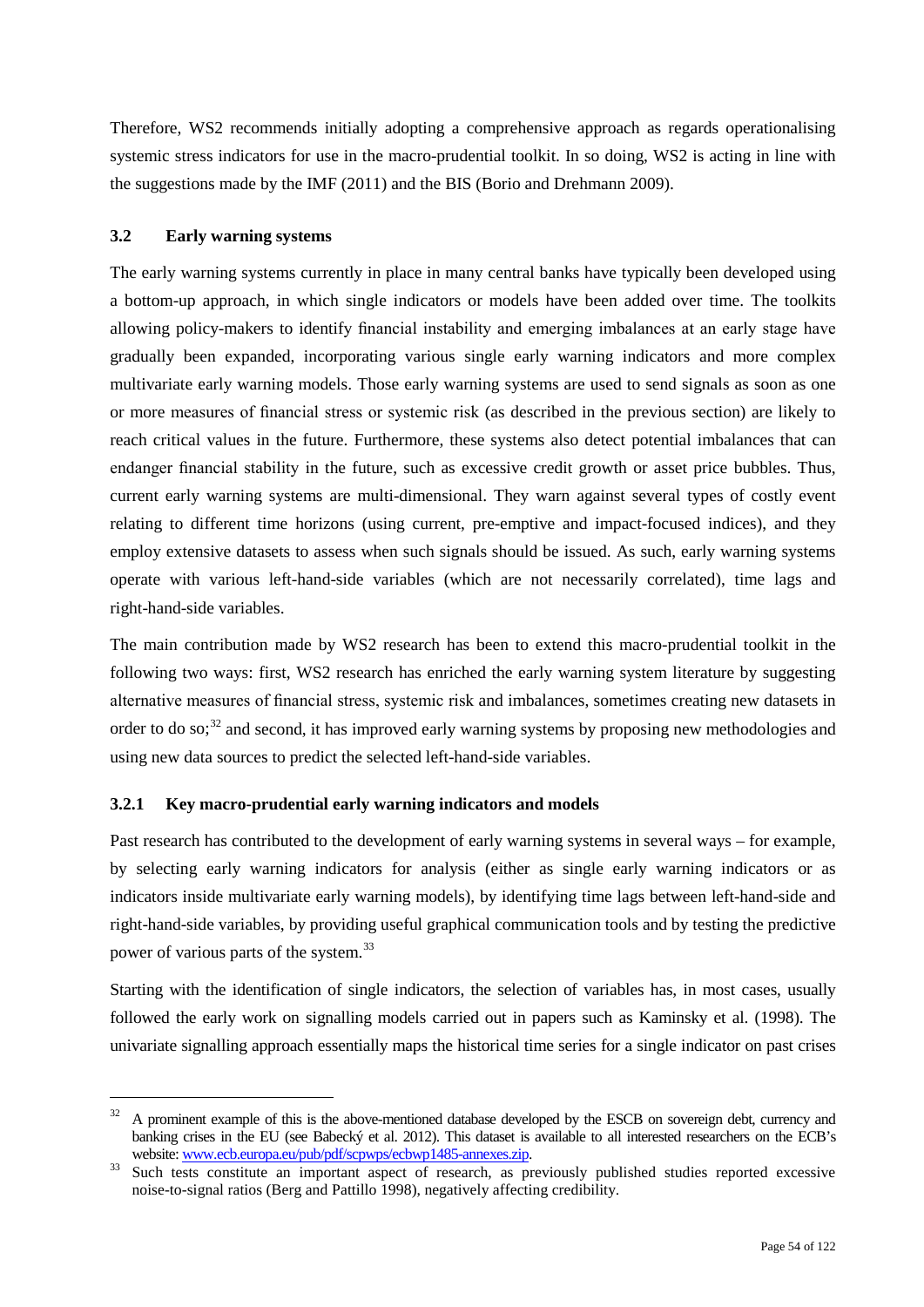and extracts a threshold value above which crises are likely to happen. This univariate approach is transparent and straightforward to apply, which makes it attractive for policy-makers. Yet, this approach risks underestimating the probability of a crisis if several other – potentially important, but unobserved – factors are close to (but below) their individual threshold values (Borio and Lowe 2002). More recent multi-variable early warning models have reduced this risk by estimating the probability of a future event (either financial instability or a crisis) using a set of several potential early warning indicators (Frankel and Saravelos 2010, and Rose and Spiegel 2009). For both the univariate and the multivariate approaches, it holds that in the case of a discrete left-hand-side variable, each early warning indicator or model is evaluated by minimising either the noise-to-signal ratio (Kaminsky 1999) or a policymaker's loss function (Demirgüç-Kunt and Detragiache 1999, and Bussière and Fratzscher 2006). In the case of the discrete choice approach (multinomial logit) and the continuous left-hand-side variable approach, models have been estimated retaining significant indicators. Various papers have also assessed the importance of banking sector characteristics for financial stability (Jeitschko and Jeung 2005, Cihak et al. 2009, and Fahlenbrach et al. 2011).

More recent research has strived to improve early warning models by developing new techniques and employing more extensive datasets. Specifically, it has offered policy-makers the option of explicitly deciding whether they prefer missed crises to false alarms or vice versa, and it has subsequently evaluated indicators according to their usefulness given these preferences (Alessi and Detken 2011). Moreover, it has improved toolkits with methods such as Markov switching (Abiad 2003), a composite non-parametric model (Apoteker and Barthélémy 2005), non-parametric clustering methods like the binary recursive tree method (Barrel et al. 2009), and the multinomial logit model (Bussière and Fratzscher 2006). These methods are also explored in WS2 work. Cross-country studies have been extended from emerging market samples to larger samples, including both emerging markets and developed countries (Frankel and Saravelos 2010).

Building on this previous work, WS2 research has contributed to the early warning literature in different ways. First, there is now much more extensive work on European data, both country-specific and EU-wide. Second, several new methodologies have been proposed regarding the selection of early warning indicators from the vast set of potential indicators and the optimal time lags for these indicators. Third, several graphical tools have been developed that can be used to communicate early warning signals to policy-makers and the public. Fourth, methods for assessing the predictive power of early warning models have been refined.

As regards data, WS2 early warning models cover most of the EU27 countries, either individually or as part of cross-country datasets, while the previous literature has mainly examined emerging markets or large international datasets. WS2 models work with traditional macro-financial variables (Alessi and Detken forthcoming, Andersen et al. 2012, Babecký et al. 2012 and 2013, Behn et al. 2013, Csortos and Szalai forthcoming, Holló et al. 2012, Joy et al. forthcoming, Rouabah et al. 2012, Schudel forthcoming, Schwaab et al. 2011, Lo Duca and Peltonen 2013, Louzis and Vouldis 2012, and Kurz-Kim and Islami 2013), market and balance sheet data (Fiordelisi et al. 2011, Altunbas et al. 2011 and 2012, Louzis and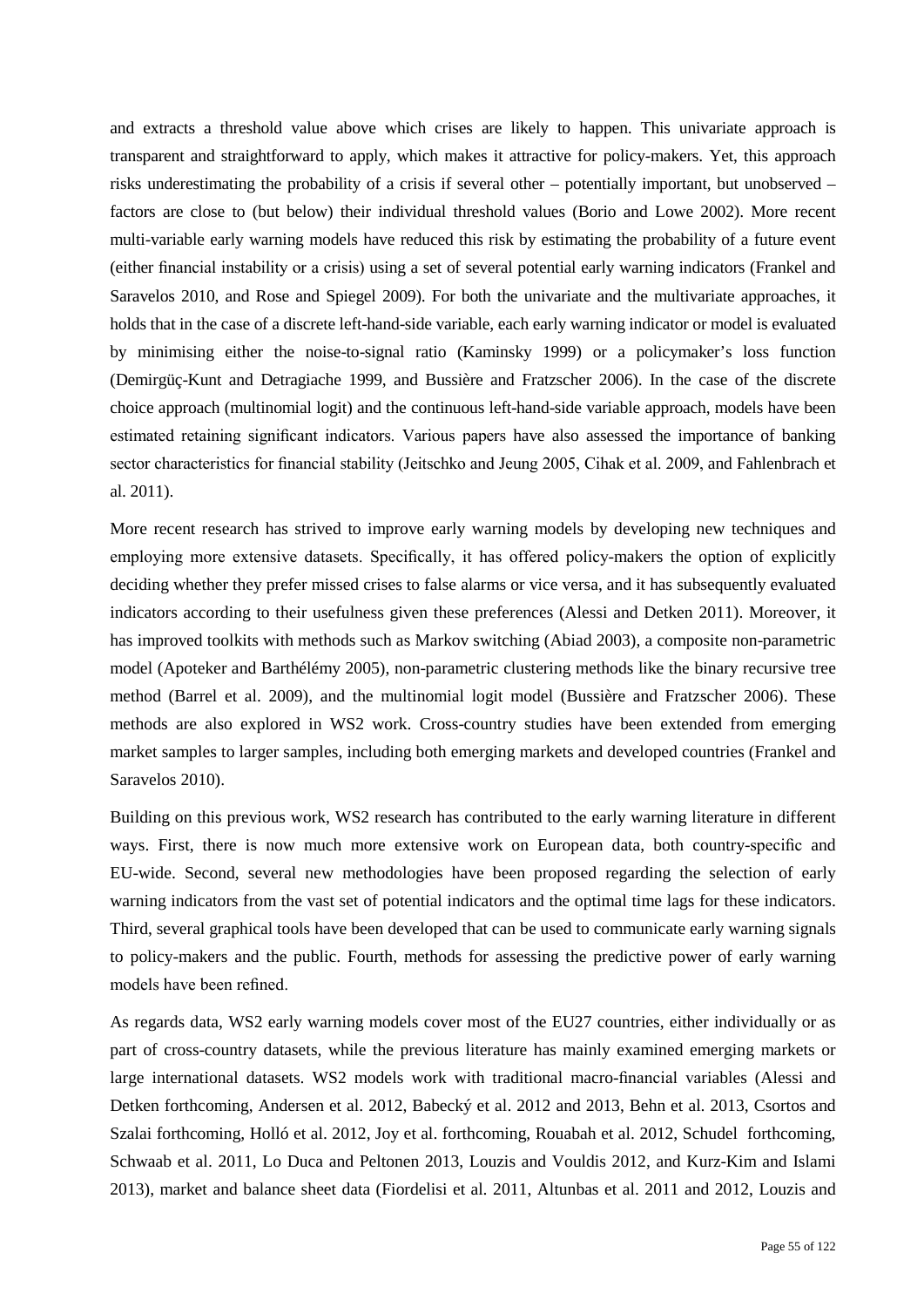Vouldis 2012, Lo Duca and Peltonen 2013, and Saldías 2013a), credit risk data (Schwaab et al. 2011) and surveys (Babecký et al. 2012 and 2013, and Louzis and Vouldis 2012). Some projects investigate whether aggregation across EU countries is supported by the data. For example, cluster analysis indicates that aggregation is possible (Babecký et al. 2011), while the possibility of pooling the EU data in a factor structure has also been examined (Schwaab et al. 2011).

Building on previously employed methods, other examples of how early warning indicators in WS2 papers are selected and assessed include Bayesian model selection criteria (Babecký et al. 2012 and 2013), the computation of optimal thresholds for policy action (Lo Duca and Peltonen 2013), a partly non-linear and non-Gaussian factor model (Schwaab et al. 2011) and non-parametric methods that can lead to simple conditional rules of thumb for a small set of indicators describing vulnerable situations (Alessi and Detken forthcoming, and Joy et al. forthcoming). Furthermore, WS2 research has drawn attention to the issue of time lags for early warning indicators. The preferred lag structure for the righthand-side variables depends largely on the preference of the policy-maker as regards identifying future crises at an early or later stage. Naturally, this choice comes with a trade-off in terms of precision, as it is more difficult to predict crises in the more distant future. Another issue relates to the timing of crises. As predicting the actual moment at which a crisis starts is very difficult (not least owing to the idiosyncratic factors turning a vulnerable financial system into a crisis), several studies have applied early warning models to predict so-called periods or states of financial vulnerability, defined as a period before the onset of a crisis, rather than the actual onset of a crisis. This has been done by essentially lagging the left-hand-side variable (Behn et al. 2013, Lo Duca and Peltonen 2013, and Sarlin and Peltonen 2013). Other studies vary the lag structure to test the robustness of the model (Babecký et al. 2012, Joy et al. forthcoming and Schudel forthcoming) or propose testing the lag structure with systematic lag selection for each indicator by panel VAR (Babecký et al. 2013) or probVAR (Fornari and Lemke 2010).<sup>[34](#page-55-0)</sup> Regulatory considerations can also affect the preferred lag structure (Behn et al. 2013).<sup>[35](#page-55-1)</sup>

WS2 papers have proposed several graphical tools that can be used when communicating with policy-makers and the public. As discussed above, one novel methodology presents the results with the help of "self-organising maps" (Sarlin and Peltonen 2013). Other examples include variable selection charts as part of Bayesian model averaging (Babecký et al. 2012 and 2013), the financial stability map pioneered by the IMF (Lo Duca and Peltonen 2013), fan charts (Rouabah et al. 2012), heat maps depicting significance (Schudel forthcoming) and binary classification trees (Alessi and Detken forthcoming, and Joy et al. forthcoming). In the first case, the data are projected onto a two-dimensional topographic grid of nodes. In the second case, graphical outcomes from Bayesian model averaging display predictive power scores for each variable and time lag and sort alternatives from best to worst

<span id="page-55-0"></span><sup>&</sup>lt;sup>34</sup> ProbVAR is a combined model based on vector autoregression with endogenised regressors and a probit approach.<br><sup>35</sup> Behn et al. (2013) use an early warning model for setting counter-cyclical capital buffers. Given that the CRD IV

<span id="page-55-1"></span>regulation stipulates that financial institutions should have 12 months to implement buffer decisions by the macro-prudential authority, the authors focus on predicting a "state of vulnerability" lying 12 to 7 quarters before a banking crisis, so as to provide a signal that is early enough to fit the regulation.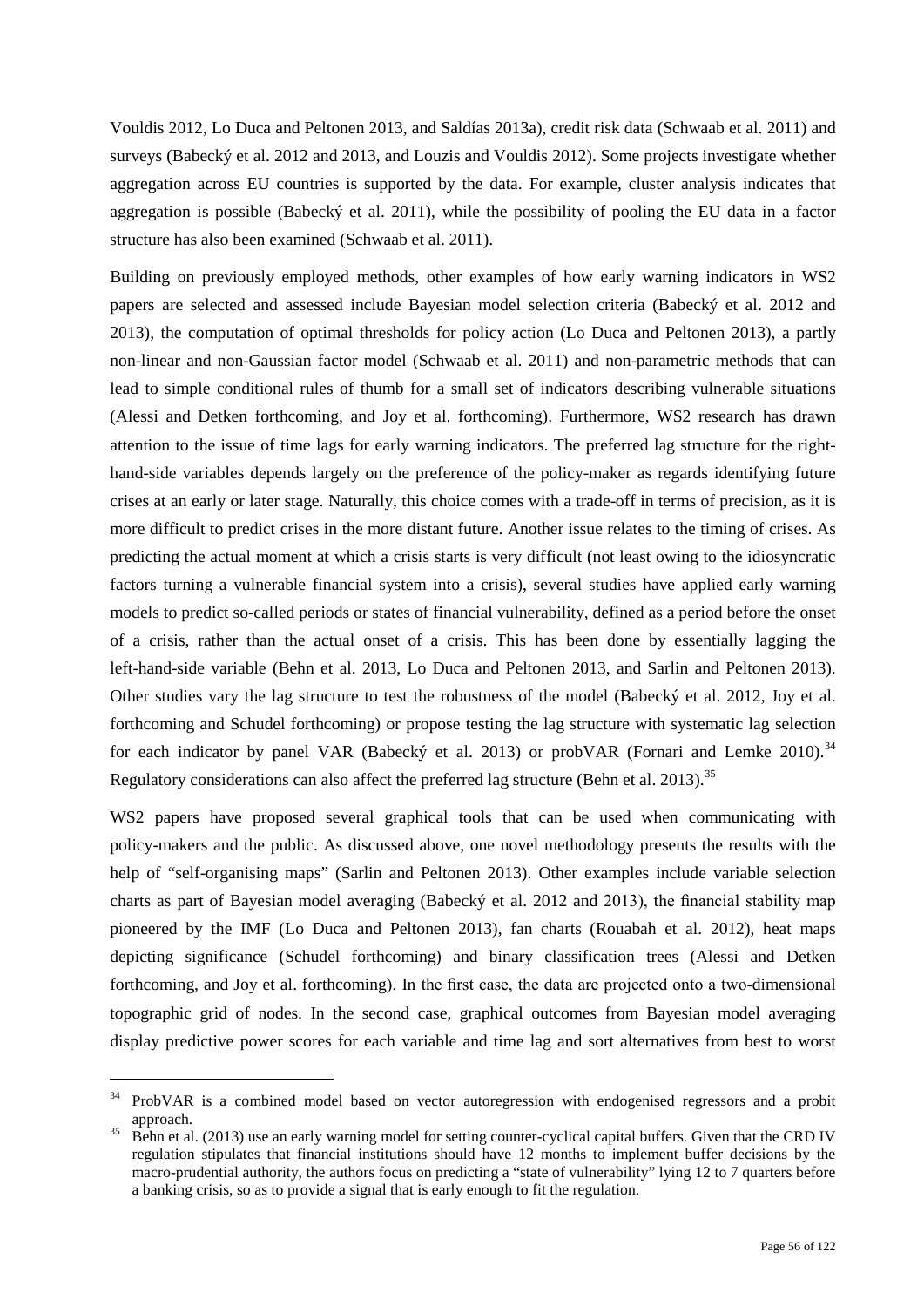performers. In the third case, the graph shows both determinants of systemic risk and their dynamics over time. In the fourth case, the forecast for a financial stress index is presented in a chart analogous to the well-known inflation fan charts. Confidence intervals for the projection path are constructed using Monte Carlo simulations. Finally, decision trees show how the crisis probability varies depending on which early warning indicators breach their respective thresholds.

As regards the testing of predictive power, various methods have been applied by WS2 projects, including: tests based on the noise-to-signal ratios and minimised policy loss functions (Alessi and Detken 2011, Andersen et al. 2012, Babecký et al. 2012, Behn et al. 2013, Csortos and Szalai 2014, Lo Duca and Peltonen 2013, Sarlin and Peltonen 2013, and Sarlin 2013), where missed crises (Type I errors) and the relative frequency of false alarms (Type II errors) depend on policy-makers' preferences; tests based on the in-sample fit (compared with a simple autoregressive function for the left-hand-side variable) or out-of-sample performance and the mean squared errors compared with naive models such as a random walk (Babecký et al. 2011, Fornari and Lemke 2010, and Lo Duca and Peltonen 2013); and tests based on the Area Under the Receiver Operating Characteristic (AUROC),<sup>[36](#page-56-0)</sup> a common summary statistic for the goodness of a predictor in a binary classification task (Alessi and Detken forthcoming, and Alessi et al. forthcoming).

As part of their empirical findings, WS2 results suggest that the following indicators should be considered when constructing an early warning system:

- credit-related variables, including term and credit spreads (Andersen et al. 2012, and Fornari and Lemke 2010), credit-to-GDP ratios (Andersen et al. 2012, and Babecký et al. 2012 and 2013), intra-financial credit (Andersen et al. 2012), credit risk conditions when decoupled from macro-financial fundamentals (Schwaab et al. 2011), credit growth (Behn et al. 2013, Csortos and Szalai 2014, Lo Duca and Peltonen 2013, and Schudel 2013), credit lending standards (Neagu et al. 2014), loan growth and customer deposits (Altunbas et al. 2011 and 2012), and holdings of mortgage-backed securities (Antoniades forthcoming);
- asset price-related variables, including the house price gap (Andersen et al. 2012, and Babecký et al. 2012 and 2013), yield curves (Joy et al. forthcoming), house price growth and inflation (Behn et al. 2013 and Joy et al. forthcoming), equity valuations (Behn et al. 2013, Lo Duca and Peltonen 2013, Sarlin and Peltonen 2013, Saldías 2013a and Schudel forthcoming), stock returns (Fornari and Lemke 2010), real equity growth (Sarlin and Peltonen 2013), asset price misalignments owing to market sentiment (Dunne et al. 2012) and the dynamics of absolute excess returns as a herding measure for stock markets (Kurz and Kurz-Kim 2013);
- interest rate-related variables, including the slope of the yield curve (Joy et al. forthcoming);

<span id="page-56-0"></span>See, for example, Berge and Jordà (2011), Candelon et al. (2012), and Drehmann and Juselius (2013) for a discussion of this model evaluation metric.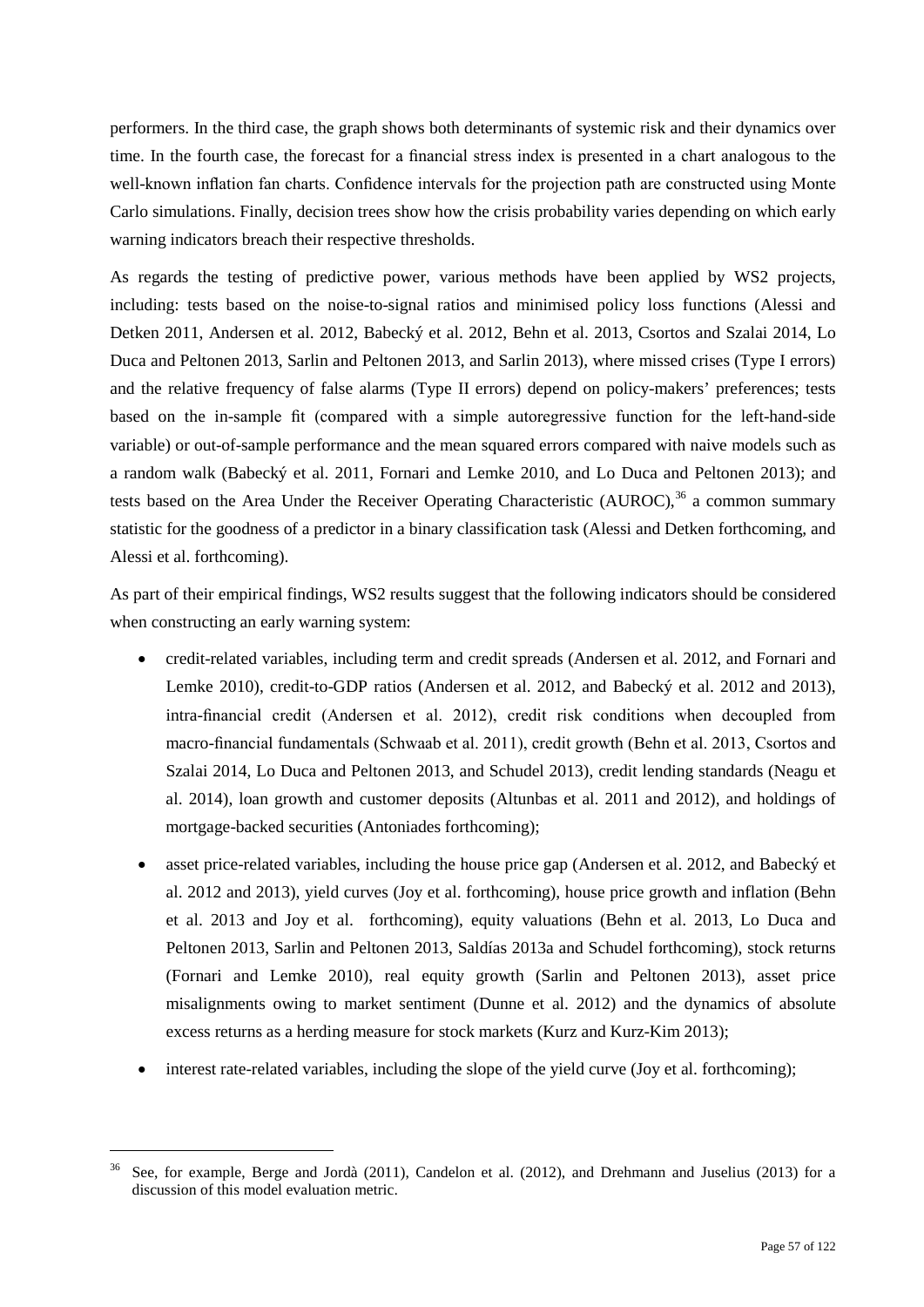- macroeconomic variables, including the terms of trade (Babecký et al. 2012), real exchange rates (Csortos and Szalai 2014), the current account deficit (Csortos and Szalai 2014, and Sarlin and Peltonen 2013) and country-specific macroeconomic imbalances (Betz et al. 2013);
- banking sector variables, including lower bank efficiency as approximated by the inefficiency score (Fiordelisi et al. 2011), banking sector profitability (Behn et al. 2013 and Joy et al. forthcoming), banking sector micro data (Neagu et al. 2014), bank contagion effects derived from network analysis (Betz et al. 2013) and banking sector leverage (Behn et al. 2013, and Sarlin and Peltonen 2013);
- global macroeconomic variables, such as global credit volumes, global GDP growth, global real credit growth, global leverage, global real equity growth, global equity valuations and commodity prices (Alessi and Detken 2011, Babecký et al. 2012 and 2013, Behn et al. 2013, Csortos and Szalai 2013, Lo Duca and Peltonen 2013, Sarlin and Peltonen 2013, and Schudel forthcoming).

Moreover, some of these variables (credit gaps) are also found to produce acceptable policy reactions for macro-prudential policy rules (Andersen et al. 2012). With regard to the relevant transformations of credit aggregates, Alessi and Detken (forthcoming) suggest that useful information is contained in gaps, ratios to GDP and rates of growth, once all of them are considered in a unified framework. It is worth noting that some approaches do not allow the identification of individual indicators owing to their composite nature (Guarda et al. 2012). Finally, there is evidence suggesting that (binary) early warning models can be improved by controlling for the temporal and spatial dependence of systemic banking crises (Alessi et al. forthcoming and Schudel forthcoming).

Despite improvements made by the above-mentioned early warning models, predicting the timing of crises remains an extremely difficult task. MaRs' models have therefore been designed to identify which variables should be monitored to detect vulnerabilities, rather than to predict the exact start date of the next crisis.

# **3.2.2 Determinants of credit growth and identification of widespread financial imbalances (including asset market bubbles)**

<span id="page-57-0"></span>Most early warning systems incorporate various indicators and models of widespread imbalances, asset price bubbles, credit booms and over-indebtedness. Given the general consensus that excessive credit developments have been at the root of most systemic crises (Reinhart and Rogoff 2009, and Schularick and Taylor 2012), researchers have focused on addressing the question of how to determine the "excessive" part of credit growth, leverage or asset price valuations. Credit gaps can either be used as explanatory variables in predicting asset price booms (Alessi and Detken 2011, and Borgy et al. forthcoming) and banking crises (Alessi and Detken forthcoming, Behn et al. 2013 and Schudel forthcoming) or as dependent variables, if the credit boom itself is to be predicted. Both of these approaches should be considered an attempt to predict earlier stages of financial vulnerabilities, which often precede systemic financial crises.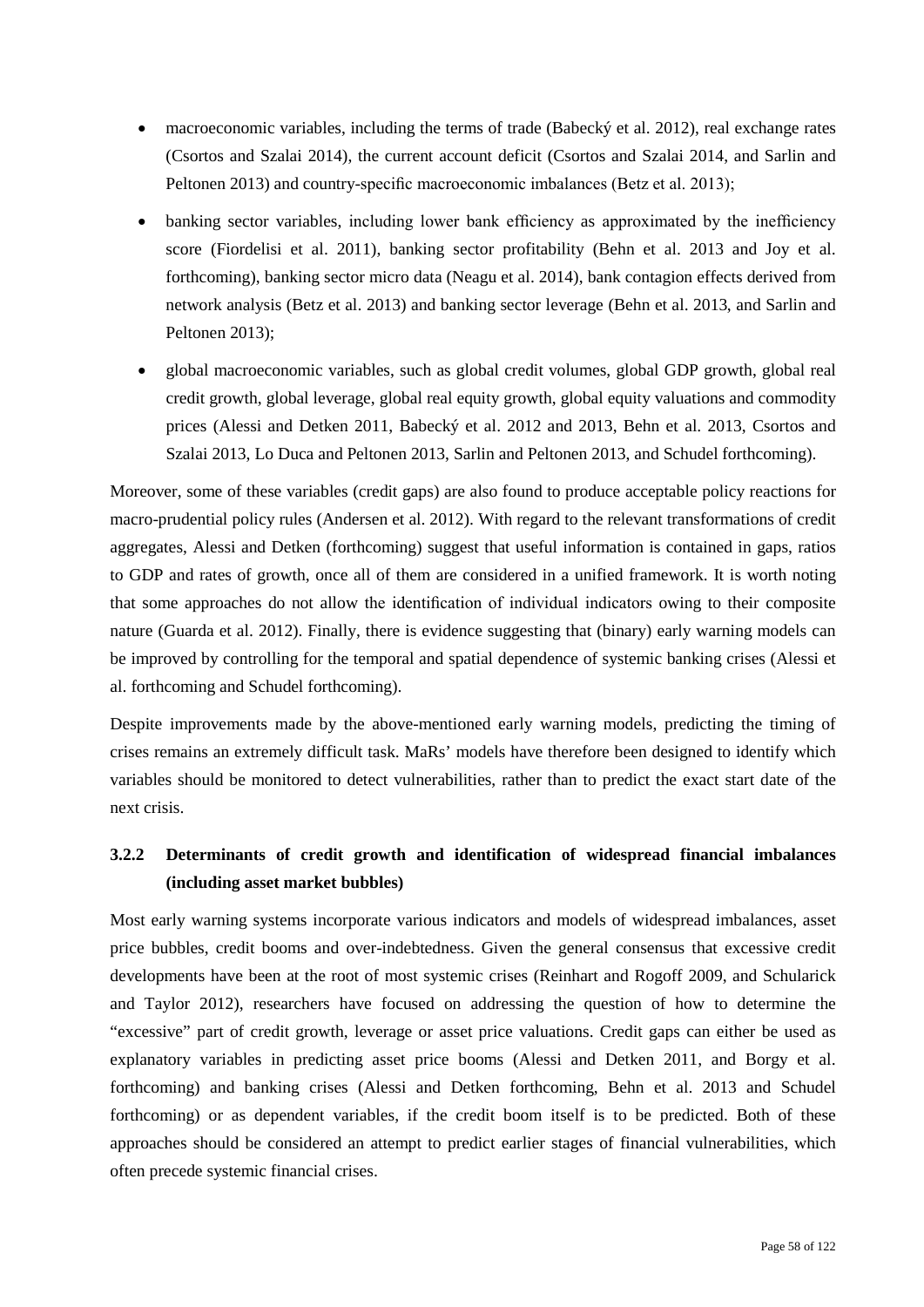WS2 has produced several studies that shed light on these issues. Using a multi-regime regression model, Serwa (2013a) identifies different economic states of the market for credit to households (e.g. a normal regime and a boom regime). Serwa (2013b) evaluates the distortion of the ratio of non-performing loans caused by rapid credit growth. Rubaszek and Serwa (2012) propose a structural approach where a life-cycle model with individual income uncertainty is developed. The analysis shows how various macroeconomic factors (loan-deposit interest rate margin, income dispersion and uncertainty, income persistence and the replacement ratio<sup>[37](#page-57-0)</sup>) affect the equilibrium value of household credit. Preliminary results on the derivation of equilibrium credit growth using this model are available. Other single-country studies confirm the ability of credit-to-GDP gaps to predict financial crises (Andersen et al. 2012 for the United Kingdom, and Kelly, McQuinn and Stuart 2011 for Ireland). Kelly, McQuinn and Stuart (2011) develop a regime-switching model for the credit-to-GDP ratio which can be used to determine excessive credit supply, as well as to run counter-factual simulations. Geršl and Seidler (2011), like Kelly, McQuinn and Stuart (2011) for Ireland, challenge the use of simple Hodrick-Prescott filtered credit gaps (as suggested in the counter-cyclical capital buffer regulation of Basel III) when analysing central and eastern European countries, as the incurred error when associating the trend with fundamentals is particularly large for countries undergoing dynamic adjustment processes. An alternative approach using empirically estimated equilibrium credit gaps seems to perform better in signalling excessive credit growth. It relies on regressing credit-to-GDP ratios for a set of countries outside central and eastern Europe on economic fundamentals and then applying the derived elasticities to central and eastern European countries. Kadlčáková et al. (2013) examine the potential for concurrence of departures from equilibrium in different financial markets, revealing a significant potential for joint occurrence of extreme events in these markets in central Europe. Alessi and Detken (forthcoming) and Behn et al. (2013) show how to extract useful information from other early warning indicators, to complement the total credit-to-GDP gap ("Basel gap") as a guide to counter-cyclical capital buffer decisions.

Identifying asset price bubbles remains a very challenging field of research. The great reluctance to acknowledge the existence of asset price bubbles (see, for example, Garber 1990, or Martin and Ventura 2012) and use the term "bubble" is declining in the research community following the experience of the financial crisis. However, the empirical difficulties involved in identifying inaccurate pricing do of course remain, as, for example, evidence would be needed supporting the premise that expectations of future cash flows and discount rates were clearly unrealistic. Nevertheless, a few projects in WS2 aim to improve on simple statistical methods with a view to identifying asset price booms and bubbles. Alessi and Detken (2011) test the performance of a host of real and financial variables as early warning indicators for costly aggregate asset price boom/bust cycles, finding that global measures of liquidity (such as the global credit to GDP gap) are the best performing indicators and display forecasting records

-

<sup>&</sup>lt;sup>37</sup> Changes in the replacement rate alter the uncertainty that individuals face with respect to their life-time resources. Higher replacement rate means that uncertain income from labor is exchanged for certain income from pensions and thereby the variability of the life-cycle income profile becomes lower. As a result, higher replacement rate means that the precautionary motive to accumulate savings is diminished, which leads to a decline in the stock of capital in the model.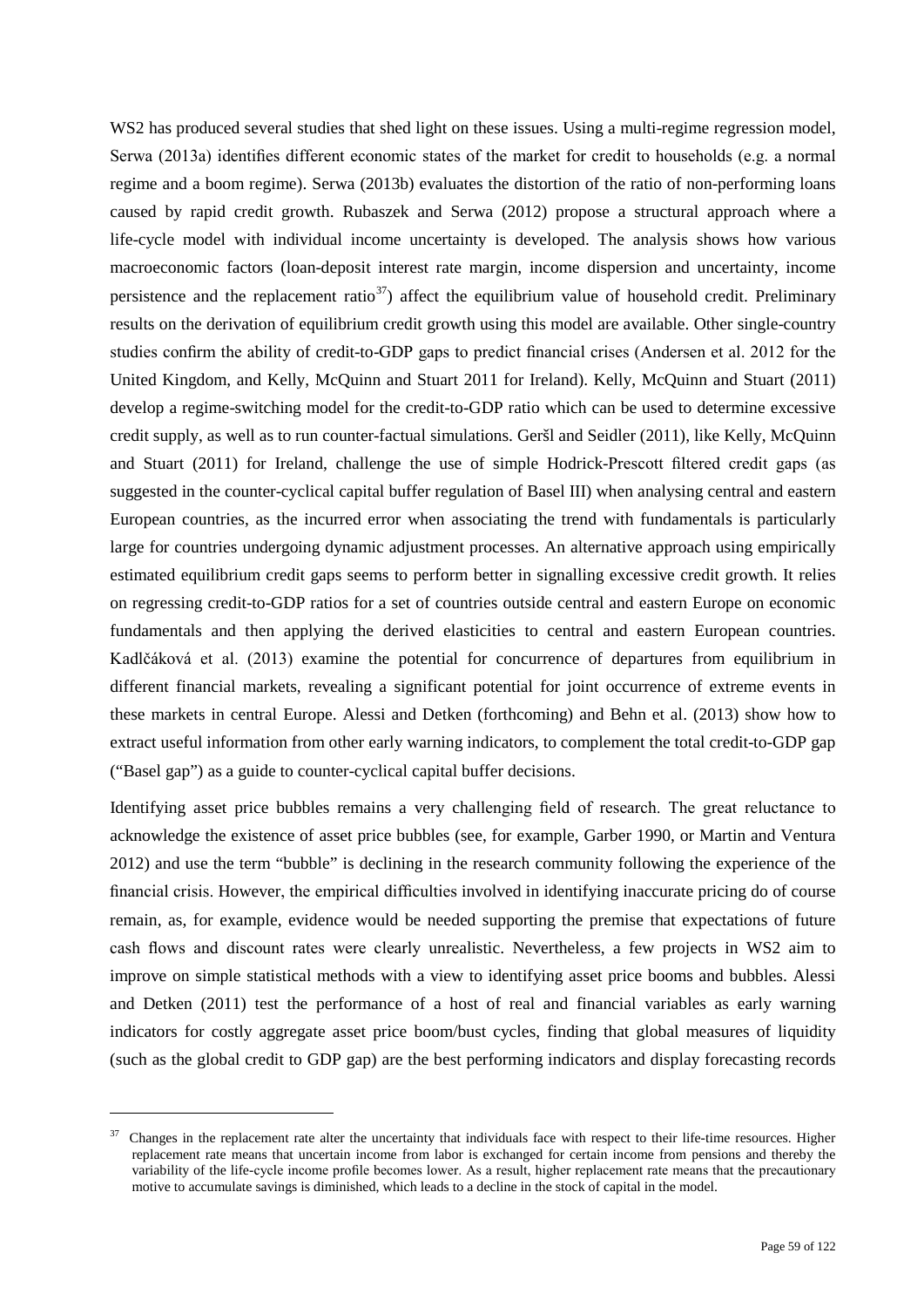which are informative for policy-makers. Borgy et al. (forthcoming) analyse factors driving house price booms relative to those driving stock price booms and find that money and credit supply affect the former, while real GDP influences the latter. Dunne, Forker and Stuart (2012) evaluate the contribution made by (non-linear and interactive) sentiment effects to the Eurostoxx 50 index and find that the ratio of average squared "implied" long-run earnings growth derived from an ex ante valuation of equity markets with and without sentiment produces an indicator which can provide an early warning of asset price misalignments. Kurz-Kim (2012b) introduces a novel technique, producing an alarm index from a composite crash model for stock market crashes, while Kurz and Kurz-Kim (2013) quantify the dynamics of absolute excess returns on stock markets and show that the absolute excess return depends mostly on stock market volatility. Sousa and Sousa (2013) predict real stock returns for the euro area, the United States and the United Kingdom using Bayesian model averaging. In the out-of-sample exercise, the model improves predictability for the euro area four to eight quarters ahead. Such an approach could be used to detect significant deviations from fundamentally justified returns. Kurz-Kim (2012a) develops a model to compute equity price bubbles (i.e. predict crashes) and combines it with an estimation of the intensity of herding behaviour, with a view to also assessing the short-run dynamics of equity prices. Kurz-Kim and Scharnagl (2012) use a simple test based on the Welch statistic<sup>[38](#page-59-0)</sup> to detect bubbles in stock markets.

#### **3.2.3 The role of fiscal developments in financial instability**

-

Early warning models of fiscal vulnerabilities can contribute to the standard toolkit for systemic risk analysis. This owes less to the observation that fiscal crises tend to follow banking crises (Reinhart and Rogoff 2009) than to the fact that concerns about fiscal sustainability can also trigger a banking crisis (capital losses, lack of credible backstop mechanisms and/or reduction in collateral for domestic banks holding their own sovereign bonds and the likely contagion effects, especially in integrated economic areas).[39](#page-59-1) Afonso, Furceri and Gomes (2011) provide evidence of spillover effects from rating downgrades for fiscally weak countries to the bond yields and sovereign CDS spreads of fiscally strong countries. This is a relevant way of identifying sources of systemic risk that can be exacerbated through cross-country bond holdings (see also Section 4.3 on sovereign contagion). Afonso, Baxa and Slavík (2011) use a threshold VAR model to provide evidence that fiscal multipliers may be larger in periods of financial stress, which illustrates the potential for negative feedback loops when concerns about debt sustainability have to be addressed by austerity measures in periods of financial stress. Ejsing, Lemke and Margaritov (2011) develop a sophisticated approach to reconcile the different frequencies of public deficit releases and financial market data. This approach can be used to identify implausible CDS spreads (given an estimate of the current deficit) or, conversely, determine the deficit that would correspond to the current

<span id="page-59-0"></span><sup>&</sup>lt;sup>38</sup> Welch's (1947) t-test is an adaptation of Student's t-test intended for use with two samples having possibly unequal variances.

<span id="page-59-1"></span>See also the WS1 paper by Pierard, Rouabah and Tabarraei (2013) referred to in Section 2.2.1 for a theoretical characterisation of the sovereign-bank nexus and its macroeconomic implications (and the paper by Cooper and Nikolov 2013 produced under WS3).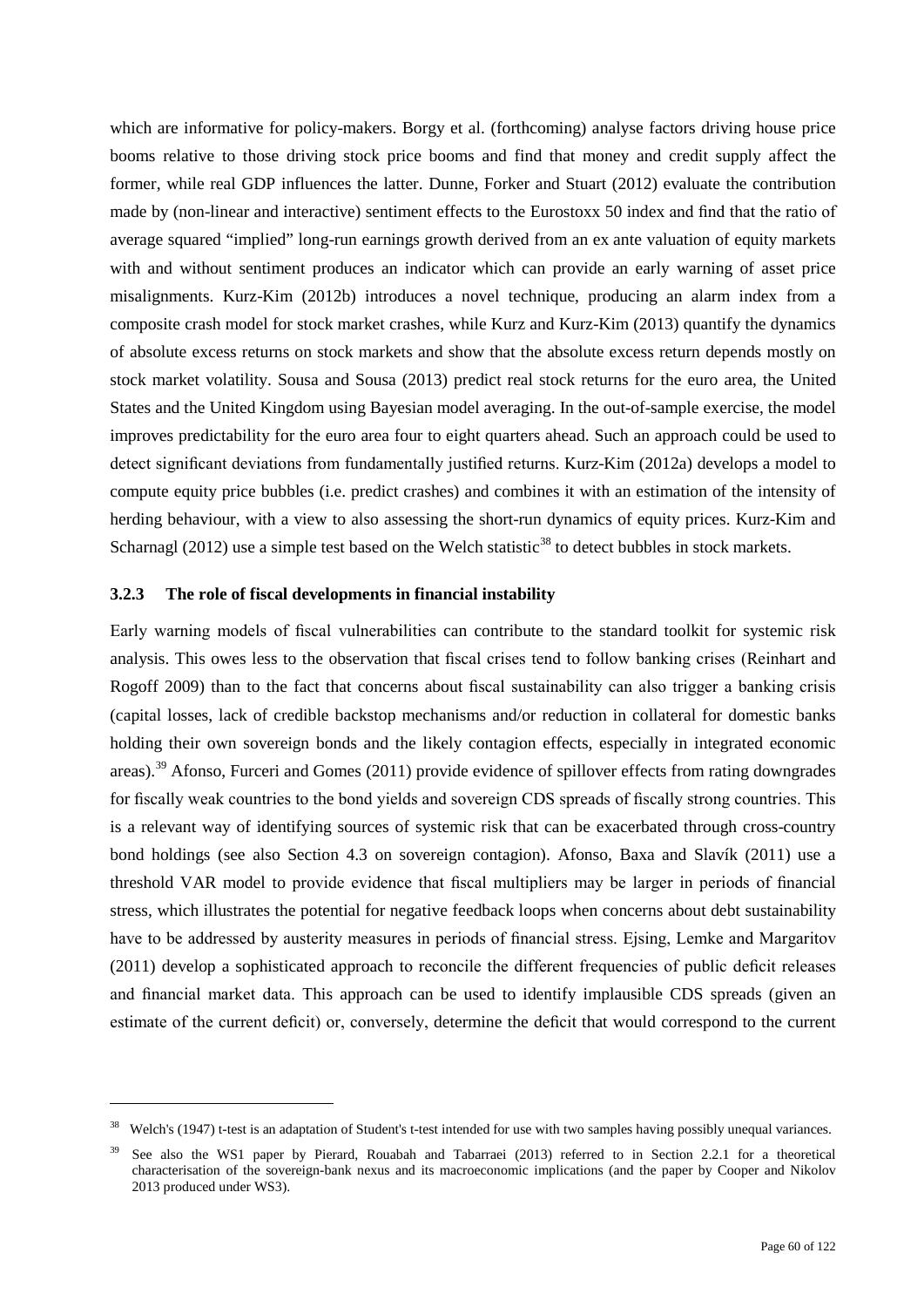CDS spread, assuming the latter reflects an appropriate assessment of the fiscal situation. Checherita-Westphal and Holm-Hadulla (2012) estimate a system of simulta

neous equations (with panel three-stage least squares) capturing real economic growth, interest rates and primary public balances in order to capture relevant feedback effects. This approach allows fiscal vulnerabilities to be assessed in a more reliable way than is the case with simple calculations based on single-equation debt arithmetics, because pernicious feedback loops are at play when fiscal concerns arise. The model suggests that at high debt levels, fiscal consolidation has a more positive effect than is suggested by simple debt arithmetics, while this effect is reversed at low debt levels. Vuillemey and Peltonen (2013) presents a stress test model for the CDS market, with a focus on the interplay between banks' bond and CDS holdings. The model enables the analysis of credit risk transfer mechanisms, includes features of market and liquidity risk, and allows for contagious propagation of counterparty failures. As an illustration, the model is calibrated using sovereign bond and CDS data for 65 major European banks. The model simulation shows that, in case of a sovereign credit event, banks' losses due to direct and correlated bond exposures are significantly higher than losses due to CDS exposures. The main risk for CDS sellers is found to be sudden increases in collateral requirements on multiple correlated CDS exposures. Close-out netting considerably reduces the extent to which contagion may occur.

All in all, WS2 researchers have produced a wealth of early warning models, applying different approaches, analysing different aspects or stages of financial vulnerabilities and including a comprehensive set of indicators. It is evident that determining a superior model or list of variables – as WS2 has sought to do in response to Questions (i) and (iii) – is nearly impossible, given the complexity of comparing these approaches without a common yardstick. One potential method of selecting a superior model is to compare different models using the same dependent variable, an exercise which has been organised by WS2 researchers and which is discussed in Section 3.2.5.

### **3.2.4 Aggregation of early warning indicators and models**

One key issue as regards devising an early warning system for the EU is the question of the optimal aggregation of country results versus keeping the breadth of country/institutional coverage (Question (ii)). Owing to the low number of national crisis episodes, it is also difficult to derive reliable and efficiently estimated national early warning models. Some pooling of data across countries or across financial institutions is therefore reasonable. However, the acceptance of the warning signals by national policy-makers will depend on whether indicators and thresholds which are derived from a pool of countries/institutions are deemed to be representative for the country/institution under scrutiny. For example, WS2 researchers find that even one of the best performing early warning indicators, the credit-to-GDP gap, does not perform well for every EU country if the gap is calculated by means of simple de-trending methods. In this regard, tests of whether pooling assumptions are supported by the data are valuable.

Several WS2 projects have already made progress in this respect or proposed promising avenues for further research. For instance, Schwaab, Koopman and Lucas (2011) demonstrate that different coincident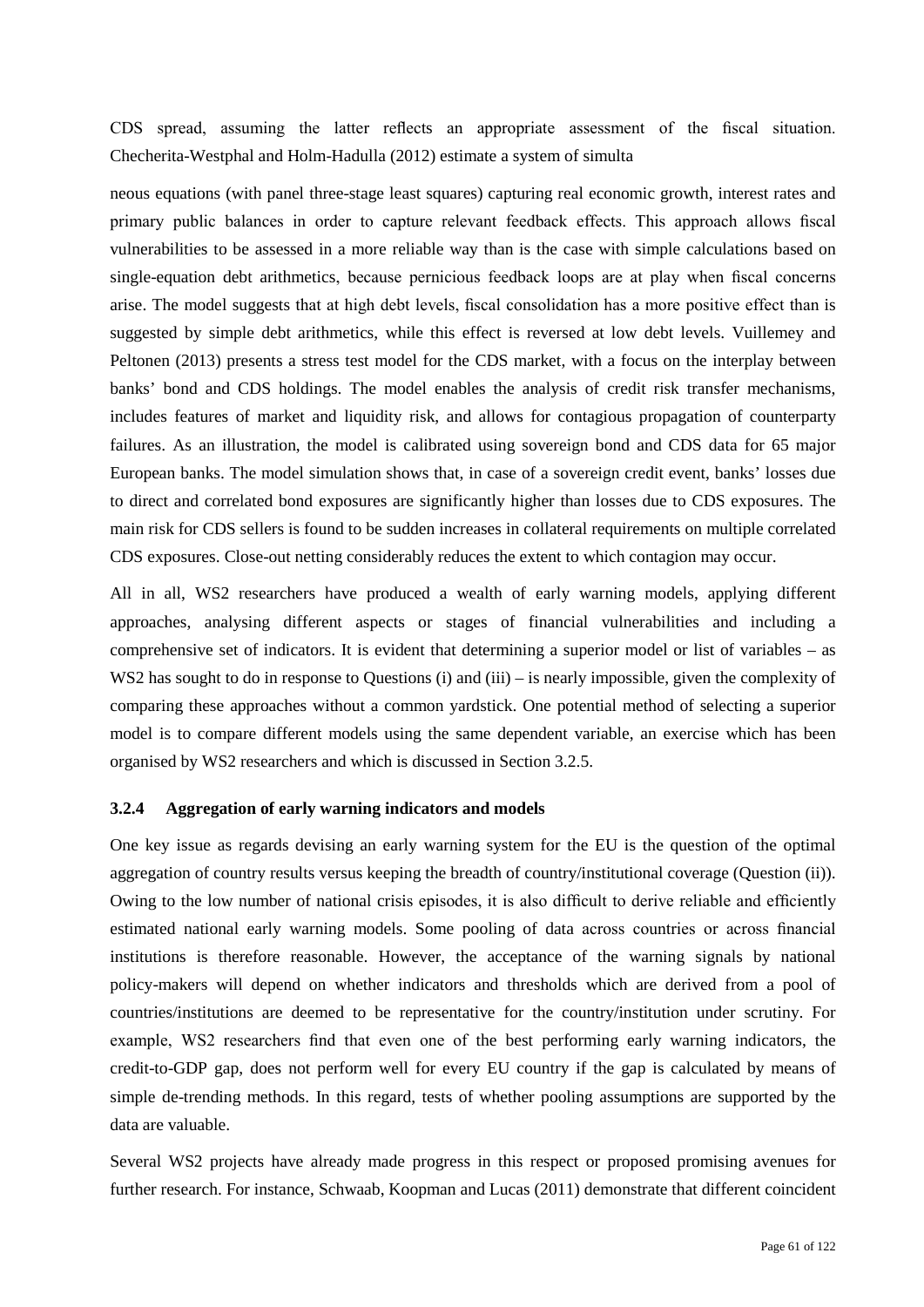risk indicators (credit risk information such as actual failures from the Moody's database) can be pooled in a factor structure to extract a joint indicator for the EU27. Saldías (2013a and 2013b), and Betz, Sarlin and Peltonen (2013) pool data across individual EU banks. Alessi and Detken (forthcoming), and Behn et al. (2013) derive their early warning system for counter-cyclical capital buffers from macro and credit data for the EU27.

Some projects currently use a euro area sample that could be extended to EU level. For example, Checherita-Westphal and Holm-Hadulla's (2012) sovereign debt analysis focuses on the euro area, but their panel structure could, in principle, be generalised to cover the EU as a whole, subject to the availability of data. Holló, Kremer and Lo Duca (2012) already have a first preliminary version of an aggregated CISS including some non-euro area EU countries. The picture that emerges from this preliminary EU CISS does not differ substantially from that derived from the euro area CISS. For the euro area aggregate, Sarlin and Peltonen (2013) predict and visualise systemic risk using Self-Organising Financial Stability Map. The same methodology could be extended and applied to the EU country aggregate as well. Zhang, Schwaab and Lucas (2011) provide a joint measure of sovereign risk for ten euro area countries. This measure is calculated by combining the prices of CDS insurance against sovereign default (an indicator of perceived credit risk) across different euro area countries in a dynamic reduced-form model.

As regards projects that focus on single countries, aggregation for Dunne et al.'s (2012) sentiment indicator (which currently focuses on the United States) would be straightforward: the indicator would combine country-specific indicators according to the size of their equity market. Although it has been planned, the aggregation has not yet been carried out. As for the financial vulnerability index for Luxembourg in Guarda, Rouabah and Theal (2012), the authors expect that a component series of the index may vary by country, given the characteristics of individual Member State economies. As far as stock markets are concerned, Kurz-Kim's (2012a) early warning indicator could be aggregated at the EU level according to the composition of the Eurostoxx 50 index. Overall, the issue of aggregation deserves further attention.

#### **3.2.5 A collective exercise in comparing early warning models**

A central element of WS2 was a joint cross-country project, which comprised two steps. The first step was the development of a common database on various types of crisis in EU countries, notably banking, currency and sovereign debt crises (Babecký et al. 2012). It is described in greater detail in Box 2 below. The second step consisted of a comparative assessment ("horse race") of different early warning models for systemic banking crises, using the new database and applying a uniform evaluation method. The evaluation method was based on the AUROC curve, an assumption of indifference on the part of policy-makers regarding missing crises and false alarms (i.e. Type I and Type II errors) and an absolute usefulness measure based on preferences and error rates (see also Lo Duca and Peltonen 2013). Participants were asked to estimate their models so as to predict a state of vulnerability, defined as a period between 20 and 4 quarters prior to a systemic banking crisis. Moreover, two sub-periods were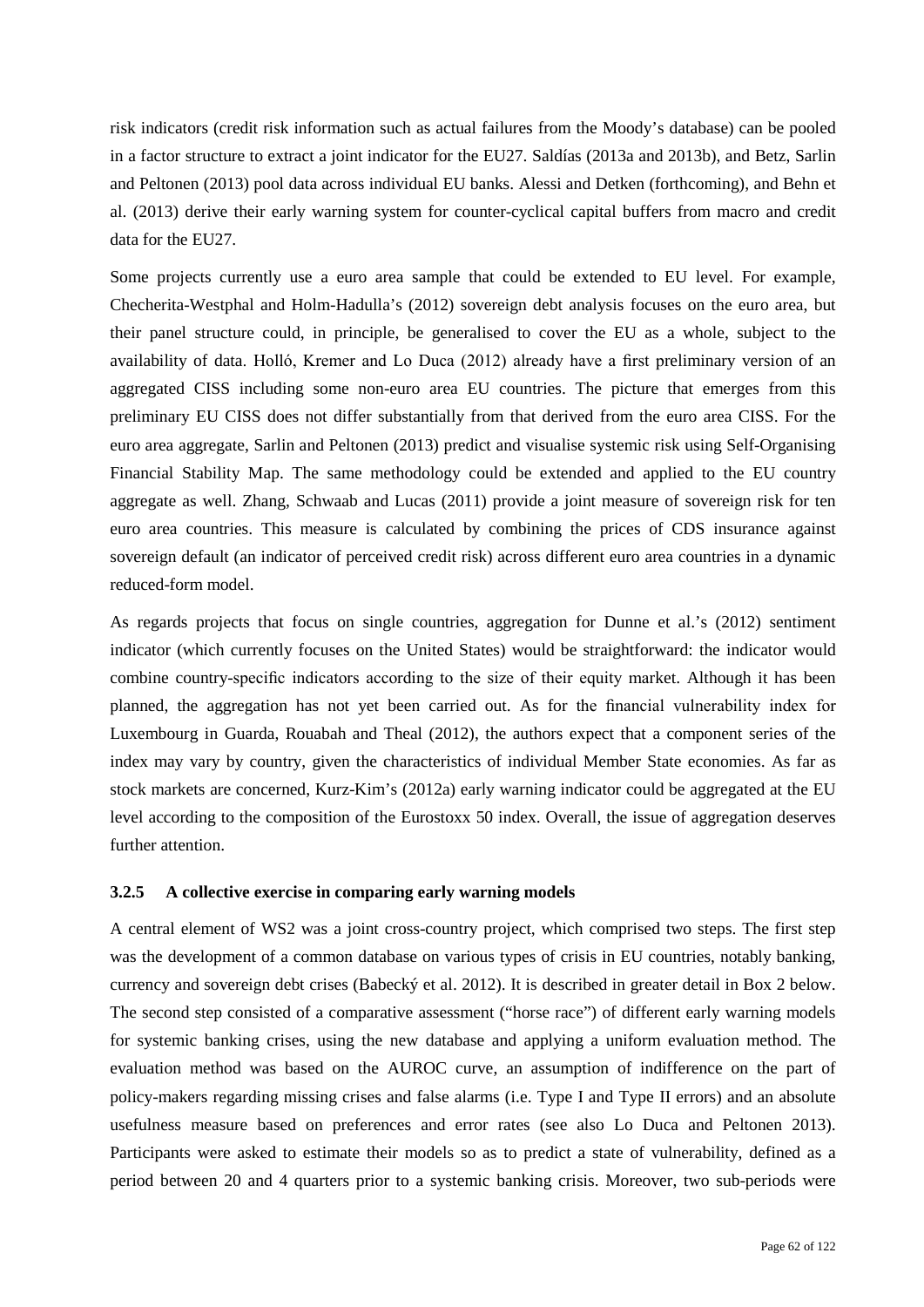defined, namely an "early period" (20-12 quarters before a crisis) and a "late period" (12-4 quarters before a crisis).

## **Box 2: AN EU-WIDE DATABASE OF CRISES**

-

The main motivation for joining forces in the ESCB to establish a database of crises in EU countries was to provide a common basis for analysing the causes and effects of these crises and assessing the performance of early warning tools. This would serve both internal central bank staff and outside researchers, as the database is publicly available via the ECB's website [\(www.ecb.europa.eu/pub/pdf/scpwps/ecbwp1485-annexes.zip\)](http://www.ecb.europa.eu/pub/pdf/scpwps/ecbwp1485-annexes.zip).

The database covers banking, currency and sovereign debt crises in the EU27 and other OECD countries from the first quarter of 1970 to the fourth quarter of 2010. The crises and their dates were derived by combining available literature and data sources with a survey of country experts (mostly from the respective national central banks) using the network of ESCB Heads of Research. The crisis index is binary, taking the value of 1 when a crisis occurred in a given quarter in a given country and the value of 0 otherwise. The decision to use a discrete indicator was made inter alia because the widely varying definitions of crises in the literature and other sources would have risked preventing the data entries from being comparable.<sup>[40](#page-62-0)</sup>

The literature considered included: Caprio and Klingebiel (2003); Detragiache and Spilimbergo (2001); Kaminsky (2006); Kaminsky and Reinhart (1999); Laeven and Valencia (2008, 2010 and 2012); Levy-Yeyati and Panizza (2011); and Reinhart and Rogoff (2009). While some studies identify crisis episodes with the help of a particular variable and its threshold value (e.g. Kaminsky and Reinhart 1999, and Kaminsky 2006), other studies (e.g. Caprio and Klingebiel 2003, and Laeven and Valencia 2008) also employ expert judgment or use systematic literature or media reviews. In many cases, there is also considerable disagreement about the timing of the end of crises, while it is easier to find uniform information about the timing of the onset of crises. Some studies do not cover all developed countries owing to their specific focus or various data limitations. Most existing studies offer only an annual data frequency. These limitations led to the adoption of the approach described above.

For the "horse race" involving the various early warning models, the identification and dating of banking crises was essential. In this regard, the national experts surveyed were asked to use a common definition, defining a banking crisis as significant signs of financial distress in the banking system as evidenced by (i) bank runs in relevant institutions or losses in the banking system (with non-performing loans above 20% or bank closures totalling at least 20% of banking system assets) or (ii) significant public intervention in response to losses – or to avoid the realisation of losses – in the banking system. In terms of the latter, an intervention is considered significant if at least one of the following applies: (a) extensive liquidity support (i.e. the ratio of central bank claims on the financial sector to deposits and foreign liabilities exceeds 5% and more than doubles relative to its pre-crisis level); (b) bank restructuring costs (i.e. the gross fiscal outlay directed towards restructuring the financial sector, excluding asset purchases

<span id="page-62-0"></span><sup>40</sup> For example, heterogeneities such as the following were present in previously available databases of financial crises. While definitions of currency crises commonly included references to episodes of massive exchange rate depreciation, the term "massive" covered declines in value ranging from 15% to more than 30% across different studies. In addition, the definition of banking crises involved judgment on size of the capital losses (e.g. small versus systemic banking crises), while the coding of sovereign debt crises implied judgment on the debt category (e.g. domestic or external default, debt restructuring, or a combination thereof).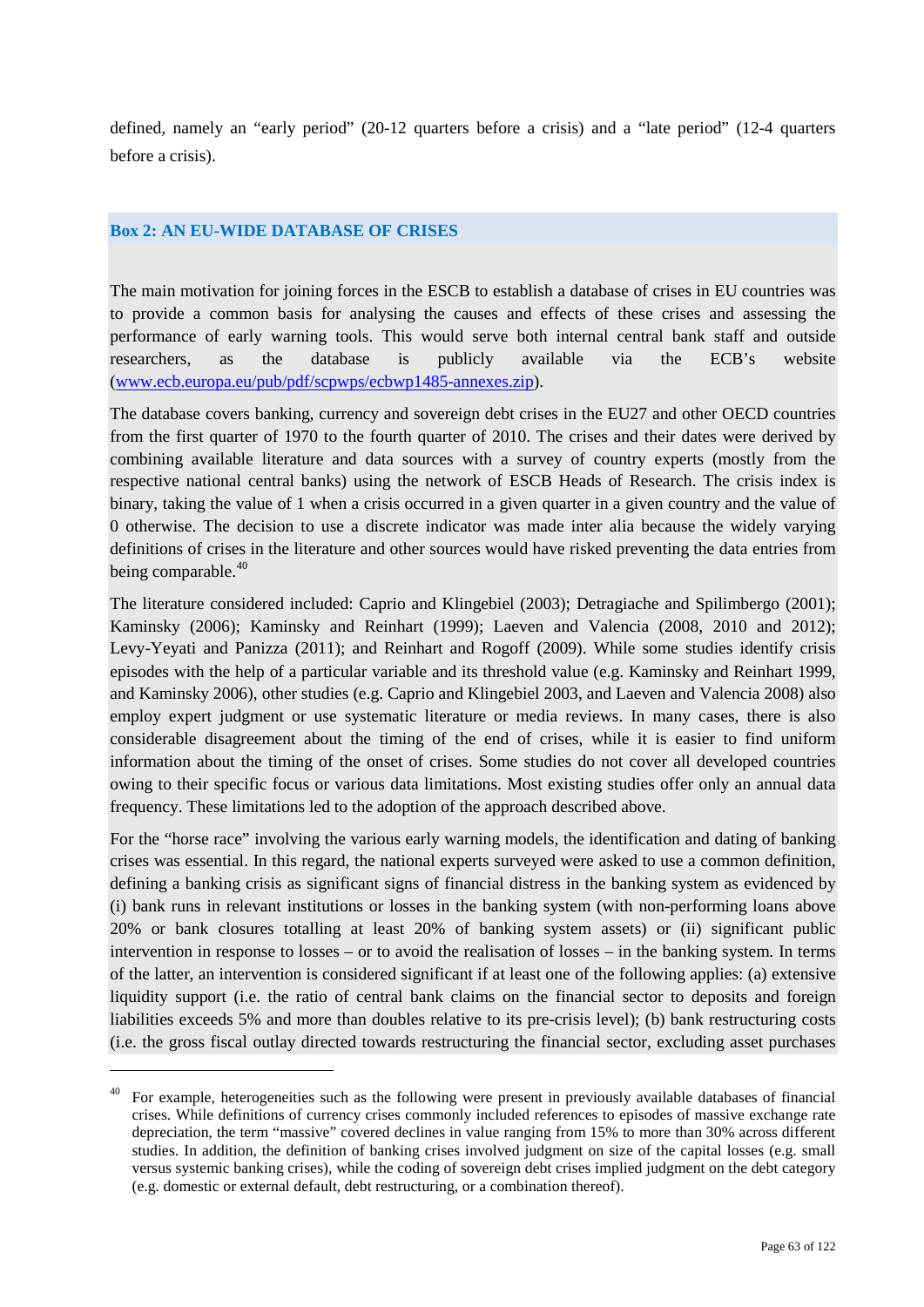and direct liquidity assistance from the treasury, is at least 3% of GDP in at least one fiscal year); (c) significant bank nationalisations (i.e. government takeovers of systemically important financial institutions, including cases where the government takes a majority stake in the capital of such financial institutions); (d) significant guarantees (i.e. either full protection of liabilities or guarantees extended to non-deposit liabilities of banks; actions that only raise the level of deposit insurance coverage are not deemed "significant"); (e) significant asset purchases (i.e. cumulated purchases totalling at least 5% of GDP by the treasury or the central bank); and (f) deposit freezes and bank holidays.

Overall, the exercise featured nine early warning models developed by seven participating NCBs (the Banco de Portugal, Česká národní banka, De Nederlandsche Bank, the Deutsche Bundesbank, the Bank of England, Suomen Pankki – Finlands Bank and the Oesterreichische Nationalbank) and the ECB, which demonstrated great variety in terms of the types of models used and in terms of the method of selecting variables. Several studies applied a logit or probit model approach, but these models still deviated considerably from one another. A more detailed discussion of the participating models can be found in Alessi et al. (2014).

Frost et al. (2013) include an interdependency index in their multivariate probit model, providing interesting empirical evidence for the notion that financial vulnerabilities are not restricted to individual countries. This index effectively depicts a spatially lagged dependent variable which captures estimated financial vulnerabilities in other countries, where the spatial lag is weighted by bilateral trade volumes. Bush et al. (2013) employ principal component analysis to guide the choice of right-hand-side variables, finding evidence suggesting that banking sector variables play an important role in predicting future crises. Antunes et al. (2013) estimate dynamic probit models and find that accounting for the temporal dependence of the dependent variable improves the models' fit. Sigmund and Neudorfer (2013) estimate Bayesian random coefficient models, a novel approach which allows for country-specific coefficients in estimating a logit model, which improves model precision and addresses the above-mentioned criticism that pooled models do not fit individual countries well. Behn et al. (2013) estimate a logit model with the aim of developing an early warning tool that can be used for decisions on the activation of countercyclical capital buffers. They find not only that the inclusion of global (common to all) variables considerably improves the predictive power of the model, but also, in line with Bush et al. (2013), that the level of banking sector capitalisation and profitability significantly affects future crisis probabilities. Babecký et al. (2012) employ the Bayesian model averaging method to guide their selection of explanatory variables in a multivariate model. The analysis benefits from a very rich set of explanatory variables, which minimises the risk of omitting potentially important ones from the model. Eventually, they find evidence suggesting that global variables play an important role in predicting future crises, particularly at very early stages.

A different and fairly novel modelling approach, the binary classification tree, is used by Alessi and Detken (forthcoming) and Joy et al. (forthcoming). This non-parametric methodology permits the detection of key variables driving crisis outcomes, allowing for interaction between key variables while determining critical tipping points. This approach tries to provide a more organised selection of crisis triggers, starting from a relatively rich set of variables, and allows the identification of critical nonlinearities. Joy et al. (forthcoming) find that a shallow yield curve coupled with high money market rates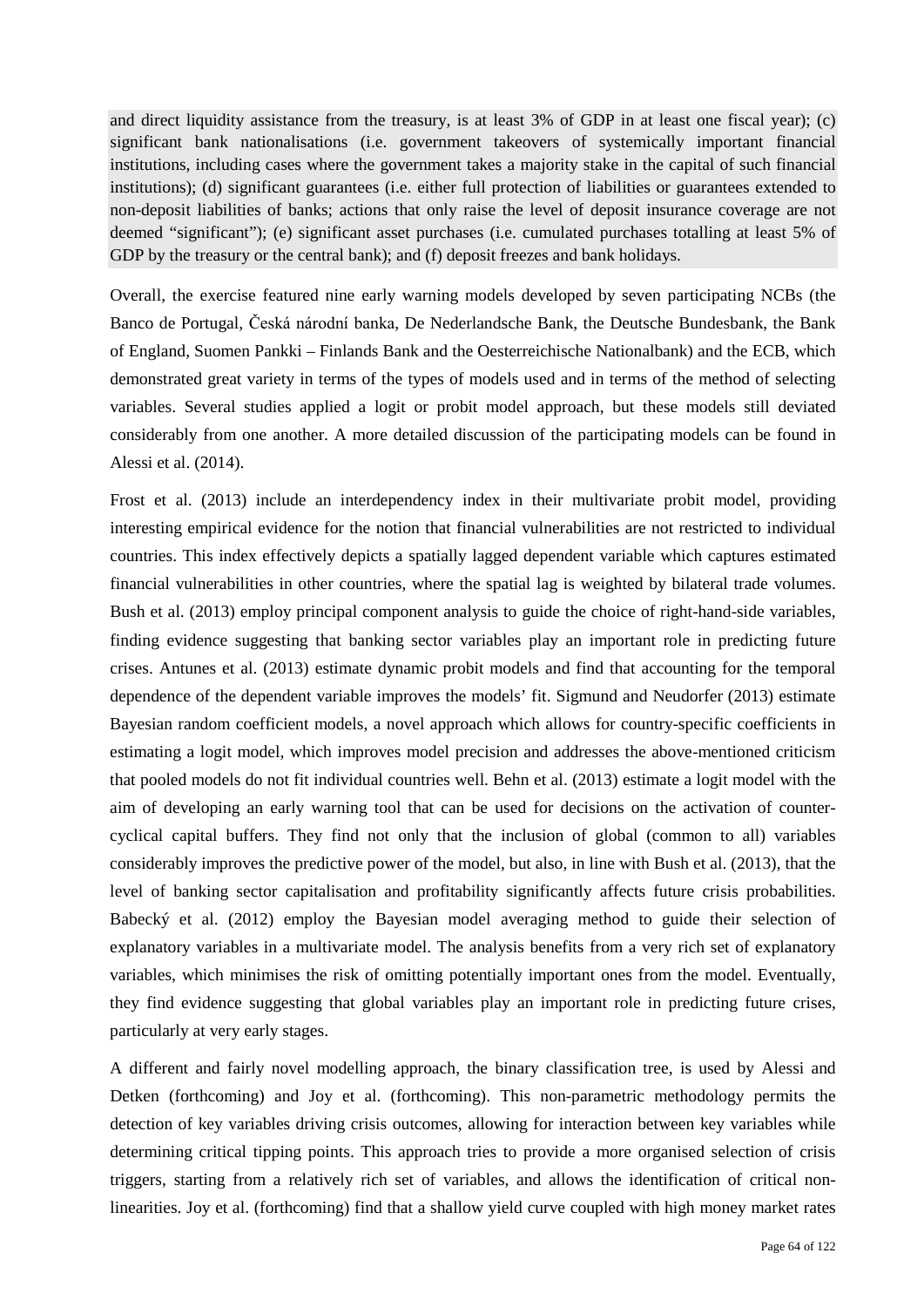and low bank profitability are the most reliable indicators of banking crises, while global variables (such as global GDP and credit) interact significantly with country-specific variables. Alessi and Detken (forthcoming) propose robustly selecting the key indicators by "growing" a "Random Forest" – i.e. by bootstrapping and aggregating a multitude of trees so as to improve the stability and accuracy of the predictions. They find that the bank credit aggregate in the form of trend deviations ("gaps"), the ratio to GDP and the growth rate features prominently in the benchmark tree "grown" for the key indicators.

Finally, there is evidence suggesting that (binary) early warning models can be improved by controlling for the temporal and spatial dependence of systemic banking crises (Alessi et al. forthcoming, Antunes et al. 2013 and Schudel forthcoming). Kauko's (2013) contribution focuses on proposing a new signalling indicator, which essentially makes the effect of credit growth as a share of GDP conditional on the current account of a country by dividing the credit variable by a factor of 10 when the current account is not in deficit.

In order to select the best performing models, various decision rules were applied, assessing the performance of the respective models with regard to the four evaluation criteria across the three time horizons. The variation in model performance depending on the decision rule demonstrated the specific strengths and weaknesses of each approach. For example, some models performed very well in terms of their Type I errors, while other models issued very few false alarms.

If anything, the main conclusion to draw from the horse race exercise is that multivariate approaches, in their many variations, generate potentially very useful early warning results and offer considerable improvements over univariate signalling variables in terms of crisis prediction performance. Having said that, each multivariate approach has its strengths and weaknesses. For example, multivariate logit models tend to reduce both Type I and Type II errors (although admittedly less so than decision trees in the case of Type II errors) and enable researchers to easily gauge the marginal contribution of each individual variable. However, the reliability of their results tends to be sensitive to the model specification. In turn, decision trees tend to reduce Type II errors, as they allow to take into account the condtional relationships among variables, implying that a signal is released in very specific circumstances. Also, they are less restrictive regarding the inclusion of, for example, level information, as non-stationarity is not an issue for this type of approach. However, with the exception of an out-of-sample exercise carried out by Alessi and Detken (forthcoming), little is known as yet regarding the out-of-sample performance of decision trees.

<span id="page-64-2"></span><span id="page-64-1"></span><span id="page-64-0"></span>In the context of applying these results to macro-prudential policy and taking the strengths and potential weaknesses of each approach into consideration, there is reason to argue that the use of a suite of multivariate models could be an advisable approach when developing empirical macro-prudential policy instruments. This argument is especially valid when assuming that policy-makers do not have strong ex ante preferences as regards minimising Type I or Type II errors. Moreover, as it seems logical for such preferences to vary between policy-makers in different jurisdictions and to evolve over time, a broad empirical approach based on several early warning methods seems warranted – all the more so as policy-makers are still learning about how new macro-prudential policy instruments affect financial stability and the real economy.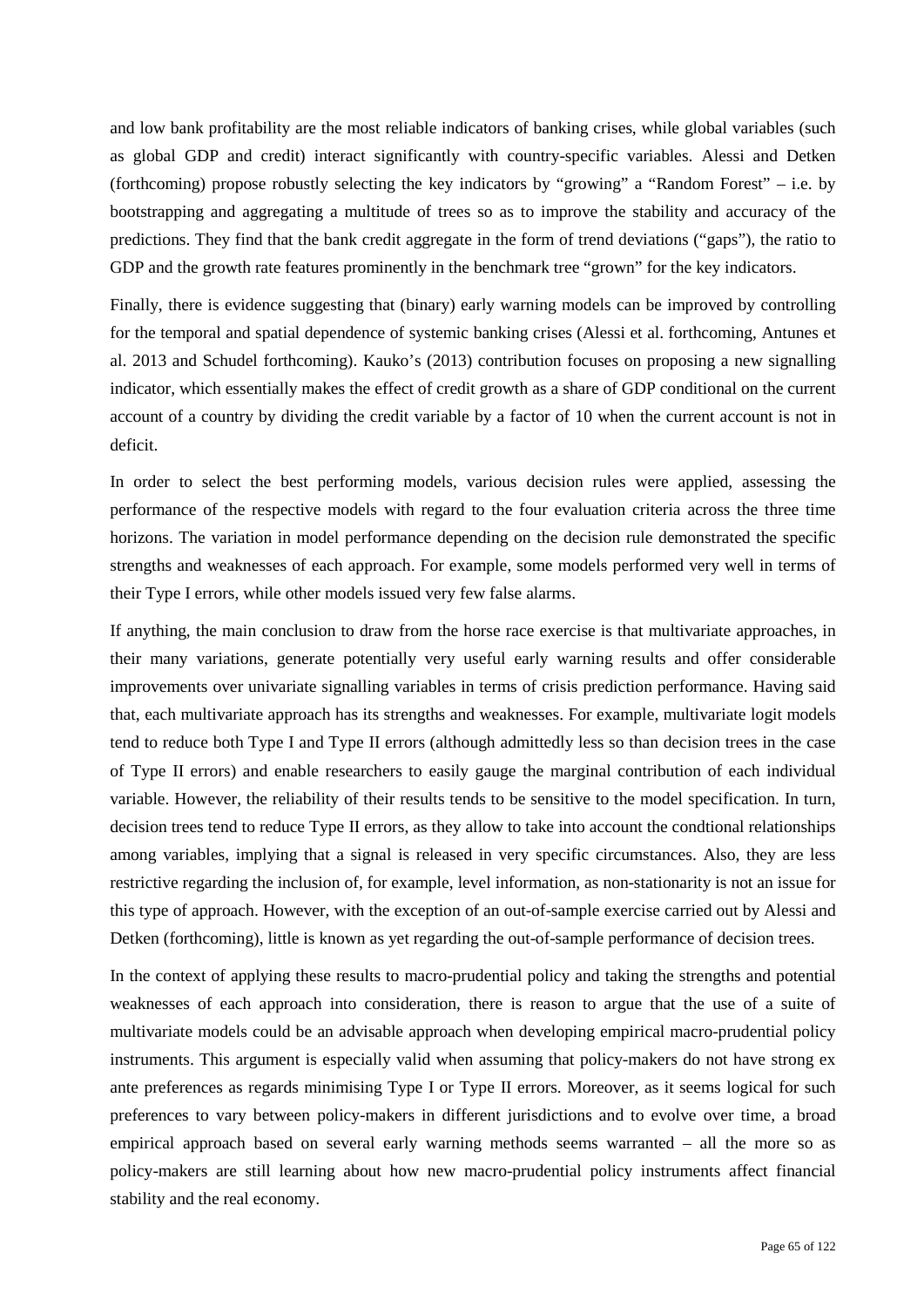## **4. Assessing contagion risks**

The main focus of this work stream was to assess the scope for cross-border contagion across EU countries, complementing previous pan-European research using stock market data<sup>[41](#page-64-0)</sup> and previous research on contagion risk within EU countries.<sup>[42](#page-64-1)</sup> Based on a vast academic literature,<sup>[43](#page-64-2)</sup> a possible benchmark definition of contagion is that contagion exists when instability in a specific financial intermediary or market is transmitted to one or several other intermediaries or markets, notably when this transmission is not caused by common or fundamental factors and/or is of particular (i.e. "extreme") strength.

Relevant research questions asked by the General Council are: (i) What is the relevance of different channels of contagion, and how are they affected by the structure of the interbank market? (ii) Are there feedback effects which amplify contagion? (iii) Are there spillovers across different countries, markets and types of financial intermediaries?

In order to complete and deepen this research agenda, at the end of 2012 a dedicated group of MaRs WS3 researchers were granted access to transaction-level data from the TARGET2 payment system, the Eurosystem settlement system for large-value payments in euro. These data on interbank payments enable us to gain particularly valuable insights into the functioning of money markets, which is so important for assessing contagion risks. As a consequence, the following issues were added to the research agenda: (iv) Construction of databases of money market transactions; (v) Application of network theory to characterise the structure of euro area interbank markets; (vi) study of the payment behaviour of crossborder banking groups.

WS3 has produced 46 individual research papers: 11 of which are based on TARGET2 data and 14 relate to the special initiative on sovereign contagion risk. Although the papers are at different stages of development, all available papers were used in writing this chapter. Section 4.1 summarises the results on the structure of the euro area interbank market based on the TARGET2 dataset, touching on various aspects of the above-mentioned deliverables and integrating them with other MaRs research papers. Section 4.2 discusses research on financial spillovers between aggregate sectors in the economy. Section 4.3 describes the results of the initiative on sovereign contagion.

<sup>&</sup>lt;sup>41</sup> See, for example, Hartmann, Straetmans and de Vries (2006) or Gropp, Lo Duca and Vesala (2009).<br><sup>42</sup> Most of this research was based on counterfactual simulations using confidential and incomplete national bank balance-sheet data. See, for example, Upper and Worms (2004) for Germany, Lelyveld and Liedorp (2006) for the Netherlands, Degryse and Nguyen (2007) for Belgium and Mistrulli (2011) for Italy. See Upper (2011) for a critical assessment of the counterfactual simulations to estimate the danger of contagion owing to exposures in the interbank loan market.<br><sup>43</sup> For surveys see, for example, De Bandt and Hartmann (2000), Claessens and Forbes (2001), ECB (2005 and

<span id="page-65-0"></span><sup>2009)</sup> and De Bandt, Hartmann and Peydrò (2010).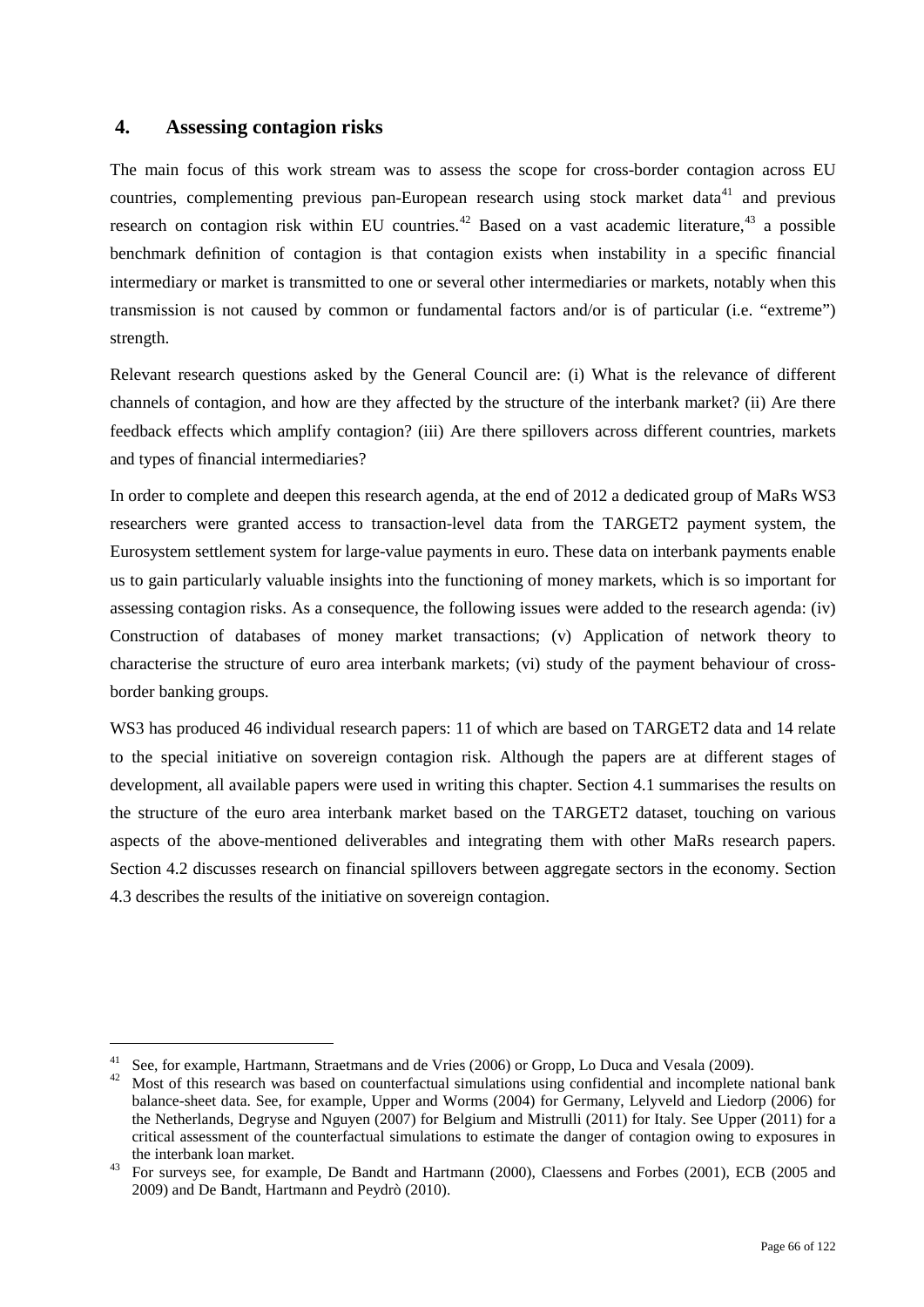### **4.1 Money market structures, interbank spillovers and contagion**

This section first describes the evolving structure of the euro area money markets emerging from the analysis of the TARGET2 data. Second, it focuses on the phenomenon of interbank contagion, emphasising and documenting the empirical evidence of alternative potential channels.

### **4.1.1 Mapping the euro money markets and assessing fragmentation**

Operational data derived from the TARGET2 system include any type of transaction among banks, but the interest of most research papers reviewed here lies in analysing interbank loans, which are not identified specifically in the dataset of raw transactions. Arciero et al. (2013) and De Frutos et al. (2013) have created two alternative datasets, by setting up an algorithm which extracts estimates of the interbank loan contracts from the rest of the transactions.<sup>[44](#page-65-0)</sup> Both datasets rely on the implementation of the Furfine (1999) algorithm. This algorithm matches transactions between banks on a specific date with a reverse transaction at a later date, accrued by a plausible interest rate. The implementation relies on several assumptions about, inter alia, minimum loan values, plausible interest rates and the maximum reliable duration. One key difference between the two datasets is that De Frutos et al. (2013) focus exclusively on overnight transactions. This allows them to impose very mild ex ante restrictions on the plausible interest rates, a feature which is particularly appealing during periods of high stress (such as those witnessed during the Lehman bankruptcy or the euro area sovereign crisis). Arciero et al. (2013) also extract term loans up to a maturity of 12 months. The availability of longer maturity loans in the dataset provided by Arciero et al. (2013) makes it possible to analyse different maturity segments of the interbank market separately.

Both Arciero et al. (2013) and De Frutos et al. (2013) validate thoroughly the identified interbank loans, using the transaction-level data available for the Italian and Spanish MID platforms, as well as the individual EONIA panel contributions. There are two types of errors the algorithm can commit: Type I errors or false positives (i.e. transactions which are identified as a loan between the two banks but were in fact unrelated) and Type II errors or false negatives (i.e. the algorithm misses actual loan transactions which occurred between the two banks). For overnight transactions, they respectively find Type I errors of less than 1% and Type II errors of around 10%. Arciero et al. (2013) point out that the algorithm becomes less reliable in identifying interbank loans, as the maturity increases; the most reliable results are obtained for identified TARGET2 loans up to three months.

A first general description of the key characteristics of the euro overnight market has been published by Hartmann, Manna and Manzanares (2001). A broader description of all euro money market segments is given in Hartmann and Valla (2008). De Frutos et al. (2013), and Arciero et al. (2013) provide a first description of the functioning of the euro area overnight interbank loan market during the financial crisis on the basis of TARGET2 data. They find that cross-border transactions fell by a third following the Lehman bankruptcy. After a period of stabilisation in 2009, they picked up again in 2010, in spite of

<span id="page-66-0"></span>-

<sup>&</sup>lt;sup>44</sup> Massarenti et al. (2014) provide a first set of descriptive statistics on overall TARGET2 interbank payments.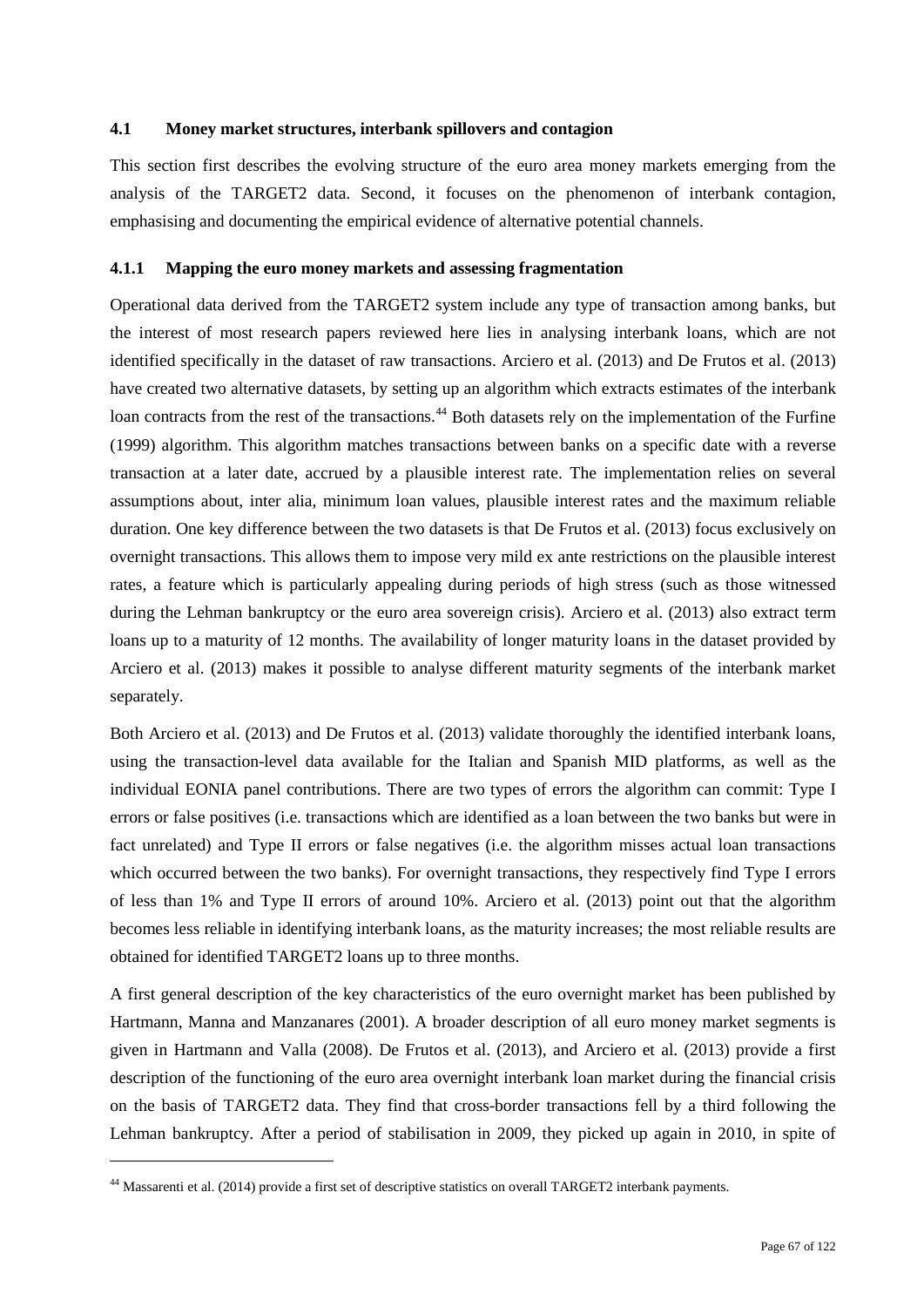tensions related to the emergence of problems in Greece and Ireland. A new decline, which began in the spring of 2011 with the acute phase of the sovereign debt crisis, brought cross-border transactions to their lowest value after the three-year long term refinancing operations and the cuts in the key ECB policy rates. By mid-2012, cross-border overnight volumes were around €30 billion, down from around €80 billion in mid-2008.

The network analysis in Garcia et al. (2013) reveals that, despite the significant drop in cross-border transactions after the Lehman default, network density – as measured by the number of actual links between banks relative to all possible links – remained relatively stable.<sup>[45](#page-66-0)</sup> This is consistent with Gabrieli and Georg (2013) who document that, after the Lehman default, a large drop in market turnover and significant changes in structural network features only occurred in the term segments of the euro money market, especially for loans with maturities of more than one month. This suggests that, at least at the beginning of the crisis, banks continued to trade with each other, albeit with much smaller volumes and mostly at shorter maturities. It is only with the acute phase of the sovereign crisis and the ECB liquidity injections of the three-year refinancing operations that the network density started to drop significantly. The drop in the share of cross-border market volumes, after September 2008 and since mid-2011, can be interpreted as prima facie evidence of market fragmentation.

An alternative measure of fragmentation is proposed by Garcia et al. (2013). It relies on the idea of network community membership. For this purpose, the network is split into several "communities", such that banks within a certain community are tightly linked to each other, i.e. exhibit above-average mutual trading volumes, whereas links across communities are weak. In a market with perfect cross-border integration, one should not expect community membership to be correlated with the geographic location of a bank. The authors find instead significant evidence that the major two communities are associated with a North/South separation in the first few years of the crisis. Tiering in the money market has not received that much attention in the literature so far.<sup>[46](#page-67-0)</sup> Craig and von Peter (2010) use data on the German interbank market drawn from the Deutsche Bundesbank credit register. They provide evidence of tiering in the interbank market: most banks do not lend to each other directly, but through money centre banks acting as intermediaries. Since these money centre banks play a key role in the network, the paper argues that interconnectedness should be considered an important measure of systemic relevance, in addition to size.

Hoffmann et al. (2013) propose a third indicator of fragmentation. In a perfectly integrated market, banks should not charge different rates for loans to counterparties located in different countries, after controlling for counterparty risk. The authors regress the inferred overnight interbank loan rates onto a constant, a country dummy and a bank rating dummy, to control for idiosyncratic bank risk. Their measure of

<sup>&</sup>lt;sup>45</sup> Networks of interbank relationships have been analysed theoretically to quite some extent, See, for instance, Allen and Gale (2000), Freixas et al. (2000), Leitner (2005), or, more recently, Caballero and Simsek (2012). They have been examined empirically by Cocco et al. (2009), using Portuguese data.<br><sup>46</sup> Exceptions are Ehrmann and Worms (2004) and Upper and Worms (2004), who use aggregate data when trying

<span id="page-67-0"></span>to characterise the market structure. Furfine (1999) provides an in-depth analysis of trading structures and tiering in the US federal funds market. Freixas and Holthausen (2005) explain the tiering phenomenon theoretically with asymmetric information.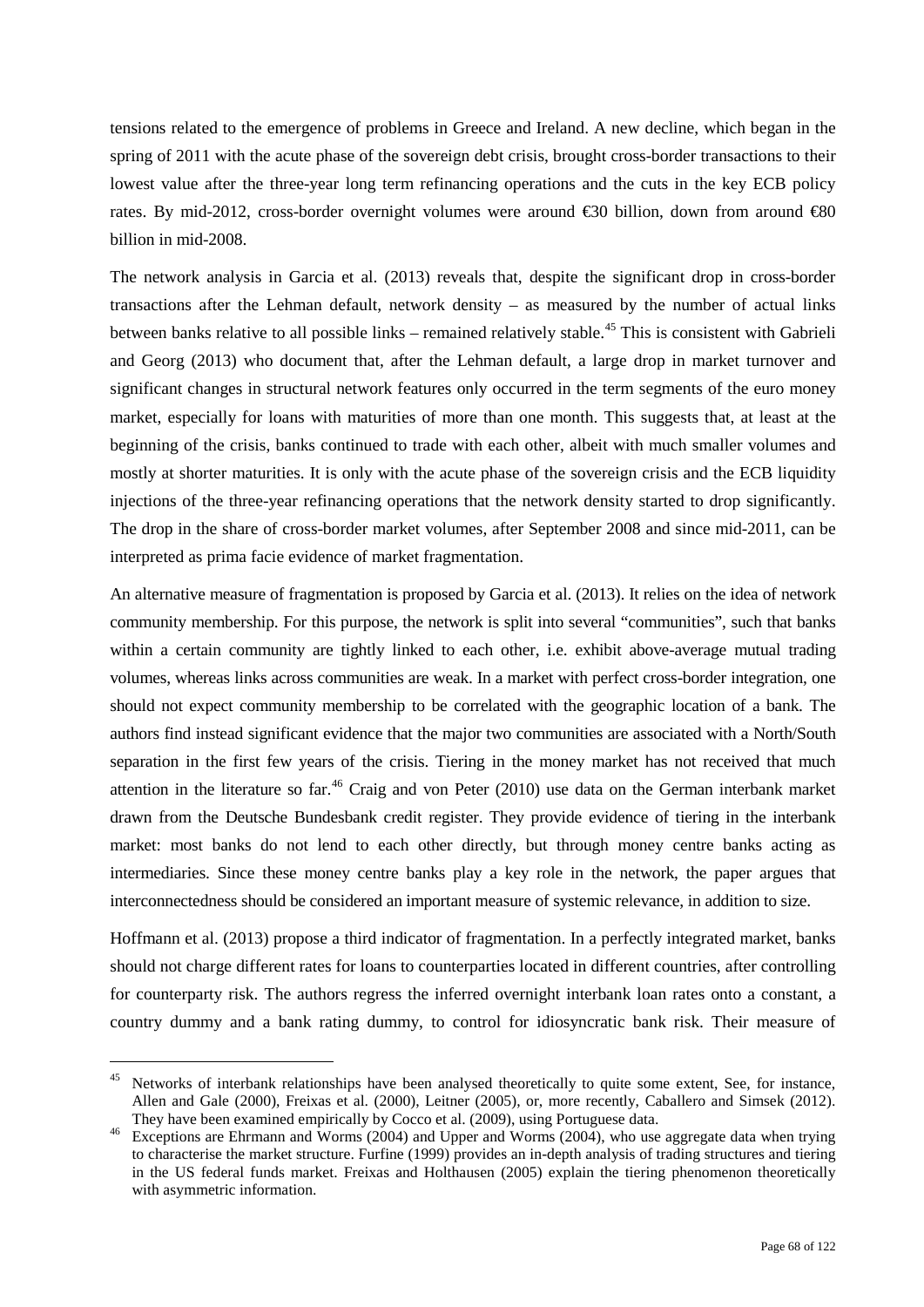interbank fragmentation is the regression coefficient associated with the country dummy, which in a situation of perfect integration should be zero. They identify significant phases of market fragmentation, all associated with different stages of the euro area sovereign crisis. Overall, one can conclude that crossborder fragmentation has varied substantially since 2008. Fragmentation peaked twice during episodes of intensified sovereign stress, but declined in the aftermath of policy interventions. This holds, in particular, for the three-year refinancing operations, which markedly reduced cross-border fragmentation despite the overall decline in market activity in this period.

Hoffmann et al. (2013) also estimate a bivariate vector autoregression (VAR) for the average borrowing rates paid by banks located in non-stressed and stressed countries. They estimate the VAR in two subperiods, a relatively integrated period (i.e. June 2008 to April 2010) and a fragmented period (i.e. May 2010 to August 2013). The beginning of the fragmented period is identified with the methodology of Hoffmann et al. (2013) already discussed in the previous sub-section. The analysis of the generalised impulse-response functions associated with the VAR estimated in the two sub-periods reveal that, in integrated times, shocks to the interbank rates in stressed countries are evenly transmitted to those of the non-stressed countries, and vice versa. Things change in periods of market fragmentation, however. A shock in a non-stressed country continues to be transmitted to the interbank markets of all the other countries, albeit with reduced intensity. By contrast, a shock in a stressed country has a small and very short-lived effect, mainly contained to the banking systems of the group of stressed countries.

The intensity of the crisis and the subsequent ECB interventions appear to affect also banks' willingness to trade at rates below the ECB deposit rate and above the marginal lending facility rate. De Frutos et al. (2013) find that a significant number of overnight loans are exchanged at an interest rate above the ECB marginal lending facility. This evidence is unlikely to be on account of errors in the Furfine algorithm employed in the estimation, as the number increases sharply in periods of stress, reaching its peak right after the Lehman bankruptcy and at the height of the European sovereign debt crisis at the end of 2011. This suggests that the phenomenon is likely to have been driven by actual difficulties, for certain banks, in obtaining interbank funds. Abbassi and Schulze (2013) suggest that, after the three-year long-term refinancing operations (themselves a reaction to the situation of stress which led to interest rates above the ECB marginal lending rate), a significant fraction of interbank overnight trades took place at rates below the ECB deposit rate. The authors argue that this finding can be explained by market segmentation: when the central bank provides disproportionate amounts of liquidity, it shifts the bargaining power in favour of those banks with access to the ECB standing facilities.

Rünstler (2013) adopts a linear spatial model to gauge links between money market participants. Variables such as trading volumes and interest rates are regressed against those of corresponding entities of the individual banks' neighbours in the network. Neighbours are defined from the presence of trading relationships in the past. Rünstler finds that spillovers for net lending and lending-borrowing spreads are usually negative, consistent with the hypothesis that neighbours act as a buffer to partly absorb bankspecific liquidity shocks. The most interesting feature, however, is that most of the time the network structure does not seem to matter, but it grows in importance during periods of crisis or market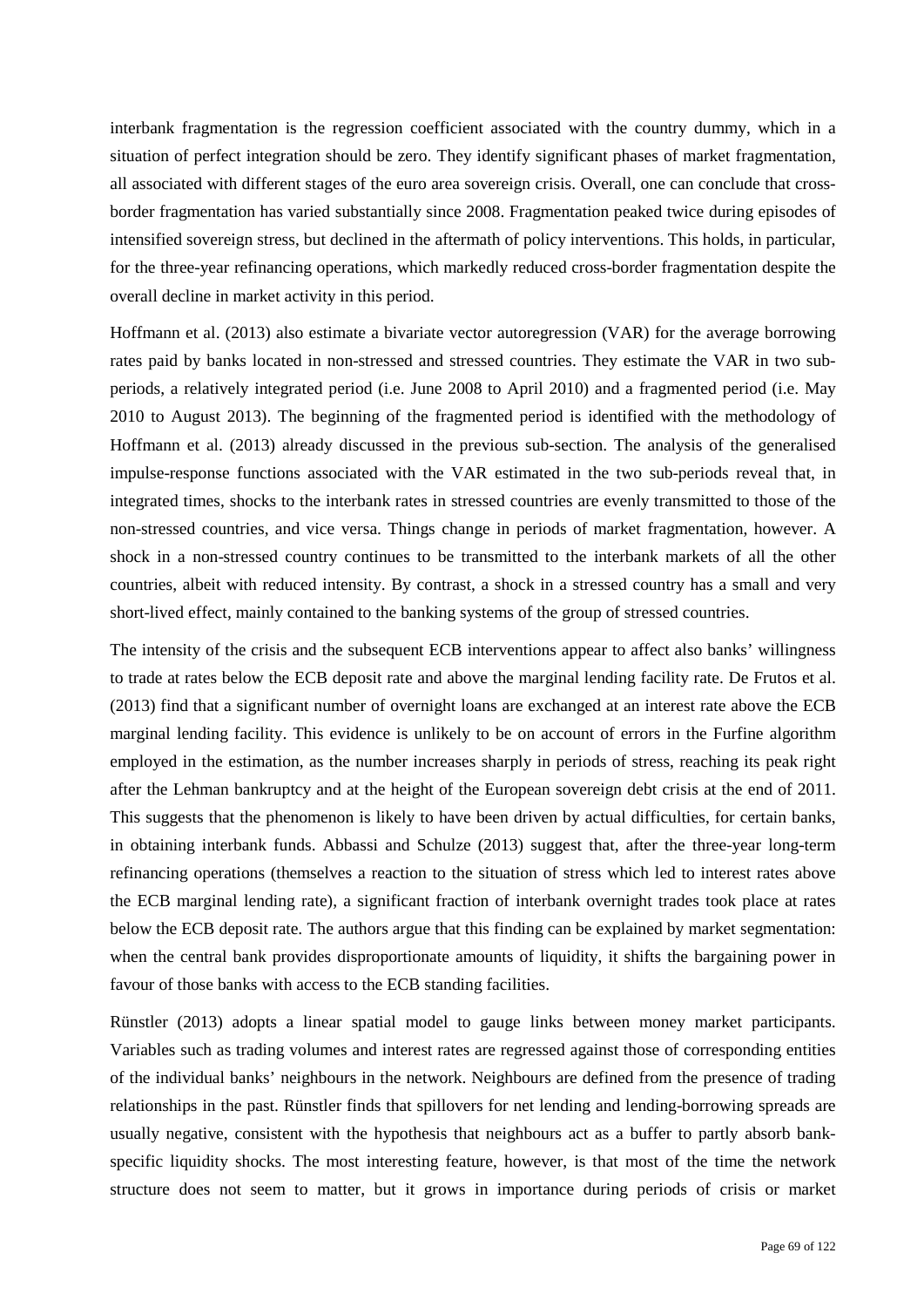turbulence, such as the various episodes of sovereign debt stress in 2010 and 2011, and around the threeyear liquidity operations.

## **4.1.3 Euro money market developments around the Lehman default**

Turning to the core topic of WS3, one strategy for understanding the mechanics of contagion is to analyse banks' behaviour around specific events. The TARGET2 data sample contains the period around the Lehman default, which definitely represents an interesting case study. Several papers focus on this event.

Gabrieli and Georg (2013) find evidence that, after the Lehman bankruptcy, only the term segment of the market froze, as banks switched from longer maturities (1 to 12 months) to the shortest possible one (overnight). Like Rünstler (2013), they find that a bank's position within the interbank network before the Lehman event had a significant impact on how much liquidity the bank obtained afterwards, and at what price. Abbassi et al. (2013) confirm the perception that interbank relationships are an important factor in improving banks' access to interbank credit. They find that, during times of elevated credit risk, borrowers are able to obtain a larger amount of credit and pay a significantly lower interest rate to their relationship lenders, relative to the conditions obtained from non-relationship lenders.

Di Filippo (2013) suggests that, after the Lehman bankruptcy, banks were able to discriminate among their counterparties based on their creditworthiness, rationing and charging higher rates for banks with higher credit risk, as proxied by the share of non-performing loans. This discrimination effect persists after the ECB liquidity injections.

The macro-prudential implication of these findings points to a positive stabilising effect that interbank relationships have during crisis times. This positive effect needs to be weighed against the contagion risks which inherently arise in the presence of tightly interconnected networks. Interestingly in this context, the paper by Abildgren et al. (2013) in WS1 suggests that, during the financial crisis, in Denmark, nonfinancial firms that had retail lending relationships with a weakened bank exhibited a higher default probability than firms borrowing from banks less affected by the crisis.

## **4.1.4 Assessing bank contagion and spillovers using financial market data**

A large number of papers analyse interbank instabilities using financial market data.

Bekaert et al. (2011) analyse the transmission of crises to country-industry equity portfolios in 55 countries during the 2007-09 financial crisis. Using an asset pricing framework with global and local factors, they find evidence of systematic contagion from US markets and from the global financial sector; but the effects are very small. By contrast, the co-movement of portfolios within a country increased systematically during the crisis, above and beyond what can be accounted for by underlying fundamentals, with its severity inversely related to the quality of countries' economic fundamentals and policies. The evidence is against the "globalisation" hypothesis (linking the transmission of the crisis to the extent of global exposure), confirming instead the old "wake-up call" hypothesis, with markets and investors focusing to a greater extent on idiosyncratic, country-specific characteristics during the crisis.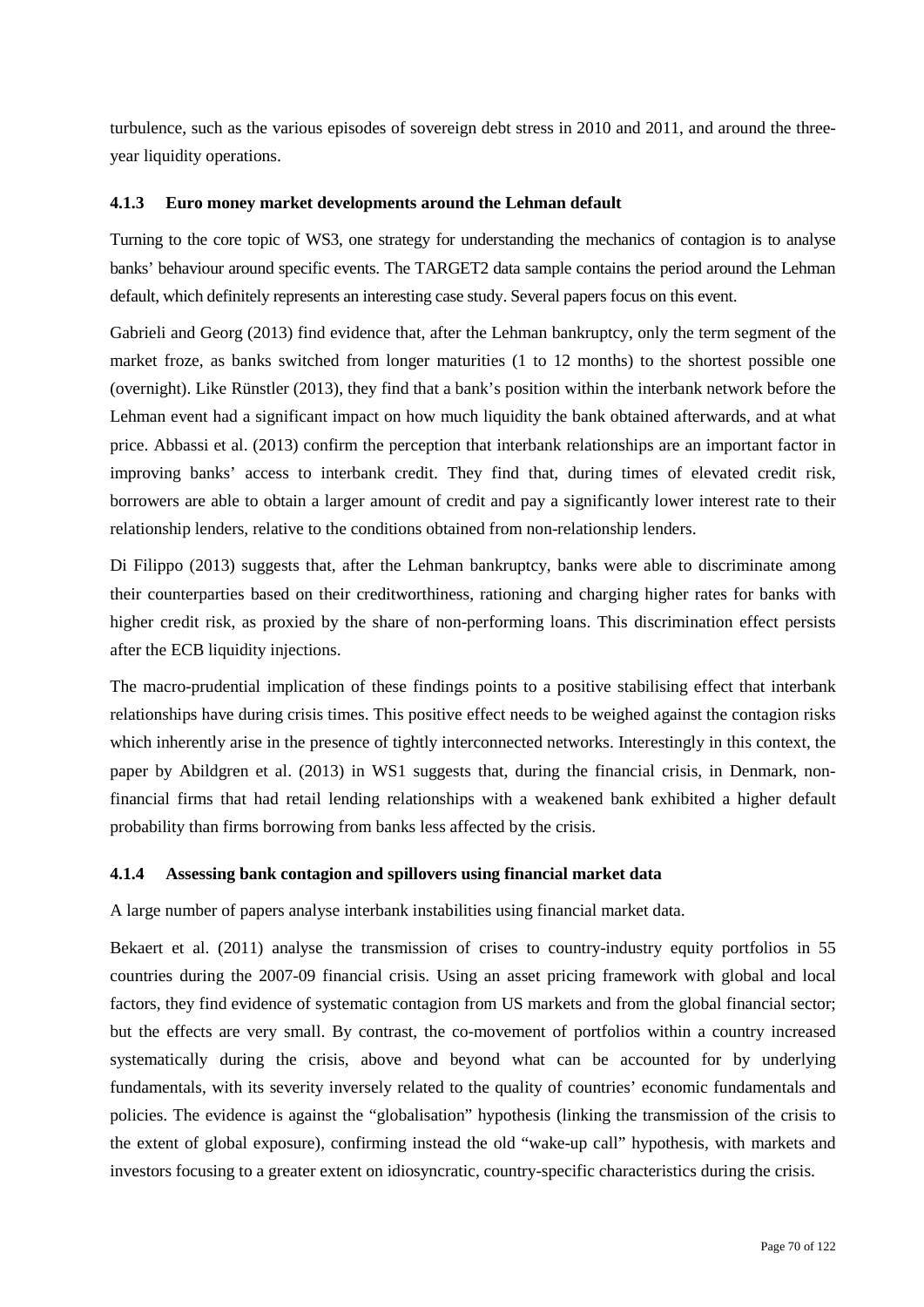Other studies focus more specifically on bank equity market data. Degryse, Elahi and Penas (2013) study the fragility of banking systems between 1994 and 2008 from a multi-regional perspective. Fragility is defined as a situation when countries' banking stock indices in a region have jointly very low returns, and it is explained by regional macro factors and a series of regional banking system characteristics, such as liquidity, capitalisation, competition, diversification, and the presence of foreign banks in a region. In general, it is found that regional banking system fragility is reduced when banks in the region jointly hold more liquid assets, are better capitalised, and when regional banking systems are more competitive. In the second part, the paper analyses the possibility of contagion across regions. The contagion effects of Europe and the United States on Asia and Latin America are found to be significantly higher than the effects between Asia and Latin America.

In supplementary work, Degryse, Elahi and Penas (2013) study more directly the fragility of a set of European countries' banking systems. Their approach suggests that banking system indices of European countries experience jointly very low returns more often than in other countries over this sample period. Comparing banks of euro area countries with US banks between 1992 and 2004 with methods of extreme value analysis, Hartmann, Straetmans and De Vries (2006) reached different conclusions on this issue. They found that multivariate extreme spillover risk was higher among US banks than among euro area banks during their sample period, mainly as cross-border risks were still relatively mild in Europe. At the same time, on both sides of the Atlantic, systemic risk had increased during the 1990s. Interestingly, in Degryse et al. greater liquidity and capitalisation reduce the likelihood that some countries' banking stock indices experience very low returns but not the likelihood of many countries' banking indices being in the tail (consistent with other research results in MaRs WSs 1 and 3). Cross-regional contagion of all other regions on Europe is considerable but most pronounced from the United States. A greater reliance in Europe on wholesale funding and foreign banks increases the impact of cross-regional contagion from Latin America and Asia. Banking system characteristics in Europe do not influence cross-regional contagion from the United States.

With the highly connected worldwide financial structure, financial contagion naturally does not stop at borders. In the Czech Republic, where most participants are subsidiaries and branches of foreign banks, Geršl and Lešanovská (2013) suggest that developments in markets abroad have a strong potential (stronger than domestic factors) to generate cross-border contagion and to affect risk premia. Increased uncertainty about the solvency of the main western European banks during the global financial crisis, as captured by the CDS spread dispersion, increased the interbank market risk premium in the "host" country. Thus, risk premia in interbank markets may be affected not only by the traditional liquidity and counterparty risk factors, but also by the foreign influence via foreign ownership of market participants. Another potential channel of cross-border contagion is the parent-subsidiary relationships. Derviz and Raková (2012) undertake a theoretical and empirical analysis of how the condition of a parent bank may affect the interest rate-setting of its affiliate – a subsidiary or branch – in a foreign country. The host country under consideration in the empirical part of the study is the Czech Republic, whose banking sector is dominated by institutions under foreign control. Altogether, the parent influence, although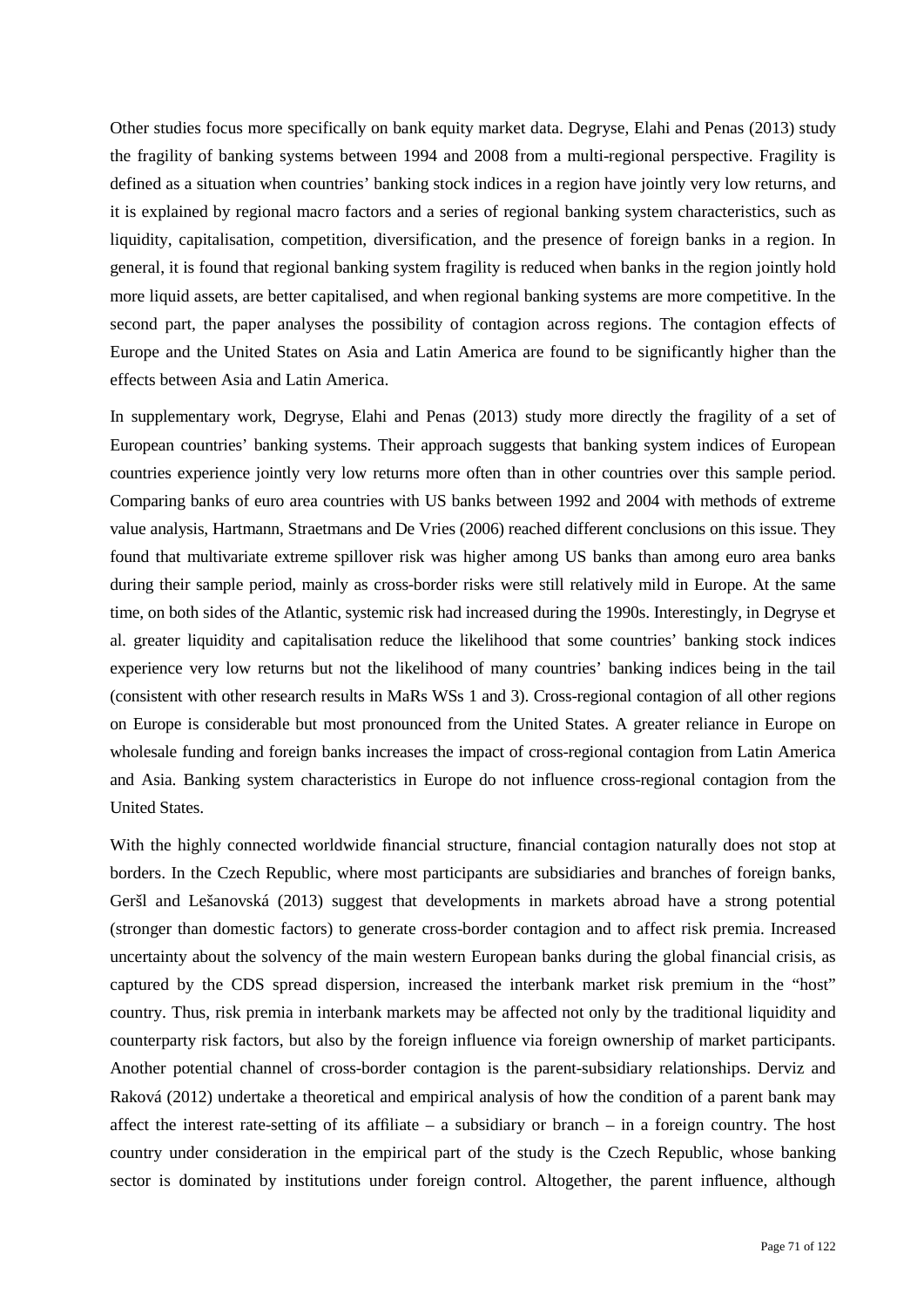occasionally significant in statistical terms, appears to be of subordinate economic importance, at least in the Czech banking sector in the pre-crisis period (i.e. before 2008).

Other papers which exploit advanced econometric techniques using market data are Idier (2011) and Saldias and Craig (2013). Idier (2011) proposes a Markov switching multifractal model with dynamic conditional correlations in order to assess market contagion over several horizons and disentangle, for example, short-term crisis contagion from long-term market integration. Saldias and Craig (2013) estimate data-driven correlation networks based on bank stock returns of international banks and conduct a comprehensive analysis of their topological properties.

#### **4.1.5 Assessing bank contagion using interbank exposures**

Many papers of WS3 study interconnectedness using information about interbank exposures.

Hałaj and Kok (2013 and 2014) study the characteristics of a network of interbank claims. As their dataset only contains aggregate exposures of large European banks, they resort to simulations replicating the matrix of all bilateral interbank claims. This approach has the advantage of allowing extreme events to be studied and, indeed, – in line with much of the previous literature on counterfactual simulations – it is found that the failure of one bank in the network only has a detrimental effect on other banks' solvency as a tail risk event. Moreover, contagion effects are found to be highly non-linear, crucially depending on the exposure of individual banks to each other. The non-linearity is related to the inclusion of fire sales in the analysis. It is found that the possibility of fire-selling assets increases the effects of bank failures on bank capital. The consideration of such amplification effects in interbank contagion was largely absent in the growing literature using counter-factual simulations, which may partly explain the limited contagion risk that was often found in the past.

Another stream of research under WS3 analyses the nature of interbank lending structures for assessing interconnectedness among banks. Craig and Von Peter (2010), Memmel, Sachs and Stein (2012) and Memmel and Sachs (2013) use data on the German interbank market drawn from the Deutsche Bundesbank credit register. Simulations conducted taking the distributional feature of the loss given default (LGD) into account show that the interbank system is more fragile than appears to be the case when simulations fix LGD at the sample mean. Memmel, Sachs and Stein (2012) have actual data on interbank loan write-offs, which suggest that the distribution of the LGD is strongly bimodal (i.e. Ushaped). In the event of default, a relatively large share of cases experienced either a tiny loss (between zero and 10% of the exposure) or a very large loss (between 90% and 100%). This finding, which most likely reflects the presence of fully collateralised exposures (through repos) and totally uncollateralised exposures (through interbank deposits), stands in contrast to the usual assumptions of an intermediate LGD of around 40%. Simulations conducted taking this feature into account show that the interbank system is more fragile than appears to be the case when simulations fix LGD at the sample mean. Memmel and Sachs (2013) explore the factors which determine the stability of the interbank market. They find that banks' capital, their lending within the system, the LGD and the degree of how equal banks spread their claims are important factors.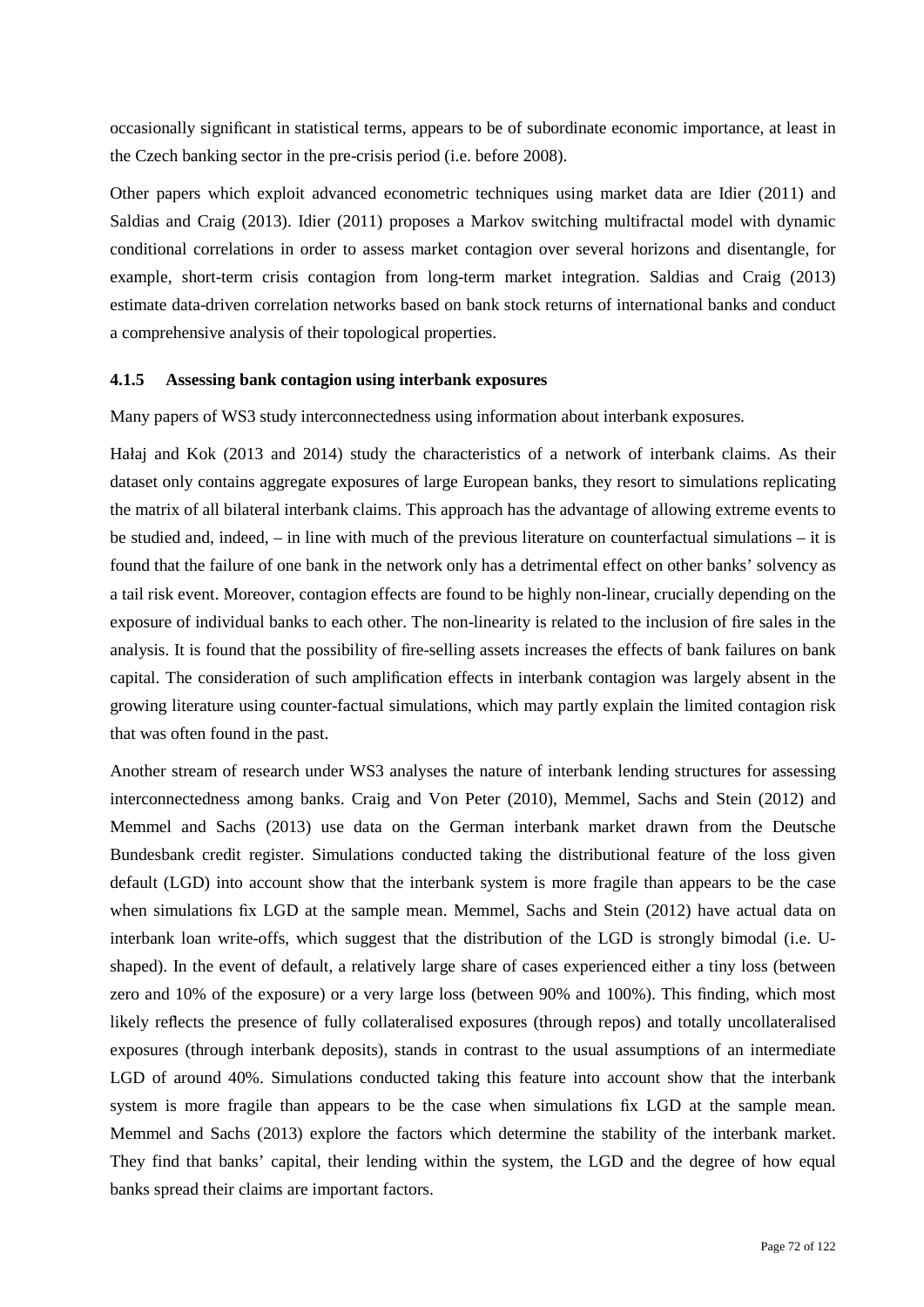Brown et al. (forthcoming) resort to experimental data to investigate the mechanisms behind contagion. The authors find that panic-based deposit withdrawals can be strongly contagious across banks, but only if depositors know that the banks are economically related (in their experiment this is done through asset commonality). More specifically, under these information conditions a panic-based bank run at one bank makes the bank-run equilibrium more salient for depositors at another bank. The run at the observed bank leads to an update of subjective beliefs of depositors in the observing bank that their fellow depositors will withdraw. There is no evidence for a belief-update, and no subsequent contagion of deposit withdrawals between banks, when depositors know that the banks are economically unrelated.

The potential for contagion within the Czech banking system via interbank exposures of domestic banks over the period 2007-12 is also explored by Hausenblas, Kubicová and Lešanovská (2012), using network analysis. Their results point to several banks that are important for the stability of the network and whose failure could potentially have systemic consequences. The resilience of the system is assessed using a simulation approach where the initial shocks have the form of a credit, liquidity, or asset price shock.

Di Iasio et al. (2013) and Gabrieli et al. (2013) use information contained in TARGET2 data to assess contagion through interbank exposures, further developing the literature on counterfactual simulations referred to above. Starting from a common market shock on banks' capital and an exogenous bank default event, Gabrieli et al. (2013) assume that contagion propagates via a large number of probabilistic networks of long- and short-term interbank linkages. The probabilistic networks are constructed relying on bank balance sheet data and TARGET2 money market exposures. Their findings suggest that the risk of cross-border contagion through the European interbank market gradually abated between 2008 and the end of their sample. One driver of this trend has been the decline in the number of interbank transactions, also documented by other TARGET2-related WS3 studies. The results also highlight that contagion can be significantly enhanced when amplification effects, such as liquidity-hoarding by stressed counterparties, are taken into account. Furthermore, the overall contagion outcome depends to a significant extent on the evolving network structure of interbank linkages when running realistic contagion simulations: the number of defaults resulting from extreme market stress can be more than three times larger or smaller depending on the underlying structure of interbank linkages, pointing to a need to take into account the evolving interbank network structure when studying contagion.

Di Iasio et al. (2013) start from the observation that the standard default cascade exercise has a binary nature: the cascade only has the potential to get started if a bank defaults; otherwise, no contagion is observed. In reality, however, a shock reducing the capital base of a bank weakens its balance sheet and reduces its distance-to-default in a more gradual manner. This, in turn, erodes the market value of its liabilities, weakening via this channel the balance sheet of its counterparties even if no default occurs.<sup>[47](#page-72-0)</sup> In other words, counterparty banks' balance sheet weakness (not just outright default) can also be a source

-

<span id="page-72-0"></span><sup>&</sup>lt;sup>47</sup> Ota (2014) has a similar intuition of how "marginal" contagion can spread without the need for outright defaults. In the model a negative shock to a bank increases its default probability, devaluing the claims other banks have on it. This market mechanism causes capital losses at those other banks, which are again transmitted to banks that have claims on them and so on.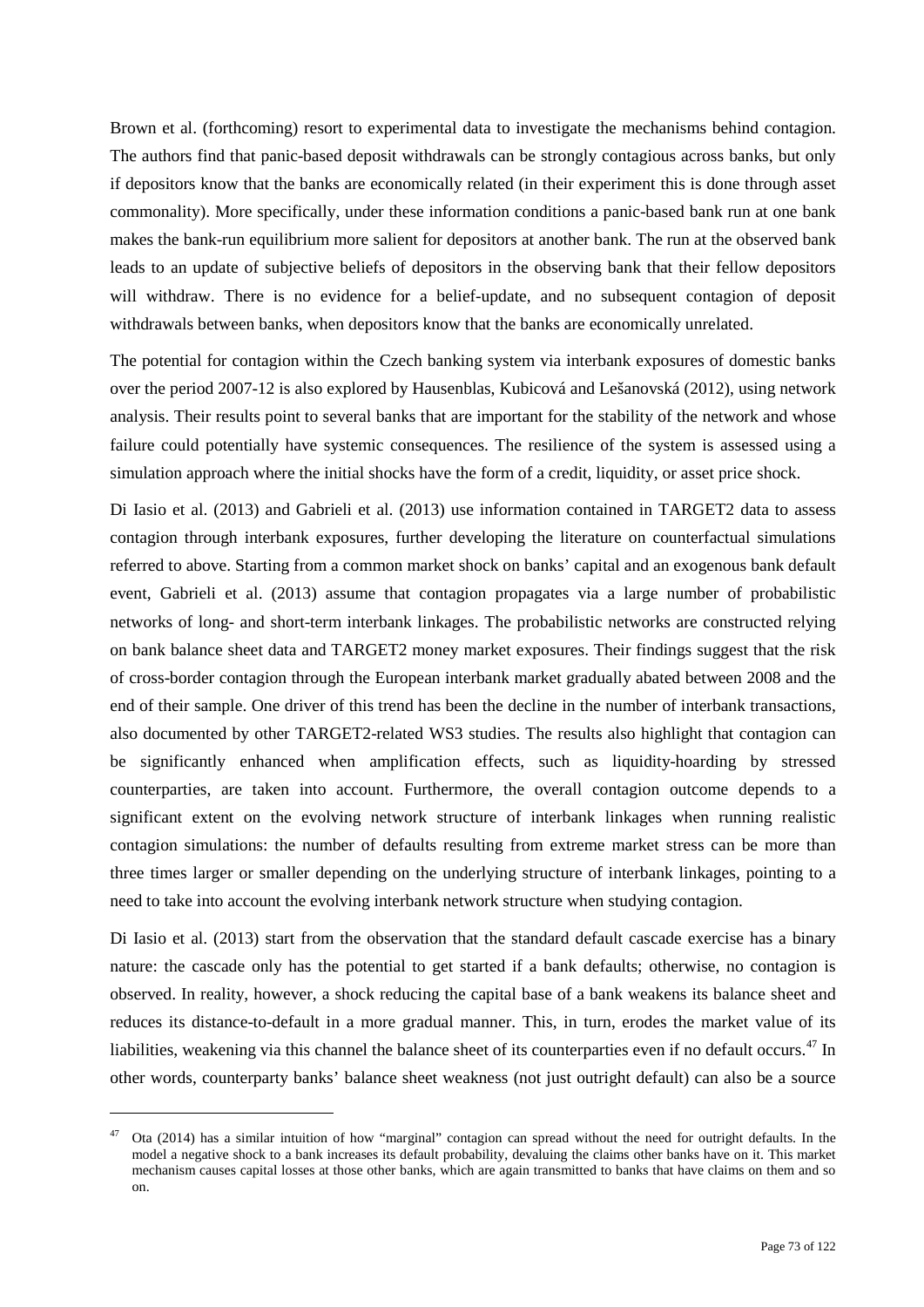of contagion to their creditors. This idea is operationalised via the so-called DebtRank methodology developed by Battiston et al. (2012). They confirm previous literature by finding that, in the traditional default cascade model, only very few scenarios generate significant losses. Even in these few cases, the estimated equity losses are lower by a factor of three than those obtained with the DebtRank methodology. Furthermore, the banks identified as systemic by the DebtRank methodology tend to be the largest ones (in terms of total assets), but with two important qualifications. First, the relationship between size and systemic impact is highly nonlinear; many very large banks have an over-proportionally large systemic impact. At the same time, the systemic impact of very large banks is also widely dispersed; and certain highly-interconnected small banks may also sometimes have sizeable systemic importance. So, size by itself is not necessarily a sufficient statistic for identifying banks which pose systemic risks.

#### **4.1.6 Further potential of the TARGET2 data**

Some of the papers presented in the previous sub-sections exploit the interbank loan datasets derived from the TARGET2 data. Since the authorised researchers only have access to the data from the end of 2012, many research projects that would be valuable for macro-prudential purposes have not been tackled yet. Moreover, the data also lend themselves to addressing issues other than macro-prudential and financial stability issues, such as research on the functioning of payment systems, central bank market operations or even aspects of monetary policy transmission.

One particularly interesting example of a further potential use for these data is the study by Galan et al. (2013). It shows, inter alia, how individual payment data can be helpful for macroeconomic purposes. The authors start from the idea that the overall volume of interbank activity contained in TARGET2 data can be exploited to develop high-frequency measures of macroeconomic activity. They develop a daily measure of activity (which they call "daily GDP") and show that there is a strong correlation between bank transactions and traditional GDP, which is only available on a quarterly basis. In other words, payment system data may be a very useful and timely source for measuring economic activity.

# **Box 3: USING TARGET2 PAYMENT SYSTEM DATA FOR MACRO-PRUDENTIAL ANALYSIS**

In the context of the ESCB MaRs network, the Governing Council has granted 15 researchers from WS3 dedicated access to transaction-level data from the TARGET2 payment system. Cooperating with payment system experts, this group pursued a joint research agenda on the WS3 questions that could be answered best with these common data and by pooling expertise across the central banks that are connected via TARGET. This box briefly describes how these data can be put to work for macroprudential analysis, in particular regarding interbank market developments and their implications for bank stability and contagion, and highlights some key results of the 11 papers produced in this coordinated effort, which started at the end of 2012. More extensive discussions of these papers, the methodologies they apply and their results are embedded in other parts of this chapter.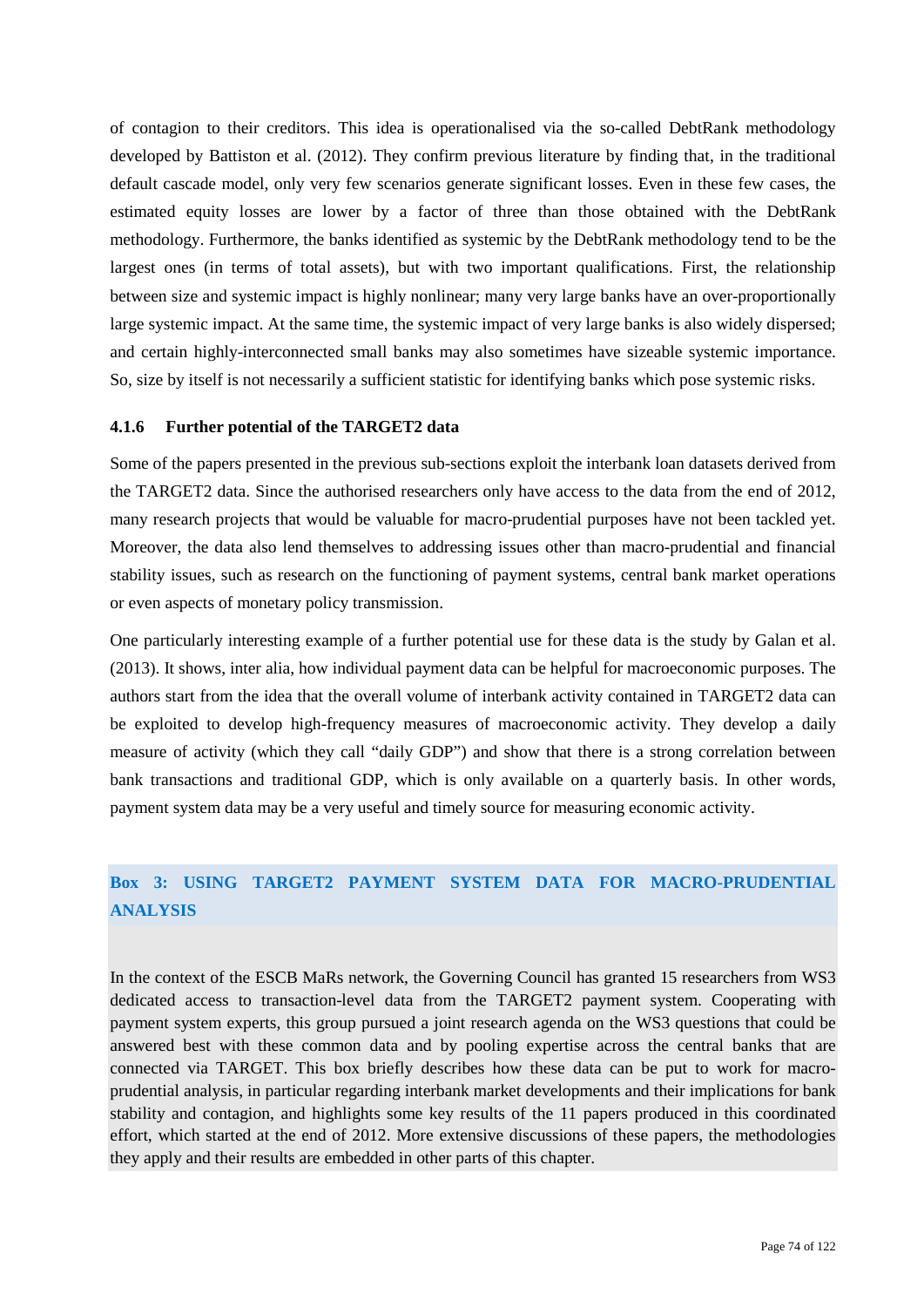TARGET2 is the Eurosystem settlement system for large-value payments in euro.§ Operational data derived from the system include all types of transaction among banks, the greatest interest from a macroprudential perspective lies in analysing interbank loans, which are not identified specifically in the raw dataset of payment transactions. Payment system experts and researchers from several European central banks have joined forces to extract the interbank loan contracts from the raw data. Arciero et al. (2013) and De Frutos et al. (2013) have created two alternative datasets, which both rely on the implementation of the Furfine (1999) algorithm.§§ This algorithm matches transactions between banks on a specific date with a reverse transaction at a later date, accrued by a plausible interest rate. The result of this procedure is a detailed picture of individual interbank loans, their sizes, interest rates and counterparties. Both datasets have been validated by matching the identified interbank loans with the transaction-level data available for the Italian and Spanish MID platforms, as well as the individual EONIA panel contributions.<sup>§§§</sup> The validation shows that the algorithm is very reliable for identifying TARGET2 interbank loans, especially for maturities up to three months. Given the confidentiality of the underlying data, high security requirements have been applied at every stage of the data and subsequent research work and only very aggregated information has been disseminated outside the group of dedicated researchers.

A first application of the resulting interbank lending data is to track the overall evolution of money markets over time from a financial stability perspective. For example, Garcia et al. (2013) find that, at the beginning of the crisis, many banks were still trading with each other, albeit at lower volumes. The density of the trading network only dropped significantly in the acute phase of the euro area sovereign debt crisis and after the three-year refinancing operations stabilising the system. Gabrieli and Georg (2013) find evidence that, after the Lehman bankruptcy, only the term segment of the market froze, as banks switched from longer maturities (1 to 12 months) to the shortest possible one (overnight). Moreover, Hoffmann et al. (2013) suggest that the interbank market continued to be integrated after the Lehman bankruptcy and throughout 2009, but that it showed strong signs of fragmentation at the peak of the sovereign debt crisis in the second half of 2011.

A second strand of work deals with interbank relationships and risk assessments. For example, Abassi et al. (2013) and Gabrieli and Georg (2013) provide evidence that, in periods of elevated credit risk, relationship borrowers benefit from larger loans and lower interest rates than banks borrowing from a counterparty with which they do not have a standing relationship. This is also consistent with the evidence of Rünstler (2013), who suggests that counterparties with past trading relationships tend to buffer their individual liquidity shocks. Di Filippo's (2013) analysis suggests that, even after the Lehman Brothers bankruptcy and later ECB liquidity injections, euro interbank market participants were able to differentiate among their counterparties according to their creditworthiness, providing lower volumes and charging higher interest rates in proportion to their non-performing loans.

A last body of work derives bilateral interbank exposures from the lending data and studies contagion effects directly via various forms of counterfactual simulations. Gabrieli et al. (2013) reckon that the evolving structure of interbank lending is of primary importance for assessing contagion risk, estimating that the number of defaulting banks under stressed market conditions can vary by a factor of five or six depending on the underlying network. Di Iasio et al. (2013) suggest that contagion effects can be enhanced through market-driven balance-sheet effects, irrespective of whether outright defaults occur. Taking this into account, they find that a bank's role as a potential spreader of contagion is highly nonlinear in its size, even though some highly interconnected small banks can also become a source of material risk to the system.

All in all, this joint cross-country research effort highlighted the great value of actively using payment system data for macro-prudential analysis.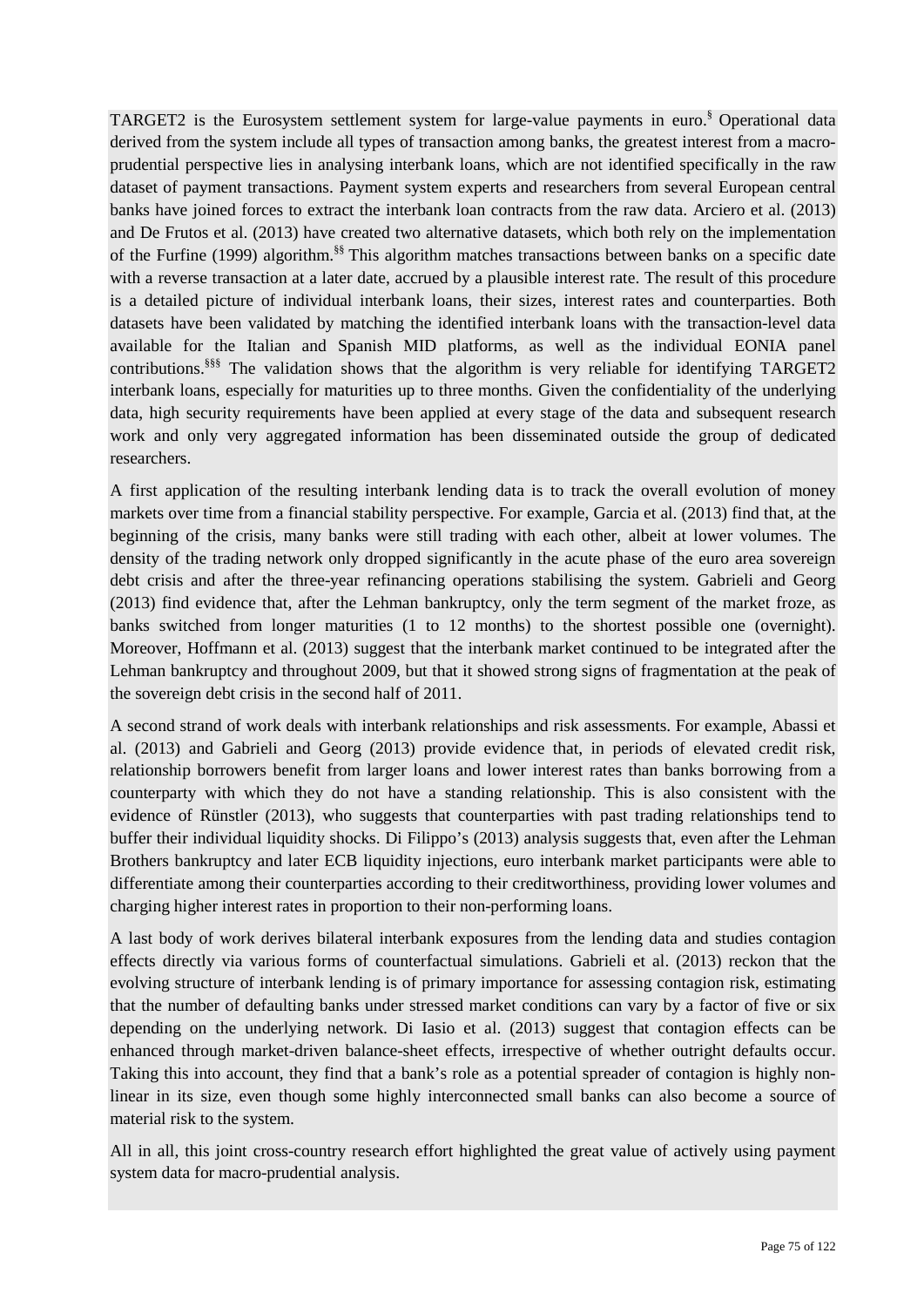- Payments are settled in TARGET2 via the central banks participating in the system (all euro area central banks plus five non-euro area ones). The system settles transactions between financial institutions, as well as those of many ancillary systems, such as the Italian e-MID and the Spanish MID, electronic money markets system for interbank loans. Although other payment systems are available (such as EURO1), the overwhelming majority of money market transactions are settled through TARGET2. See Kokkola (2010) for more details.
- §§ Furfine's original method was applied to the US Fedwire payment data and, subsequently, has been implemented for many other payment systems around the world: Millard and Polenghi (2004) in the United Kingdom, Hendry and Kamhi (2007) in Canada, Akram and Christophersen (2010) in Norway, Heijmans et al. (2010) in the Netherlands, Guggenheim (2010) in Switzerland. Arciero et al. (2013) and De Frutos et al. (2013) are the first to apply the Furfine method to the euro area TARGET2 payment system.
- §§§§ Armantier and Copeland (2012) raise a major concern about the reliability of the Furfine algorithm applied to the US Fedwire payment system. Matching the filtered data with a dataset of bilateral transactions between two large US dealers, they find 81% of Type I errors and 23% of Type II errors. As explained before in this chapter, validation of the interbank loan data from TARGET2 – using a variety of alternative data sources – has detected only relatively small errors in the European context. But vigilance is certainly justified in verifying that this also remains so in the future.

#### **4.2 Cross-sectoral spillovers using financial accounts**

Two MaRs WS3 studies exploit financial accounts data at an aggregate level: one for the euro area as a whole, another for a small euro area economy. The advantage of this approach is that it makes it possible to study the aggregate interconnectedness and contagion among the various economic sectors (financial firms, nonfinancial firms, households, government etc.) and thereby link financial spillovers and contagion to the macroeconomy. Castrén and Rancan (2013) construct cross-sectoral networks of financial assets and liabilities for individual euro area countries, which are then connected across borders for the euro area as a whole. Simulations reveal that the contagious impact of negative credit shocks depends significantly on the location of the initial shock as well as on the centrality (as measured by the number of connections) and other connectivity properties of the sectors and countries concerned. In particular, sectors and countries which were highly integrated before the crisis were also found to be those most exposed to shocks during the crisis, including shocks stemming from remote parts of the system. Moreover, the impact of the shock is found to vary considerably over time, partly due to the fact that the degree of interconnection has decreased over time during the period studied, mainly as a consequence of the effects of the financial crisis.

Silva (2010) uses financial accounts data to infer the level of interconnectedness among sectors of the Portuguese economy. The paper replicates the euro area approach adopted by Castrén and Kavonius (2009) at the national level. Silva (2010) finds that the network of bilateral linkages in Portugal is similar to that of the euro area, with the financial system concentrating two-thirds of all bilateral relations in the economy. By applying contingent claim analysis at the sectoral level, the methodology allows losses stemming from the market price of credit risk to be distinguished from other losses. The results suggest that the latter account for the vast majority of losses. However, the credit risk-related effect is highly nonlinear, implying that it rises steeply as sector fragility increases. In addition, this aggregate approach does not capture intra-sectoral fragility, which would further increase risk-related losses.

#### <span id="page-75-0"></span>**4.3 Special initiative on sovereign contagion risk**

<span id="page-75-1"></span>WS3 was originally meant to focus on interbank contagion. The European sovereign debt crisis that started from around the end of 2009, however, demonstrated the importance of sovereign debt exposures.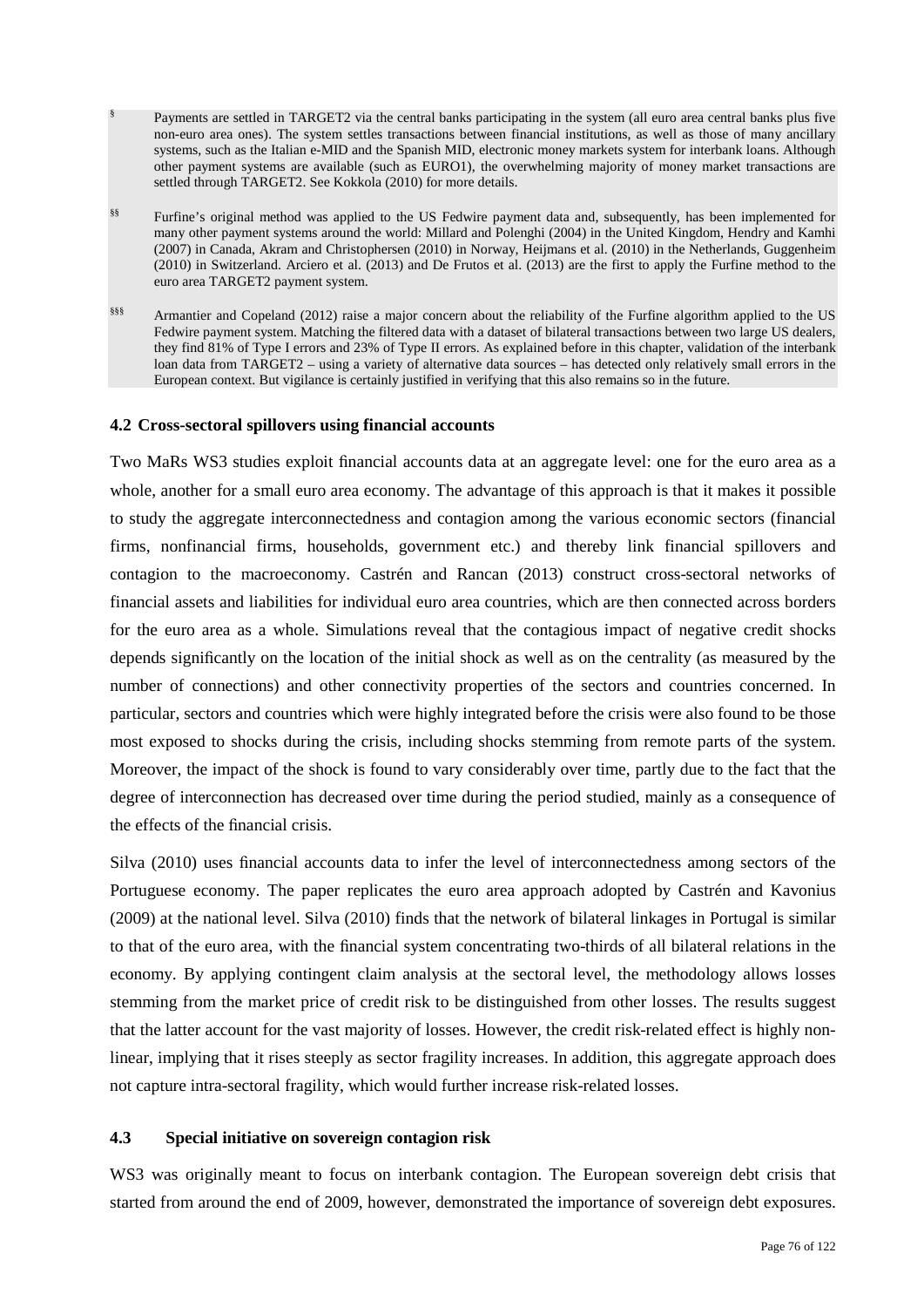Indeed, the increases in sovereign bond spreads, which partly differed in their timing across countries but nevertheless were related to each other, suggest that it may not only be idiosyncratic factors (government debt levels) or exposures to common shocks (due to the financial crisis) that caused the rise in spreads, but also contagion.<sup>[48](#page-75-0)</sup> Here, financial stress for one country's sovereign may spread both to other countries' sovereigns and to the financial sector.<sup>[49](#page-75-1)</sup> In light of these developments, and given the scarce literature on sovereign contagion at the time, the MaRs coordinators decided in late 2011 to dedicate a special initiative to this matter.

This section summarises the findings of the papers that contributed to this initiative. The papers use a variety of data: sovereign CDS spreads (Broto and Perez-Quiros 2011, Calice et al. 2013, Kocsis 2013, Zhang et al. forthcoming), sovereign bond yield spreads (Barbosa and Costa 2010, Claeys and Vašíček 2012, 2014, De Santis 2012, Conefrey and Cronin 2013), and bank equity returns (Mink and De Haan 2012). Some of these papers are also interesting from the perspective of WS2 on early warning systems and systemic risk indicators.<sup>[50](#page-76-0)</sup>

To investigate the extent of sovereign contagion, the WS3 authors use a wide range of econometric methodologies, ranging from dynamic factor models (Broto and Perez-Quiros 2011, Barbosa and Costa 2010), cointegration analysis and regressions (De Santis 2012), event study based on bank equity data (Mink and De Haan 2012), forecasting error variance decompositions from vector autoregressions (Claeys and Vašíček 2012, 2014, Conefrey and Cronin 2013), Markov-switching unobserved component model and quasi-threshold VAR (Calice et al. 2013), to a dynamic copula for dependence (Zhang, Schwaab, and Lucas, forthcoming).

Most of these studies find that European sovereign credit spreads – measured as either CDS spreads or government bond yield spreads over German bonds – are highly correlated, in particular before the onset of the sovereign debt crisis at the end of 2009. As a common finding, the first principal component (a common factor) explains up to 80% of the common variation across CDSs across both core and peripheral euro area countries (Broto and Perez-Quiros 2012, Barbosa and Costa 2010, Kocsis 2013, and Zhang, Schwaab, and Lucas, forthcoming). Much of the behaviour of sovereign bond yields before the onset of the sovereign crisis can be explained by global risk aversion proxies – such as the VIX index – rather than countryspecific fundamentals. Afterwards, the importance of these global factors appears to have decreased, hand in hand with the increasing importance of country-specific developments, consistent with investors "waking up" to different risk profiles across countries around 2009 (Broto and Perez-Quiros 2011).

Most authors in WS3 find evidence of sovereign contagion in the euro area since the onset of the debt crisis in late 2009. In particular, bond yields or CDS spreads in some countries of the euro area appear to have been impacted by other countries' bond yields or CDS spreads (Broto and Perez-Quiros 2011, De

<sup>&</sup>lt;sup>48</sup> Constâncio (2012) discusses the early evidence on sovereign contagion in Europe.

This initative did not address particularly the sovereign-bank stability nexus (except the papers by Alter and Bever 2013 and Cooper and Nikolov 2013), which is the subject of a paper in WS1 (Pierrard et al. 2013).

<span id="page-76-0"></span>For example, both Broto and Perez-Quiros (2011) and Zhang et al. (2012) contain risk measures that are interesting from a financial stability surveillance perspective.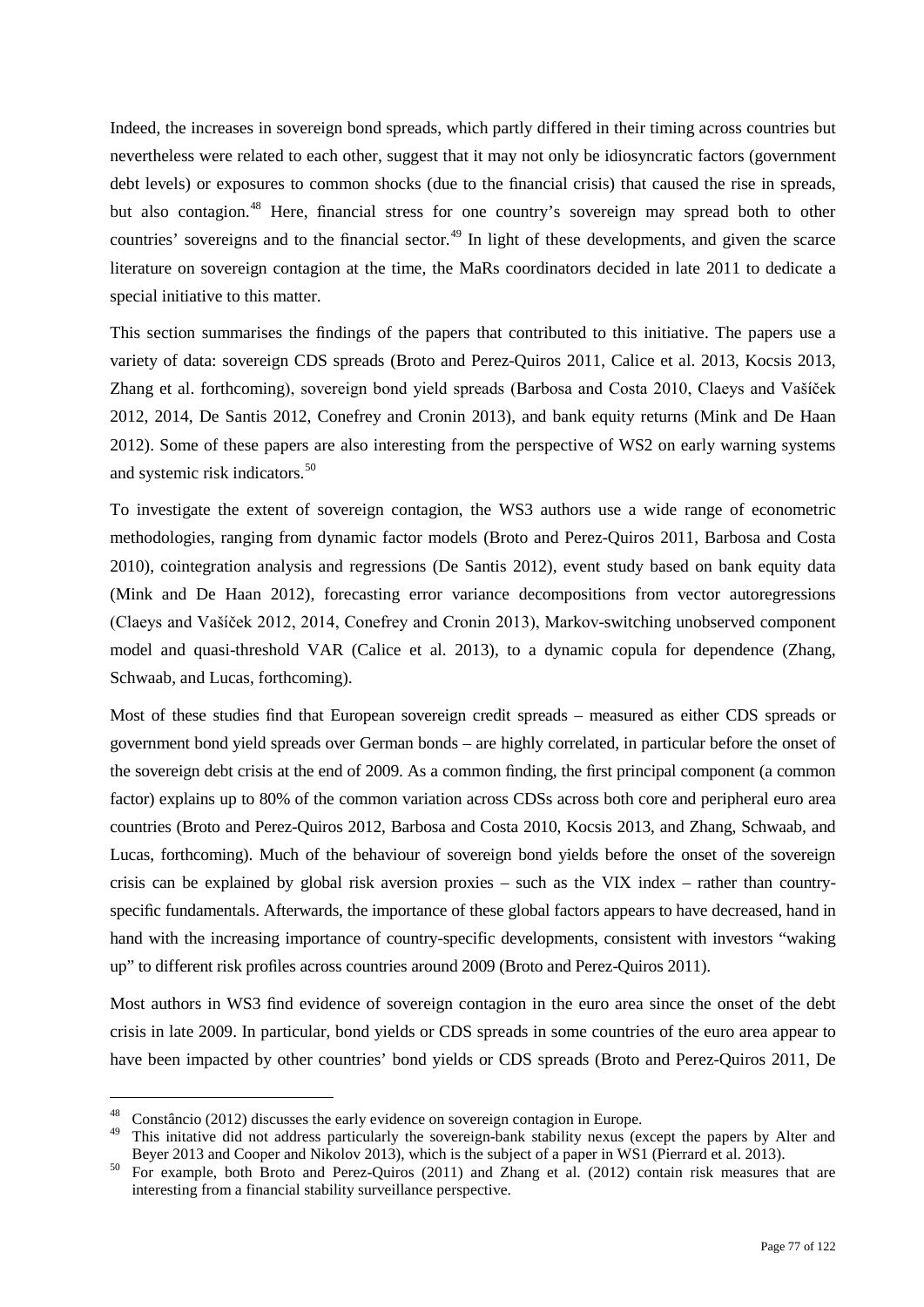Santis 2012, Kocsis 2013 and Zhang, Schwaab, and Lucas, forthcoming). However, Claeys and Vašíček (2014) argue that what often seems to be contagion is actually more of an abrupt break in interdependence (due to higher shocks), rather than genuine contagion (due to stronger transmission mechanism).

The remainder of this section provides a brief summary of the key findings of each paper.

Broto and Perez-Quiros (2011) find some evidence that Greece was a source of sovereign risk contagion during most of 2010. Other countries, such as Italy and Spain, were also found to have become important sources of contagion in 2011. In their dynamic factor modelling framework, spillover effects from different countries on common factors can be identified in real time.

Calice et al. (2013) employ the CDS term premium as a forward-looking measure of idiosyncratic sovereign default risk. They decompose it into two unobserved components of statistically different natures (i.e. stationary and non-stationary) and study determinants of their short-term dynamics in a vector autoregression with various observed financial market variables. They find that the strongest impact can be attributed to CDS market liquidity, local stock returns and overall risk aversion. On the contrary, the impact of shocks from the sovereign bond market is rather muted. Therefore, CDS market micro-structure effects and investor sentiment play the main role in sovereign risk evaluation in real time. Moreover, the results suggest that the response of CDS term premium to shocks in financial variables can be ten times stronger during periods of high volatility.

Claeys and Vašíček (2012) find significant spillover effects in euro area bond yields, based on an analysis of many bivariate pairs of yields. The authors also find that these spillover effects have increased permanently in magnitude since 2007. Moreover, they document significant spillovers from news about rating downgrades to the yields of other government bonds. Claeys and Vašíček (2014) extend this framework to test for contagion. Testing for structural breaks in their vector autoregressive framework, they find that the frequent surges in co-movement across bond markets are mainly driven by larger shocks rather than by an increase in the intensity of shock transmission, i.e. what often appears to be contagion may not be contagion.

Conefrey and Cronin (2013) also use a vector autoregressive framework to assess spillovers in euro area sovereign bond markets. They find changing spillover values over time, lending support to the view that the euro area sovereign bond crisis has moved from being driven initially by broadly-based systemic concerns to a later focus on country-specific developments. While Greece had a strong influence on euro area bond markets around the time of its first bailout, this had diminished by the time of its second bailout. After that event, it became relatively detached from other markets. There is evidence pointing to the re-establishment of spillover patterns that existed before the crisis with gross spillovers having fallen over time from 2009-10 levels and net spillovers again occurring from the core to the periphery.

De Santis (2012) finds that (i) safe haven motives such as flight-to-quality, (ii) country-specific sovereign credit risk, and (iii) a contagion effect from Greece can, together, explain most of the observed developments in sovereign spreads. He also reports that contagious spillovers from Greece have a larger impact on countries with relatively weak fundamentals, such as Ireland, Portugal, Italy and Spain, but also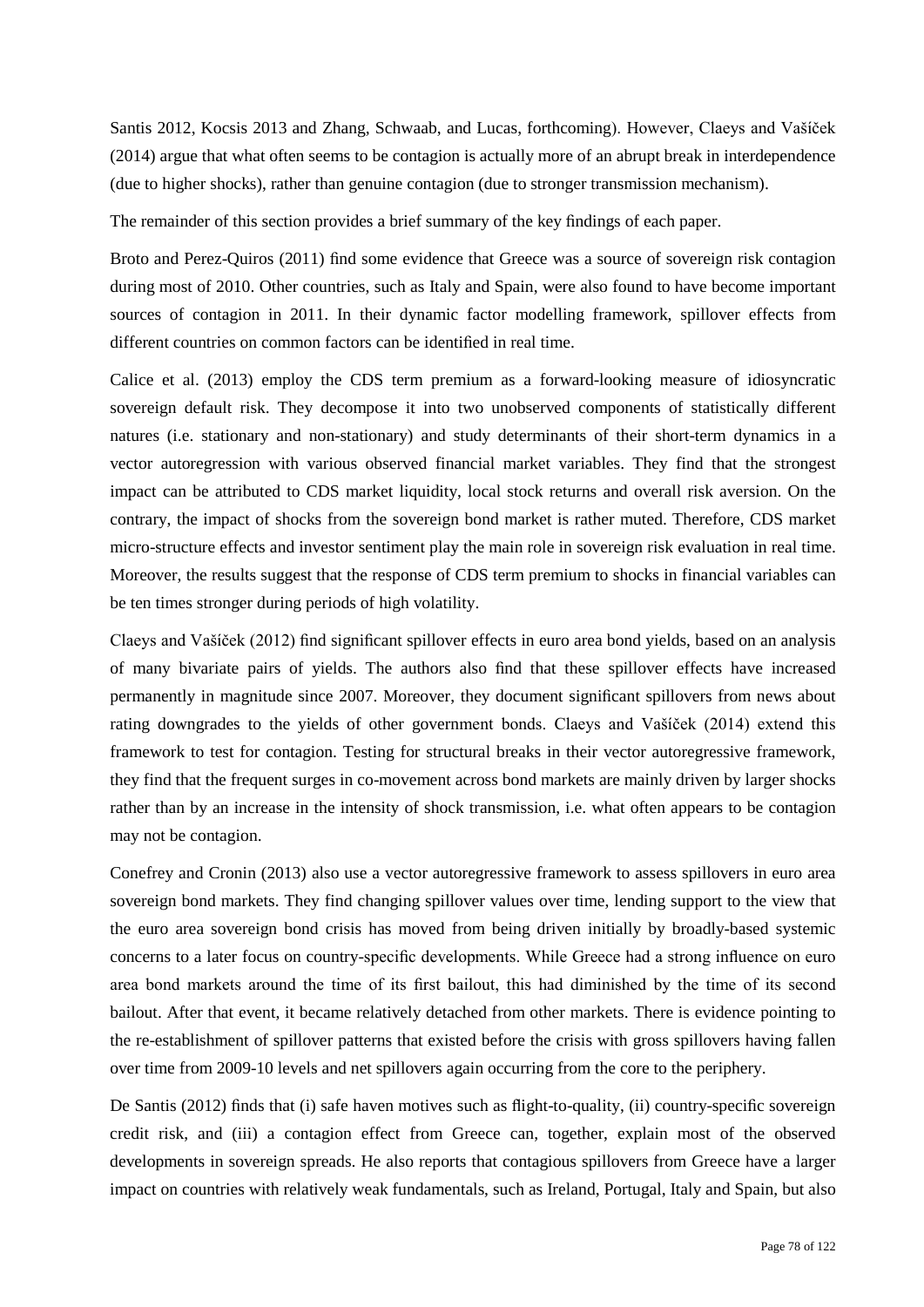Belgium and France. As a result, stressed countries may not only be the source of such shocks, but may also be those most affected by them.

Zhang, Schwaab, and Lucas (forthcoming) use CDS data on euro area countries to investigate how the risk of a credit event for a given country in the euro area is affected if a credit event materialises in another country. For example, the authors estimate the probability of an Italian sovereign default over a one-year horizon, if a default had just happened in Spain. Estimating such conditional probabilities requires a proper multivariate model. Based on a dynamic copula framework, the authors document a large degree of risk "interconnectedness", substantial time-variation in the dependence structure and relatively large expected risk spillovers from a sovereign credit event.

Kocsis (2013) investigates the drivers of CDS spread changes across many developed and emerging markets. He finds that CDS spreads from stressed countries also affect non-euro area countries, such as Hungary, although the effect is indirect and relatively weak.

Barbosa and Costa (2010) find that an increase in global risk aversion, a decrease in country-specific debt market liquidity, and a deterioration of public finances in several countries suffice to largely explain rising yields in euro area peripheral countries for the period from 2008 to early 2010. Hence, for this period, contagion is not "needed" as an additional factor to explain rising yields.

Using an event study approach, Mink and De Haan (2012) distinguish the impact of "news about Greece" from the impact of "news about a Greek bailout" on bank equity prices in 2010. The latter news is considered to be indicative of the willingness of euro area Heads of State or Government to support a country in need, rather than referring to bad, potentially contagious events that are Greek in origin. The authors find that news about Greece does not lead to abnormal returns, whereas news about a Greek bailout does. The result holds true even for banks that are not directly exposed to Greece or other indebted peripheral countries. The authors also find, however, that sovereign bond prices of Portugal, Ireland and Spain do react to both kinds of news from Greece, which is in line with the above studies.

Assessing the conclusions from this initiative, almost all contributors agree that distinguishing between contagion and instability arising from shared exposures to common factors is crucial for policy purposes, but hard to do in practice. If contagion is defined as a residual after common components are taken into account, then the estimated extent of contagion effects depends on completeness in the choice of right-hand-side conditioning variables.<sup>[51](#page-78-0)</sup>

<span id="page-78-0"></span><sup>&</sup>lt;sup>51</sup> These conclusions are exactly in line with the problems found in the empirical bank contagion literature (De Bandt and Hartmann 2000).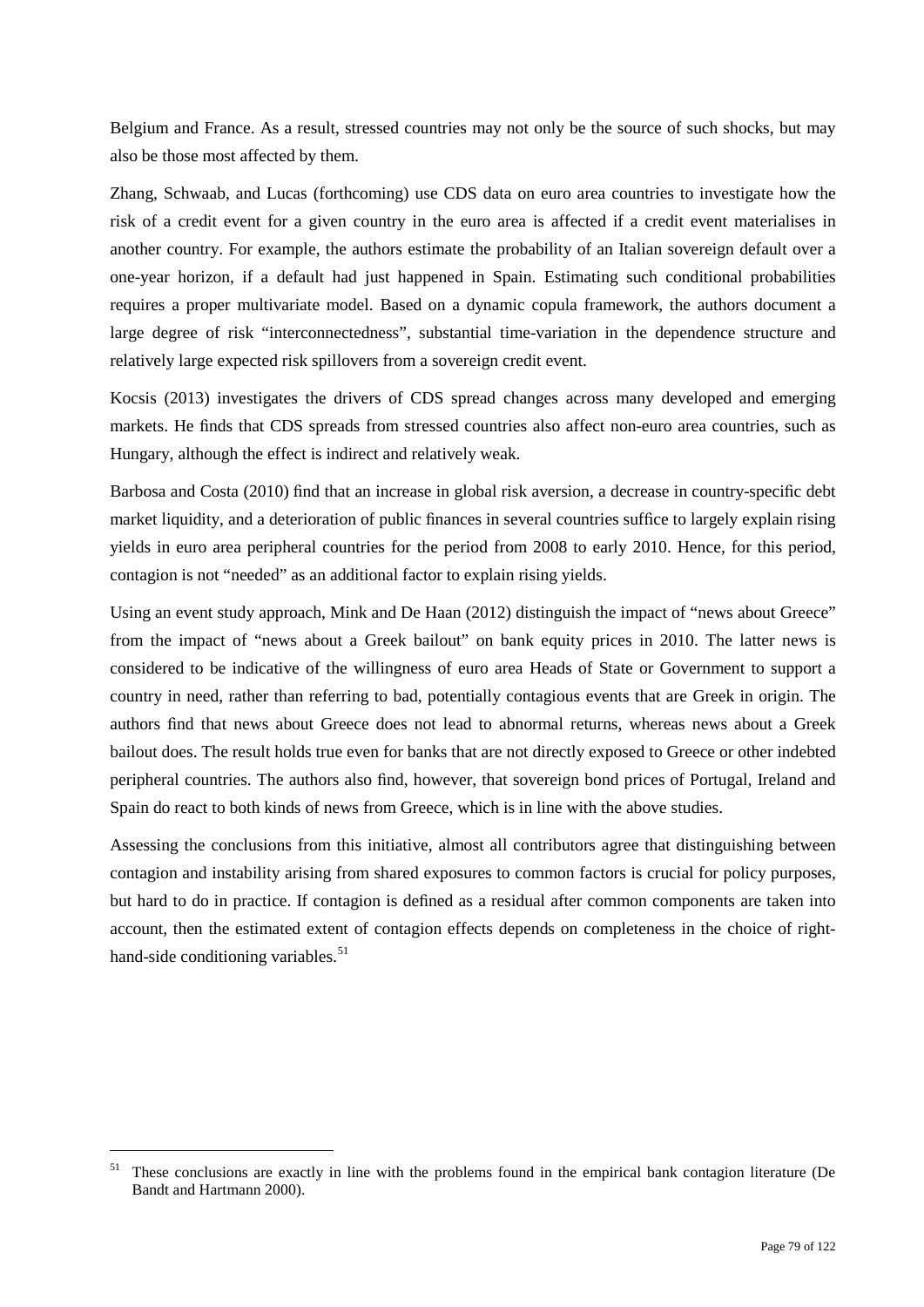# **References**

### **Work stream 1**

### **Internal references**

Abildgren, K., "Business cycles, monetary transmission and shocks to financial stability: empirical evidence from a new set of Danish quarterly national accounts 1948-2010", *Working Paper Series*, No 71, Danmarks Nationalbank, 2010, *Working Paper Series*, No 1458, ECB, 2012, and *Scandinavian Economic History Review*, Vol. 60(1), 2012, pp. 50-78.

Abildgren, K., B. Vølund Buchholst, A. Qureshi and J. Staghøj, "Real Economic Consequences of Financial Crises", *Monetary Review 3rd Quarter 2011, Part 2*, Danmarks Nationalbank, 2011.

Abildgren, K., B. Vølund Buchholst and J. Staghøj, "Bank-firm relationships and the survival of nonfinancial firms during the financial crisis 2008-2009", *Working Paper Series*, No 73, Danmarks Nationalbank, 2011, and *Working Paper Series*, No 1516, ECB, 2013.

Abildgren, K., "Financial structures and the real effects of credit-supply shocks in Denmark 1922- 2011", *Working Paper Series*, No 78, Danmarks Nationalbank, 2012, *Working Paper Series*, No 1460, ECB, 2012, and *European Review of Economic History*, Vol. 16(4), 2012, pp. 490-510.

Agur, I. and M. Demertzis, " Excessive bank risk taking and monetary policy", *Working Paper Series*, No 271, De Nederlandsche Bank, 2010, and *Working Paper Series*, No 1457, ECB, 2012.

Alessi, L., "The real effects of financial shocks: evidence from a structural factor model", mimeo, ECB, 2011.

Andreasen, M., M. Ferman and P. Zabczyk, "The business cycle implications of banks' maturity transformation", *Working Paper Series*, No 446, Bank of England, 2012, *Working Paper Series*, No 1489, ECB, 2012, and *Review of Economic Dynamics*, Vol. 16(4), 2013, pp. 581-600.

Angelini, P., S. Neri, and F. Panetta, "Monetary and macroprudential policies", *Working Paper Series*, No 801, Banca d'Italia, 2011, *Working Paper Series*, No 1449, ECB, 2012 and *Journal of Money, Credit and Banking*, forthcoming.

Angelopoulou, E., H. Balfoussia and H. Gibson, "Building a financial conditions index for the euro area and selected euro area countries: what does it tell us about the crisis?", *Working Paper Series*, No 1541, ECB, 2013, *Working Paper Series*, No 147, Bank of Greece, 2012, and *Economic Modelling*, Vol. 38, 2014, pp. 392-403.

Aoki, K. and K. Nikolov, "Bubbles, banks and financial stability", *Working Paper Series*, No 1495, ECB, 2012a.

Aoki, K. and K. Nikolov, "Early warning indicators of crisis: a theoretical perspective", mimeo, ECB, 2012b.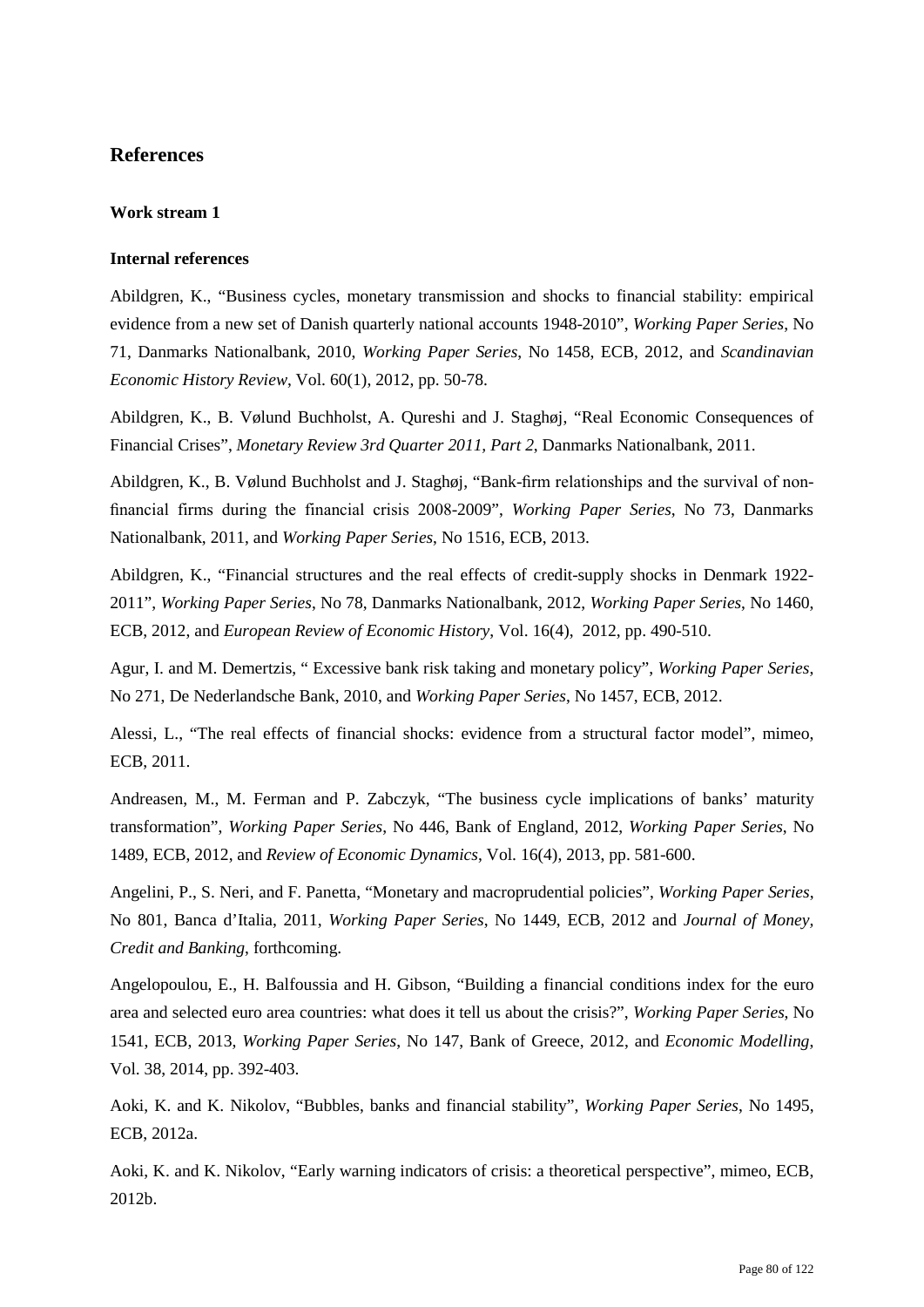Aoki, K. and K. Nikolov, "Financial disintermediation and financial fragility", mimeo, ECB, 2013.

Beau, D., L. Clerc and B. Mojon, "Macro-prudential policy and the conduct of monetary policy", *Working papers* 390*,* Banque de France*, 2012.*.

Beck, R., P. Jakubik and A. Piloiu, "Non-performing loans: what matters in addition to the economic cycle?" *Working Paper Series*, No 1515, ECB, 2013.

Beirne. J, and C. Friedrich, "Capital flows and macroprudential policies – a multilateral assessment of effectiveness and risks", mimeo, ECB, 2014.

Bhattacharya, S., C.A.E. Goodhart, D.P. Tsomocos and A.P. Vardoulakis, "Minsky's Financial Instability Hypothesis and the Leverage Cycle", *LSE Financial Markets Group Paper Series*, Special Paper 202, 2011.

Boissay, F., "Financial imbalances and financial fragility", *Working Paper Series*, No 1317, ECB, 2011.

Boissay, F., F. Collard and F. Smets, "Booms and systemic banking crises", *Working Paper Series*, No 1514, ECB, 2013.

Bonfim, D. and M. Kim, "Liquidity risk in banking: is there herding?", mimeo, Banco de Portugal, 2013.

Brůha, J. and J. Tonner, "A DSGE model with housing market", *Working Paper Series*, Česká národní banka, forthcoming.

Brzoza-Brzezina, M., M. Kolasa and K. Markarski, "Macroprudential policy instruments and the economic imbalances in the euro area", *Working Paper Series*, No 1589, ECB, 2013.

Brzoza-Brzezina, M., M. Kolasa and K. Markarski, "Monetary and macroprudential policy with foreign currency loans", mimeo, ECB, 2014.

Clerc, L., A. Derviz, C. Mendicino, S. Moyen, K. Nikolov, L. Stracca, J. Suarez and A.Vardoulakis, "Capital regulation in a macroeconomic model with three layers of default", mimeo, ECB, 2013.

De Walque, G., O. Pierrard and A. Rouabah, "Financial (In)stability, Supervision and Liquidity Injections: A Dynamic General Equilibrium Approach", *Economic Journal*, Vol. 120(549), 2010, pp. 1234-1261.

Dedola, L., P. Karadi, and G. Lombardo, "Global implications of national unconventional policies", *Journal of Monetary Economics*, Vol. 60(1), 2013, pp. 66-85.

Derviz, A., "Collateral Composition, Diversification Risk, and Systemically Important Merchant Banks", *Working Paper Series*, No 11, Česká národní banka, 2013a, and *Journal of Financial Stability*, forthcoming.

Derviz, A., "Bubbles, Bank Credit and Macroprudential policies", *Working Paper Series*, No 4, Česká národní banka, 2011, and *Working Paper Series*, No 1551, ECB, 2013b.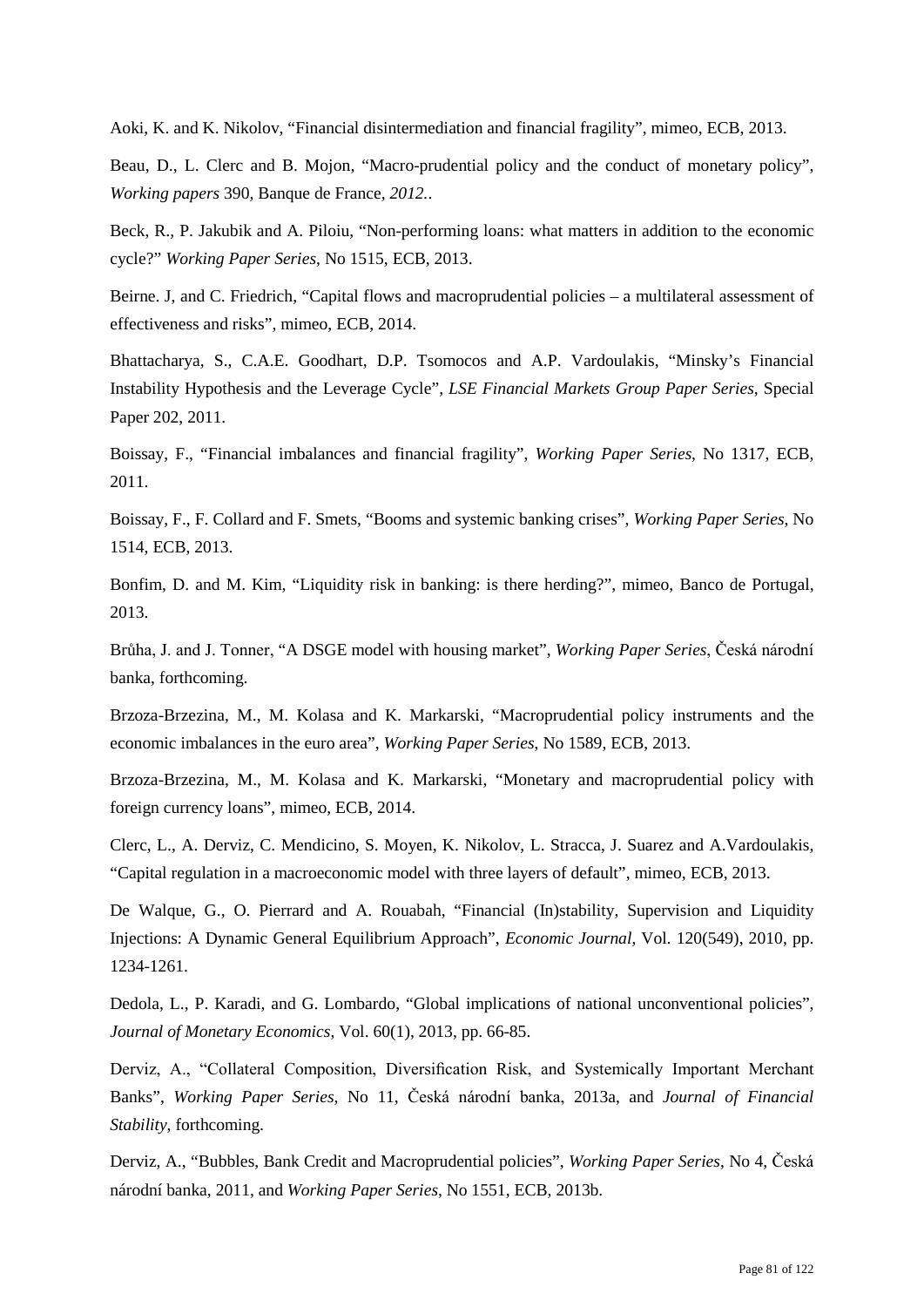Derviz, A. and J. Seidler, "Coordination Incentives in Cross-border Macro-prudential Regulation", *Working Paper Series*, No 8, Česká národní banka, 2012.

Dewachter, H. and R. Wouters, "Endogenous risk in a DSGE model with capital-constrained financial intermediaries", *Working Paper Series*, No 235, Nationale Bank van België/Banque Nationale de Belgique, 2012, and *Journal of Economic Dynamics and Control*, forthcoming.

Dufrénot, G., B. Klaus, S. Malik and A.P. Vardoulakis, "Credit standards and financial institutions' leverage", mimeo, ECB, 2012.

Eichberger, J., K. Rheinberger and M. Summer, "Credit risk in general equilibrium", *Working Paper Series*, No 172, Oesterreichische Nationalbank, 2011, *Working Paper Series*, No 1445, ECB, 2012, and *Economic Theory*, forthcoming.

Endrész, M., G. Gyöngyösi and P. Harasztosi, ["Currency mismatch and the sub-prime crisis: firm](http://ideas.repec.org/p/mnb/wpaper/2012-8.html)[level stylised facts from Hungary"](http://ideas.repec.org/p/mnb/wpaper/2012-8.html), *Working Paper Series*, No 2012/8, Magyar Nemzeti Bank, 2012.

Endrész, M. and P. Harasztosi, ["Corporate Foreign Currency Borrowing and Investment. The Case of](http://ideas.repec.org/p/mnb/wpaper/2014-1.html)  [Hungary"](http://ideas.repec.org/p/mnb/wpaper/2014-1.html), *[Working Paper](http://ideas.repec.org/s/mnb/wpaper.html) Series*, No 2014/1, Magyar Nemzeti Bank, 2014.

Fornari, F. and L. Stracca, "What does a financial shock do? First international evidence", *Economic Policy*, Vol. 27(71), 2012, pp. 407-445, and *Working Paper Series*, No 1522, ECB, 2013.

Franta, M., J. Baruník, R. Horváth and K. Šmídková, "Are Bayesian Fan Charts Useful for Central Banks? Uncertainty, Forecasting, and Financial Stability Stress Tests", *Working Paper Series*, No 10, Česká národní banka, 2011, and *International Journal of Central Banking*, Vol. 19(1), 2014.

Gelain, P., K. Lansing and C. Mendicino, "House Prices, Credit Growth, and Excess Volatility: Implications for Monetary and Macroprudential Policy", *International Journal of Central Banking*, Vol. 9(2), 2013, pp. 219-276.

Gomes, S. and C. Mendicino, "Housing Market Dynamics: Any News?", *Working Paper Series*, No 21, Banco de Portugal, 2011, and *Working Paper Series*, ECB, forthcoming.

Goodhart, C.A.E., A.K. Kashyap, D. Tsomocos and A. Vardoulakis, "Financial Regulation in General Equilibrium", *LSE Financial Markets Group Discussion Paper*, No 702, 2012a.

Goodhart, C.A.E., A.K. Kashyap, D. Tsomocos and A. Vardoulakis, "An Integrated Framework for Multiple Financial Regulations", *Chicago Booth School of Business Working Paper*, 2012b, and *International Journal of Central Banking*, Vol. 9(1), 2013, pp. 109-143.

Guarda, P. and P. Jeanfils, "Macro-financial Linkages: Evidence from Country-specific VARs", *Discussion Paper Series*, No 8875, CEPR, 2012, and *Working Paper Series*, No 71, Banque centrale du Luxembourg, 2012.

Guarda, P., A. Rouabah and J. Theal, "A mixture vector autoregressive framework to capture extreme events in macro-prudential stress tests", *Journal of Risk Model Validation*, Vol. 7(4), 2013, pp. 1-31.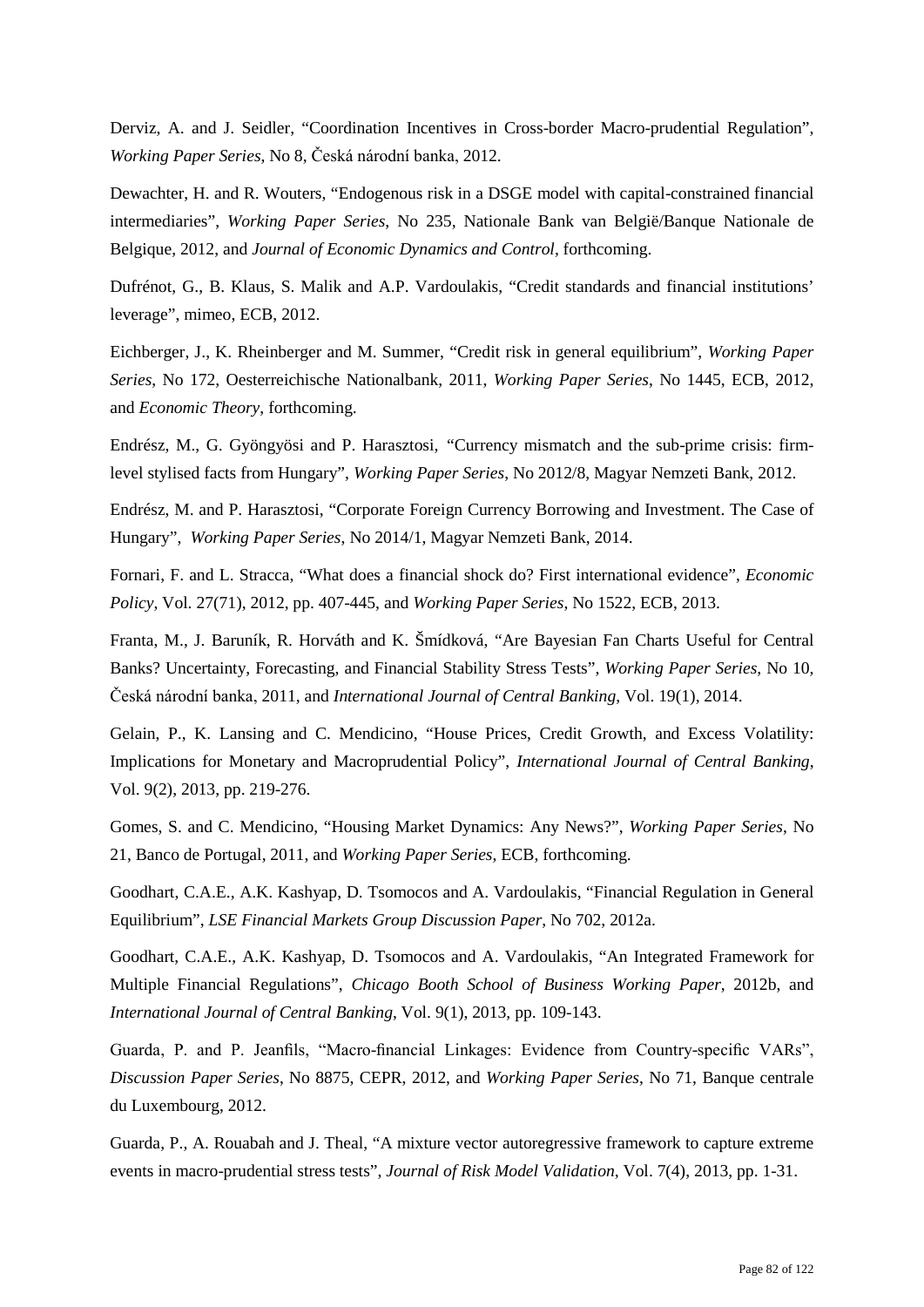Hałaj, G., "Optimal asset structure of a bank – bank reactions to stressful market conditions", *Working Paper Series*, No 1533, ECB, 2013.

Hartmann, P., K. Hubrich, M. Kremer and B. Tetlow, "Melting down: systemic financial instability and the macroeconomy", mimeo, ECB, 2012.

Holló, D., M. Kremer and M. Lo Duca, "CISS – a composite indicator of systemic stress in the financial system", *Working Paper Series*, No 1426, ECB, 2012.

Horváth, R., J. Seidler and L. Weill, "Bank capital and liquidity creation: Granger-causality evidence", *Working Paper Series*, No 1497, ECB, 2012, and *Journal of Financial Services,* Vol. 45(3), 2014, pp. 341-361.

Jokivuolle, E., I. Kiema and T. Vesala, "Why Do We Need Countercyclical Capital Requirements?", *Journal of Financial Services Research*, forthcoming.

Kiema, I., and E. Jokivuolle"Does a leverage ratio requirement increase bank stability?", *Working Paper Series*, No 1676, ECB, 2014, and *Journal of Banking & Finance*, Vol. 39, 2014, pp. 240-254.

Konečný, T. and O. Babecká Kucharčuková, "Evaluating the Links between the Financial and Real Sectors in a Small Open Economy: The Case of the Czech Republic", *Working Paper Series*, No 10, Česká národní banka, 2013, and *Working Paper Series*, ECB, forthcoming.

Lambertini, L., C. Mendicino and M.T. Punzi, "Leaning against boom-bust cycles in credit and housing prices", *Journal of Economic Dynamics and Control*, Vol. 37(8), 2013 pp. 1500-1522, and *Working Paper Series*, ECB, forthcoming.

Lambertini, L., C. Mendicino and M.T. Punzi, "Expectations-driven Cycles in the Housing Market", *Working Paper Series*, No 4, Banco de Portugal, 2010.

Lambertini, L., C. Mendicino and M.T. Punzi, "Expectations-driven cycles in the housing market: Evidence from survey data", *Journal of Financial Stability*, Vol. 9(4), 2013, pp. 518-529, and *Working Paper Series*, ECB, forthcoming.

Maddaloni, A. and J.L. Peydró, "The low monetary rates paradox, banking stability and credit: evidence from the euro area", mimeo, ECB, 2012.

Meeks, R., B. Nelson and P. Alessandri, "Shadow banks and macroeconomic instability", mimeo, Bank of England, 2012.

Mésonnier. J.-S., and D. Stevanovic, "Bank leverage shocks and the macroeconomy: a new look in a data-rich environment", *Working papers* 394, Banque de France, 2012. .

Mendicino, C., "Collateral Requirements: Macroeconomic Fluctuations and Macro-Prudential Policy", *Working Paper Series*, No 11, Banco de Portugal, 2012.

Neagu, F., A. Costeiu and A. Tarta, "Does a sound financial system deliver a sound economic growth?", mimeo, Banca Naţională a României, 2014.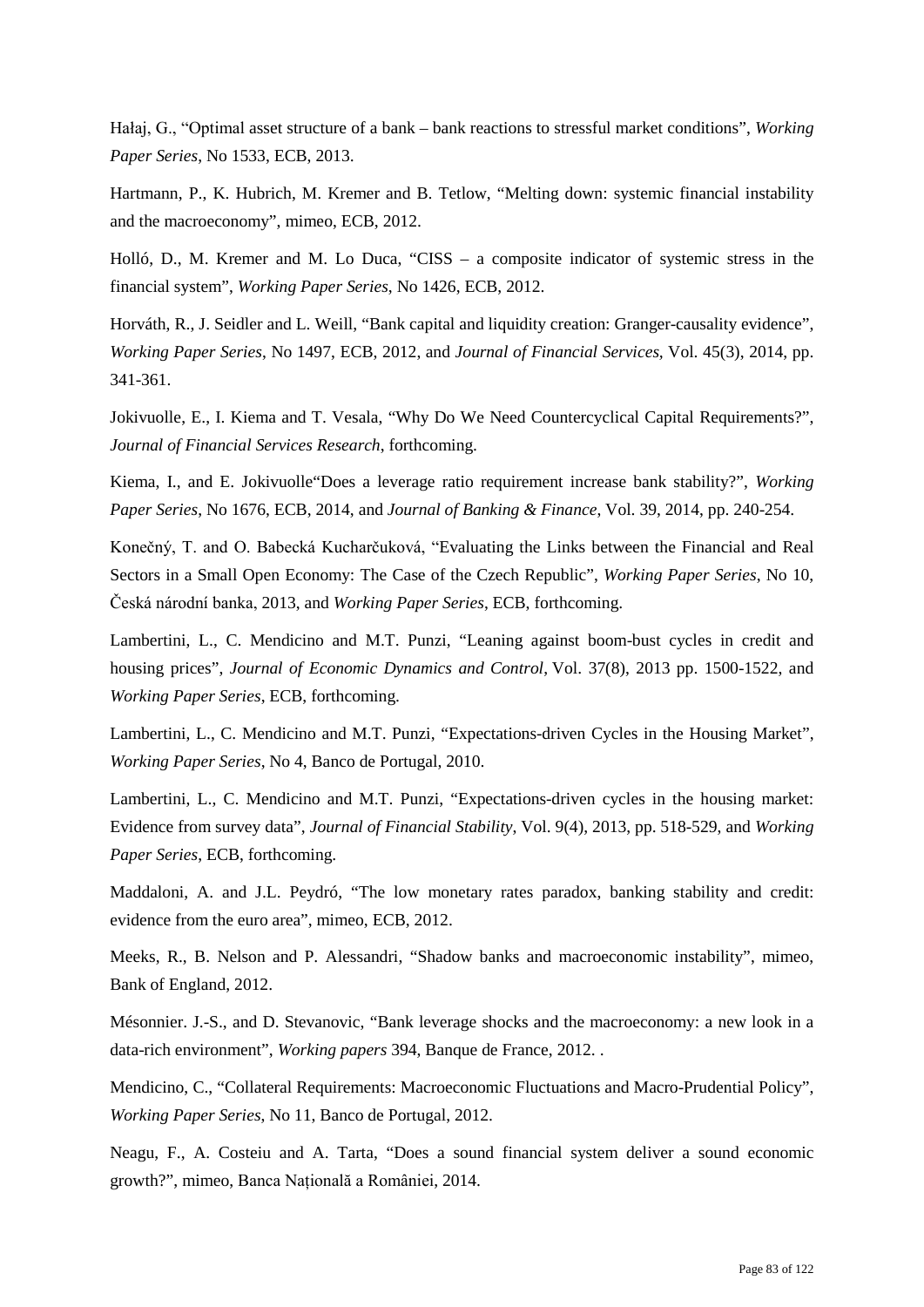Neagu, F. and I. Mihai, "Sudden stop of capital flows and the consequences for the banking sector and the real economy", *Working Paper Series*, No 1591, ECB, 2013.

Nikolov, K., "A model of borrower reputation as intangible collateral", *Working Paper Series*, No 1490, ECB, 2012.

Nuño, G. and C. Thomas, "Bank leverage cycles", *Working Paper Series*, No 1524, ECB, 2013.

Ongena, S., A. Popov and G.F. Udell, "When the cat's away the mice will play: does regulation at home affect bank risk taking abroad?", *Working Paper Series*, No 1488, ECB, 2012, and *Journal of Financial Economics*, Vol. 108(3), 2013, pp. 727-750.

Pierrard, O., A. Rouabah and H. Tabarraei, "Sovereign and financial intermediaries spillovers – a DSGE approach", mimeo, Banque centrale du Luxembourg, 2013.

Pusinskaite, R., "Early bank deposit withdrawals in business cycle analysis", mimeo, Lietuvos bankas, 2013.

Rannenberg, A., "Asymmetric information in credit markets, bank leverage cycles and macroeconomic dynamics", *Working Paper Series*, No 224, Nationale Bank van België/Banque Nationale de Belgique, 2012, and *Working Paper Series*, No 1487, ECB, 2012.

Skořepa, M. and J. Seidler, "Capital Buffers Based on Banks' Domestic Systemic Importance: Selected Issues", Česká národní banka, Research and Policy Notes, forthcoming.

Tamási, B. and B. Világi, "Identification of credit supply shocks in a Bayesian SVAR model of the Hungarian Economy", *Working Paper Series*, No 2011/7, Magyar Nemzeti Bank, 2011.

Żochowski, D., "Macroprudential policy in a monetary union", mimeo, ECB, 2014.

#### **External references**

Abiad, A., G. Dell'Ariccia and B. Li, "Creditless Recoveries", *Working Paper Series*, No 58, IMF, 2011.

Adrian, T. and H.S. Shin, "Liquidity and leverage", *Journal of Financial Intermediation*, Vol. 19(3), , 2010, pp. 418-437.

Adrian, T. and H.S. Shin, "Procyclical Leverage and Value-at-Risk", Federal Reserve Bank of New York Staff Report 388, 2011, and *Review of Financial Studies*, forthcoming.

Alessandri, P., P. Gai, S. Kapadia, N. Mora and C. Puhr, "Towards a Framework for Quantifying Systemic Stability", *International Journal of Central Banking*, Vol. 5(3), 2009, pp. 47-81.

Alvarez, F. and U. Jermann, "Efficiency, Equilibrium, and Asset Pricing with Risk of Default", *Econometrica*, Vol. 68(4), 2000, pp. 775-797.

Anari, A., J. Kolari, and J. Mason, "Bank Asset Liquidation and the Propagation of the U.S. Great Depression", *Journal of Money, Credit and Banking*, Vol. 37(4), 2005, pp. 753-773.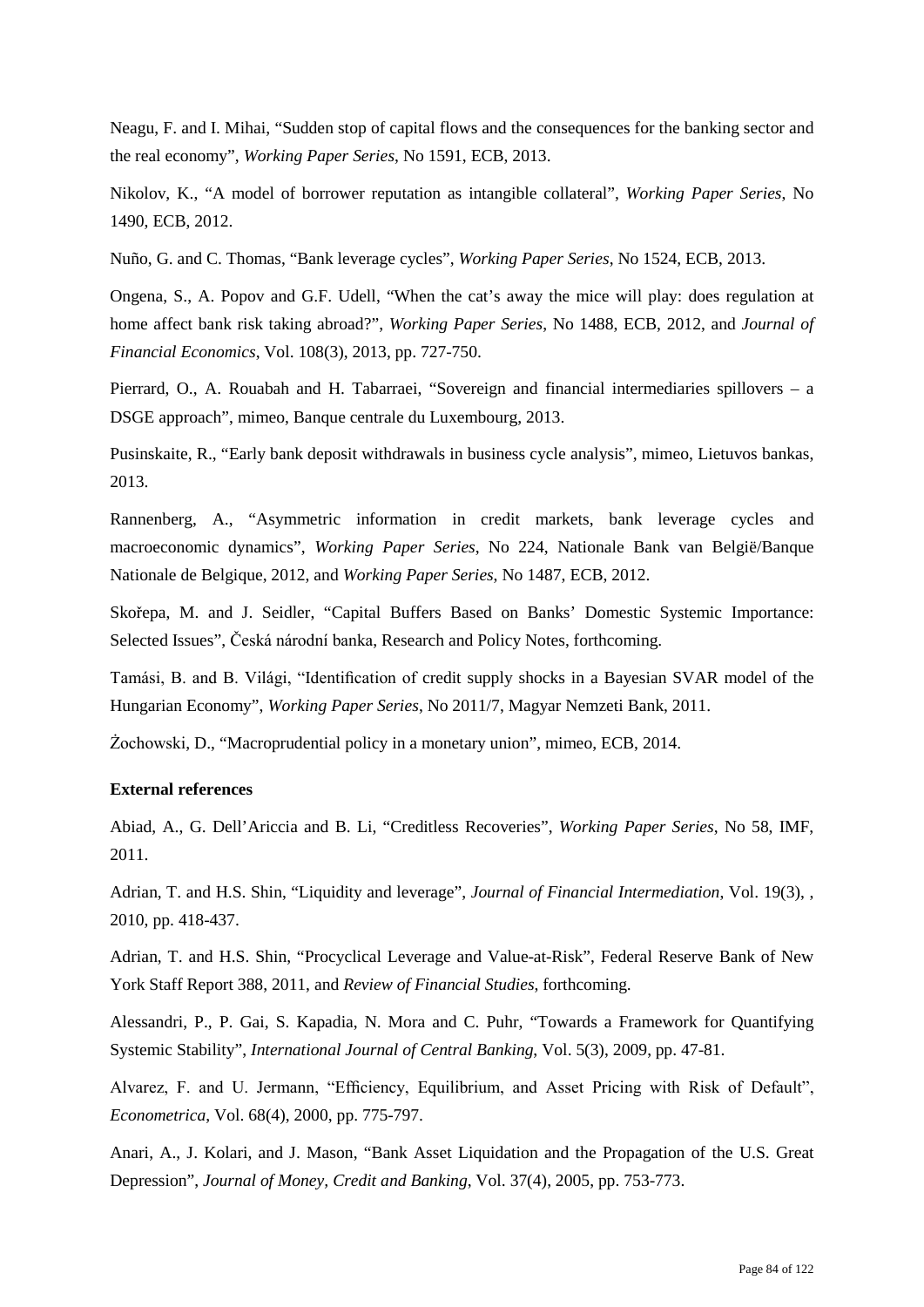Andrle, M., T. Hlédik, O. Kameník and J. Vlček, "Implementing the New Structural Model of the Czech National Bank", *Working Paper Series*, No 2, Česká národní banka, 2009.

Arregui, N., J. Beneš, I. Krznar, S. Mitra and A.O. Santos, "Evaluating the Net Benefits of Macroprudential Policy: A Cookbook", *Working Paper Series*, No 13/167, IMF, 2013.

Bank for International Settlements, "An assessment of the long-term economic impact of stronger capital and liquidity requirements", 2010.

Barsky, B. and E. Sims, "Information, Animal Spirits, and the Meaning of Innovations in Consumer Confidence", *The American Economic Review*, Vol. 102(4), 2012, pp. 1343-1377.

Beck, T., A., Demirguc-Kunt L., Laeven and V., Maksimovic, "The Determinants of Financing Obstacles" Journal of International Money and Finance, Vol. 25(6), 2006, pp. 932-952.

Benigno, P. and M. Woodford, "Linear-Quadratic Approximation of Optimal Policy Problems", *Journal of Economic Theory*, Vol. 147 2012, pp. 1- 42.

Berger, A. and C. Bouwman, "Bank Liquidity Creation", *The Review of Financial Studies*, Vol. 22(9), 2009, pp. 3779-3837.

Bernanke, B. and M. Gertler, "Agency Costs, Net Worth, and Business Fluctuations", *American Economic Review*, Vol. 79(1), 1989, pp. 14-31.

Bernanke, B., M. Gertler and S. Gilchrist, "The Financial Accelerator in a Quantitative Business Cycle Framework", in J.B. Taylor and M. Woodford (eds.), *Handbook of Macroeconomics*, edn. 1, Vol. 1, Chapter 21, 1999, pp. 1341-1393.

Bernanke, B. and M. Gertler, "Should Central Banks Respond to Movements in Asset Prices?", *American Economic Review*, Vol. 91(2), 2001, pp. 253-257.

Berrospide, J.M. and R.M. Edge, "The Effects of Bank Capital on Lending: What Do We Know, and What Does It Mean?", *International Journal of Central Banking*, 2010.

Bianchi, J. and E. Mendoza, "Overborrowing, Financial Crises and 'Macro-prudential' Taxes", *Working Paper Series*, No 16091, National Bureau of Economic Research, 2010.

Brunnermeier, M., A. Crocket, C. Goodhart, A. Persaud and H. Shin, "The fundamental principles of financial regulation", *Geneva Reports on the World Economy*, No 11, ICMB, 2009

Borio, C. and P. Lowe, "Assessing the risk of banking crises", *BIS Quarterly Review*, December 2002, pp. 43-54.

Borio, C. and W. White, "Whither monetary and financial stability? The implications of evolving policy regimes", *Working Paper Series*, No 147, BIS, 2004.

Borio, C. and M. Drehmann, "Towards an operational framework for financial stability: 'fuzzy' measurement and its consequences", *Working Paper Series*, No 284, BIS, 2009a.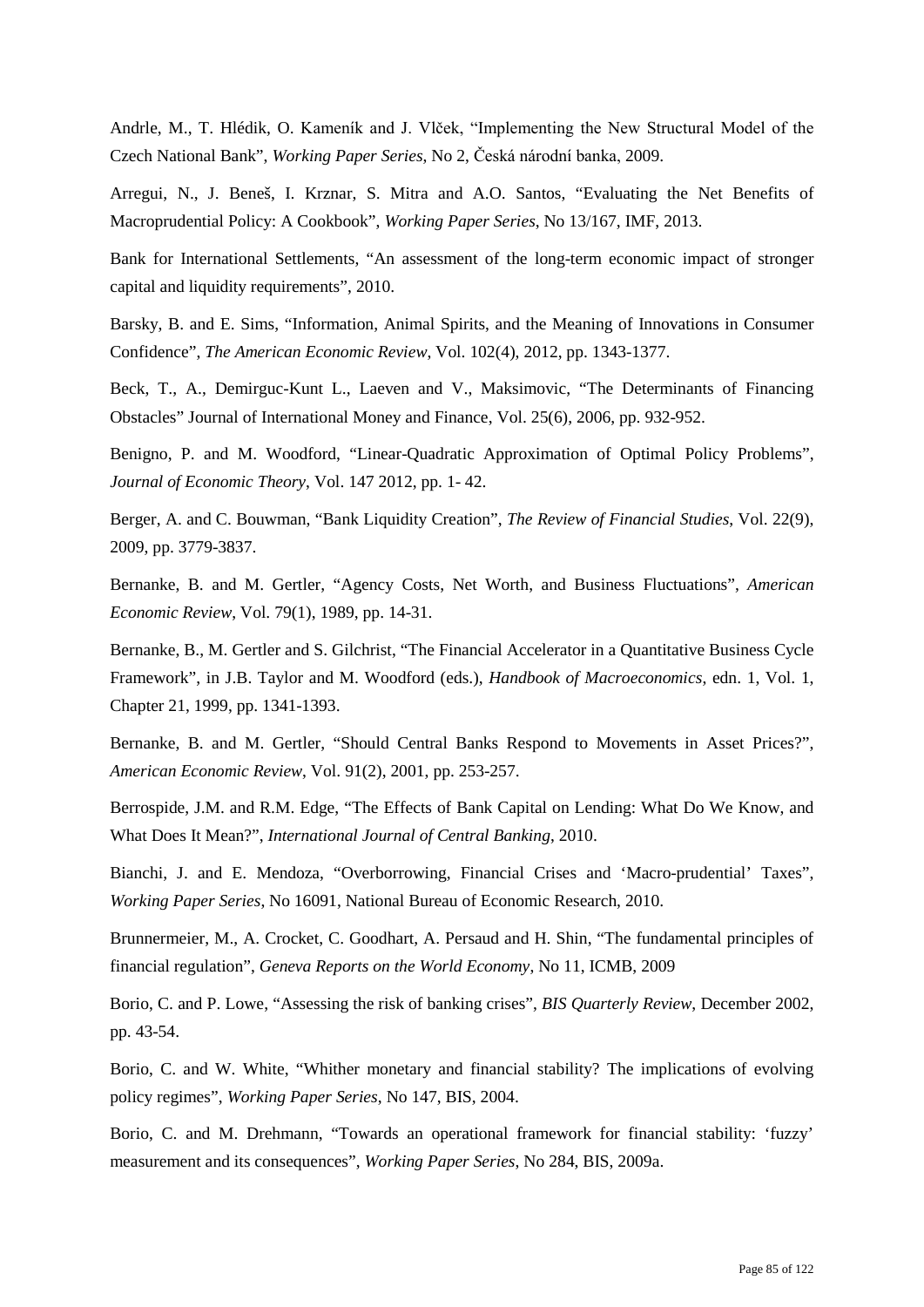Borio, C. and M. Drehmann, "Assessing the risk of banking crises – revisited", *BIS Quarterly Review*, March 2009, 2009b, pp. 29-46.

Brown, M., S. Ongena and P. Yeşin, "Foreign currency borrowing by small firms in the transition economies", *Journal of Financial Intermediation*, Vol. 20(3), 2011, pp. 285-302.

Brunnermeier, M. and Y. Sannikov, "A Macroeconomic Model with a Financial Sector", *American Economic Review*, Vol. 104(2), 2014, pp. 379-421.

Canova, F. and E. Pappa, "Price Differentials in Monetary Unions: The Role of Fiscal Shocks", *Economic Journal*, Vol. 117(520), 2007, pp. 713-737.

Chen, C. and J. Lee, "Bayesian Inference of Threshold Autoregressive Models", *Journal of Time Series Analysis*, Vol. 16(5), 1995, pp. 483-492.

Claessens, S., M. Ayhan Kose and M. Terrones, "How do business and financial cycles interact?", *Journal of International Economics*, Vol. 87(1), 2012, pp. 178-190.

Colliard, J.-E., "Rational blinders: strategic selection of risk models and bank capital regulation", *Working Paper Series*, ECB, forthcoming

Committee on the Global Financial System, "Macro-prudential Instruments and Frameworks: A Stock Taking of Issues and Experiences", *CGFS Papers*, No 38, 2010.

Corbae, D. and P. D'Erasmo, "A Quantitative Model of Banking Industry Dynamics", mimeo, University of Wisconsin and University of Maryland, 2012.

Crockett, A., "Marrying the micro- and macro-prudential dimensions of financial stability", speech, Basel, 21 September 2000.

Dasgupta, P., P. Hammond and E. Maskin, "The Implementation of Social Choice Rules: Some General Results on Incentive Compatibility", Review of Economic Studies Vol. 46, 1979, pp. 185- 216.

De Bandt, O., and P. Hartmann, "Systemic Risk: a Survey," *Working Paper Series*, No 35, ECB, 2000.

De Meza, D., and D. C. Webb, "Too Much Investment: A Problem of Asymmetric Information," The *Quarterly Journal of Economics*, Vol. 102(2), 1987, pp. 281-292.

Demirgüç-Kunt, A. and E. Detragiache, "Cross-country empirical studies of systemic bank distress: a survey", *Working Paper Series*, No 96, IMF, 2005.

Diamond, D. and P. Dybvig, "Bank Runs, Deposit Insurance, and Liquidity", *Journal of Political Economy*, Vol. 91(3), 1983, pp. 401-419.

Dubey, P., J. Geanakoplos and M. Shubik, "Default and Punishment in General Equilibrium", *Econometrica*, Vol. 73(1), 2005, pp. 1-37.

ECB, "The concept of systemic risk", *Financial Stability Review*, December 2009, pp. 134-142.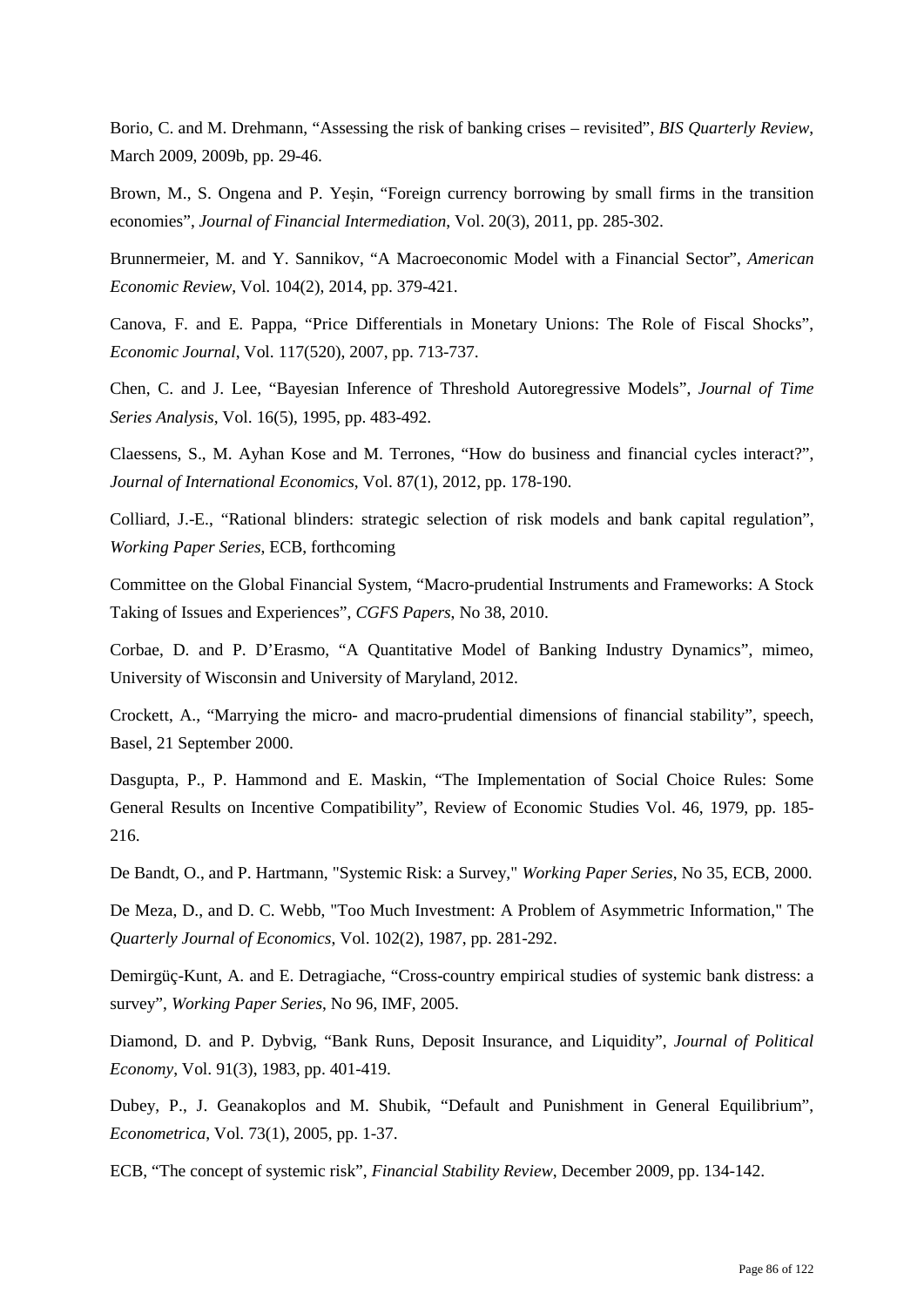ECB, "Towards macro-financial models with realistic characterisations of financial instability", *Financial Stability Review*, December 2010, pp. 138-146.

European Systemic Risk Board, "The ESRB Handbook on Operationalising Macro-prudential Policy in the Banking Sector", 2014a.

European Systemic Risk Board, "Flagship Report on Macro-prudential Policy in the Banking Sector", 2014b.

Farhi, E. and J. Tirole, "Bubbly Liquidity", *Review of Economic Studies*, Vol. 79(2), 2012a, pp. 678- 706.

Farhi, E. and J. Tirole, "Collective Moral Hazard, Maturity Mismatch, and Systemic Bailouts", *American Economic Review*, Vol. 102(1), 2012b, pp. 60-93.

Filardo, A., "Business-cycle phases and their transitional dynamics", *Journal of Business and Economic Statistics*, Vol. 12(3), 1994, pp. 299-308.

Fong, P., W. Li, C. Yau and C. Wong, "On a mixture vector autoregressive model", *Canadian Journal of Statistics*, Vol. 35(1), 2007, pp. 135-150.

Forni, M.D., M. Giannone, M. Lippi and L. Reichlin, "Opening the Black Box: Structural Factor Models with Large Cross-sections", *Econometric Theory*, Vol. 25(5), 2009, pp. 1319-1347.

Fostel, A. and J. Geanakoplos, "Why does bad news increase volatility and decrease leverage?", *Journal of Economic Theory*, Vol. 147(2), 2012, pp. 501-525.

Geanakoplos, J. and H. Polemarchakis, "Existence, Regularity, and Constrained Sub-optimality of Competitive Allocations when the Asset Market is Incomplete", in Heller, W., R. Starr and D. Starrett (eds.), *Essays in Honour of Kenneth Arrow*, Cambridge University Press, Vol. 3, 1986, pp. 65-95.

Geanakoplos, J., "Liquidity, Default, and Crashes: Endogenous Contracts in General Equilibrium", Advances in Economics and Econometrics: Theory and Applications, Eighth World Conference, Vol. II, *Econometric Society Monographs*, 2003, pp. 170-205.

Geanakoplos, J., "The Leverage Cycle", in Acemoglu, D., K. Rogoff and M. Woodford (eds.), *National Bureau of Economic Research Macroeconomic Annual*, University of Chicago Press, Vol. 24, 2009, pp. 1-65.

Gertler, M. and P. Karadi, "A model of unconventional monetary policy", *Journal of Monetary Economics*, Vol. 58(1), 2011, pp.17-34.

Gertler, M. and N. Kiyotaki, "Financial intermediation and credit policy in business cycle analysis" in Friedman, B.M. and M. Woodford (eds.), *Handbook of Monetary Economics*, Elsevier, edn. 1, Vol. 3, Chapter 11, 2010, pp. 547-599.

Gertler, M. and N. Kiyotaki, "Banking, Liquidity and Bank Runs in an Infinite Horizon Economy", mimeo, New York University and Princeton University, 2012.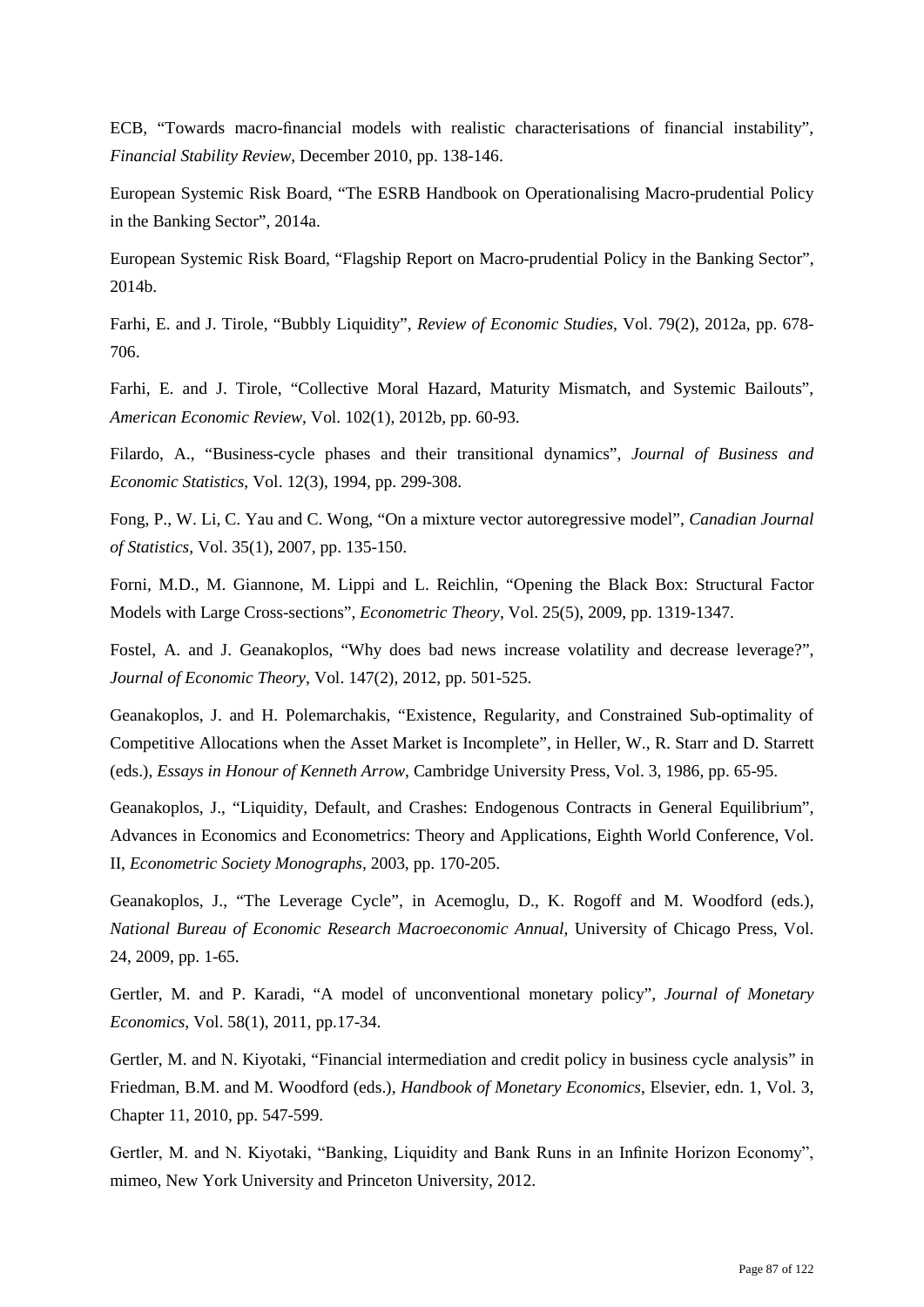Gibson, M., "Can Bank Health Affect Investment?", *Journal of Business*, Vol. 68(3), 1995, pp. 281- 308.

Goodhart, C.A.E., P. Sunirand and D. Tsomocos, "A risk assessment model for banks", *Annals of Finance*, Vol. 1(2), 2005, pp. 197-224.

Goodhart, C.A.E., P. Sunirand and D. Tsomocos, "A Model to Analyse Financial Fragility", Economic Theory, Vol. 27(1), 2006, pp. 107-142.

Hahm, J.-H. H.S. Shin and K. Shin, "Noncore Bank Liabilities and Financial Vulnerability", *Journal of Money, Credit and Banking*, Vol. 45, 2013, pp. 3-36.

Hartmann, P., K. Hubrich and M. Kremer, "Introducing Systemic Financial Instability into Macroeconomics: How to Meet the Challenge?", *Research Bulletin*, No 19, ECB, 2013.

He, Z. and A. Krishnamurthy, "A Model of Capital and Crises", *Review of Economic Studies*, Vol. 79(2), 2012, pp. 735-777.

He, Z., and A. Krishnamurthy, "Intermediary Asset Pricing", *American Economic Review*, Vol. 103(2), 2013, pp. 732-770.

Helbling, T., R. Huidrom, M.A. Kose and C. Otrok, "Do credit shocks matter? A global perspective", *European Economic Review*, Vol. 55(3), 2011, pp. 340-353.

Hoggarth, G., R. Reis and V. Saporta, "Cost of banking system instability: Some empirical evidence", *Journal of Banking and Finance*, Vol. 26(5), 2002, pp. 825-855.

Hubrich, K. and T. Tetlow, "Financial Stress and Economic Dynamics: The Transmission of Crises", manuscript, ECB, Federal Reserve Board and IMF, 2010.

Hubrich, K., A. D'Agostino, M. Červená, M. Ciccarelli, P. Guarda, M. Haavio, P. Jeanfils, C. Mendicino, E. Ortega, M.T. Valderrama and M.V. Endrész, "Financial shocks and the macroeconomy: heterogeneity and non-linearities", *Occasional Paper Series*, No 143, ECB, 2013.

Iacoviello, M., "House Prices, Borrowing Constraints, and Monetary Policy in the Business Cycle", *American Economic Review*, Vol. 95(3), 2005, pp. 739-764.

Iacoviello, M. and S. Neri, "Housing Market Spillovers: Evidence from an Estimated DSGE Model", *American Economic Journal: Macroeconomics*, Vol. 2(2), 2010, pp. 125-164,

Ibragimov, R., D. Jaffee and J. Walden, "Diversification disasters", *Journal of Financial Economics*, Vol. 99(2), 2011, pp. 333-348.

International Monetary Fund, "The multilateral aspects of policies affecting capital flows – Background Paper, 21 October 2011.

International Monetary Fund, "Key Aspects of Macroprudential Policy", 10 June 2013.

Issing, O., "Monetary and financial stability: is there a trade-off?", in *Working Paper Series*, No 18, BIS, 2003, p. 16.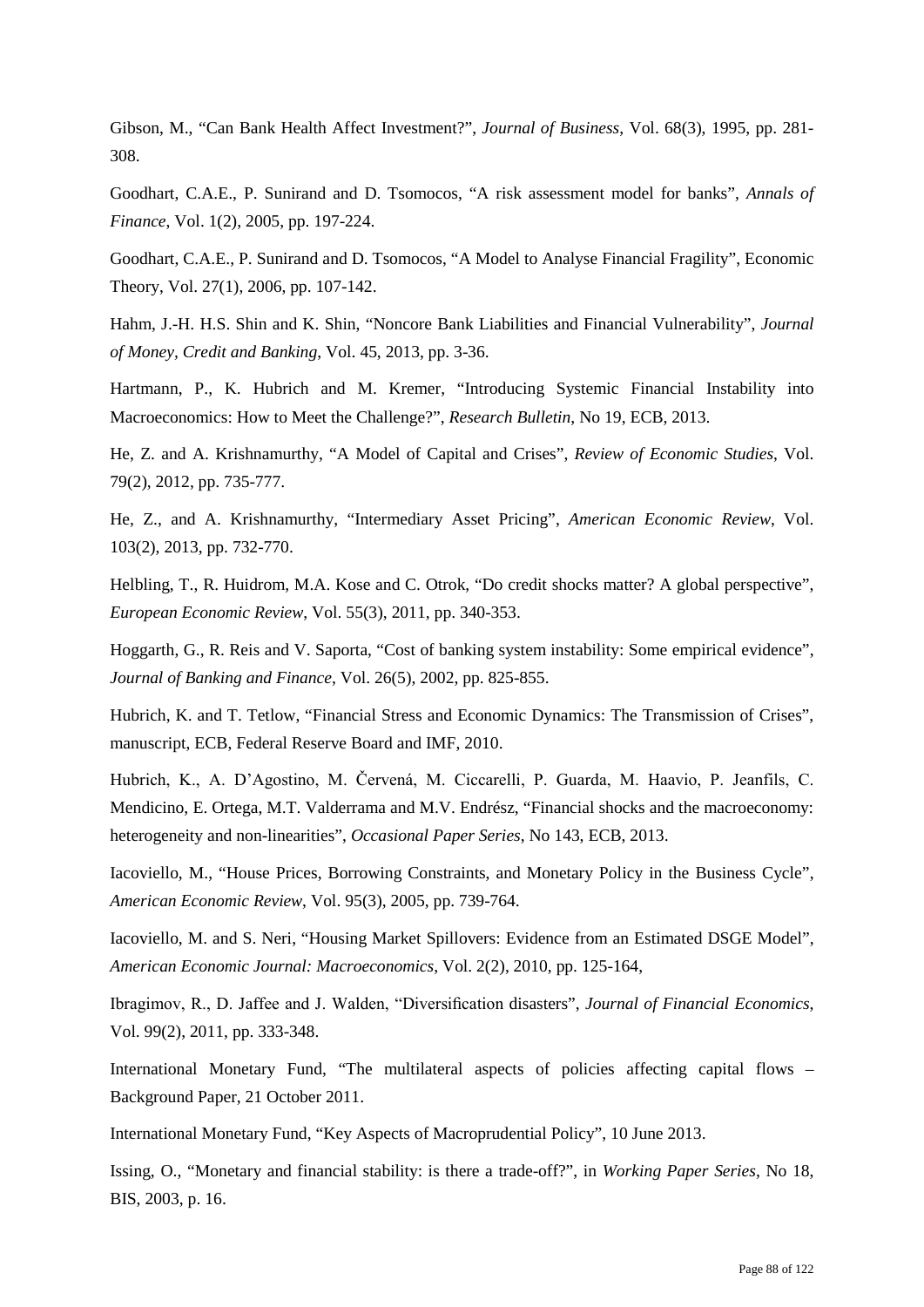Jiménez, G., S. Ongena, J. Peydró and J. Saurina, "Credit Supply and Monetary Policy: Identifying the Bank Balance-Sheet Channel with Loan Applications", *American Economic Review*, Vol. 102(5), 2012, pp. 2301-2326.

Kashyap, A.K., J.C. Stein and D.W. Wilcox, "Monetary Policy and Credit Conditions: Evidence from the Composition of External Finance", *American Economic Review*, Vol. 83(1), 1993, pp. 78-98.

Kindleberger, C.P., *Manias, Panics and Crashes: A History of Financial Crises*, Basic Books, 1978.

Kiyotaki, N. and J. Moore, "Credit Cycles", *Journal of Political Economy*, Vol. 105(2), 1997, pp. 211- 248.

Leary, M.T. and M.R. Roberts, "Do Peer Firms Affect Corporate Financial Policy?", *Journal of Finance*, Vol. 69(1), 2014, pp. 139-178.

Leduc, S. and K. Sill "Expectations and economic fluctuations: an analysis using survey data", Review of Economics and Statistics, article in press, 2013.

Lown, C.S. and D.P. Morgan, "The credit cycle and the business cycle: New findings using the loan officer opinion survey", *Journal of Money, Credit and Banking*, Vol. 38(6), 2006, pp. 1575-1597.

Markowitz, H., "Portfolio Selection", The Journal of Finance, Vol. 7(1), 1952, pp. 77-91.

Martin, A. and J. Ventura, "Economic Growth with Bubbles", *American Economic Review*, Vol. 102(6), 2012, pp. 3033-3058.

Martinez-Miera, D. and J. Suarez, "A macroeconomic model of endogenous systemic risk-taking", mimeo, CEMFI, 2013.

Meeks, R., "Do credit market shocks drive output fluctuations? Evidence from corporate spreads and defaults", *Journal of Economic Dynamics and Control*, Vol. 36(4), 2012, pp. 568-584.

Miles, D., J. Yang and Marcheggiano, G, "Optimal Bank Capital", *The Economic Journal*, Vol. 123(567), 2013, pp. 1-37.

Minsky, H., "A Theory of Systemic Fragility", in Altman, E.I. and A.W. Sametz (eds.), *Financial Crises: Institutions and Markets in a Fragile Environmen*t, Wiley, 1977.

Morris, S. and S.H. Shin, "Financial regulation in a system context comments and discussion", *Brookings papers on Economic Activity*, 2008, pp. 224-274.

Nkusu, M., "Nonperforming Loans and Macrofinancial Vulnerabilities in Advanced Economies", *Working Paper Series*, No 161, IMF, 2011.

Perotti, E.C. and J. Suarez, "A Pigovian Approach to Liquidity Regulation", *International Journal of Central Banking*, Vol. 7, No 4, 2011, pp. 3-41.

Poole, W., "Optimal Choice of Monetary Policy Instruments in a Simple Stochastic Macro Model", The Quarterly Journal of Economics, Vol. 84(2), pp. 197-216, 1970.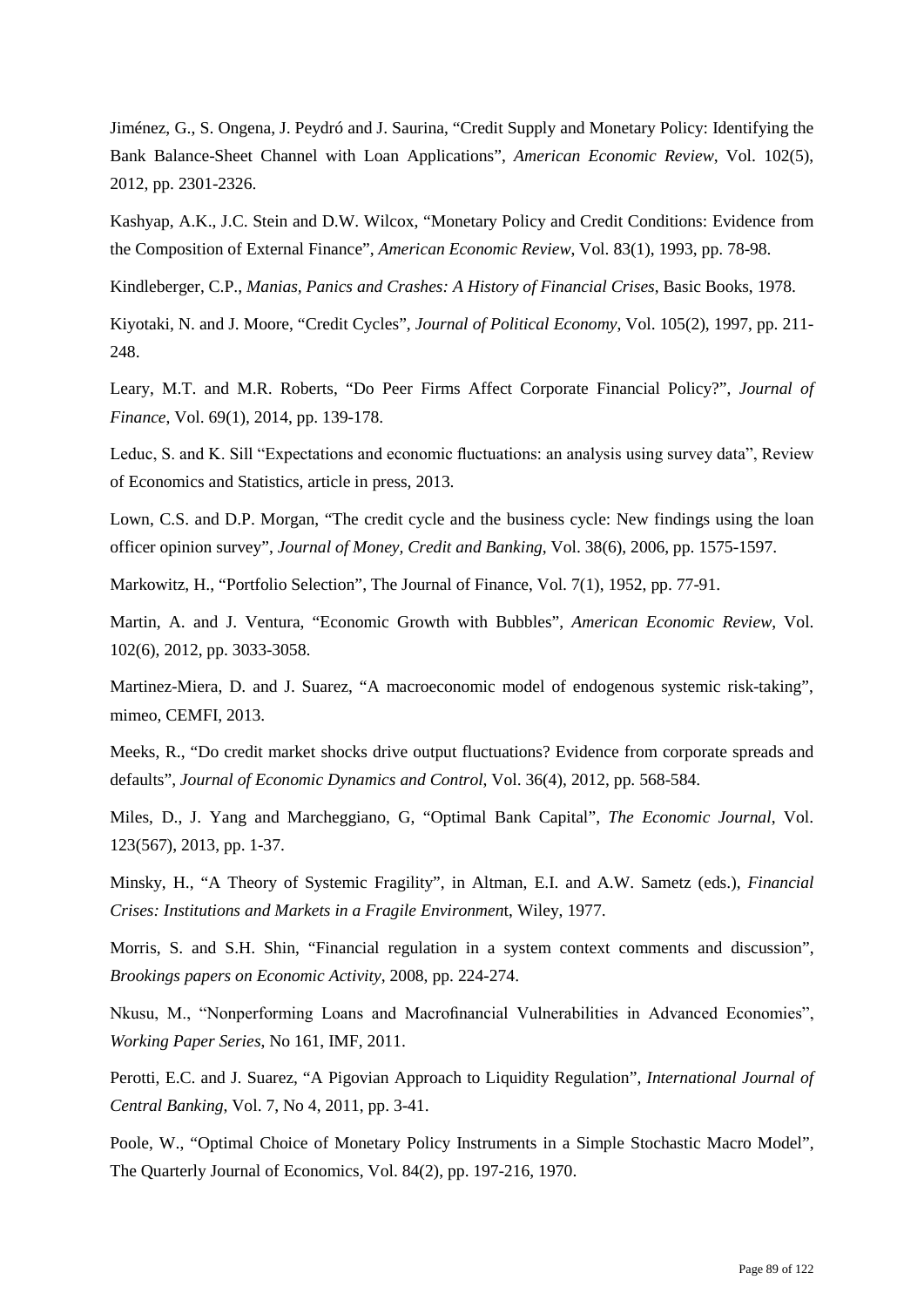Quint, D. and P. Rabanal, "Monetary and Macroprudential Policy in an Estimated DSGE Model of the Euro Area", *Working Paper Series*, No 209, IMF, 2013.

Peersman, G., "Bank Lending Shocks and the Euro Area Business Cycle", Ghent University, mimeo 2011.

Rancière, R., A. Tornell and A. Vamvakidis, "Currency mismatch, systemic risk and growth in emerging Europe", *Economic Policy*, Vol. 25(64), 2010, pp. 597-658.

Ratnovski, L., "Bank liquidity regulation and the lender of last resort", *Journal of Financial Intermediation*, Vol. 18(4), 2009, pp. 541-558.

Repullo, R. and J. Suarez, "Loan pricing under Basel capital requirements", *Journal of Financial Intermediation*, Vol. 13(4), 2004, pp. 496-521.

Repullo, R. and J. Suarez, "The procyclical effects of bank capital regulation", *The Review of Financial Studies*, Vol. 26(2), 2013, pp. 452-490.

Rochet, J.-C. and X. Vives, "Coordination failures and the lender of last resort: Was Bagehot right after all?", *Journal of the European Economic Association*, Vol. 2(6), 2004, pp. 1116-1147.

Schmitt-Grohé, S. and M. Uribe, "What's News in Business Cycles", *Econometrica*, Vol. 80(6), 2012, pp. 2733–2764.

Schmieder, C., H. Hesse, B. Neudorfer, C. Puhr and S.W. Schmitz, "Next Generation System-Wide Liquidity Stress Testing", *Working Paper Series*, No 3, IMF, 2012.

Schularik, M. and A. Taylor, "Credit Booms Gone Bust: Monetary Policy, Leverage Cycles and Financial Crises, 1870-2008", *Working Paper Series*, No 15512, NBER, 2009.

Shin, H.S., "Non-Core Liabilities Tax as a Tool for Prudential Regulation", Policy Memo, Princeton University, 19 February 2010.

Sims, C. and T. Zha, "Were There Regimes Shifts in U.S. Monetary Policy?", *American Economic Review*, Vol. 96(1), 2006, pp. 54-81.

Tinbergen, J., *On the Theory of Economic Policy,* Amsterdam: North-Holland, 1952.

Tirole, J., "Asset Bubbles and Overlapping Generations", *Econometrica*, Vol. 53(6), 1985, pp. 1499- 1528.

Trichet, J.-C., "Intellectual challenges to financial stability analysis in the era of macroprudential oversight", in *Financial Stability Review*, No 15, Banque de France, February 2011

Van den End, J.W., "Liquidity Stress-Tester: Do Basel III and Unconventional Monetary Policy Work?", *Applied Financial Economics*, Vol. 22(15), 2012, pp. 1233-1257.

Weil, P., "Confidence and the Real Value of Money in an Overlapping Generations Economy", *Quarterly Journal of Economics*, Vol. 102(1), 1987, pp. 1-22.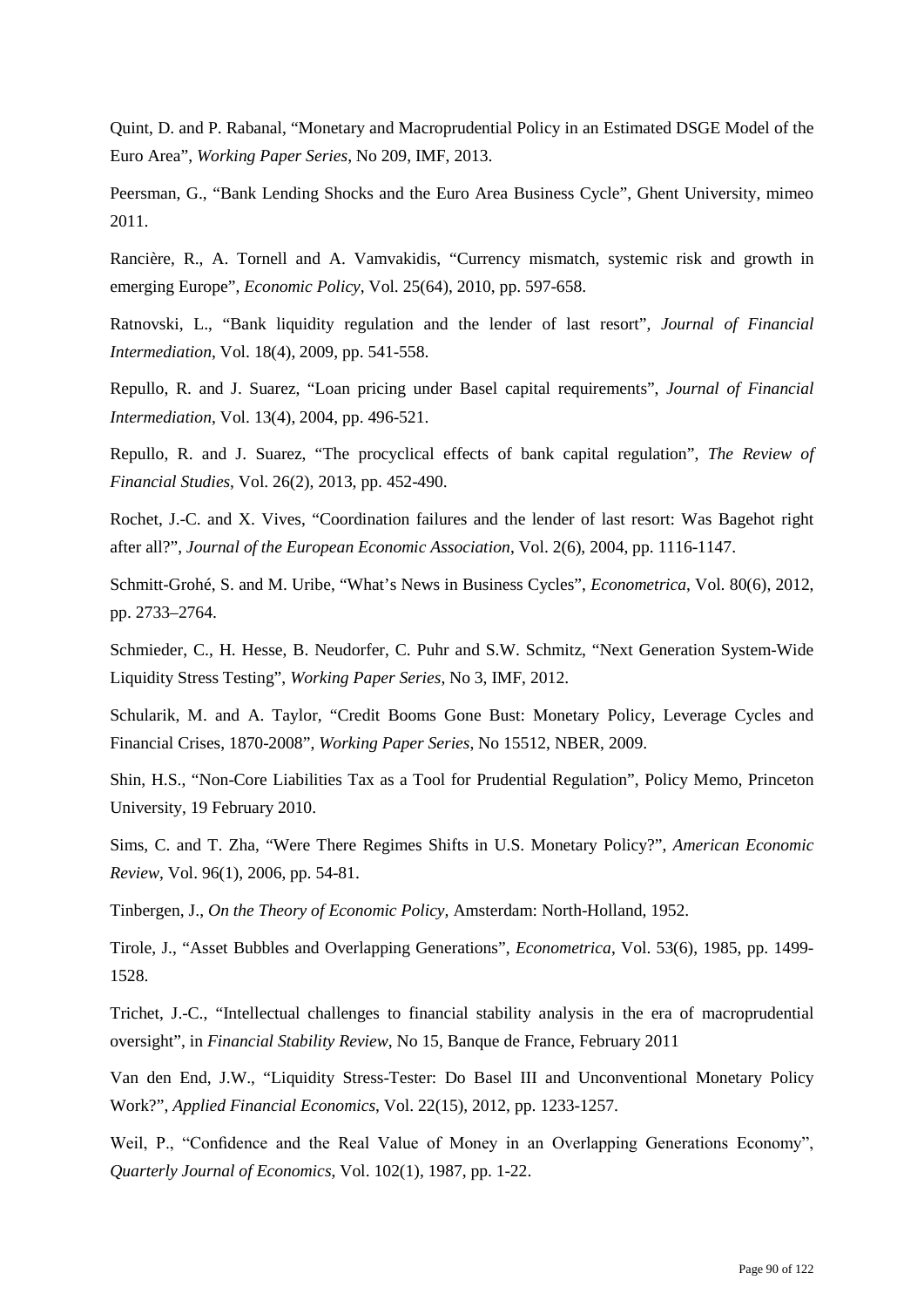Woodford, M., *Interest and Prices: Foundations of a Theory of Monetary Policy*, Princeton University Press, 2003.

### **Work stream 2**

### **Internal references**

Afonso, A., J. Baxa and M. Slavík, "Fiscal developments and financial stress: a threshold VAR analysis", *Working Paper Series*, No 1319, ECB, 2011.

Afonso, A., D. Furceri and P. Gomes, "Sovereign credit ratings and financial markets linkages: application to European data", *Working Paper Series*, No 1347, ECB, 2011, and *Journal of International Money and Finance*, Vol. 31(3), 2012, pp. 606-638.

Alessi, L., A. Antunes, J. Babecký, S. Baltussen, M. Behn, D. Bonfim, O. Bush, C. Detken, J. Frost, R. Guimarães, T. Havránek, M. Joy, K. Kauko, J. Matějů, N. Monteiro, B. Neudorfer, T. Peltonen, P.M. M. Rodrigues, M. Rusnák, W. Schudel, M. Sigmund, H. Stremmel, K. Šmídková, R. van Tilburg, B. Vašíček and D. Žigraiová, "Comparing different early warning systems: Results from a horse race competition among members of the Macro-prudential Research Network", *Working Paper Series*, ECB, forthcoming.

Alessi, L. and C. Detken, "Identifying excessive credit growth and leverage", *Working Paper Series*, ECB, forthcoming.

Altunbas, Y., L. Gambacorta and D. Marqués-Ibáñez, "Do bank characteristics influence the effect of monetary policy on bank risk?", *Working Paper Series*, No 1427, ECB, 2012, and *Economics Letters*, Vol. 117(1), 2012, pp. 220-222.

Altunbas, Y., S. Manganelli and D. Marqués-Ibáñez, "Bank risk during the financial crisis: do business models matter?", *Working Paper Series*, No 1394, ECB, 2011.

Andersen, H., C. Castro, M. Farag and J. Giese, "Macro-prudential Policy Rules for the UK", mimeo, Bank of England, 2012.

Angelopoulou, E., H. Balfoussia and H. Gibson, "Building a financial conditions index for the euro area and selected euro area countries: what does it tell us about the crisis?", *Working Paper Series*, No 1541, ECB, 2013a, *Working Paper Series*, No 147, Bank of Greece, 2012, and *Economic Modelling*, Vol. 38, 2014, pp. 392-403.

Antoniades, A., "Commercial Bank Failures During the Great Recession: The Real (Estate) Story", *Working Paper Series*, ECB, forthcoming.

Antunes, A., D. Bonfim, N. Monteiro and P. Rodrigues, "Forecasting banking crises: a dynamic panel probit approach", mimeo, Banco de Portugal, 2013.

Āriņš, M., N. Siņenko and D. Titarenko, "The Latvian financial stress index as an important element of the financial system stability monitoring framework", *Discussion Paper Series*, No 1, Latvijas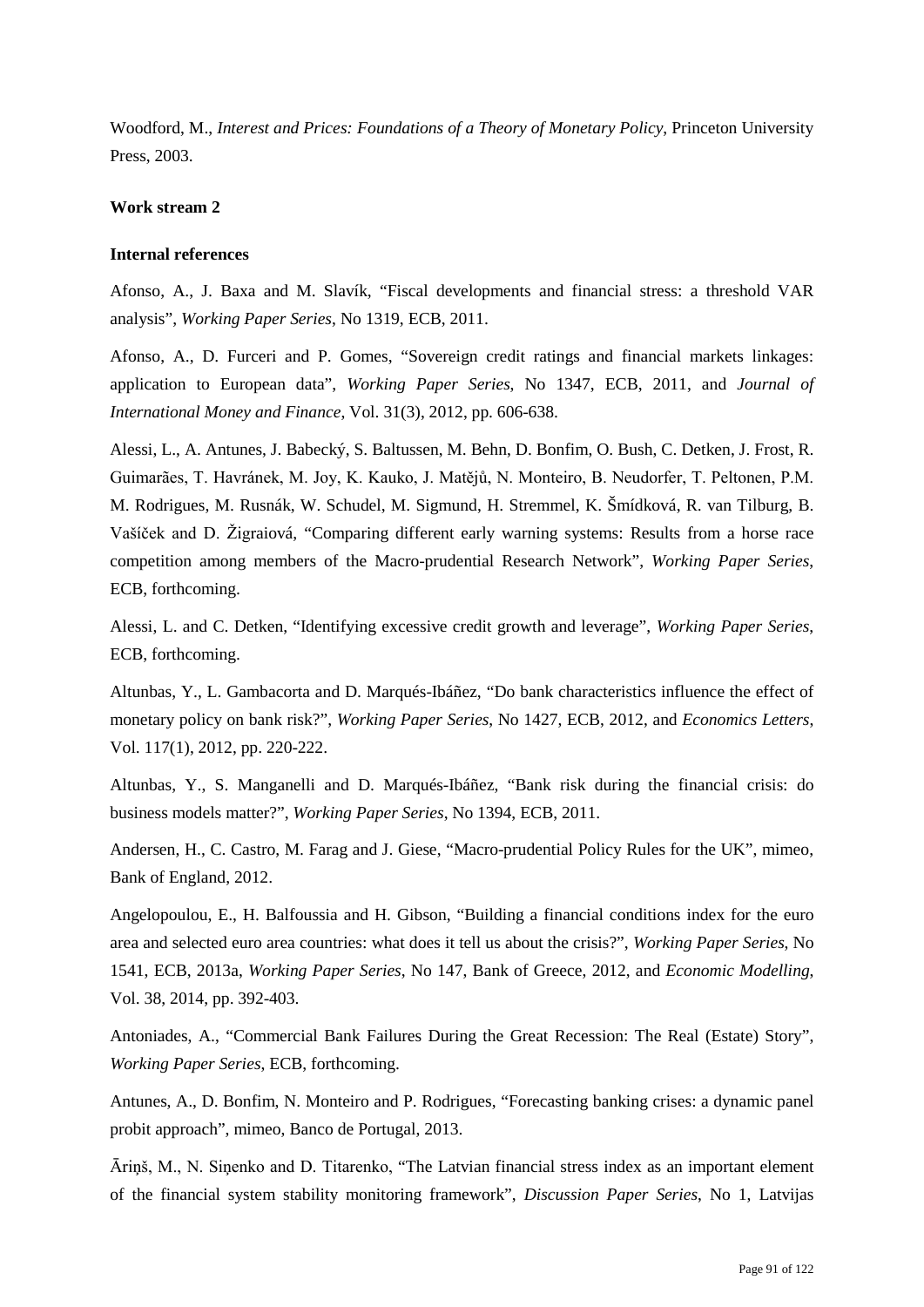Banka, 2012, *Working Paper Series*, ECB, forthcoming, and *Baltic Journal of Economics*, Vol. 13(2), 2013, pp. 85-110.

Babecký, J., T. Havránek, J. Matějů, M. Rusnák, K. Šmídková and B. Vašíček, "Early Warning Indicators of Economic Crises: Evidence from a Panel of 40 Developed Countries", *Working Paper Series*, No 8, Česká národní banka, 2011.

Babecký, J., T. Havránek, J. Matějů, M. Rusnák, K. Šmídková and B. Vašíček, "Banking, debt and currency crises: early warning indicators for developed countries", *Working Paper Series*, No 1485, ECB, 2012 and Journal of Financial Stability, Forthcoming.

Babecký, J., T. Havránek, J. Matějů, M. Rusnák, K. Šmídková and B. Vašíček, "Leading indicators of crisis incidence: Evidence from developed countries", *Journal of International Money and Finance*, Vol. 35, 2013, pp. 1-19.

Behn, M., C. Detken, T.A. Peltonen and W. Schudel, "Setting countercyclical capital buffers based on early warning models: would it work?", *Working Paper Series*, No 1604, ECB, 2013.

Betz, F., S. Opricǎ, T.A. Peltonen and P. Sarlin, "Predicting distress in European banks", *Working Paper Series*, No 1597, ECB, 2013.

Borgy, V., L. Clerc and J.-P. Renne, "Measuring Aggregate Risk: Can We Robustly Identify Asset-Price Boom-Bust Cycles?", *Working Paper Series*, Banque de France, forthcoming.

Bush, O., R. Guimarães and H. Stremmel, "Beyond the credit gap: bank balance sheets, credit and price of risk", mimeo, ECB, 2013.

Castro, C. and S. Ferrari, "Measuring and testing for the systemically important financial institutions", *Journal of Empirical Finance*, Vol. 25, 2014, pp. 1-14.

Checherita-Westphal, C. and F. Holm-Hadulla, "Sovereign Debt Sustainability Analysis: Expanding the Toolkit", mimeo, ECB, 2012.

Csortos, O. and Z. Szalai, "Early Warning Indicators: Financial and Macroeconomic Imbalances in Central and Eastern European Countries", *Working Paper Series*, Magyar Nemzeti Bank, forthcoming.

Dunne, P.G., J. Forker, R. Powell and A. Zholos, "Formal Identification of Sentiment Effects in Asset Markets", mimeo, Central Bank of Ireland and Financial Services Authority of Ireland, 2012.

Ejsing, J., W. Lemke and E. Margaritov, "Sovereign Bond Spreads and Fiscal Fundamentals – a Realtime, Mixed-frequency Approach", mimeo, ECB, 2011.

Fiordelisi, F., D. Marqués-Ibáñez and P. Molyneux, "Efficiency and risk in European banking", *Journal of Banking and Finance*, Vol. 35(5), 2011, pp. 1315-1326.

Fiori, R., A. Rendina, L. Santuz and M. Savegnago, "Spill-over Effects and Contagion in the Recent Sovereign Debt Crisis", mimeo, Banca d'Italia, 2012.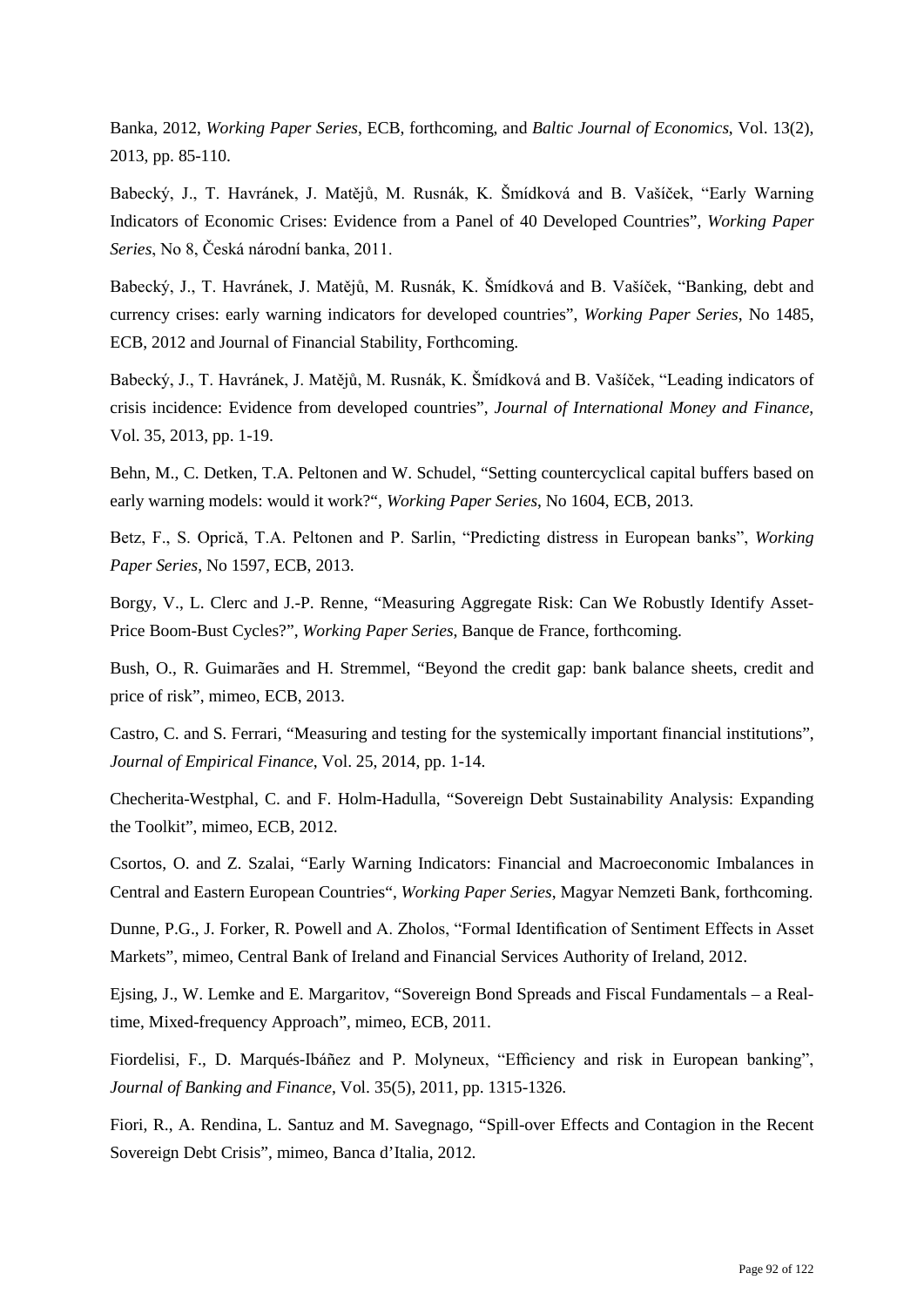Fornari, F. and W. Lemke, "Predicting recession probabilities with financial variables over multiple horizons", *Working Paper Series*, No 1255, ECB, 2010.

Frost, J., R. van Tilburg and S. Baltussen, "One for all and all for one: A multivariate probit approach with interdependency", mimeo, ECB, 2013.

Geršl, A. and J. Seidler, "Credit Growth and Capital Buffers: Empirical Evidence from Central and Eastern European Countries", *Research and Policy Notes*, No 2, Česká národní banka, 2011.

Guarda, P., A. Rouabah and J. Theal, "A Financial Vulnerability Index for Luxembourg", mimeo, Banque centrale du Luxembourg, 2012.

Holló, D., M. Kremer and M. Lo Duca, "CISS – a composite indicator of systemic stress in the financial system", *Working Paper Series*, No 1426, ECB, 2012.

Idier, J., G. Lamé and J. Mésonnier, "How useful is the marginal expected shortfall for the measurement of systemic exposure? A practical assessment", *Working Paper Series*, No 1546, ECB, 2013.

Islami, M. and J.-R. Kurz-Kim, "A single composite financial stress indicator and its real impact in the euro area", *Discussion Paper Series*, No 31, Deutsche Bundesbank, 2013, and *International Journal of Finance and Economics*, forthcoming.

Jokivuolle, E., E. Tölö and M. Virén, "Do Aggregated Private Signals of a Bank's Creditworthiness Predict the Bank's CDS Price? Evidence from the Eurosystem's Overnight Loan Rates", Working Paper Series, ECB, forthcoming.

Joy, M., M. Rusnák, K. Šmídková and B. Vašíček, "Banking and Currency Crises: Differential Diagnostics for Developed Countries", *Working Paper Series*, Česká národní banka, forthcoming and *Working Paper Series*, ECB, forthcoming.

Kadlčáková, N., L. Komárek, Z. Komárková and M. Hlaváček, "Identification of Asset Price Misalignments on Financial Markets with Extreme Value Theory", *Working Paper Series*, No 14, Česká národní banka, 2013.

Kauko, K., "Credit growth is not always dangerous – A possible trigger for countercyclical capital buffers", mimeo, ECB, 2013.

Kelly, R., K. McQuinn and R. Stuart, "Exploring the Steady-State Relationship between Credit and GDP for a Small Open Economy – The Case of Ireland", *The Economic and Social Review, Policy Papers*, Vol. 42(4), 2011, pp. 455-477.

Kurz, C. and J.-R. Kurz-Kim, "What Determines the Dynamics of Absolute Excess Returns on Stock Markets?", *Economics Letters*, No 118(2), 2013, pp. 342-346.

Kurz-Kim, J.-R., "Early warning indicator for financial crashes using the log periodic power law", *Applied Economic Letters*, Vol. 19(15), 2012a, pp. 1465-1469.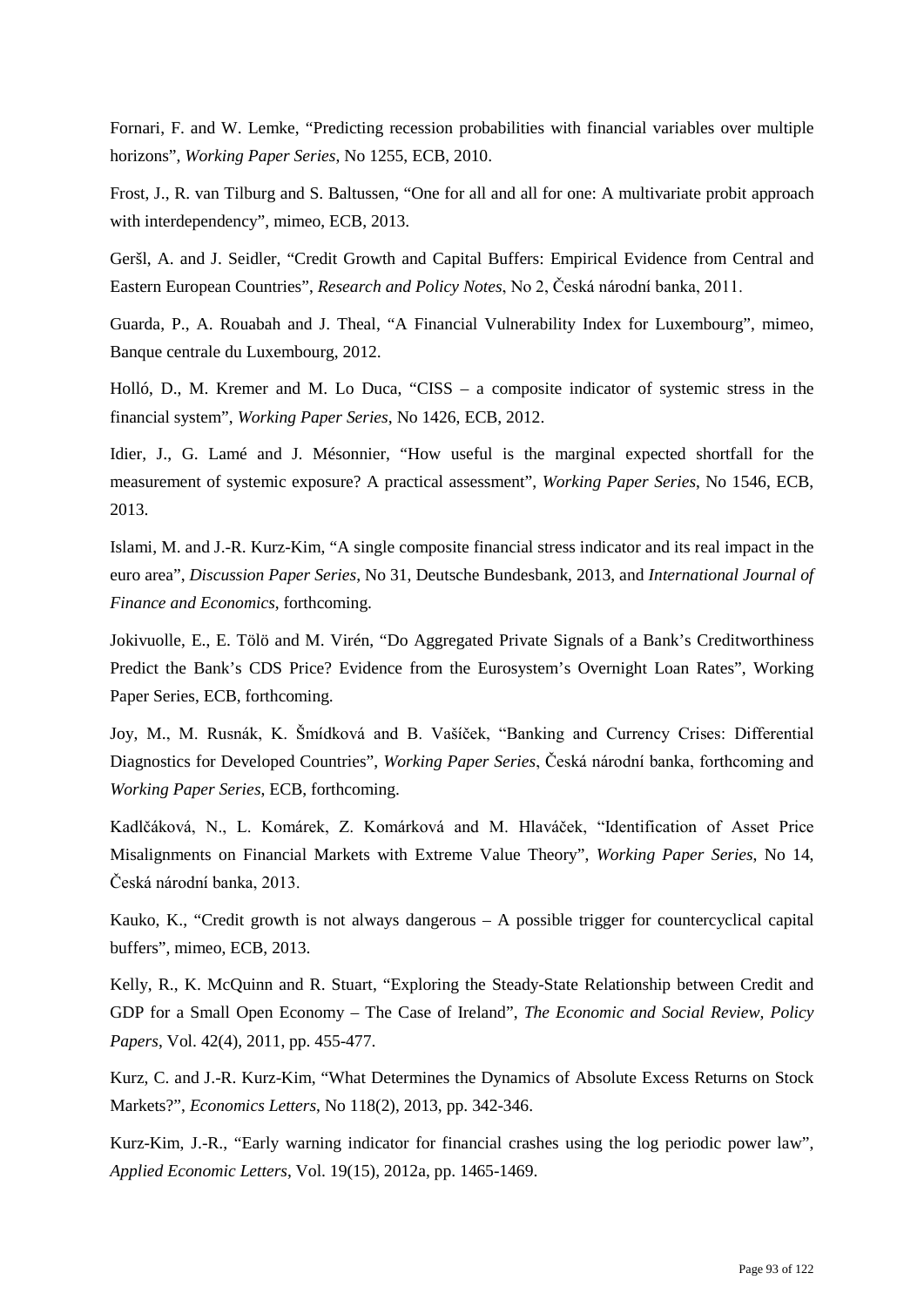Kurz-Kim, J.-R., "An Early Warning Model Based on a Composite Index Model for Stock Market Crashes: Bubbles and Rational Panics", mimeo, Deutsche Bundesbank, 2012b.

Kurz-Kim, J.-R. and M. Scharnagl, "A Simple Test for Bubbles on Stock Markets Using the Welch's Statistic", mimeo, Deutsche Bundesbank, 2012.

Lo Duca, M. and T.A. Peltonen, "Assessing systemic risks and predicting systemic events", *Journal of Banking and Finance*, Vol. 37(7), 2013, pp. 2183-2195.

Louzis, D.P. and A.T. Vouldis, "A methodology for constructing a financial systemic stress index: An application to Greece", *Economic Modelling*, Vol. 29(4), 2012, pp. 1228-1241, *Working Paper Series*, No 1563, ECB, 2013.

Lucas, A., B. Schwaab and X. Zhang "Conditional Probabilities and Contagion Measures for Euro Area Sovereign Default Risk", *Tinbergen Institute Discussion Paper*, TI 11-176/2/DSF29, 2011*Working Paper Series*, No 1621, ECB, 2013, and *Journal of Business and Economic Statistics*, forthcoming.

Neagu, F., I. Mihai and L. Tatarici, "Coping With an Unsustainable Lending: Early Warning Signals and the Use of Macroprudential Instruments", Banca Naţională a României, mimeo, 2014.

Neudorfer, B. and M. Sigmund, "A Bayesian Random Coefficient Model for Banking Crises", mimeo, ECB, 2013.

Rubaszek, M. and D. Serwa, "Determinants of credit to households in a life-cycle model", *Working Paper Series*, No 1420, ECB, 2012.

Saldías, M., "A market-based approach to sector risk determinants and transmission in the euro area", *Working Paper Series*, No 30, Banco de Portugal, 2011, *Working Paper Series*, No 1574, ECB, 2013, and *Journal of Banking and Finance*, Vol. 37(11), 2013a, pp. 4534-4555.

Saldías, M., "Systemic risk analysis using forward-looking Distance-to-Default series", *Journal of Financial Stability*, Vol. 9(4), 2013b, pp. 498-517.

Sarlin, P., "On policymakers' loss function and the evaluation of early warning systems", *Working Paper Series*, No 1509, ECB, 2013.

Sarlin, P. and T.A. Peltonen, "Mapping the state of financial stability", *Journal of International Financial Markets, Institutions and Money*, Vol. 26, 2013, pp. 46-76.

Schudel, W., "Shifting Horizons: Assessing Macro Trends Before, During and Following Systemic Banking Crises, Working Paper Series, ECB, forthcoming.

Schwaab, B., S.J. Koopman, A. Lucas, "Systemic risk diagnostics: coincident indicators and early warning signals", *Working Paper Series*, No 1327, ECB, 2011, and *International Journal of Forecasting*, forthcoming.

Serwa, D., "Identifying multiple regimes in the model of credit to households", *International Review of Economics and Finance*, Vol. 27, 2013a, pp.198-208.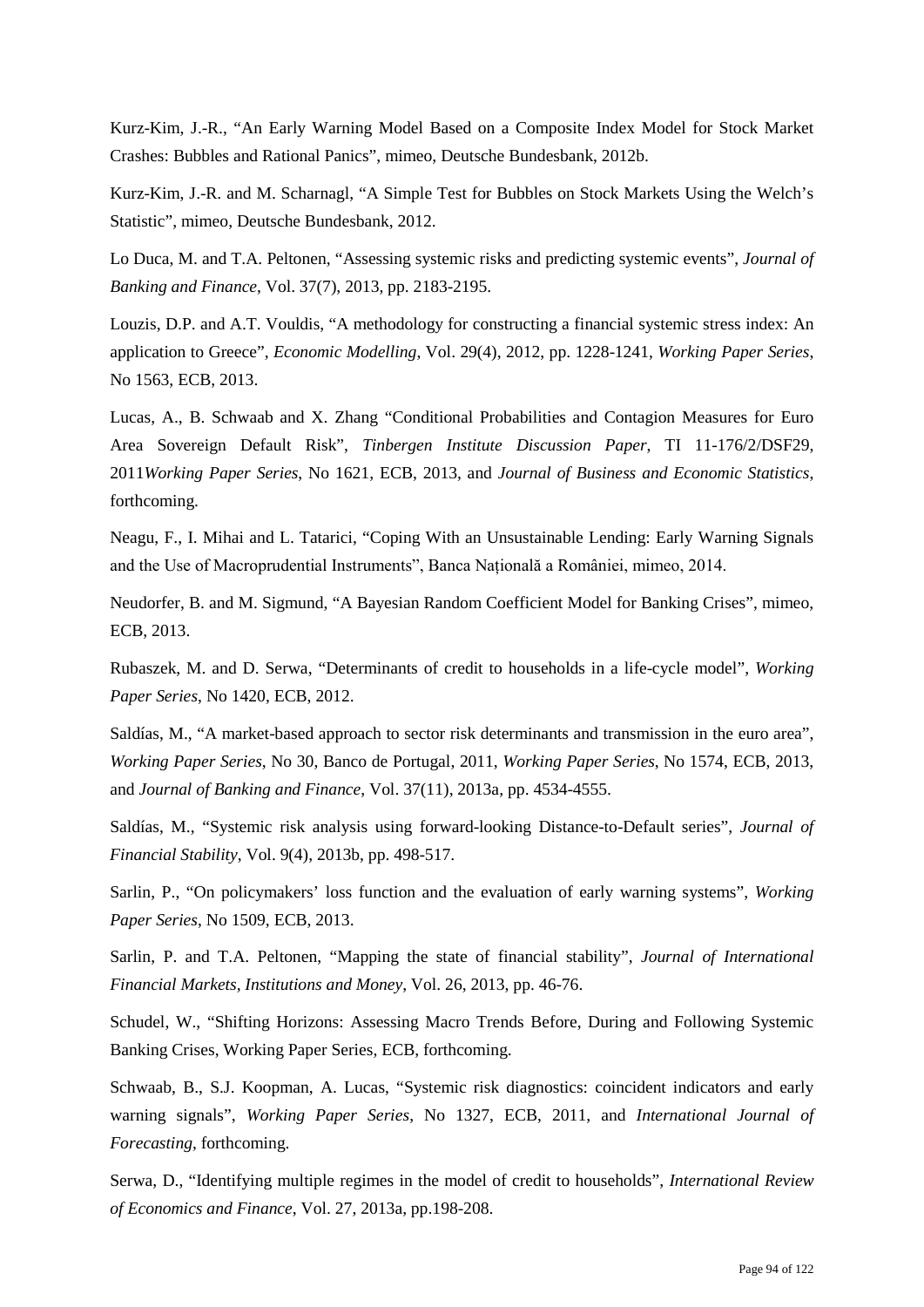Serwa, D., "Measuring Non-Performing Loans During (and After) Credit Booms", *Central European Journal of Economic Modelling and Econometrics*, Vol. 5(3), 2013b, pp. 163-183.

Sousa, J. and R.M. Sousa, "Asset Returns Under Model Uncertainty: Evidence from the euro area, the U.K. and the U.S.", *Working Paper Series*, No 19, Banco de Portugal, 2011, and *Working Paper Series*, No 1575, ECB, 2013.

Szalai, Z., "Asset prices and financial imbalances in CEE countries: macroeconomic risks and monetary strategy", *Working Paper Series*, No 8, Magyar Nemzeti Bank, 2011.

Vuillemey, G. and T.A. Peltonen, "Disentangling the bond-CDS nexus: a stress test model of the CDS market", *Working Paper Series*, No 1599, ECB, 2013.

## **External references**

Abiad, A., "Early warning Systems: A Survey and a Regime-Switching Approach", *Working Paper Series*, No 32, IMF, 2003.

Acharya, V., L. Pedersen, T. Philippon and M. Richardson, "Measuring Systemic Risk", *Working Paper Series*, No 2, Federal Reserve Bank of Cleveland, 2010.

Adrian, T. and M. Brunnermeier, "CoVaR", *Working Paper Series*, No 17454, National Bureau of Economic Research, 2011.

Alessi, L. and C. Detken, "Quasi real time early warning indicators for costly asset price boom/bust cycles: A role for global liquidity", *European Journal of Political Economy*, Vol. 27(3), 2011, pp. 520-533.

Apoteker, T. and S. Barthélémy, "Predicting financial crises in emerging markets using a composite non-parametric model", *Emerging Markets Review*, Vol. 6(4), 2005, pp. 363-375.

Barrel, R., E.P. Davis, D. Karim and I. Liadze, "Bank Regulation, Property Prices and Early Warning Systems for Banking Crises in OECD Countries", *Economics and Finance Working Paper Series*, No 28, Brunel University West London, 2009.

Berg, A. and C. Pattillo, "Are Currency Crises Predictable? A Test", *Working Paper Series*, No 154, IMF, 1998.

Bisias, D., M. Flood, D. Lo, W. Andrew and S. Valavanis, "A Survey of Systemic Risk Analytics", *Working Paper Series*, No 1, Office of Financial Research, US Department of Treasury, 2012.

Borio, C. and M. Drehmann, "Towards an operational framework for financial stability: "fuzzy" measurement and its consequences", *Working Paper Series*, No 284, BIS, 2009.

Borio, C. and P. Lowe, "Assessing the risk of banking crises", *BIS Quarterly Review*, December 2002, pp. 43-54.

Brave, S. and R. Butters, "Monitoring Financial Stability: A Financial Conditions Index Approach", *Economic Perspectives*, Vol. 35(1), 2011, p. 22.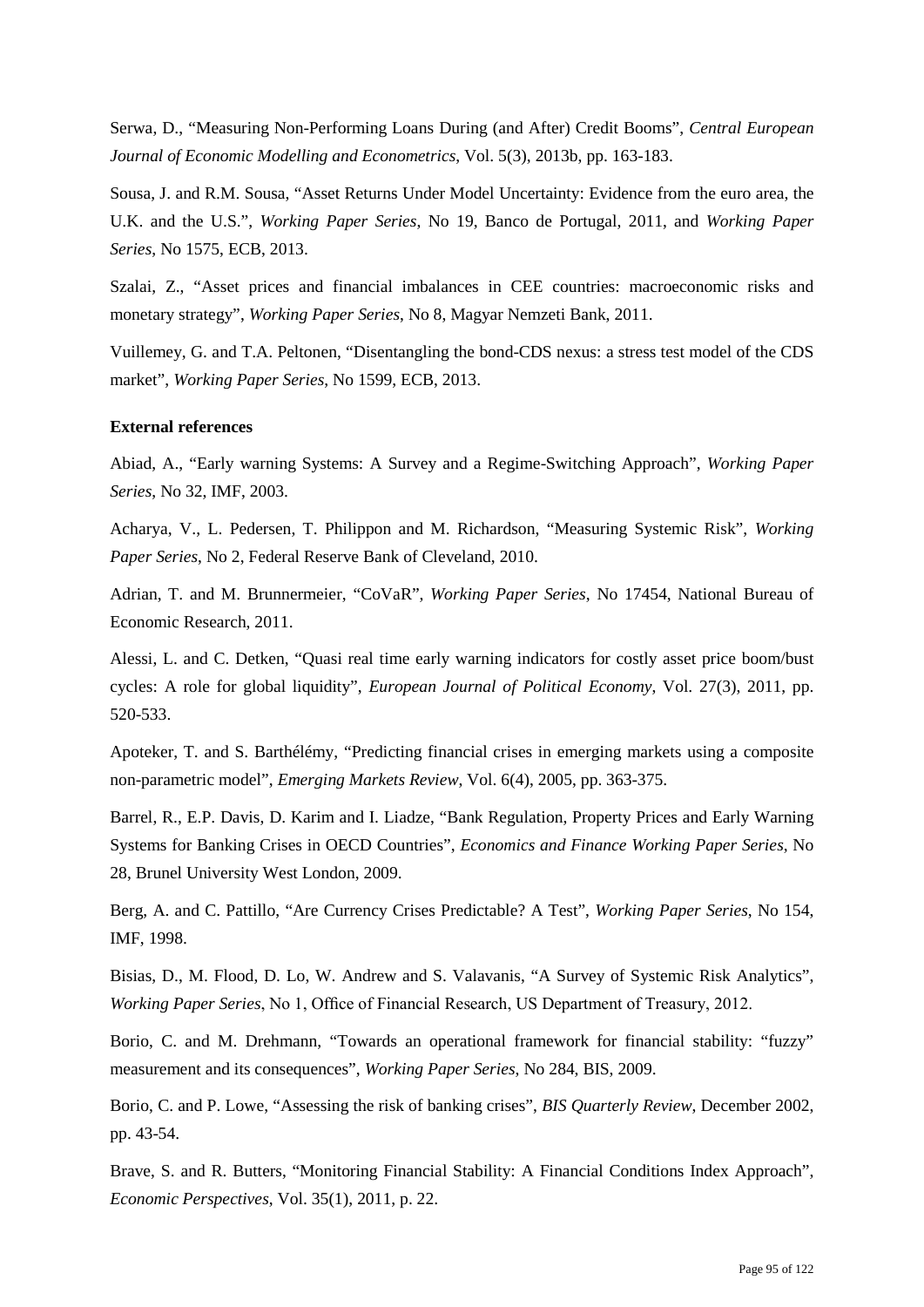Brownlees, C.T. and R. Engle, "Volatility, Correlation and Tails for Systemic Risk Measurement", *Working Paper Series*, NYU Stern School of Business, 2011.

Bussière, M. and M. Fratzscher, "Towards a new early warning system of financial crises", *Journal of International Money and Finance*, Vol. 25(6), 2006, pp. 953-973.

Caprio, G., and D., Klingebiel, "Episodes of systematic and borderline financial

crises", World Bank, 2003.

Cardarelli, R., S. Elekdag and S. Lall, "Financial stress and economic contractions", *Journal of Financial Stability*, Vol. 7(2), 2011, pp. 78-97. Previous version published as "Financial Stress, Downturns, and Recoveries", *Working Paper Series*, No 100, IMF, 2009.

Castro, C. and S. Ferrari, "Measuring and testing for the systemically important financial institutions", *Journal of Empirical Finance*, Vol. 25, 2014, pp. 1-14.

Cihak, M., K. Schaeck and S. Wolfe, "Are Competitive Banking Systems More Stable?", *Journal of Money, Credit and Banking*, Vol. 41(4), 2009, pp. 711-734.

Claessens, S. and K. Forbes (eds.), *International Financial Contagion*, Boston: Kluwer Academic Press, 2001.

Danielsson, J., J.R. Kevin, M. Valenzuela and I. Zer, "Model Risk of Systemic Risk Models", mimeo, London School of Economics and Princeton University, 2011.

Demirgüç-Kunt, A. and E. Detragiache, "Monitoring Banking Sector Fragility: A Multivariate Logit Approach with an Application to the 1996-97 Banking Crises", *Policy Research Working Paper Series*, No 2085, World Bank, 1999.

Detragiache, E., and A., Spilimbergo, "Crises and Liquidity: Evidence and Interpretation", *Working Paper Series,* No. 01/2, IMF, 2001.

Fahlenbrach, R., R. Prilmeier and R.M. Stulz, "This Time Is the Same: Using Bank Performance in 1998 to Explain Bank Performance During the Recent Financial Crisis", *Working Paper Series*, No 17038, National Bureau of Economic Research, 2011.

Frankel, J.A. and G. Saravelos, "Are Leading Indicators of Financial Crises Useful for Assessing Country Vulnerability? Evidence from the 2008-09 Global Crisis", *Working Paper Series*, No 16047, National Bureau of Economic Research, 2010.

Garber, P., "Famous First Bubbles", *Journal of Economic Perspectives*, Vol. 4(2), 1990, pp. 35-54.

Hautsch, N., J. Schaumburg and M. Schienle, "Financial Network Systemic Risk Contributions", *Discussion Paper Series*, No 72, Humboldt-Universität zu Berlin, 2011.

Hartmann, P., S. Straetmans and C. de Vries, "Banking system stability: A cross-Atlantic perspective", in M. Carey and R. Stulz (eds.), *The Risks of Financial Institutions*, National Bureau of Economic Research and Chicago University Press, 2006, pp. 133-192.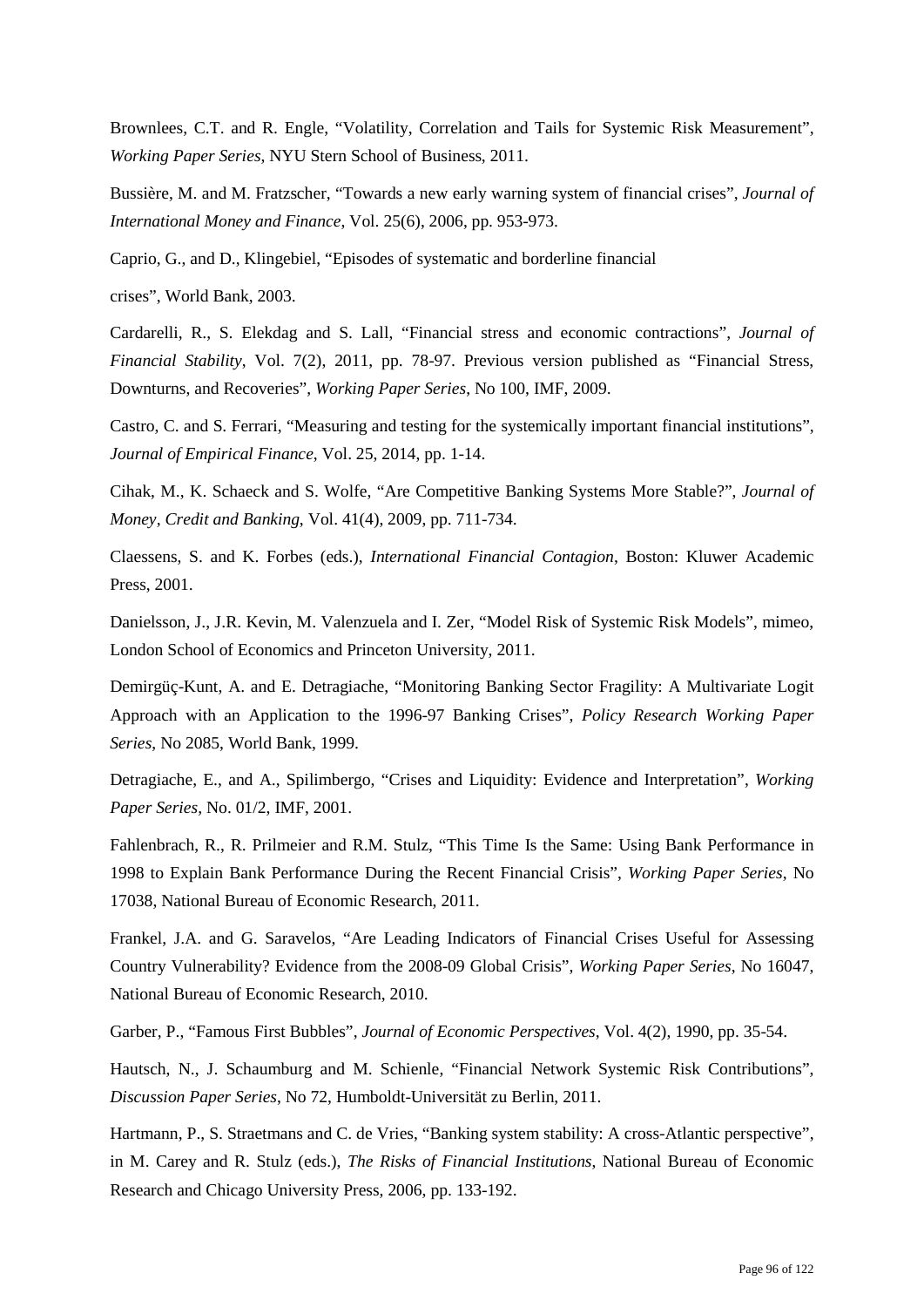IMF, "Macroprudential Policy: An Organizing Framework", Monetary and Capital Markets Department Background Paper, No 1, 2011.

Jeitschko, T.D. and S.D. Jeung, "Incentives for risk-taking in banking – A unified approach", *Journal of Banking and Finance*, Vol. 29(3), 2005, pp. 759-777.

Kaminsky, G.L., "Currency and Banking Crises: The Early Warnings of Distress", *Working Paper Series*, No 178, IMF, 1999.

Kaminsky, G.L., "Currency crises: Are they all the same?," *Journal of International Money and Finance*, Vol. 25(3), pp. 503-527, 2006.

Kaminsky, G.L., S. Lizondo and C.M. Reinhart, "Leading Indicators of Currency Crises", IMF Staff Paper, No 45(1), 1998, pp. 1-48.

Kaminsky, G.L. and C.M. Reinhart, "The Twin Crises: The Causes of Banking and Balance-of-Payments Problems", *American Economic Review*, Vol. 89(3), 1999, pp. 473-500.

Laeven, L., and Valencia, F., "Systemic Banking Crises: A New Database," *Working Papers Series,* No 08/224, IMF, 2008.

Laeven, L., and Valencia, F., "Resolution of Banking Crises: The Good, the Bad, and the Ugly,"

*Working Papers Series,* No 10/146, IMF, 2010.

Laeven, L., and Valencia, F., "Systemic Banking Crises Database: An Update," *Working Papers Series,* No 12/163, IMF, 2012.

Martin, A. and J. Ventura "Economic Growth with Bubbles", *American Economic Review*, Vol. 102(6), 2012, pp. 3033-3058.

Panizza, U., and Yeyati, E. L.,"The elusive costs of sovereign defaults," *Journal of Development Economics*, Vol. 94(1), pp. 95-105, 2011.

Reinhart, C.M. and K.S. Rogoff, *This Time is Different: Eight Centuries of Financial Folly*, Princeton University Press, 2009.

Rose, A.K. and M.M. Spiegel, "Cross-Country Causes and Consequences of the 2008 Crisis: Early Warning", *Working Paper Series*, No 15357, National Bureau of Economic Research, 2009.

Schularick, M. and A.M. Taylor, "Credit Booms Gone Bust: Monetary Policy, Leverage Cycles, and Financial Crises, 1870-2008", *American Economic Review*, Vol. 102(2), 2012, pp. 1029-1061.

Segoviano, M.A. and C.A.E. Goodhart, "Banking Stability Measures", *Working Paper Series*, No 4, IMF, 2009.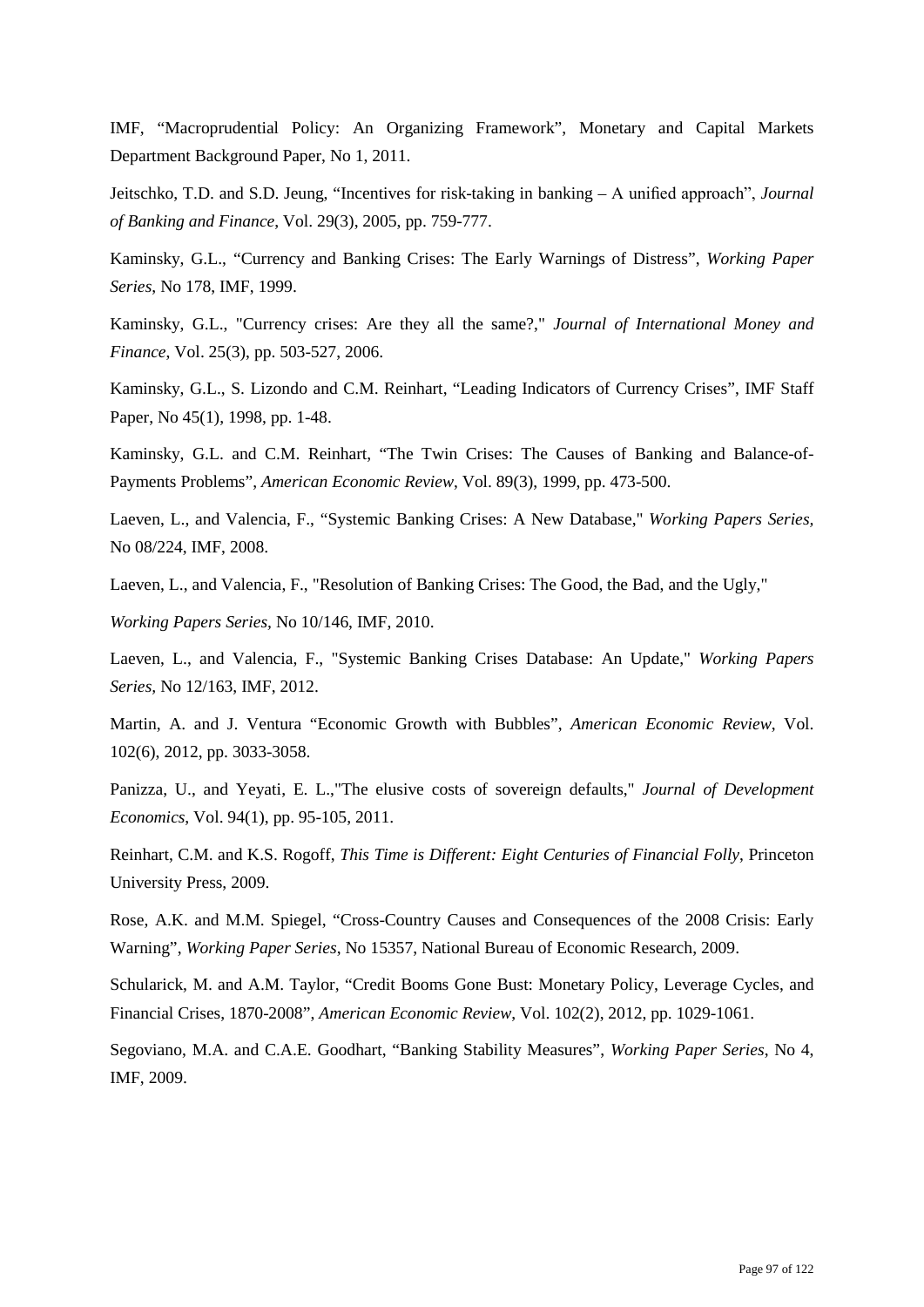### **Work stream 3**

#### **Internal references**

Abbassi, P., F. Bräuning, F. Fecht and J.-L. Peydro, "Liquidity and relationship lending: Evidence from the European money market", mimeo, ECB, 2013.

Abbassi, P. and N. Schulze, "When liquidity leaks through the floor: the euro area money market and ECB liquidity provision", mimeo, ECB, 2013.

Abildgren, K., B. Vølund Buchholst, and J. Staghøj, "Bank-firm rRelationships and the Performance survival of nNon-financial fFirms during the fFinancial cCrisis 2008-2009", Danmarks Nationalbank Working Paper Series, No 73, Danmarks Nationalbank, 2011, and Working Paper Series, No 1516, ECB, 2013.

Alter, A. and A. Beyer, "The dynamics of spillover effects during the European sovereign debt turmoil", *Working Paper Series*, No 1558, ECB, 2013.

Antunes, A., N. Ribeiro and N. Silva, "Towards a CCA-based systemic risk indicator", mimeo, ECB, 2013.

Arciero, L., R. Heijmans, R. Heuver, M. Massarenti, C. Picillo and F. Vacirca, "How to measure the unsecured money market? The Eurosystem's implementation and validation using TARGET2 data", *Working Paper Series*, No 369, De Nederlandsche Bank, 2013.

Barbosa, L. and S. Costa, "Determinants of sovereign bond yield spreads in the euro area in the context of the economic and financial crisis", *Working Paper Series*, No 22, Banco de Portugal, 2010.

Bekaert, G., M. Ehrmann, M. Fratzscher and A. Mehl, "Global crises and equity market contagion", *Working Paper Series*, No 1381, ECB, 2011.

Broto, C. and G. Perez-Quiros, "How can we Interpret Sovereign CDS Spreads over Time? A Dynamic Factor Approach", *Economic Bulletin*, Banco de España, 2011.

Brown, M., S. Trautmann and R. Vlahu, "Understanding contagious bank runs", *Working Paper Series*, ECB, forthcoming.

Calice, G., R.-H. Miao, F. Štěrba and B. Vašíček, "Short-Term Determinants of the Idiosyncratic Sovereign Risk Premium: A Regime-Dependent Analysis for European Credit Default Swaps", *Working Paper Series*, No 13, Česká národní banka, 2013.

Castrén, O. and M. Rancan, "Macro-networks: an application to the euro area financial accounts", *Working Paper Series*, No 1510, ECB, 2013, and *Journal of Banking and Finance*, forthcoming.

Claeys, P. and B. Vašíček, "Measuring Sovereign Bond Spillover in Europe and the Impact of Rating News", *Working Paper Series*, No 7, Česká národní banka, 2012.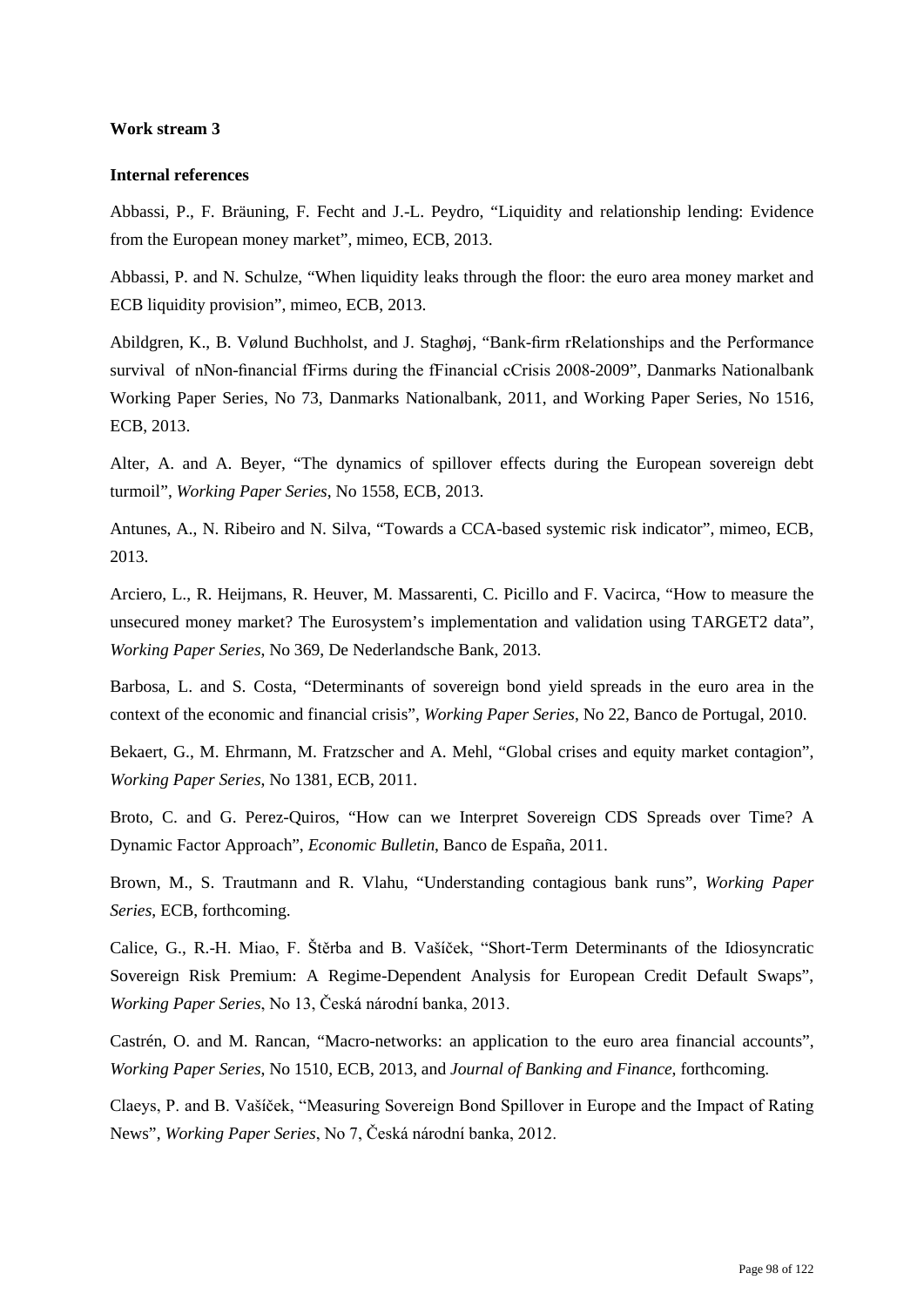Claeys, P. and B. Vašíček, "Measuring bilateral spillover and testing contagion on sovereign bond markets in Europe", *Working Paper Series*, No 1666, ECB, 2014 and Journal of Banking & Finance, forthcoming.

Conefrey, T. and D. Cronin, "Spillover in Euro Area Sovereign Bond Markets," *Technical Paper Series*, No 05RT13, Central Bank of Ireland, 2013, and *Fiscal Studies*, forthcoming.

Cooper, R. and K. Nikolov, "Government Debt and Banking Fragility: The Spreading of Strategic Uncertainty", *Working Paper Series*, No 19278, National Bureau of Economic Research, 2013.

Craig, B. and G. von Peter, "Interbank tiering and money center banks", *Working Paper Series*, No 322, BIS, 2010, and *Journal of Financial Intermediation*, forthcoming.

Degryse, H., M.A. Elahi and M.F. Penas, "Determinants of banking system fragility: a regional perspective", *Working Paper Series*, No 1567, ECB, 2013.

Derviz, A. and M. Raková, "Parent Influence on Loan Pricing by Czech Banks", *Prague Economic Papers*, Vol. 2012(4), 2012, pp. 434-449, and *Working Paper Series*, ECB, forthcoming.

Fernandez-Caballero, L., J.J. Perez and G. Perez-Quiros, "Identifying Sovereign Debt Contagion in the Euro Area", *Economic Bulletin*, Banco de España, 2011.

Di Filippo, Mario, "The euro interbank market during the 2008 financial crisis", mimeo, ECB, 2013.

De Frutos, J.C., C. Garcia, F. Heider and P. Papsdorf, "Stressed interbank markets: Evidence from the European financial and sovereign debt crisis", mimeo, ECB, 2013.

Di Iasio, G., E. Rainone, M. Rocco and F. Vacirca, "A short note on contagion in the euro area money market", mimeo, ECB, 2013.

Gabrieli, S. and C.-P. Georg, "A network view on interbank liquidity", mimeo, ECB, 2014.

Gabrieli, S., D. Salakhova and G. Vuillemey, "Cross-border interbank contagion in the European banking sector", mimeo, ECB, 2013.

Galan, S., J. McCrary and G. Perez-Quiros, "Daily GDP: using payment systems data to approximate economic activity", mimeo, ECB, 2013.

Garcia, C., F. Heider and G. Rünstler, "The euro area money market network during the financial crisis: a look at cross-border fragmentation", mimeo, ECB, 2013.

Georg, C.-P., "Contagious herding and endogenous network formation in financial networks", mimeo, ECB, 2013.

Geršl, A. and J. Lešanovská, "Explaining the Czech Interbank Market Risk Premium", *Working Paper Series*, No 1, Česká národní banka, 2013.

De Haan, J. and M. Mink, "Contagion during the Greek Sovereign Debt Crisis", *Working Paper Series*, No 335, De Nederlandsche Bank, 2012, and *Journal of International Money and Finance*, Vol. 34, 2013, pp. 102-113.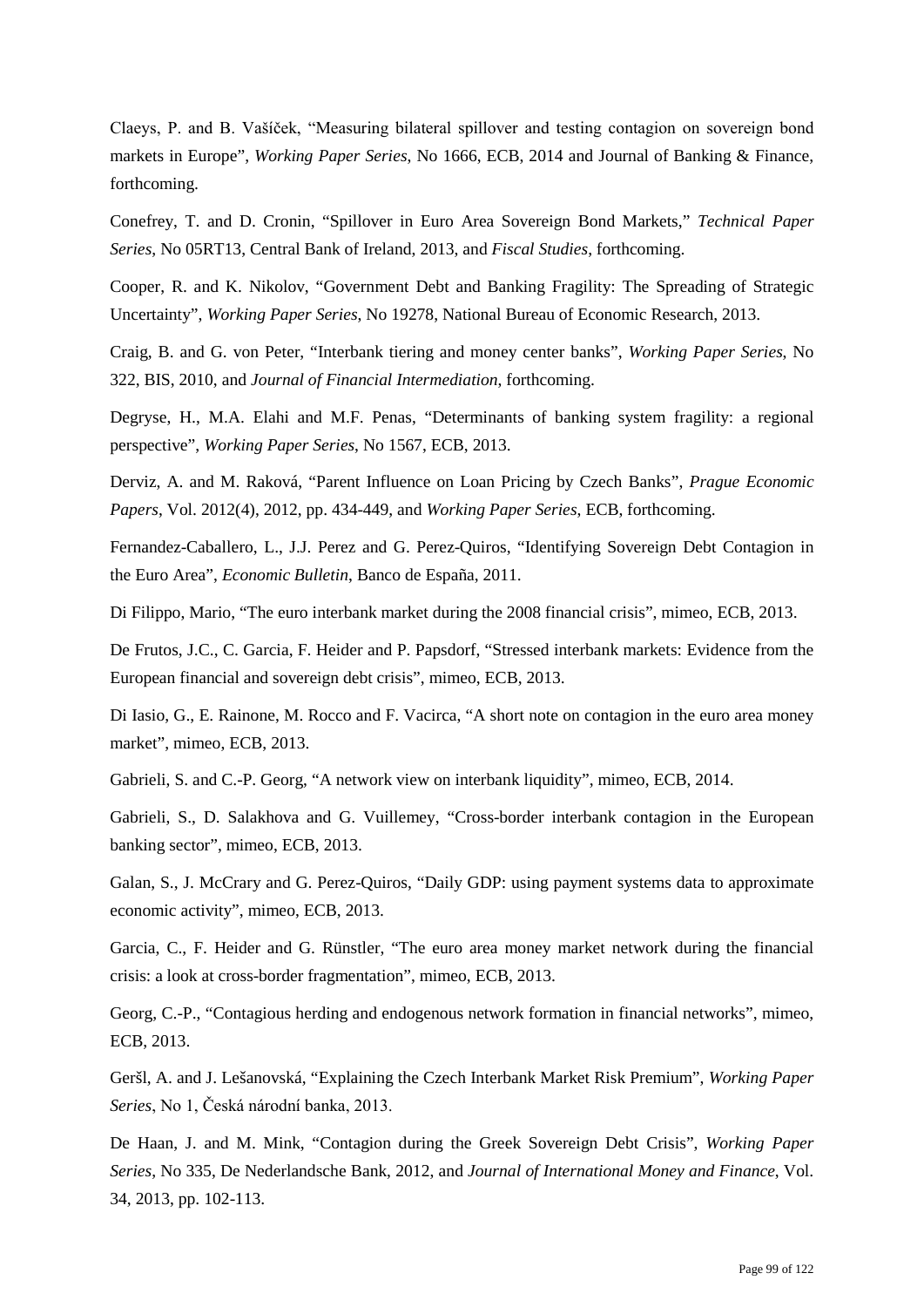De Santis, R., "The euro area sovereign debt crisis: Identifying flight-to-liquidity and the spillover mechanisms", *Working Paper Series*, No 1419, ECB, 2012, and *Journal of Empirical Finance*, Vol. 26, 2014, pp. 150-170.

Hałaj, G. and C. Kok, "Assessing interbank contagion using simulated networks", *Computational Management Science*, Vol. 10(2), 2013, pp. 157-186.

Hałaj, G. and C. Kok, "Modeling emergence of the interbank networks", *Working Paper Series*, No 1646, ECB, 2014, and *Quantitative Finance*, forthcoming.

Hausenblas, V., I. Kubicová and J. Lešanovská, "Contagion Risk in the Czech Financial System: A Network Analysis and Simulation Approach", *Working Paper Series*, No 14, Česká národní banka, 2012.

Hoffmann, P., G. Carlos and M. Simone, "Fragmentation in the euro area interbank market", mimeo, ECB, 2013.

Idier, J., "A Markov-switching Multifractal Model with Time-varying Correlations: An Application to European Stock Markets", mimeo, Banque de France, 2011.

Idier, J., G. Lamé and J. Mésonnier, "How useful is the marginal expected shortfall for the measurement of systemic exposure? A practical assessment", *Working Paper Series*, No 1546, ECB, 2013.

Kocsis, Z., "Global, regional and country-specific components of financial market indicators: an extraction method and applications", *Working Paper Series*, No 3, Magyar Nemzeti Bank, 2013.

Lucas, A., B. Schwaab and X. Zhang, "Conditional euro area sovereign default risk", *Journal of Business and Economic Statistics*, forthcoming.

Massarenti, M., S. Petriconi and J. Linder, "The statistics and timing of TARGET2 interbank payments", mimeo, ECB, 2014.

Memmel, C. and A. Sachs, "Contagion in the interbank market and its determinants", *Journal of Financial Stability*, Vol. 9(1), 2013, pp. 46-54.

Memmel, C., A. Sachs and I. Stein, "Contagion in the Interbank Market with Stochastic Loss Given Default", *International Journal of Central Banking*, Vol. 8(3), 2012, pp. 177-206.

Rünstler, G., "Do neighbours matter? Spillovers in the euro area money market network during the financial crisis", mimeo, ECB, 2013.

Saldias, M. and B. Craig, "Spatial dependence and data-driven networks of international banks", mimeo, Banco de Portugal, 2013.

Silva, N., "Inter-Sector Relations in the Portuguese Economy: an Application of Contingent Claim Analysis", *Financial Stability Report*, Banco de Portugal, November 2010.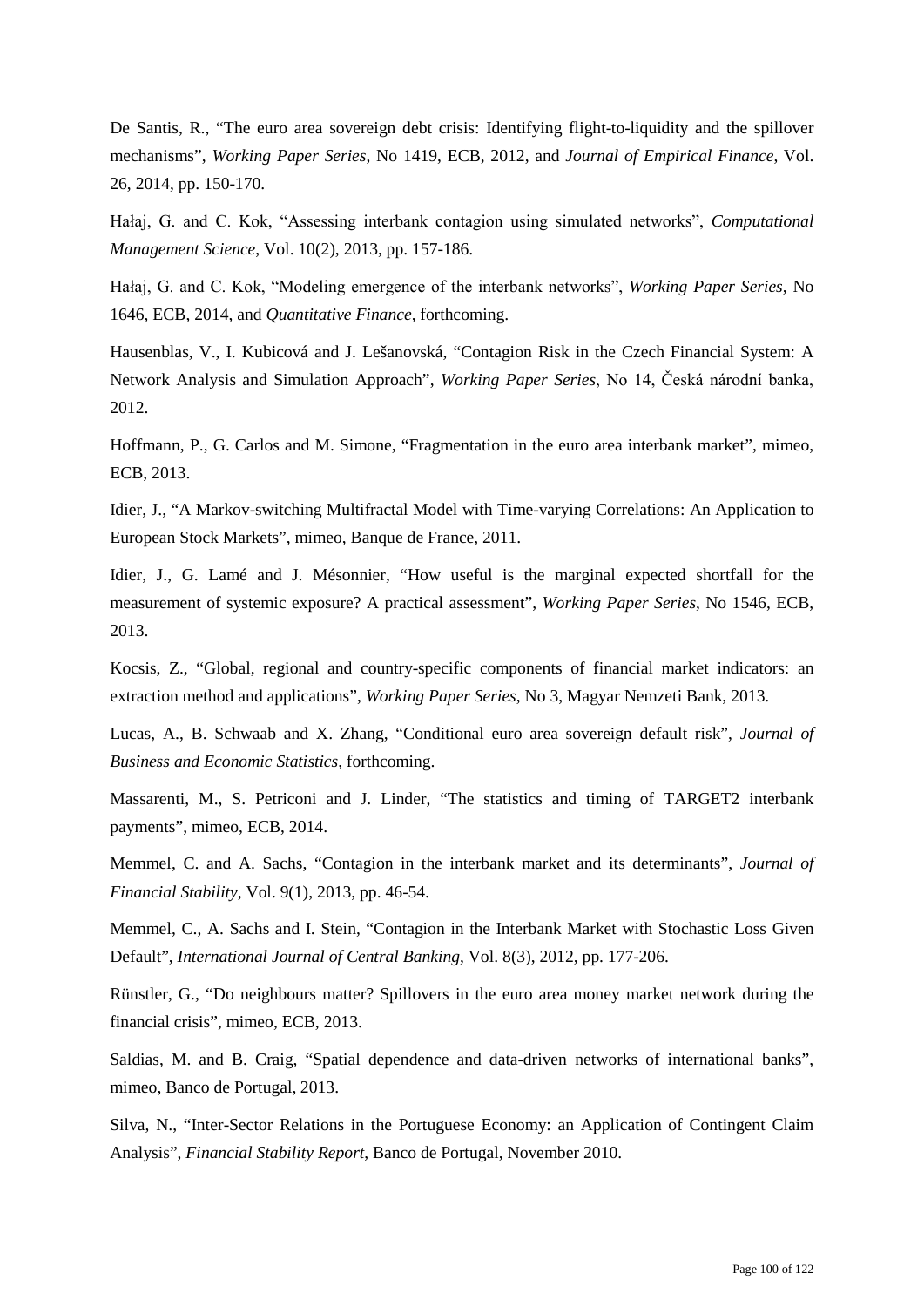Vuillemey, G. and T.A. Peltonen, "Disentangling the bond-CDS nexus: a stress test model of the CDS market", *Working Paper Series*, No 1599, ECB, 2013.

### **External references**

Akram, F.A. and C. Christophersen, "Interbank overnight interest rates – gains from systemic importance", *Working Paper Series*, No 11, Norges Bank, 2010.

Allen, F. and D. Gale, "Financial Contagion", *Journal of Political Economy*, Vol. 108(1), 2000, pp. 1- 33.

Armantier, O. and A.M. Copeland, "Assessing the quality of Furfine-based algorithms", *Staff Reports*, No 575, Federal Reserve Bank of New York, 2012.

Battiston, S., G. Caldarelli, R. Kaushik, M. Puliga and P. Tasca, "DebtRank: Too Central to Fail? Financial Networks, the FED and Systemic Risk" *Scientific Reports* 2, Article No 541, 2012.

Bech, M.L. and E. Klee, "The mechanics of a graceful exit: Interest on reserves and segmentation in the federal funds market", *Journal of Monetary Economics*, Vol. 58(5), 2011, pp. 415-431.

Caballero, R. and A. Simsek, "Fire Sales in a Model of Complexity", *Journal of Finance*, Vol. 68(6), 2013, pp. 2549-2587.

Carletti, E. and P. Hartmann, "Competition and Stability: What's Special about Banking?", in Mizen, P. (ed.): *Monetary history, exchange rates and financial markets: Essays in honour of Charles Goodhart*, Edward Elgar, Cheltenham, 2003.

Castrén, O. and I.K. Kavonius, "Balance sheet interlinkages and macro-financial risk analysis in the euro area", *Working Paper Series*, No 1124, ECB, 2009.

Claeys, P. and B. Vašíček, "Measuring bilateral spillover and testing contagion on sovereign bond markets in Europe", *Working Paper Series*, ECB, forthcoming.

Cocco, J.F., F.J. Gomes and N.C. Martins, "Lending relationships in the interbank market", *Journal of Financial Intermediation*, Vol. 18(1), 2009, pp. 24-28.

Constâncio, V., "Contagion and the European debt crisis", *Financial Stability Review*, Banque de France, 2012, pp. 109-121.

De Bandt, O. and P. Hartmann, "Systemic Risk: A Survey", *Working Paper Series*, No 35, ECB, 2000.

De Bandt, O., P. Hartmann and J.L. Peydró, "Systemic Risk: An Update", in Berger, A. et al. (eds.), *Oxford Handbook of Banking*, Oxford University Press, 2010, pp. 633-672.

Degryse, H. and G. Nguyen, "Interbank Exposures: An Empirical Examination of Contagion Risk in the Belgian Banking System", *International Journal of Central Banking*, Vol. 3(2), June 2007, pp. 123-171.

ECB, "Financial market contagion", *Financial Stability Review*, December 2005, pp. 142-149.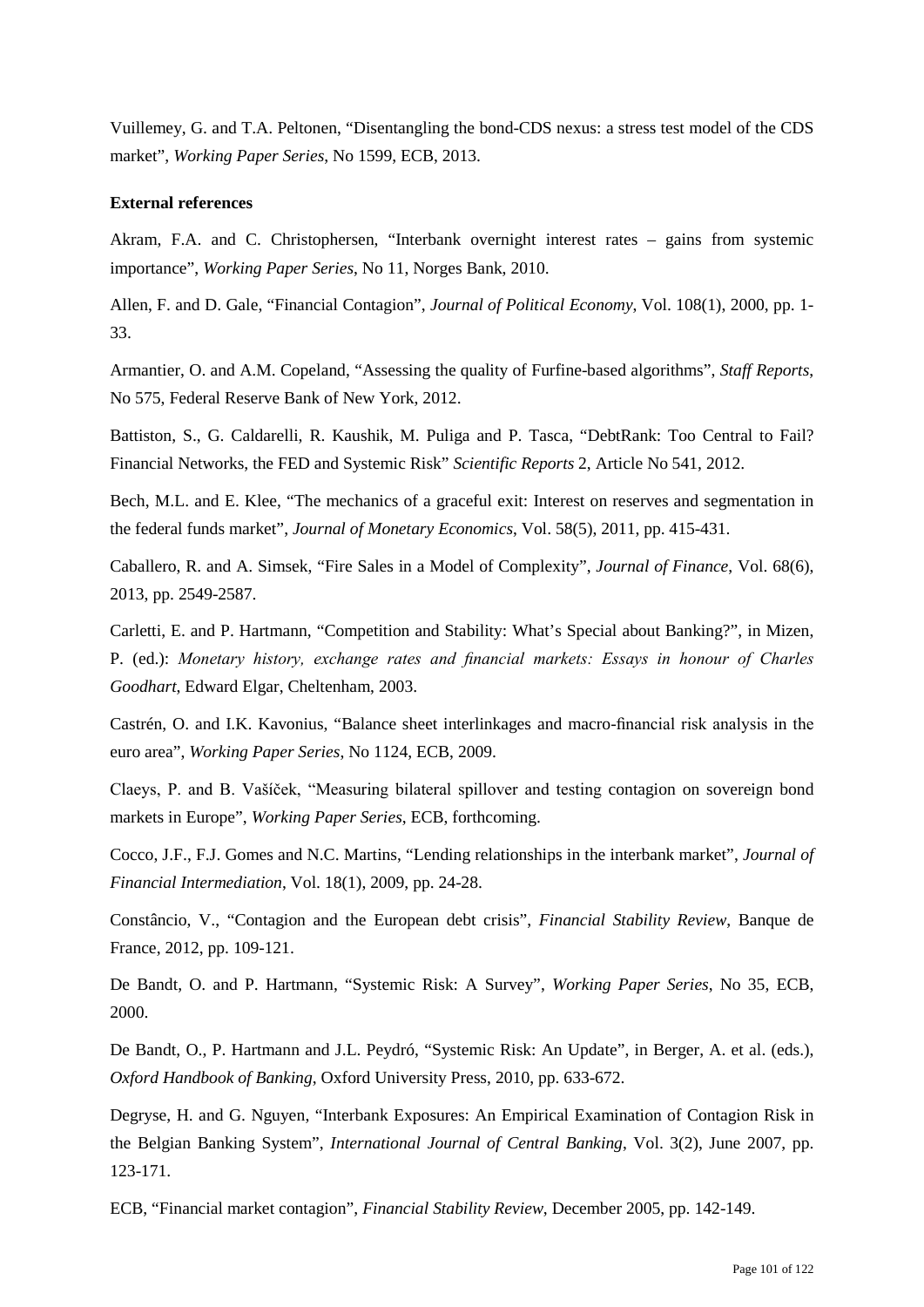ECB, "The concept of systemic risk", *Financial Stability Review*, December 2009, pp. 134-142.

Ehrmann, M. and A. Worms, "Bank Networks and Monetary Policy Transmission", *Journal of the European Economic Association*, Vol. 2(6), 2004, pp. 1148-1171.

Freixas, X. and C. Holthausen, "Interbank market integration under asymmetric information", *Review of Financial Studies*, Vol. 18(2), 2005, pp. 459-490.

Freixas, X., B. Parigi and J.-C. Rochet, "Systemic risk, interbank relations, and liquidity provision by the central bank", *Journal of Money, Credit, and Banking*, Vol. 32(3), 2000, pp. 611-638.

Furfine, C., "The Microstructure of the Federal Funds Market", *Financial Markets, Institutions and Instruments*, Vol. 8(5), 1999, pp. 24-44.

Furfine, C., "Banks Monitoring Banks: Evidence from the Overnight Federal Funds Market", *Journal of Business*, Vol. 74(1), 2001, pp. 33-58.

Gropp, R., M. Lo Duca and J. Vesala, "Cross-border Contagion Risk in Europe", in Shin, H. and R. Gropp (eds.), *Banking, Development and Structural Change*, Special Issue of the International Journal of Central Banking, 2009.

Guggenheim, B., S. Kraenzlin and S. Schumacher, "Exploring an uncharted market: Evidence on the unsecured Swiss franc money market". *Working Paper Series*, No 5, Swiss National Bank, 2011.

Hartmann, P. and N. Valla, "The Euro Money Markets", in Freixas et al. (eds.), *Handbook of European Financial Markets and Institutions*, Oxford University Press, 2008, pp. 453-487.

Hartmann, P., M. Manna and A. Manzanares, "The microstructure of the euro money market", *Journal of International Money and Finance*, Vol. 20(6), 2001, pp. 895-948.

Hartmann, P., S. Straetmans and C. de Vries, "Banking System Stability: A Cross-Atlantic Perspective", in Carey, M. and R. Stulz (eds.), *The Risks of Financial Institutions*, National Bureau of Economic Research and Chicago University Press, 2006, pp. 133-188.

Heijmans, R., R. Heuver and D. Walraven, "Monitoring the unsecured interbank money market using TARGET2 data", *Working Paper Series*, No 276, De Nederlandsche Bank, 2010.

Hendry, S. and N. Kamhi, "Uncollateralized overnight loans settled in LVTS", *Working Paper Series*, No 11, Bank of Canada, 2007.

Kokkola, T. (ed.), *The payment system – payments, securities and derivatives, and the role of the Eurosystem*, ECB, 2010.

Leitner, Y., "Financial Networks: Contagion, Commitment, and Private Sector Bailouts", *Journal of Finance*, Vol. 60(6), 2005, pp. 2925-2953.

Van Lelyveld, I. and F. Liedorp, "Interbank Contagion in the Dutch Banking Sector: A Sensitivity Analysis", *International Journal of Central Banking*, Vol. 2(2), 2006.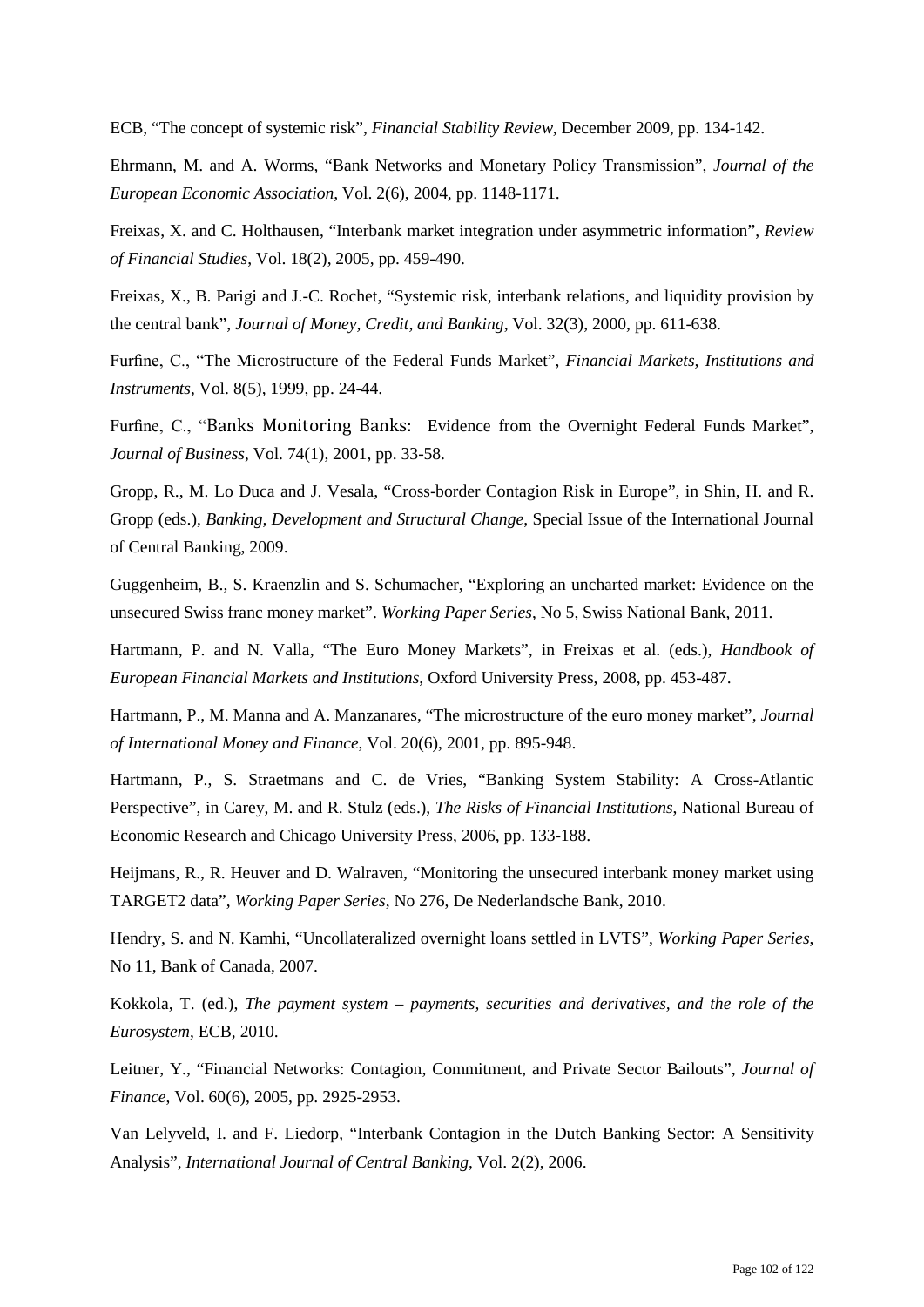Millard, S. and M. Polenghi, "The relationship between the overnight interbank unsecured loan market and the CHAPS Sterling system", *Quarterly Bulletin*, Bank of England, spring 2004.

Mistrulli, P., "Assessing financial contagion in the interbank market: Maximum entropy versus observed interbank linkages", *Journal of Banking and Finance*, Vol. 35(5), 2001, pp. 1114-1127.

Ota, T., "Marginal Contagion: A New Approach to Systemic Credit Risk", mimeo, Bank of England, 2014.

Upper, C., "Simulation methods to assess the danger of contagion in interbank markets", *Journal of Financial Stability*, Vol. 7(3), 2011, pp. 111-125.

Upper, C. and A. Worms, "Estimating Bilateral Exposures in the German Interbank Market: Is there a Danger of Contagion?", *European Economic Review*, Vol. 48(4), 2004.

Welch, B. L., "The generalization of "Student's" problem when several different population variances are involved", *Biometrika*, Vol. 34(1–2), 1947, pp. 28–35.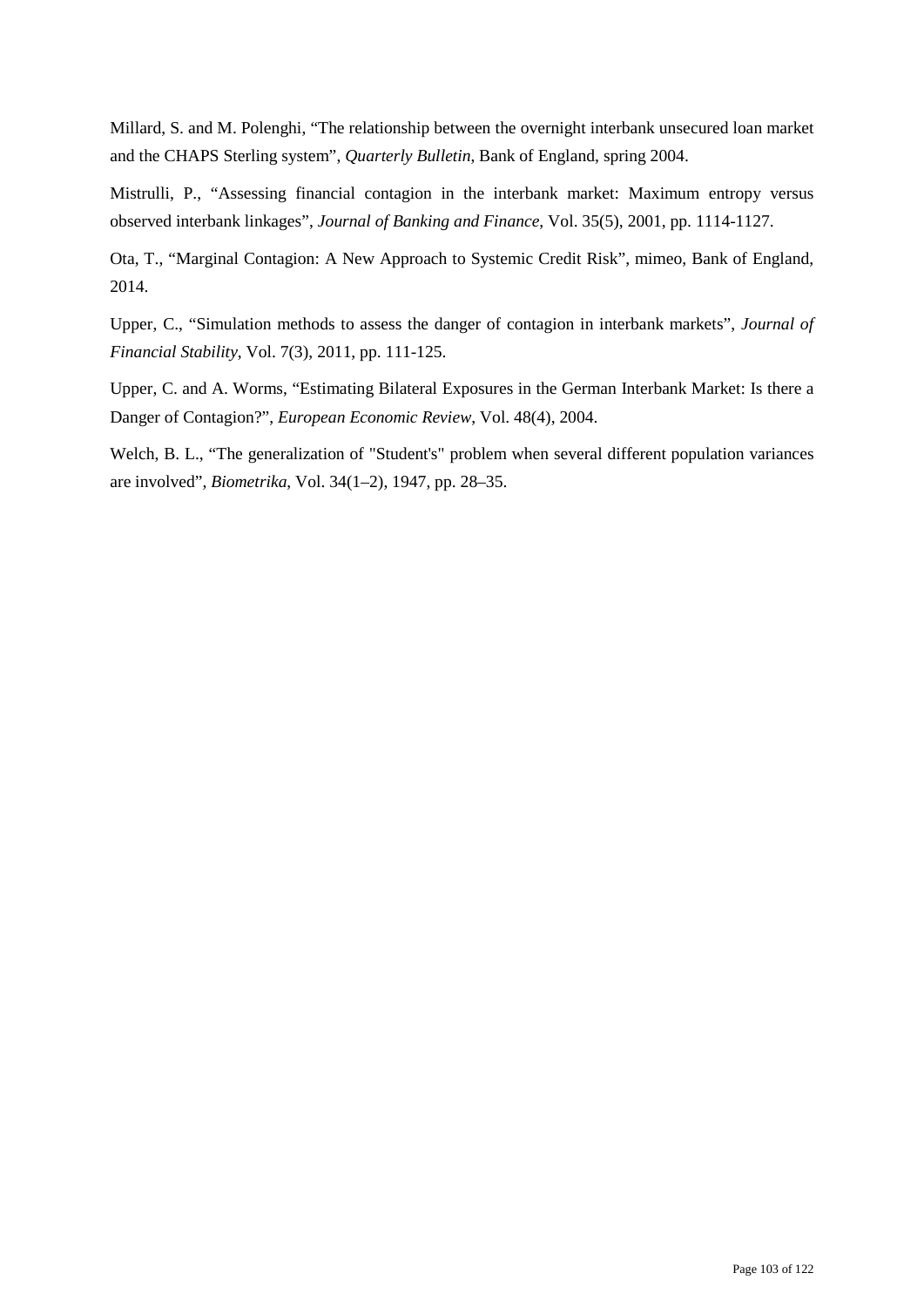| <b>Annex 1: MaRs contributors</b> |                                                                                         |                     |                                                                                                      |                                                                                  |                                            |  |
|-----------------------------------|-----------------------------------------------------------------------------------------|---------------------|------------------------------------------------------------------------------------------------------|----------------------------------------------------------------------------------|--------------------------------------------|--|
|                                   | <b>Plenary members</b>                                                                  | NCB<br>coordinators | Work stream 1                                                                                        | Work stream 2                                                                    | Work stream 3                              |  |
|                                   |                                                                                         |                     | Macro-financial models linking<br>stability<br>financial<br>and<br>the<br>performance of the economy | Early warning systems and Assessing contagion risks<br>systemic risks indicators |                                            |  |
| Work stream<br>coordinators       |                                                                                         |                     | <b>Philipp Hartmann</b><br><b>Laurent Clerc</b>                                                      | <b>Carsten Detken</b><br>Kateřina Šmídková                                       | Paolo Angelini<br><b>Simone Manganelli</b> |  |
| <b>Consultants</b>                |                                                                                         |                     | <b>Javier Suarez (CEMFI)</b>                                                                         | Hans Degryse (Katholieke Universiteit Leuven)                                    |                                            |  |
|                                   | European System of Central Banks - euro area                                            |                     |                                                                                                      |                                                                                  |                                            |  |
| European Central Bank             | <b>Philipp Hartmann</b><br>(MaRs Chair)<br><b>Fiorella De Fiore</b><br>(MaRs Secretary) |                     | <b>Alexander A. Popov</b>                                                                            | <b>António Afonso</b>                                                            | <b>Roberto De Santis</b>                   |  |
|                                   |                                                                                         |                     | <b>Chistoffer Kok</b>                                                                                | <b>Lucia Alessi</b>                                                              | <b>Fabio Fornari</b>                       |  |
|                                   |                                                                                         |                     | Dawid Zochowski                                                                                      | <b>Frank Betz</b>                                                                | Grzegorz Hałaj                             |  |
|                                   |                                                                                         |                     | <b>Fabio Fornari</b>                                                                                 | <b>Cristina Checherita-</b>                                                      | <b>Cornelia Holthausen</b>                 |  |
|                                   | <b>Gerhard Rünstler</b><br>(MaRs Secretary)                                             |                     | <b>Frank Smets</b>                                                                                   | Westphal                                                                         | <b>Christoffer Kok</b>                     |  |
|                                   | <b>Patrick Sandars</b>                                                                  |                     | <b>Frederic Boissay</b>                                                                              | <b>Carsten Detken</b>                                                            | <b>Wolfgang Lemke</b>                      |  |
|                                   | (DG Statistics contact)                                                                 |                     | <b>Galo Nuno</b>                                                                                     | <b>Michael Fidora</b>                                                            | <b>Marco Lo Duca</b>                       |  |
|                                   |                                                                                         |                     | Giovanni Lombardo                                                                                    | <b>Fabio Fornari</b>                                                             | <b>Arnaud Mehl</b>                         |  |
|                                   |                                                                                         |                     | <b>John Beirne</b>                                                                                   | <b>Fédéric Holm-Hadulla</b>                                                      | <b>Tuomas Peltonen</b>                     |  |
|                                   |                                                                                         |                     | <b>Kalin Nikolov</b>                                                                                 | <b>Manfred Kremer</b>                                                            | <b>Michal Slavik</b>                       |  |
|                                   |                                                                                         |                     | <b>Kirstin Hubrich</b>                                                                               | <b>Wolfgang Lemke</b>                                                            | <b>Bernd Schwaab</b>                       |  |
|                                   |                                                                                         |                     | <b>Livio Stracca</b>                                                                                 | <b>Marco Lo Duca</b>                                                             | <b>Peter Hoffmann</b>                      |  |
|                                   |                                                                                         |                     | <b>Luca Dedola</b>                                                                                   | <b>Simone Manganelli</b>                                                         | <b>Florian Heider</b>                      |  |
|                                   |                                                                                         |                     | <b>Lucia Alessi</b>                                                                                  | <b>David Marques-Ibanez</b>                                                      | Carlos Garcia de Andoain                   |  |
|                                   |                                                                                         |                     | <b>Manfred Kremer</b>                                                                                | <b>Tuomas Peltonen</b>                                                           | Hidalgo                                    |  |
|                                   |                                                                                         |                     | <b>Peter Karadi</b>                                                                                  | Diego Rodriguez                                                                  | <b>Gerhard Ruenstler</b>                   |  |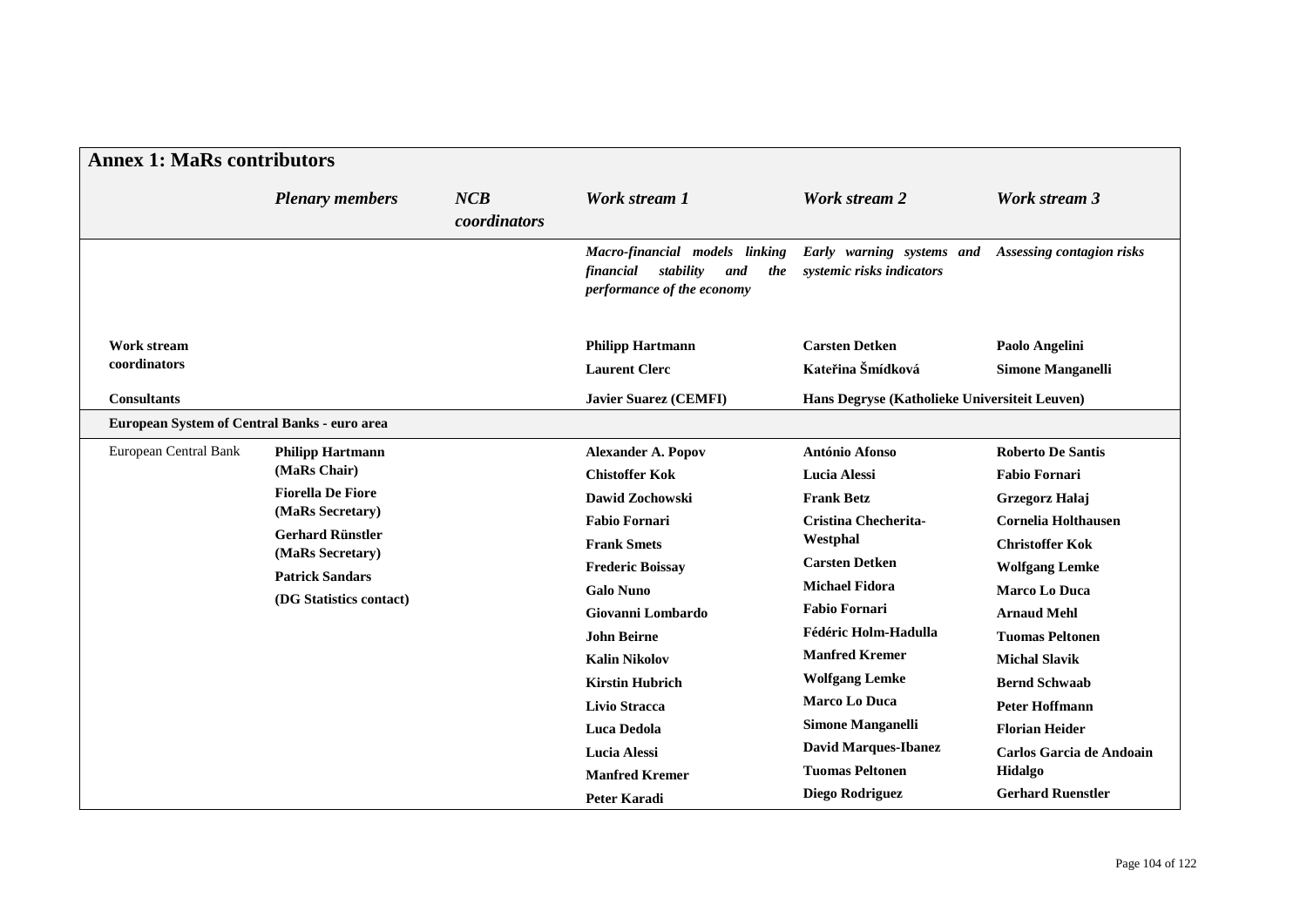|                         |                          | <b>Roland Beck</b>       | <b>Wilhelm Schudel</b>      |                         |
|-------------------------|--------------------------|--------------------------|-----------------------------|-------------------------|
|                         |                          |                          | <b>Bernd Schwaab</b>        |                         |
|                         |                          |                          | <b>Michal Slavik</b>        |                         |
| Nationale Bank van      | <b>Hans Dewachter</b>    | <b>Hans Dewachter</b>    | Stijn Ferrari               | <b>Stijn Ferrari</b>    |
| België/                 |                          | <b>Ansgar Rannenberg</b> |                             |                         |
| Banque Nationale de     | Marc Marechal (back-up)  | <b>Gregory de Walque</b> |                             |                         |
| Belgique                | <b>Vincent Périlleux</b> | <b>Phillipe Jeanfils</b> |                             |                         |
|                         |                          | <b>Rafael Wouters</b>    |                             |                         |
| Deutsche Bundesbank     | <b>Christoph Memmel</b>  | <b>Stéphane Moyen</b>    | <b>Jeong-Ryeol Kurz-Kim</b> | Puriya Abbassi          |
|                         |                          | <b>Ansgar Rannenberg</b> |                             | <b>Ben Craig</b>        |
|                         |                          |                          |                             | <b>Co-Pierre Georg</b>  |
|                         |                          |                          |                             | <b>Christoph Memmel</b> |
|                         |                          |                          |                             | <b>Niels Schulze</b>    |
|                         |                          |                          |                             | <b>Ingrid Stein</b>     |
| Central Bank of Ireland | <b>Peter Dunne</b>       | <b>Yvonne McCarthy</b>   | <b>Peter Dunne</b>          | <b>Thomas Conefrey</b>  |
|                         |                          | <b>Kieran McQuinn</b>    | <b>Robert Kelly</b>         | <b>David Cronin</b>     |
|                         |                          |                          | <b>Kieran McQuinn</b>       |                         |
|                         |                          |                          | <b>Rebecca Stuart</b>       |                         |
| <b>Bank of Greece</b>   | <b>Heather D. Gibson</b> | Eleni Angelopoulou       | Eleni Angelopoulou          |                         |
|                         |                          | <b>Hiona Balfoussia</b>  | <b>Hiona Balfoussia</b>     |                         |
|                         |                          | <b>Heather D. Gibson</b> | <b>Heather D. Gibson</b>    |                         |
|                         |                          |                          | <b>Dimitris Louzis</b>      |                         |
|                         |                          |                          | <b>Angelos Vouldis</b>      |                         |
| Banco de España         | <b>Juan Jimeno</b>       |                          |                             | Gabriel Pérez-Quirós    |
|                         |                          |                          |                             | Sofia Galán             |
| Banque de France        | <b>Laurent Clerc</b>     | <b>Denis Beau</b>        | <b>Vladimir Borgy</b>       | Valére Fourel           |
|                         |                          | <b>Laurent Clerc</b>     | <b>Laurent Clerc</b>        | Silvia Gabrieli         |
|                         |                          | Ramona Jimborean         | <b>Jean-Paul Renne</b>      | <b>Julien Idier</b>     |
|                         |                          | Jean-Stéphane Mésonnier  |                             | Mario Di Filippo        |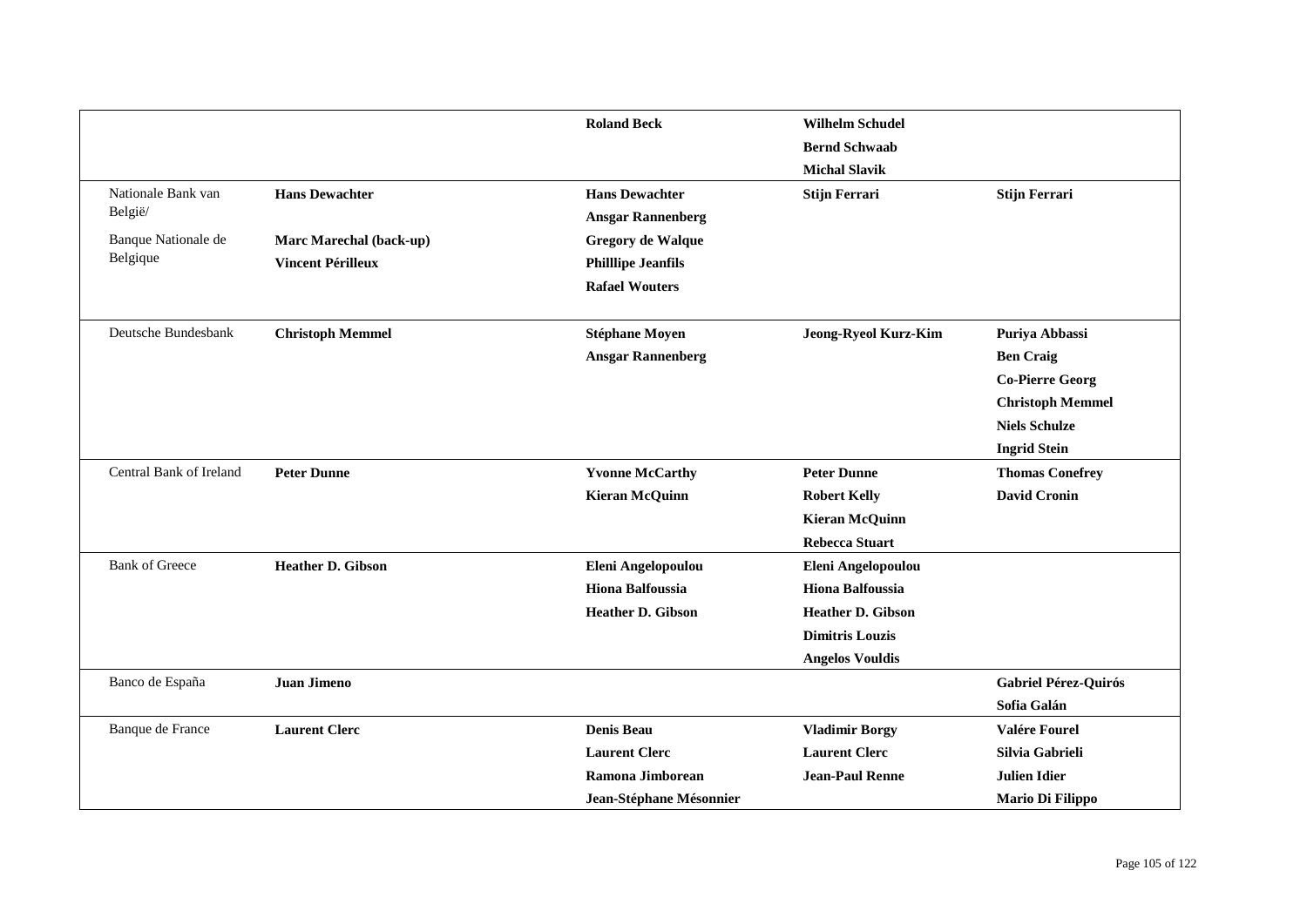|                         |                         | <b>Benoit Mojon</b>      |                          | Dilyara Salakova       |
|-------------------------|-------------------------|--------------------------|--------------------------|------------------------|
|                         |                         |                          |                          |                        |
| Banca d'Italia          | Paolo Angelini          | Paolo Angelini           | Roberta Fiori            | <b>Marco Rocco</b>     |
|                         |                         | <b>Stefano Neri</b>      | Anna Rendina             | Giovanni Di Iasio      |
|                         |                         | <b>Fabio Panetta</b>     | <b>Laura Santuz</b>      | <b>Edoardo Rainone</b> |
|                         |                         |                          | <b>Marco Savegnago</b>   |                        |
|                         |                         |                          |                          |                        |
| Latvijas Banka          | Martiņš Bitāns          |                          | Nadežda Siņenko          |                        |
| Banque centrale du      | Paolo Guarda            | Paolo Guarda             | Paolo Guarda             |                        |
| Luxembourg              | Abdelaziz Rouabah       | <b>Olivier Pierrard</b>  | <b>Abdelaziz Rouabah</b> |                        |
|                         |                         | <b>Abdelaziz Rouabah</b> | <b>John Theal</b>        |                        |
|                         |                         | <b>John Theal</b>        |                          |                        |
|                         |                         | Hamidreza Tabarraei      |                          |                        |
| Bank Centrali ta' Malta | <b>Christine Balzan</b> |                          |                          |                        |
| (Central Bank of Malta) |                         |                          |                          |                        |
| De Nederlandsche Bank   | <b>Gabriele Galati</b>  |                          |                          | Jacob de Haan          |
|                         | <b>Razvan Vlahu</b>     |                          |                          | Iman van Lelyveld      |
|                         |                         |                          |                          | <b>Mark Mink</b>       |
|                         |                         |                          |                          | Razvan Vlahu           |
| Oesterreichische        | <b>Martin Summer</b>    | <b>Nicolas Albacete</b>  |                          |                        |
| Nationalbank            |                         | <b>Martin Summer</b>     |                          |                        |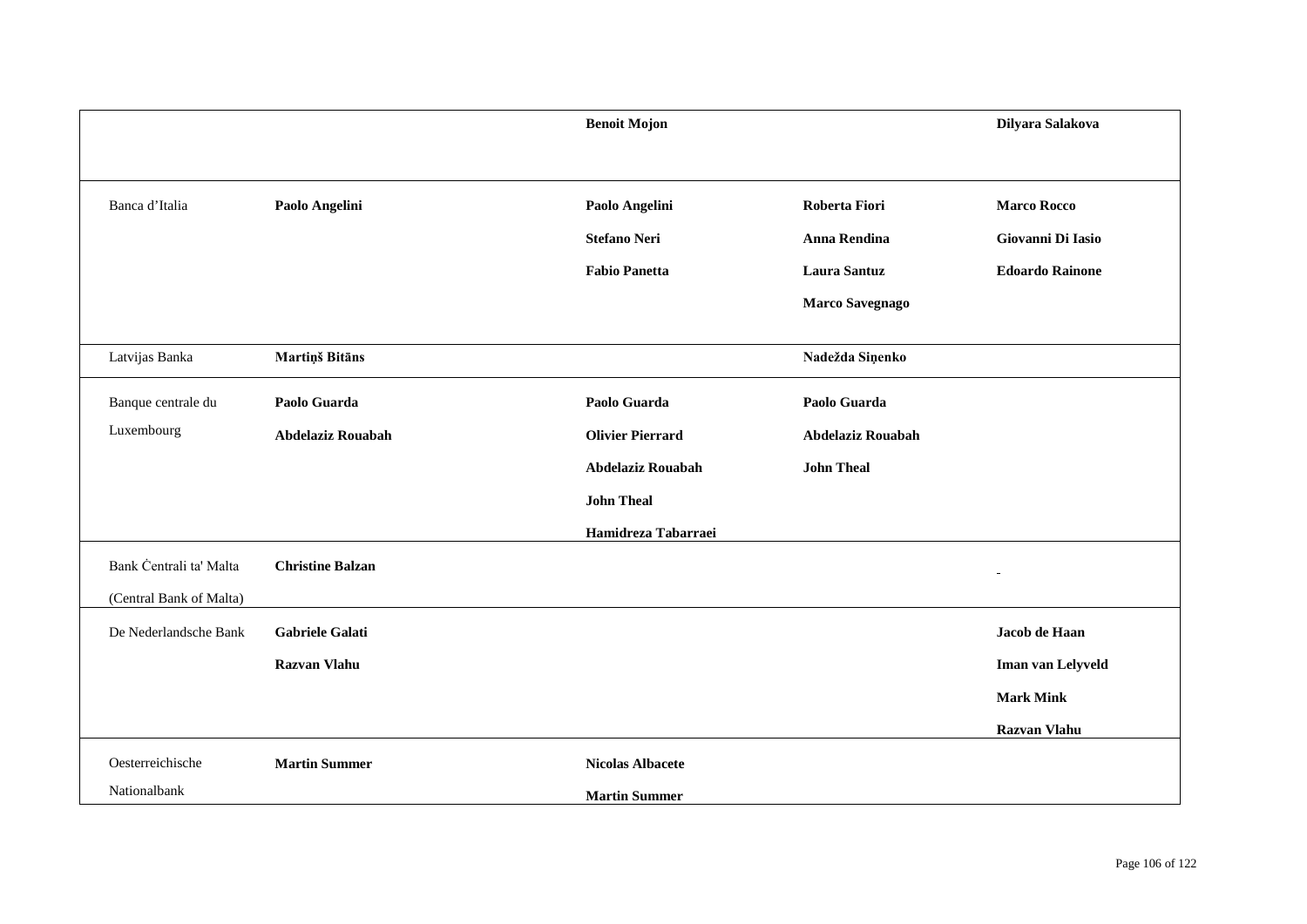| Banco de Portugal            | Diana Bonfim             | <b>Antonio Antunes</b>    | João Sousa               | <b>Miguel Boucinha</b> |
|------------------------------|--------------------------|---------------------------|--------------------------|------------------------|
|                              |                          | <b>Caterina Mendicino</b> | <b>Martín Saldías</b>    | Nuno Silva             |
|                              |                          | <b>Sandra Gomes</b>       |                          | Luciana Barbosa        |
|                              |                          |                           |                          | Sónia Costa            |
|                              |                          |                           |                          | <b>Nuno Ribeiro</b>    |
|                              |                          |                           |                          | <b>Antonio Antunes</b> |
|                              |                          |                           |                          | <b>Martin Saldias</b>  |
| Banka Slovenije              | Aleš Delakorda           |                           |                          |                        |
| Národná banka Slovenska      | <b>Marianna Cervena</b>  |                           |                          |                        |
|                              |                          |                           |                          |                        |
| Pankki<br>Suomen<br>$\equiv$ | Esa Jokivuolle           |                           |                          |                        |
| Finlands Bank                | <b>Karlo Kauko</b>       |                           |                          |                        |
| Eesti Pank                   | <b>Dmitry Kulikov</b>    |                           |                          |                        |
| Central Bank of Cyprus       | <b>Demetris Kapatais</b> |                           | <b>Demetris Kapatais</b> |                        |
| (Κεντρική Τράπεζα της        | Pany Karamanou           |                           | Pany Karamanou           |                        |
| Κύπρου)                      |                          |                           |                          |                        |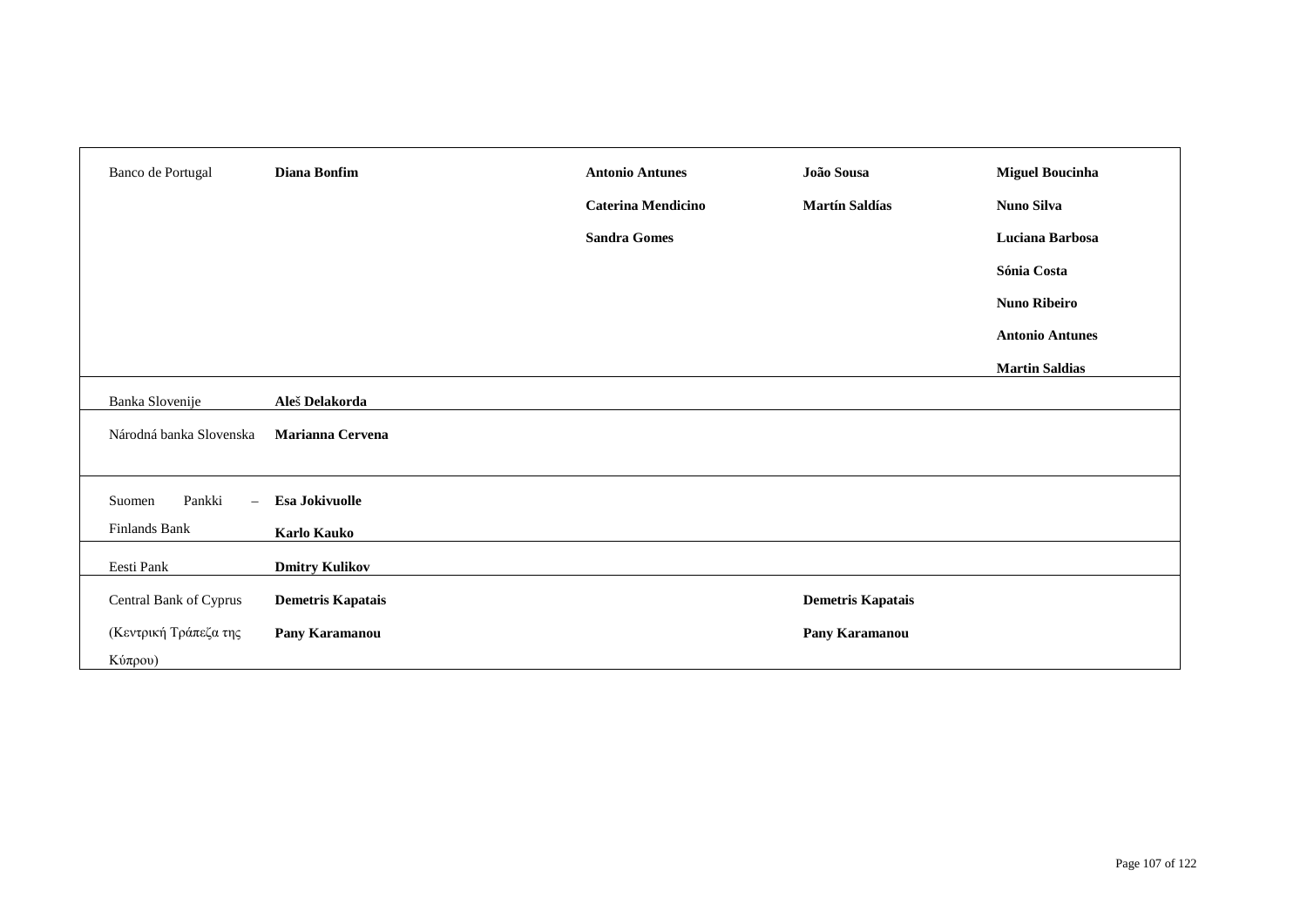| European System of Central Banks - non-euro area        |                                                      |                                                                                                                                        |                                                                                                                                                                                                                       |                                                                                                                                                                                                                                                                         |                                                                                                                  |
|---------------------------------------------------------|------------------------------------------------------|----------------------------------------------------------------------------------------------------------------------------------------|-----------------------------------------------------------------------------------------------------------------------------------------------------------------------------------------------------------------------|-------------------------------------------------------------------------------------------------------------------------------------------------------------------------------------------------------------------------------------------------------------------------|------------------------------------------------------------------------------------------------------------------|
|                                                         | <b>Plenary members</b>                               | NCB<br>coordinators                                                                                                                    | Work stream 1                                                                                                                                                                                                         | <b>Work stream 2</b>                                                                                                                                                                                                                                                    | <b>Work stream 3</b>                                                                                             |
| Българска народна<br>банка<br>(Bulgarian National Bank) | <b>Mariella Nenova</b>                               |                                                                                                                                        |                                                                                                                                                                                                                       |                                                                                                                                                                                                                                                                         |                                                                                                                  |
| Česká národní banka                                     | Jan Babecký<br><b>Michal Franta</b><br>Bořek Vašíček | Jan<br>Babecký<br>(Chair)<br><b>Michal Franta (for</b><br><b>WS1)</b><br>Jan Babecký (for<br>WS2)<br>Bořek Vašíček (for<br><b>WS3)</b> | <b>Alexis Derviz</b><br><b>Michal Franta</b><br><b>Adam Geršl</b><br>Petr Jakubík<br>Tomáš Konečný<br>Luboš Komárek<br>Zlata Komárková<br>Oxana Babecká Kucharčuková<br><b>Jakub Seidler</b><br><b>Jaromír Tonner</b> | Jan Babecký<br><b>Jan Frait</b><br><b>Adam Geršl</b><br><b>Tomáš Havránek</b><br>Michal Hlaváček<br>Narcisa Liliana Kadlčáková<br>Luboš Komárek<br>Zlata Komárková<br>Jakub Matějů<br><b>Marek Rusnák</b><br><b>Jakub Seidler</b><br>Kateřina Šmídková<br>Bořek Vašíček | <b>Alexis Derviz</b><br>Václav Hausenblas<br>Ivana Kubicová<br>Jitka Lešanovská<br>Marie Raková<br>Bořek Vašíček |
| Danmarks Nationalbank                                   | <b>Kim Abildgren</b><br><b>Sean Hove</b>             |                                                                                                                                        | <b>Kim Abildgren</b><br><b>Brigitte Vølund Buchholst</b><br>Jacob W. Ejsing<br><b>Atef Qureshi</b><br>Jonas Staghøj                                                                                                   |                                                                                                                                                                                                                                                                         |                                                                                                                  |
| Lietuvos bankas<br>Magyar Nemzeti Bank                  | <b>Rasa Pusinskaite</b><br><b>Balázs Világi</b>      |                                                                                                                                        | <b>Rasa Pusinskaite</b><br><b>Balázs Világi</b>                                                                                                                                                                       | Zoltan Szalai                                                                                                                                                                                                                                                           | <b>Zalan Kocsis</b>                                                                                              |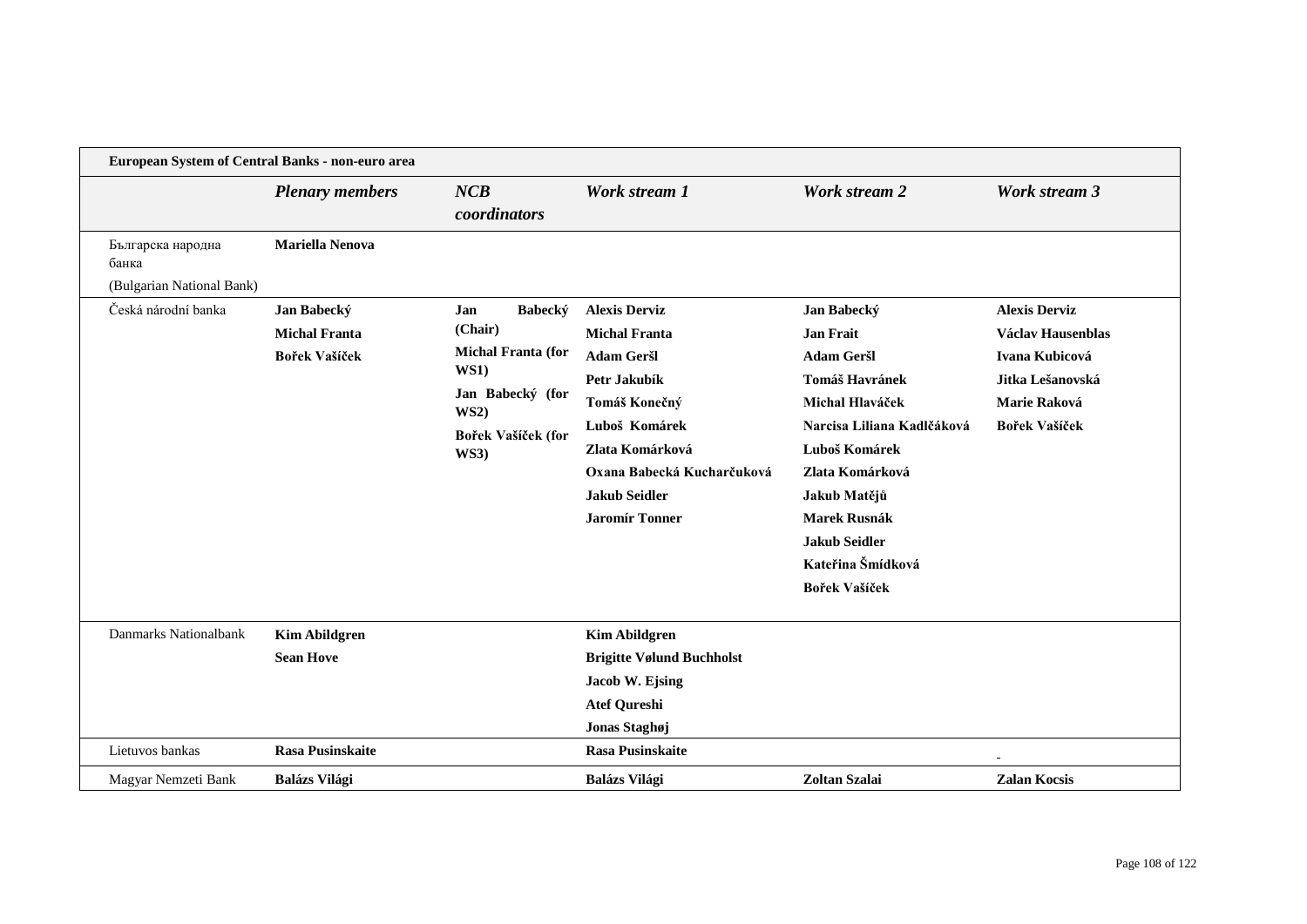|                      |                        | <b>Henrik Kucsera</b>         |                        |                                     |
|----------------------|------------------------|-------------------------------|------------------------|-------------------------------------|
| Narodowy Bank Polski | <b>Adam Glogowski</b>  | <b>Michal Brzoza-Brzezina</b> | <b>Dobromil Serwa</b>  |                                     |
|                      | Jacek Osiński          | <b>Tomasz Chmielewski</b>     | <b>Michal Rubaszek</b> |                                     |
|                      |                        | <b>Krzysztof Makarski</b>     |                        |                                     |
| Banca Națională a    | Ion Drăgulin           | <b>Adrian Costeiu</b>         | <b>Irina Mihai</b>     | <b>Horatiu Lovin</b>                |
| României             |                        | <b>Irina Mihai</b>            | Luminita Tatarici      |                                     |
|                      |                        | <b>Florian Neagu</b>          | <b>Florian Neagu</b>   |                                     |
|                      |                        | <b>Alina Tarta</b>            |                        |                                     |
|                      |                        |                               |                        |                                     |
| Sveriges Riksbank    | <b>Kasper Roszbach</b> |                               |                        | <b>Xin Zhang</b>                    |
| Bank of England      | <b>Benjamin Nelson</b> | <b>Pawel Zabczyk</b>          | <b>Marc Faraq</b>      | Marco Galbiati (seconded to<br>ECB) |
|                      | Victoria Saporta       | <b>Benjamin Nelson</b>        | <b>Julia Giese</b>     |                                     |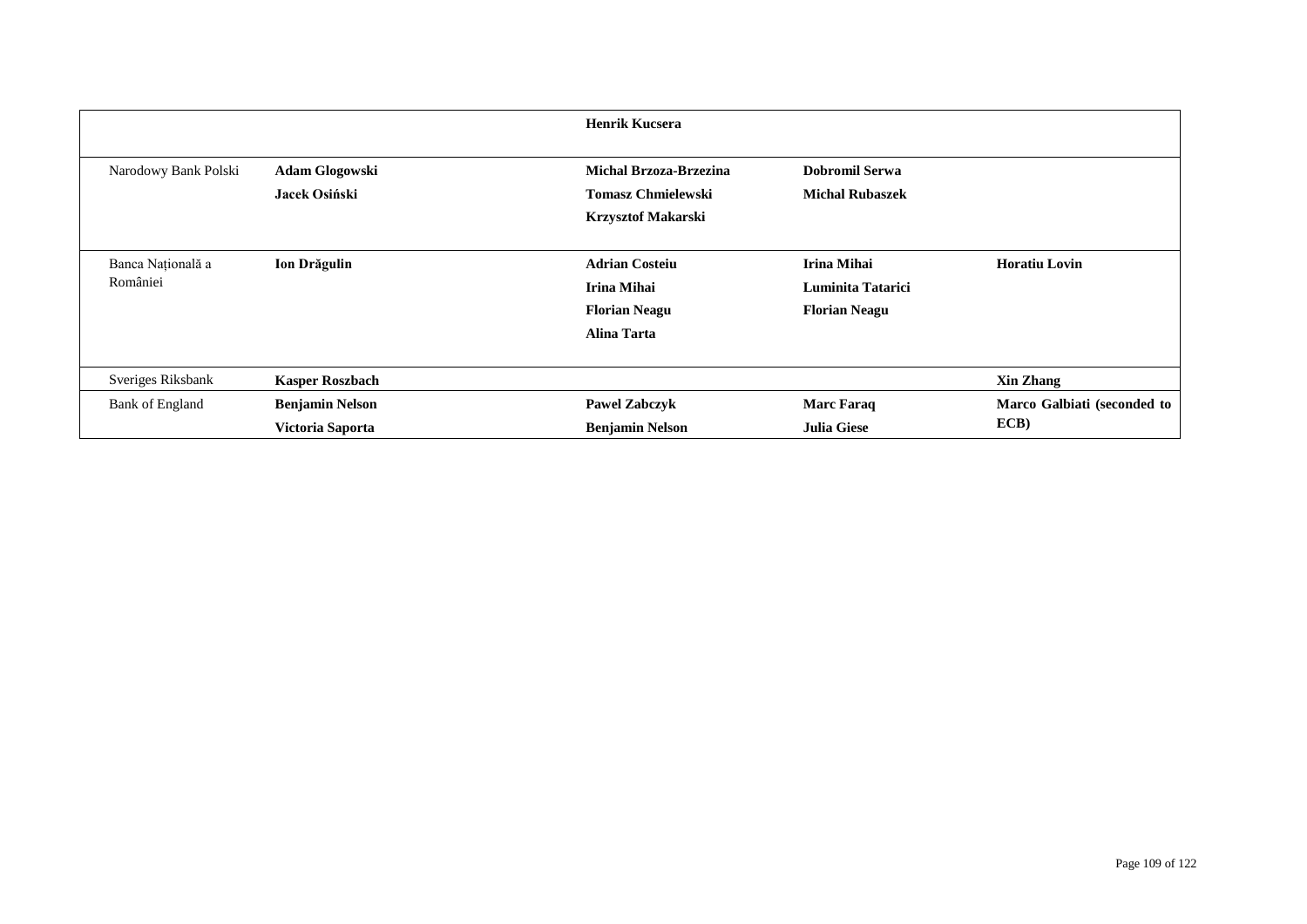# **Annex 2: MaRs conferences**

#### **First Conference of the Macro-Prudential Research Network (MaRs) of the European System**

# **of Central Banks hosted by the European Central Bank**

5-6 October 2011, Frankfurt am Main

#### **WEDNESDAY, 5 OCTOBER 2011**

- 08.15 08.45 Registration
- 08.30 09.00 Welcome coffee
- 09.00 09.15 **OPENING REMARKS**

Jean-Claude Trichet (President, European Central Bank)

# 09.15 - 10.30 **SESSION 1: FINANCIAL INSTABILITY AND THE MACROECONOMY**

Chair: Philipp Hartmann (European Central Bank)

Paper 1: "Bubbles, Banks and Financial Stability" by Kosuke Aoki (University of Tokyo) and Kalin Nikolov (European Central Bank)

Paper 2: "Financial Crises, Credit Booms and External Imbalances: 140 Years of Lessons" by Oscar Jordá (University of California, Davis), Moritz Schularick (Freie Universität Berlin) and Alan M. Taylor (Morgan Stanley)

Discussant: Jaume Ventura (Pompeu Fabra University and CREI)

General discussion

## 10.30 - 10.45 Coffee break

# 10.45 - 12.00 **SESSION 2: LEVERAGE CYCLES AND MACRO-FINANCIAL LINKAGES**

Chair: Xavier Freixas (Pompeu Fabra University)

Paper 1: "Asymmetric Information in Credit Markets, Bank Leverage Cycles and Macroeconomic Dynamics" by Ansgar Rannenberg (Nationale Bank van België/Banque Nationale de Belgique)

Paper 2: "Leverage, Balance Sheet Size and Wholesale Funding" by H. Evren Damar, Césaire A. Meh and Yaz Terajima (Bank of Canada)

Discussant: Luc Laeven (International Monetary Fund)

General discussion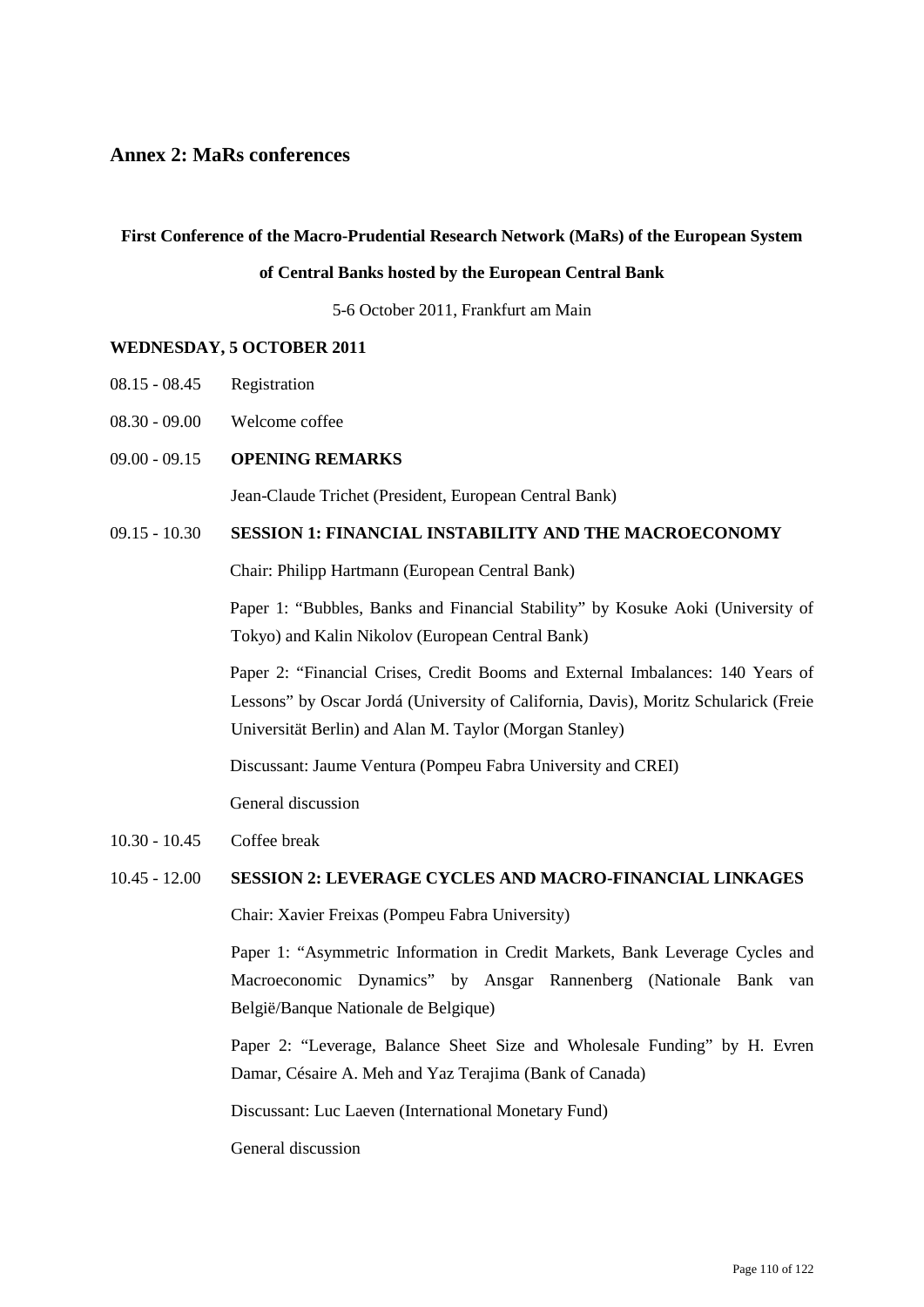# 12.00 - 12.50 **POLICY KEYNOTE**

Vítor Constâncio (Vice-President, European Central Bank)

12.50 - 14.00 Lunch

## 14.00 - 15.50 **SESSION 3: MACRO-PRUDENTIAL POLICY**

Chair: Laurent Clerc (Banque de France)

Paper 1: "Leaning Against Boom-bust Cycles in Credit and Housing Prices" by Luisa Lambertini (École Polytechnique Fédérale de Lausanne, College of Management), Caterina Mendicino (Banco de Portugal) and Maria Teresa Punzi (University of Nottingham)

Paper 2: "Macro-prudential Policy and the Conduct of Monetary Policy" by Denis Beau, Laurent Clerc and Benoît Mojon (Banque de France)

Paper 3: "Financial Regulation in General Equilibrium" by Charles A.E. Goodhart (London School of Economics), Anil Kashyap (University of Chicago), Dimitrios P. Tsomocos (University of Oxford) and Alexandros P. Vardoulakis (Banque de France)

Discussant: David Aikman (Bank of England)

General discussion

15.50 - 16.05 Coffee break

# 16.05 - 17.00 **RESEARCH KEYNOTE**

Markus Brunnermeier (Princeton University)

# 17.00 - 18.15 **SESSION 4: CONTAGION RISK**

Chair: Paolo Angelini (Banca d'Italia)

Paper 1: "Contagion at the Interbank Market with Stochastic LGD" by Christoph Memmel (Deutsche Bundesbank), Angelika Sachs (Ludwig-Maximilians-Universität, Munich) and Ingrid Stein (Deutsche Bundesbank)

Paper 2: "Funding Costs and Loan Pricing by Multinational Bank Affiliates" by Alexis Derviz and Marie Raková (Česká národní banka)

Discussant: Morten Bech (Bank of International Settlements)

General discussion

20.00 Dinner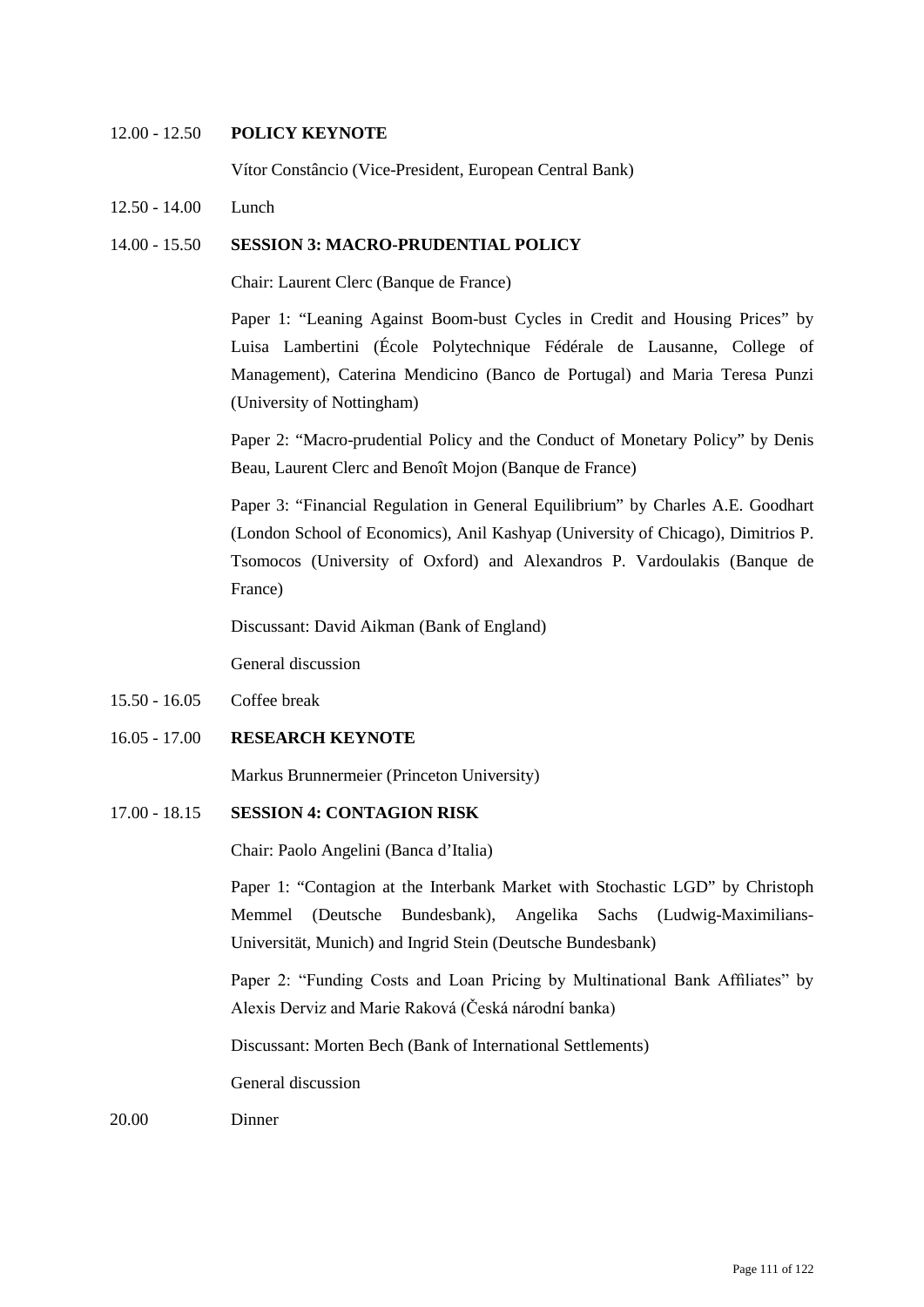#### **THURSDAY, 6 OCTOBER 2011**

08.30 - 09.00 Coffee

#### 09.00 - 10.15 **SESSION 5: FINANCIAL STABILITY INDICATORS**

Chair: Kateřina Šmídková (Česká národní banka)

Paper 1: "A Financial Systemic Stress Index for Greece" by Dimitrios P. Louzis (Bank of Greece) and Angelos T. Vouldis (Bank of Greece)

Paper 2: "Mapping the State of Financial Stability" by Peter Sarlin (Åbo Akademi University) and Tuomas A. Peltonen (European Central Bank)

Discussant: John Theal (Banque centrale du Luxembourg)

General discussion

# 10.15 - 11.10 **RESEARCH KEYNOTE**

Jean-Charles Rochet (Universität Zürich)

11.10 - 11.25 Coffee break

# 11.25 - 13.15 **SESSION 6: EARLY WARNING MODELS**

Chair: Carsten Detken (European Central Bank)

Paper 1: "Early Warning Indicators of Economic Crises: Evidence from a Panel of 40 Developed Countries" by Jan Babecký, Tomáš Havránek, Jakub Matějů, Marek Rusnák, Kateřina Šmídková and Bořek Vašíček (Česká národní banka)

Paper 2: "Predicting Recession Probabilities with Financial Variables Over Multiple Horizons" by Fabio Fornari and Wolfgang Lemke (European Central Bank)

Paper 3: "Business Cycles, Monetary Transmission and Shocks to Financial Stability" by Kim Abildgren (Danmarks Nationalbank)

Discussant: Ray Barrell (Brunel University)

General discussion

- 13.15 13.20 Closing
- 13.20 14.30 Lunch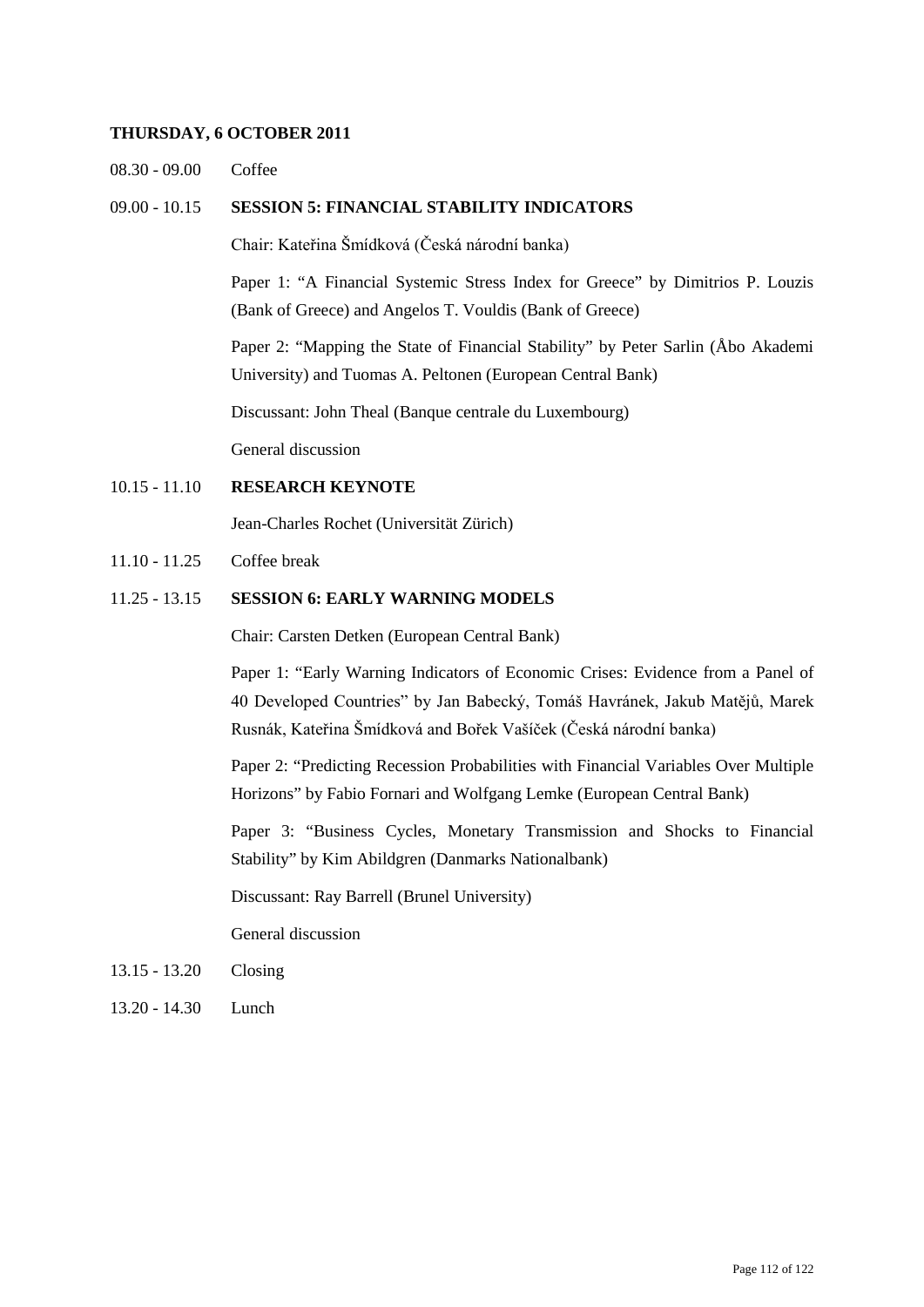# **Second Conference of the Macro-prudential Research Network (MaRs) of the European**

#### **System of Central Banks hosted by the European Central Bank**

30-31 October 2012, Frankfurt am Main

#### **TUESDAY, 30 OCTOBER 2012**

- 08.15 08.45 Registration
- 08.30 09.00 Welcome coffee

## 09.00 - 09.15 **OPENING REMARKS**

Mario Draghi (President, European Central Bank)

- 09.15 10.15 **POLICY KEYNOTE**: "The Future of Financial Regulation: Back to Fundamentals" Stephen Cecchetti (Economic Adviser and Head of the Monetary and Economic Department, Bank for International Settlements)
- 10.15 11.05 "Report on the First Two Years of the Macro-prudential Research Network" Philipp Hartmann (European Central Bank and Chair of MaRs)
- 11.05 11.20 Coffee break
- 11.20 13.10 **PARALLEL SESSIONS**

#### **SESSION 1: FINANCIAL INSTABILITY AND THE MACROECONOMY**

Chair: Heinz Herrmann (Deutsche Bundesbank)

Paper 1: "Booms and Systemic Banking Crises" by Frederic Boissay (European Central Bank), Fabrice Collard (University of Bern) and Frank Smets (European Central Bank)

Paper 2: "Stress-testing US Bank Holding Companies: A Dynamic Quantile Regression Approach" by Francisco Covas (Federal Reserve Board), Ben Rump (Federal Reserve Board) and Egon Zakrajsek (Federal Reserve Board)

Paper 3: "Bank Overleverage and Economic Fragility" by Ryo Kato (Bank of Japan) and Takayuki Tsuruga (Kyoto University)

Discussant: Xavier Freixas (Universitat Pompeu Fabra)

General discussion

# **SESSION 2: EARLY WARNING MODELS**

Chair: Carsten Detken (European Central Bank)

Paper 1: "Predicting Bank Distress and Identifying Interdependencies amongst European Banks" by Frank Betz (European Central Bank), Silviu Oprica (European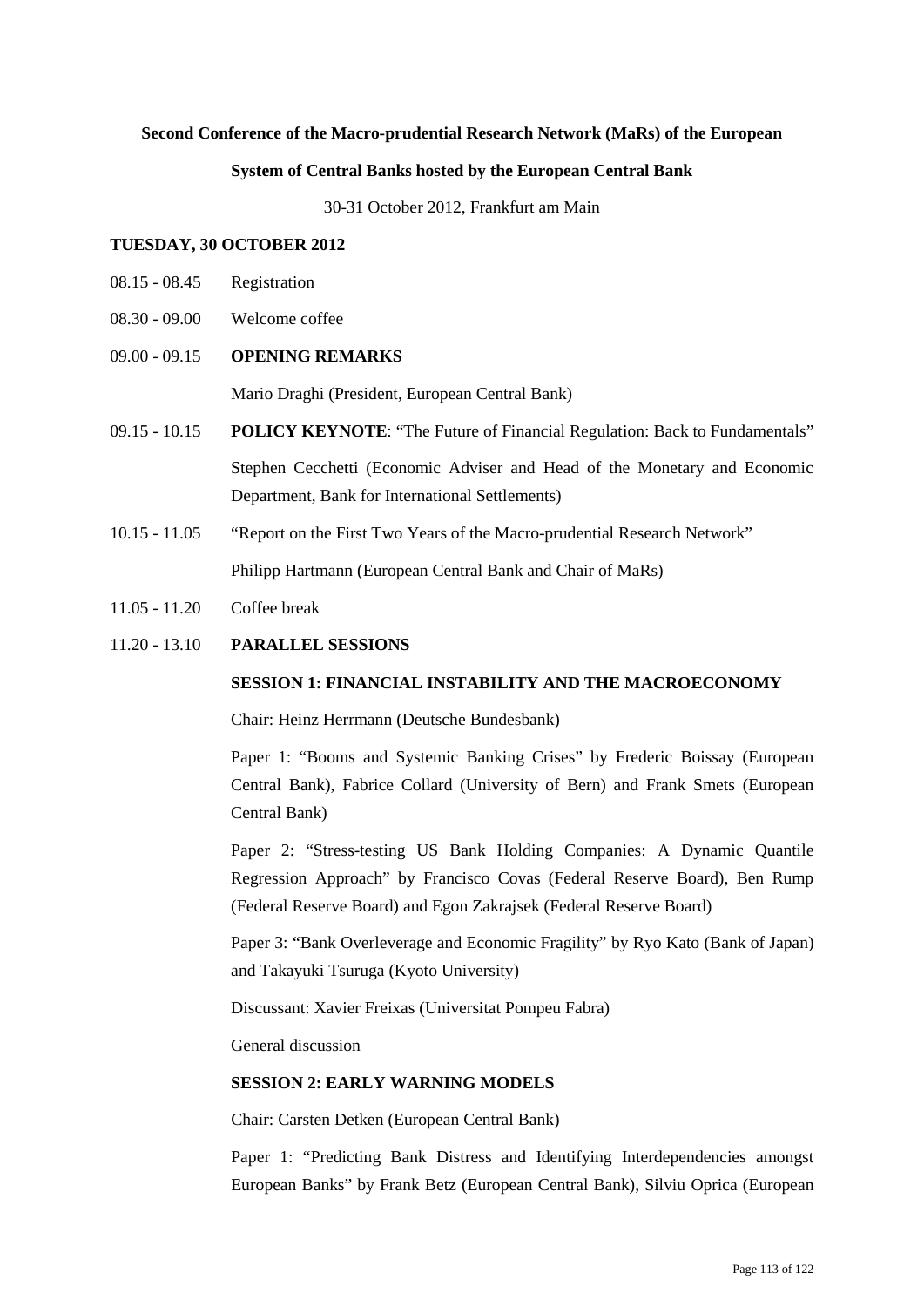Central Bank), Thomas Peltonen (European Central Bank) and Peter Sarlin (Abo Akademi University)

Paper 2: "Banking, Debt and Currency Crises: Early Warning Indicators for Developed Economies" by Jan Babecký, Tomáš Havránek, Jakub Matějů, Marek Rusnák, Kateřina Šmídková and Bořek Vašíček (Česká národní banka)

Paper 3: "Formal Identification of Sentiment Effects in Asset Markets" by Peter Dunne (Central Bank of Ireland), John Forker (University of Bath), Ronan Powell (University of New South Wales) and Andrey Zholos (Queen's University Management School)

Discussant: Philip Davis (National Institute of Economic and Social Research)

General discussion

- 13.10 14.20 Lunch
- 14.20 16.10 **PARALLEL SESSIONS**

# **SESSION 3: MACRO-PRUDENTIAL POLICY**

Chair: Ignazio Angeloni (European Central Bank)

Paper 1: "A Macro-economic Model of Endogenous Systemic Risk-taking" by David Martinez-Miera (Carlos III) and Javier Suarez (CEMFI)

Paper 2: "An Integrated Framework for Analysing Multiple Financial Regulations" by Charles Goodhart (London School of Economics), Anil Kashyap (Chicago Booth), Dimitrios Tsomocos (Oxford University) and Alexandros Vardoulakis (European Central Bank)

Paper 3: "A Model for Assessing Macro-prudential Regulatory Policies" by Laurent Clerc (Banque de France), Alexis Derviz (Česká národní banka), Caterina Mendicino (Banco de Portugal), Livio Stracca (European Central Bank) and Alexandros Vardoulakis (European Central Bank)

Discussant: Michael Kumhof (International Monetary Fund)

General discussion

# **SESSION 4: CONTAGION IN FINANCIAL NETWORKS**

Chair: John Fell (European Central Bank)

Paper 1: "Derivatives and Credit Contagion in Inter-Connected Networks" by Sebastian Heise (King's College, London) and Reimer Kühn (King's College, London)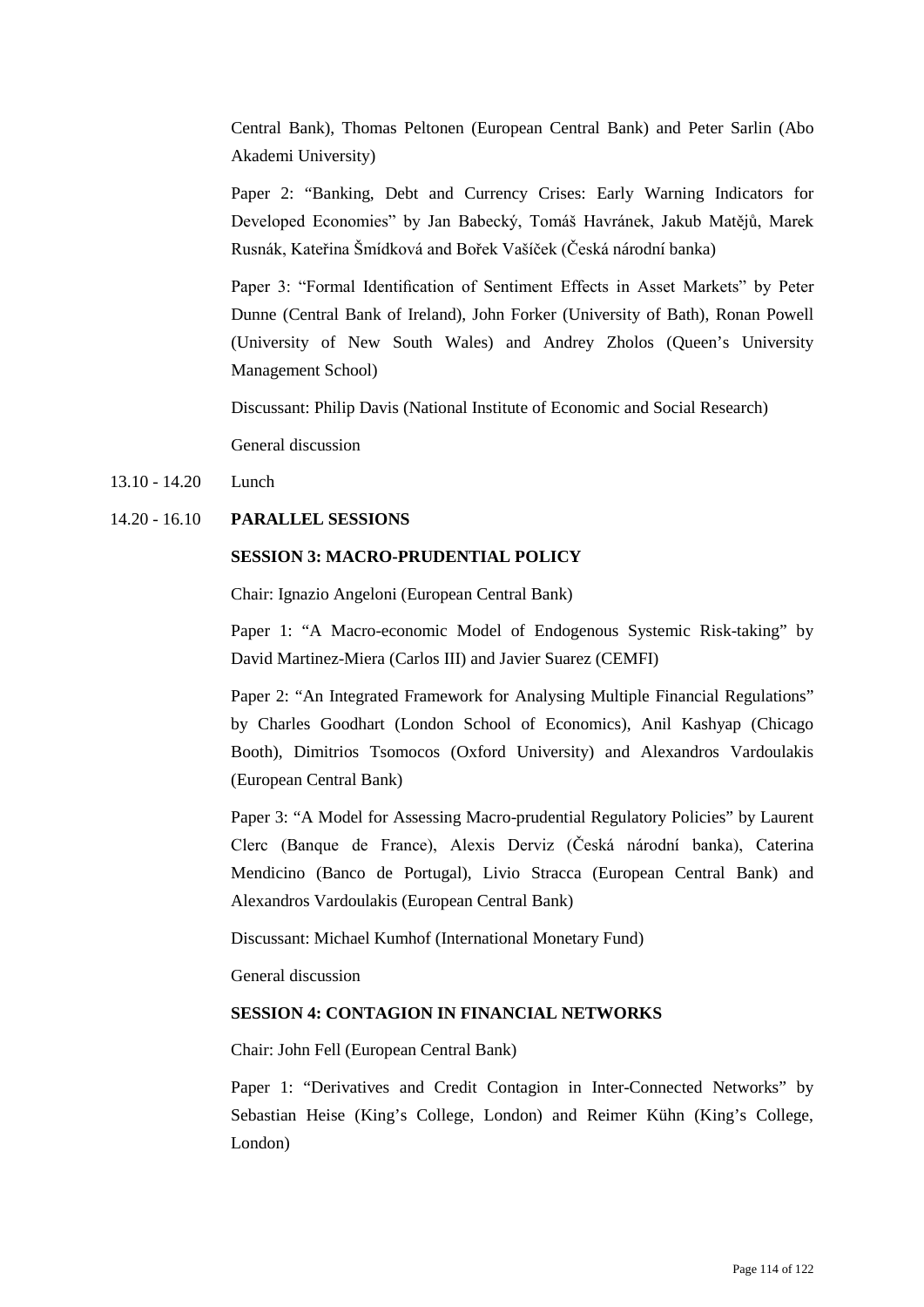Paper 2: "Size and Complexity in Model Financial Systems" by Nim Arinaminpathy (Princeton University), Sujit Kapadia (Bank of England) and Robert May (Oxford University)

Paper 3: "Bank Networks, Inter-bank Liquidity Runs and the Identification of Banks that are too Inter-Connected to Fail" by Alexei Karas (Roosevelt Academy) and Koen Schoors (Ghent University)

Discussant: Ester Faia (Goethe University Frankfurt)

General discussion

# 16.10 - 16.25 Coffee break

## 16.25 - 18.15 **PARALLEL SESSIONS**

## **SESSION 5: CROSS-BORDER BANK CONTAGION**

Chair: Mauro Grande (European Central Bank)

Paper 1: "Determinants of Banking System Fragility: A Regional Perspective" by Hans Degryse (Tilburg University and KU Leuven), Mohamed Elahi (Center for Business and Economic Research) and Maria Penas (Tilburg University)

Paper 2: "Shocks Abroad, Pain at Home? Bank-Firm Level Evidence on Financial Contagion During the Recent Financial Crisis" by Steven Ongena (Tilburg University), José-Luis Peydró (Universitat Pompeu Fabra) and Neeltje van Horen (De Nederlandsche Bank)

Paper 3: "Vulnerable Banks" by Robin Greenwood (Harvard University), Augustin Landier (University of Toulouse) and David Thesmar (HEC Paris) Discussant: Robert de Young (University of Kansas)

General discussion

# **SESSION 6: LEVERAGE CYCLES AND MACRO-FINANCIAL LINKAGES**

Chair: Heather Gibson (Bank of Greece)

Paper 1: "House Prices, Credit Growth and Excess Volatility: Implications for Monetary and Macro-prudential Policies" by Paolo Gelain (Norges Bank), Kevin Lansing (Federal Reserve Bank of San Francisco and Norges Bank) and Caterina Mendicino (Banco de Portugal)

Paper 2: "Bank Leverage Shocks and the Macro-economy: A New Look in a Datarich Environment" by Jean-Stéphane Mésonnier (Banque de France) and Dalibor Stevanovic (Université du Québec à Montréal)

Discussant: Kim Abildgren (Danmarks Nationalbank)

General discussion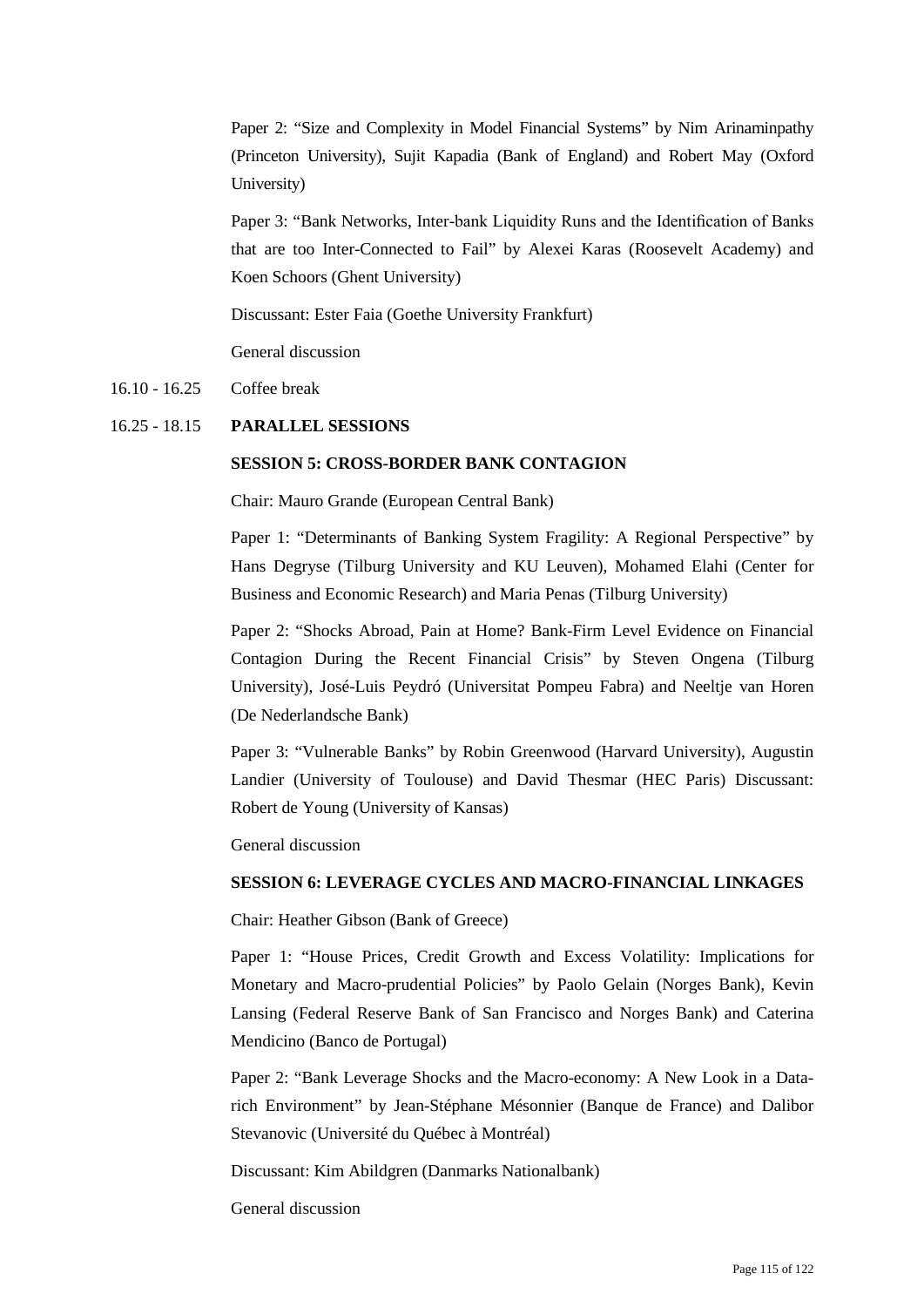#### 20.00 Dinner

**DINNER REMARKS**: "Insights into the Work of the ESRB"

Francesco Mazzaferro (Head, Secretariat of the European Systemic Risk Board)

# **WEDNESDAY, 31 OCTOBER 2012**

08.30 - 09.00 Coffee

# 09.00 - 10.50 **SESSION 7: SOVEREIGN CONTAGION AND RUNS ON MONEY-MARKET FUNDS**

Chair: Cornelia Holthausen (European Central Bank)

Paper 1: "Conditional Probabilities for Euro-area Sovereign Default Risk" by André Lucas (University of Chicago), Bernd Schwaab (European Central Bank) and Xin Zhang (Sveriges Riksbank)

Paper 2: "Liquidity Shocks, Dollar Funding Costs and the Bank Lending Channel during European Sovereign Crisis" by Ricardo Correa (Federal Reserve Board), Horacio Sapriza (Federal Reserve Board), and Andrei Zlate (Federal Reserve Board)

Paper 3: "Runs on Money-market Mutual Funds" by Russ Wermers (University of Maryland)

Discussant: Sascha Steffen (European School of Management and Technology)

General discussion

10.50 - 11.05 Coffee break

# 11.05 - 12.55 **SESSION 8: FINANCIAL IMBALANCES AND POLICY RESPONSES**

Chair: Diego Rodriguez Palenzuela (European Central Bank)

Paper 1: "Macro-prudential Regulation Versus Mopping Up After the Crash" by Anton Korinek (University of Maryland) and Olivier Jeanne (Johns Hopkins University)

Paper 2: "Optimal Monetary and Prudential Policies" by Fabrice Collard (University of Bern), Harris Dellas (University of Bern), Behzad Diba (Georgetown University) and Olivier Loisel (ENSAE ParisTech)

Paper 3: "Prudential Policy for Peggers" by Stephanie Schmitt-Grohe (Columbia University) and Martin Uribe (Columbia University)

Discussant: Enrico Perotti (University of Amsterdam)

General discussion

12.55 - 14.15 Lunch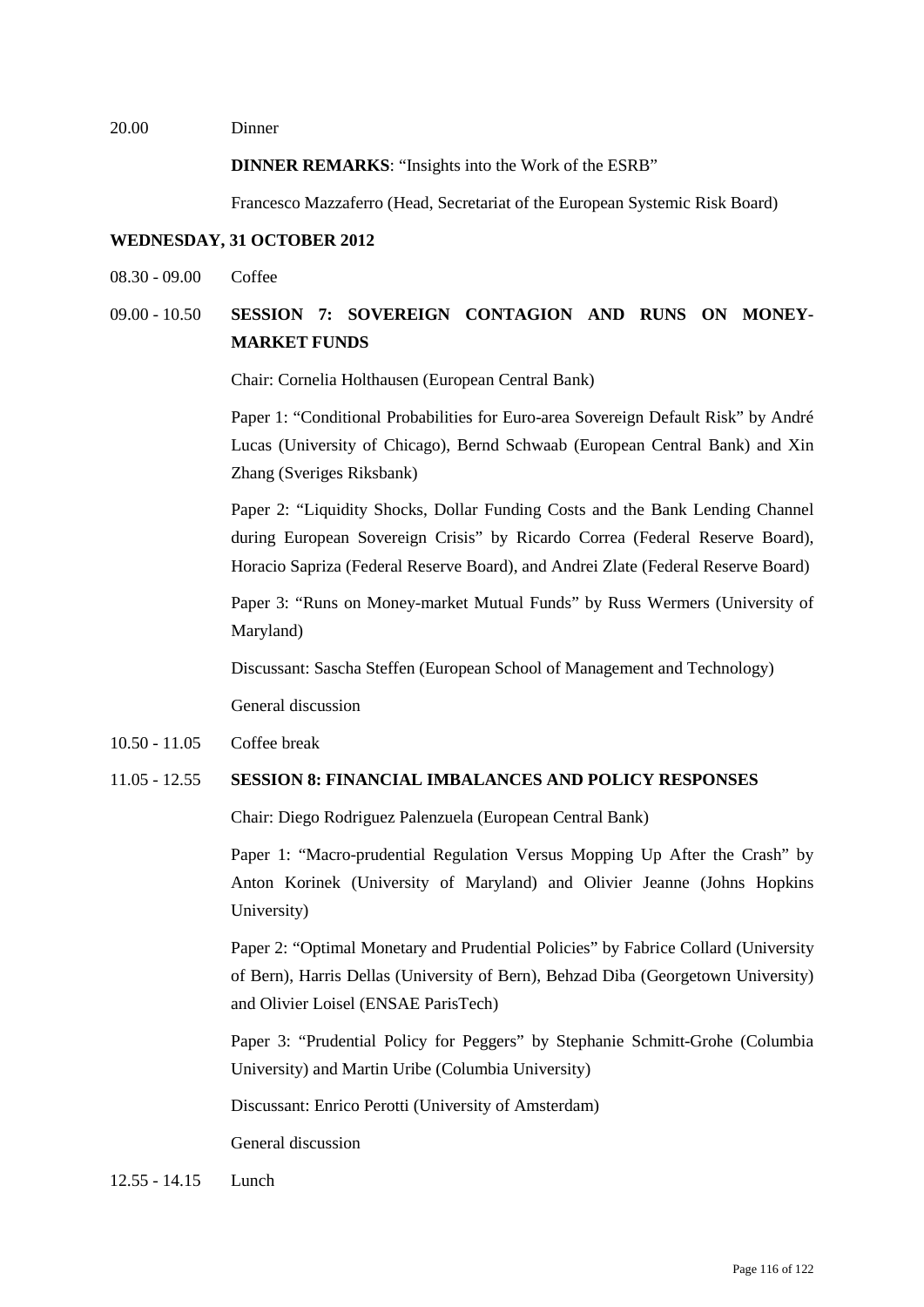# 14.15 - 16.15 **POLICY PANEL ON "THE EUROPEAN BANKING UNION"**

Chair: Vítor Constâncio (Vice-President, European Central Bank)

SPEAKERS: Sharon Bowles (Chair, Committee on Economic and Monetary Affairs, European Parliament)

> Nathalie de Basaldua (Head, Financial Stability Unit of the Directorate General Internal Market and Services, European Commission)

> Thomas Hoenig (Director, US Federal Deposit Insurance Corporation)

Erkki Liikanen (Governor, Suomen Pankki – Finlands Bank)

André Sapir (Professor of Economics, Université Libre de Bruxelles, and Chair of the Advisory Scientific Committee of the European Systemic Risk Board)

16.15 - 16.25 Closing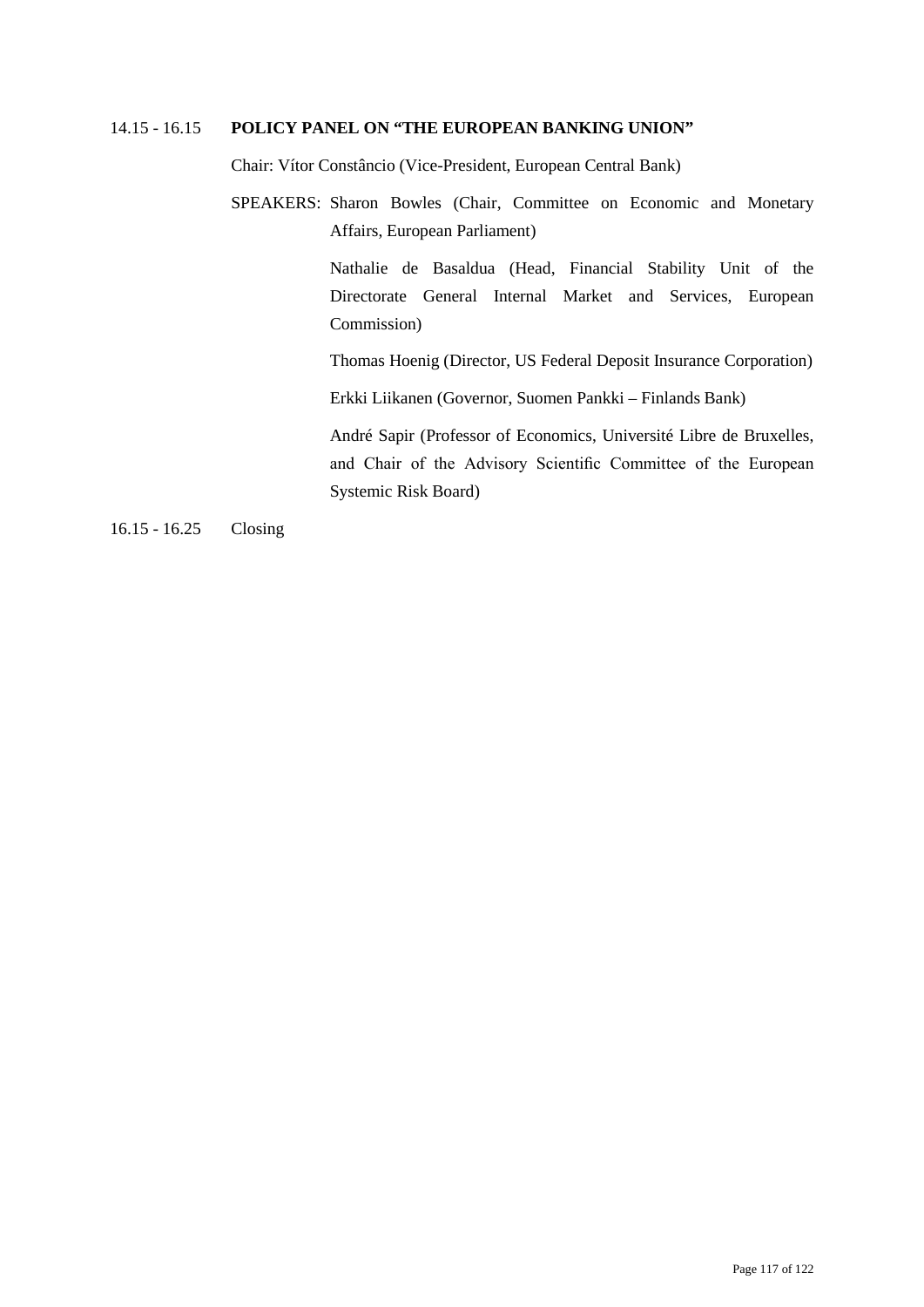# **Concluding Conference of the Macro-prudential Research Network (MaRs) of the**

# **European System of Central Banks hosted by the European Central Bank**

23-24 June 2014, Frankfurt am Main

# **MONDAY, 23 JUNE 2014**

- $08.15 08.45$  Registration
- 08.45 09.00 Welcome coffee
- 09.00 10.00 **POLICY KEYNOTE** Vítor Constâncio (Vice-President, European Central Bank)
- 10.00 11.00 **"Results of the ESCB Macro-prudential Research Network"** Philipp Hartmann (European Central Bank and Chair of MaRs)
- 11.00 11.15 Coffee break

# 11.15 - 13.05 **PLENARY SESSION**

# **SESSION 1: TOOLS FOR ASSESSING MACRO-PRUDENTIAL REGULATORY INSTRUMENTS**

Chair: Anil Kashyap (University of Chicago Booth School of Business)

Paper 1: "Capital Regulation in a Macroeconomic Model with Three Layers of Default" by Laurent Clerc (Banque de France), Alexis Derviz (Česká národní banka), Caterina Mendicino (Banco de Portugal), Stéphane Moyen (European Central Bank), Kalin Nikolov (European Central Bank), Livio Stracca (European Central Bank), Javier Suarez (Center for Monetary and Financial Studies) and Alexandros Vardoulakis (Federal Reserve Board)

Paper 2: "Examples of Macro-prudential Policy Experiments in MAPMOD" by Jaromír Beneš (International Monetary Fund), Michael Kumhof (International Monetary Fund) and Douglas Laxton (International Monetary Fund)

Paper 3: "Bank Capital Requirements: A Quantitative Analysis" by Thiên Nguyen (University of Pennsylvania)

Discussant: Skander van den Heuvel (Federal Reserve Board)

General discussion

13.05 - 14.30 Lunch

# 14.30 - 16.20 **PARALLEL SESSIONS**

# **SESSION 2: SYSTEMIC FINANCIAL INSTABILITY VERSUS FINANCIAL CYCLES IN EMPIRICAL MACROECONOMICS**

Chair: George Tavlas (Bank of Greece)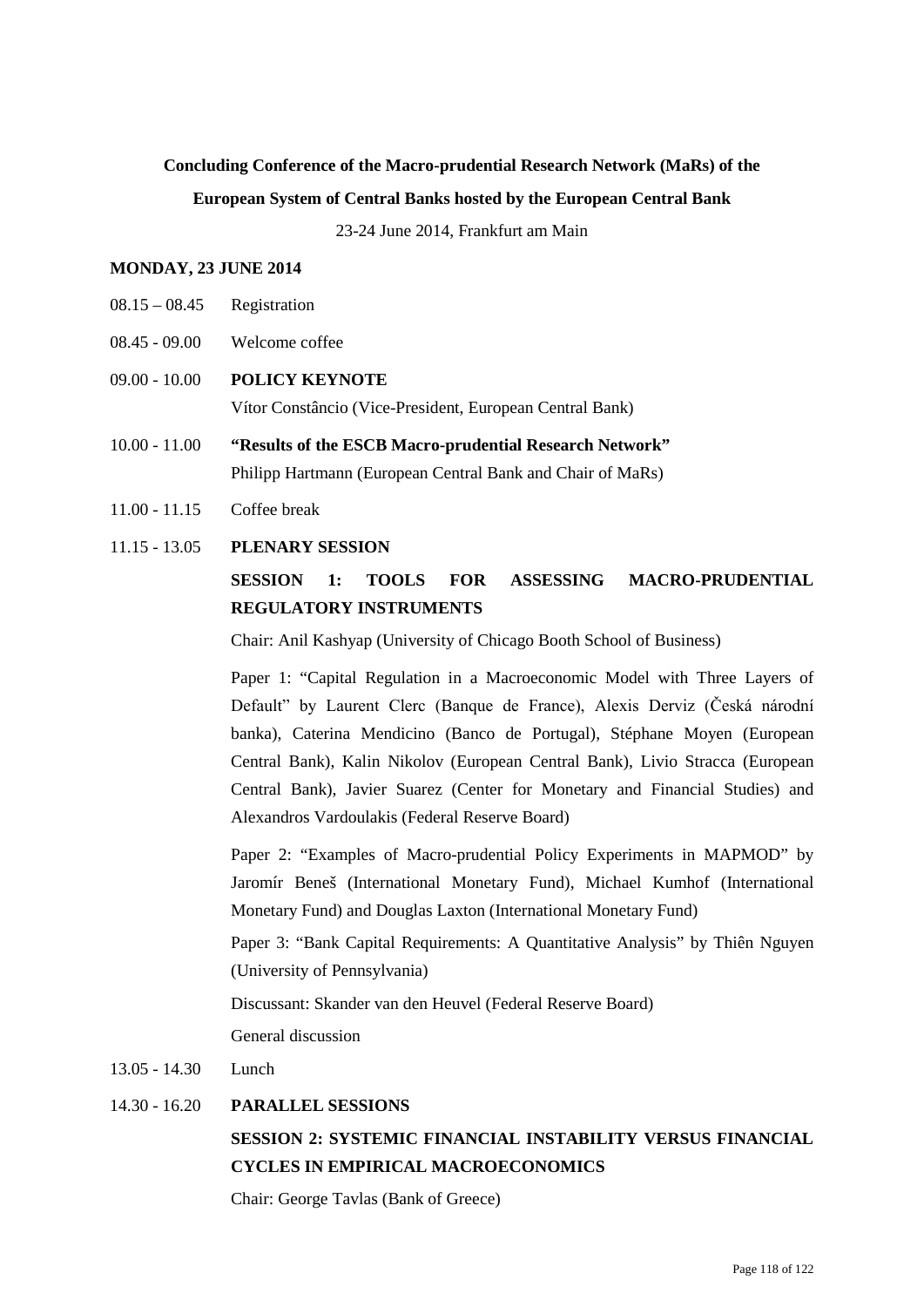Paper 1: "Melting Down: Systemic Financial Instability and the Macro-economy" by Philipp Hartmann (European Central Bank), Kirstin Hubrich (European Central Bank), Manfred Kremer (European Central Bank) and Robert Tetlow (Federal Reserve Board)

Paper 2: "Financial Conditions and Density Forecasts for US Output and Inflation" by Piergiorgio Alessandri (Banca d'Italia) and Haroon Mumtaz (Queen Mary University)

Paper 3: "Credit Risk in the Euro Area" by Simon Gilchrist (Boston University and National Bureau of Economic Research) and Benoît Mojon (Banque de France)

Discussant: Harald Uhlig (University of Chicago)

General discussion

# **SESSION 3: CONTAGION AND INTERBANK NETWORKS**

Chair: Simone Manganelli (European Central Bank and MaRs WS3 coordinator)

Paper 1: "Marginal Contagion: A New Approach to Systemic Credit Risk" by Tomohiro Ota (Bank of England)

Paper 2: "Cross-border Interbank Contagion in the European Banking Sector" by Silvia Gabrieli (Banque de France), Dilyara Salakhova (Banque de France) and Guillaume Vuillemey (Banque de France)

Paper 3: "Financial Firm Bankruptcy and Contagion" by Jean Helwege (University of South Carolina) and Gaiyan Zhang (University of Missouri - St. Louis)

Discussant: Hans Degryse (KU Leuven)

General discussion

# 16.20 - 16.35 Coffee break

16.35 - 18.25 **PARALLEL SESSIONS**

# **SESSION 4: REGULATORY POLICY INSTRUMENTS**

Chair: Laurent Clerc (Banque de France and MaRs WS1 coordinator)

Paper 1: "Lending Pro-cyclicality and Macro-prudential Policy: Evidence from Japanese LTV Ratios" by Arito Ono (Mizuho Research Institute), Hirofumi Uchida (Kobe University), Gregory Udell (Indiana University) and Iichiro Uesugi (Hitotsubashi University)

Paper 2: "Bank Networks: Contagion, Systemic Risk and Prudential Policy" by Inaki Aldasoro (Goethe University Frankfurt), Domenico Delli Gatti (Catholic University of Milan) and Ester Faia (Goethe University Frankfurt)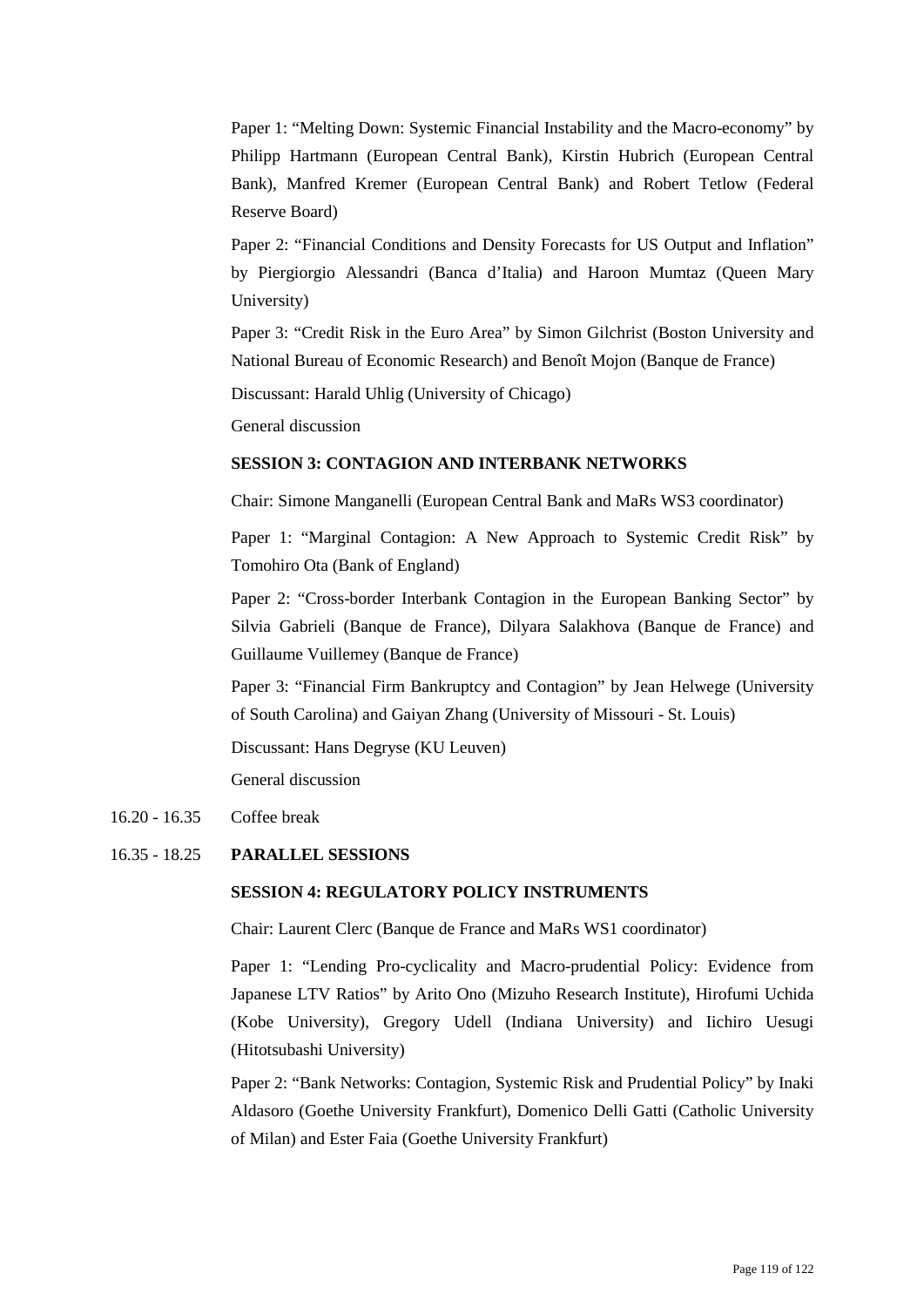Paper 3: "Centrality-based Capital Allocations and Bailout Funds" by Adrian Alter (International Monetary Fund), Ben Craig (Deutsche Bundesbank) and Peter Rauppach (Deutsche Bundesbank)

Discussant: Martin Summer (Oesterreichische Nationalbank)

General discussion

# **SESSION 5: EARLY WARNING MODELS**

Chair: Kateřina Šmídková (Česká národní banka and MaRs WS2 coordinator) and Carsten Detken (European Central Bank and MaRs WS2 coordinator)

Paper 1: "Comparing Different Early Warning Systems: Results from a Horse Race Competition Among Members of the MaRs Network" by Bořek Vašíček (Česká národní banka) et al.

Paper 2: "News and Narratives in Financial Systems: Exploiting Big Data for Systemic Risk Assessment" by David Gregory (Bank of England), Sujit Kapadia (Bank of England), Rickard Nyman (University College London), Robert Smith (University College London) and David Tuckett (Bank of England)

Paper 3: "Identifying Excessive Credit Growth and Leverage" by Lucia Alessi (European Central Bank) and Carsten Detken (European Central Bank)

Discussant: Mathias Drehmann (Bank for International Settlements)

General discussion

20.00 Dinner

#### **DINNER REMARKS:** "Challenges for Policy-relevant Research"

Richard Portes (London Business School and President of the Centre for Economic Policy Research)

# **TUESDAY, 24 JUNE 2014**

08.30 - 09.00 Coffee

# 09.00 - 10.50 **PARALLEL SESSIONS**

# **SESSION 6: INTERACTION OF MACRO-PRUDENTIAL AND MONETARY POLICIES**

Chair: Carmelo Salleo (European Central Bank)

Paper 1: "Monetary Policy, Financial Regulations and Industry Growth" by Philippe Aghion (Harvard University) and Enisse Kharroubi (Bank for International Settlements)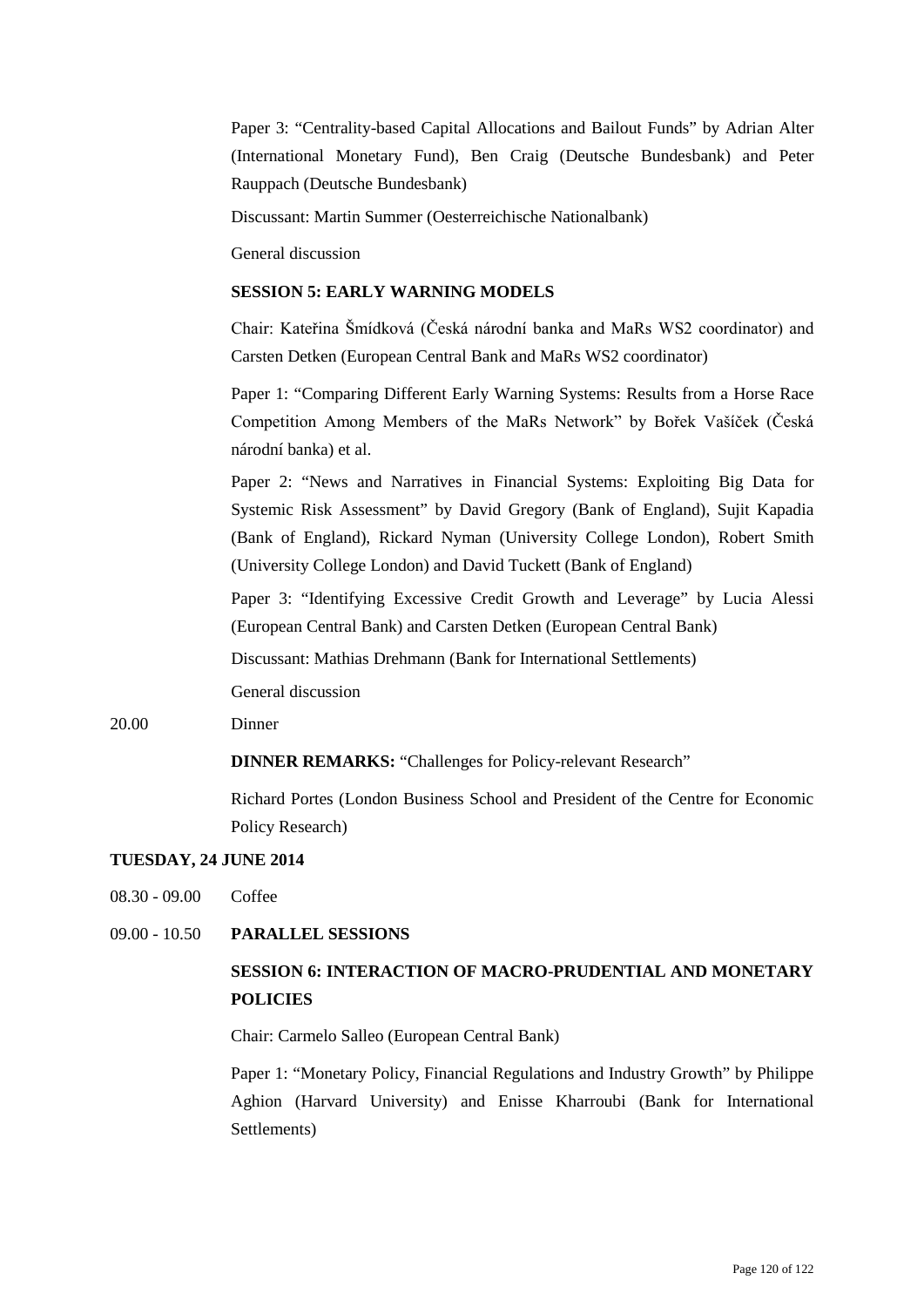Paper 2: "Optimal Monetary and Liquidity Policies: Gains and Pitfalls of a Macroprudential Approach" by Michael Kiley (Federal Reserve Board) and Jae Sim (Federal Reserve Board)

Paper 3: "Liquidity Trap and Excessive Leverage" by Anton Korinek (Johns Hopkins University) and Alp Simsek (Massachusetts Institute of Technology)

Discussant: Panicos Demetriades (University of Leicester)

General discussion

## **SESSION 7: INTERNATIONAL SPILLOVERS AND CAPITAL FLOWS**

Chair: Kamil Janáček (Česká národní banka)

Paper 1: "Global Liquidity and Drivers of Cross-border Bank Flows" by Eugenio Cerutti (International Monetary Fund), Stijn Claessens (International Monetary Fund) and Lev Ratnovski (International Monetary Fund)

Paper 2: "Crisis Transmission in the Global Banking Network" by Galina Hale (Federal Reserve Bank of San Francisco), Tümer Kapan (Fannie Mae) and Camelia Minoiu (International Monetary Fund)

Paper 3: "Macro-prudential Capital Controls and the Shadow Economy" by Julien Bengui (Université de Montréal) and Javier Bianchi (University of Wisconsin)

Discussant: Alessandro Rebucci (Johns Hopkins University)

General discussion

- 10.50 11.10 Coffee break
- 11.10 12.40 **KEYNOTE DISCUSSION**: "What Type of Economic Research can support Macro-prudential Policy?"

Chair: Frank Smets (European Central Bank)

John Geanakoplos (James Tobin Professor of Economics, Yale University)

Anil Kashyap (Edward Eagle Brown Professor of Economics and Finance, University of Chicago Booth School of Business)

General discussion

12.40 - 13.45 Lunch

# 13.45 - 15.35 **PLENARY SESSION**

# **SESSION 8: MEASURING SYSTEMIC RISK**

Chair: Garry Schinasi (Independent Advisor, formerly International Monetary Fund)

Paper 1: "Structural GARCH: The Volatility-leverage Connection" by Robert Engle (New York University) and Emil Siriwardane (New York University)